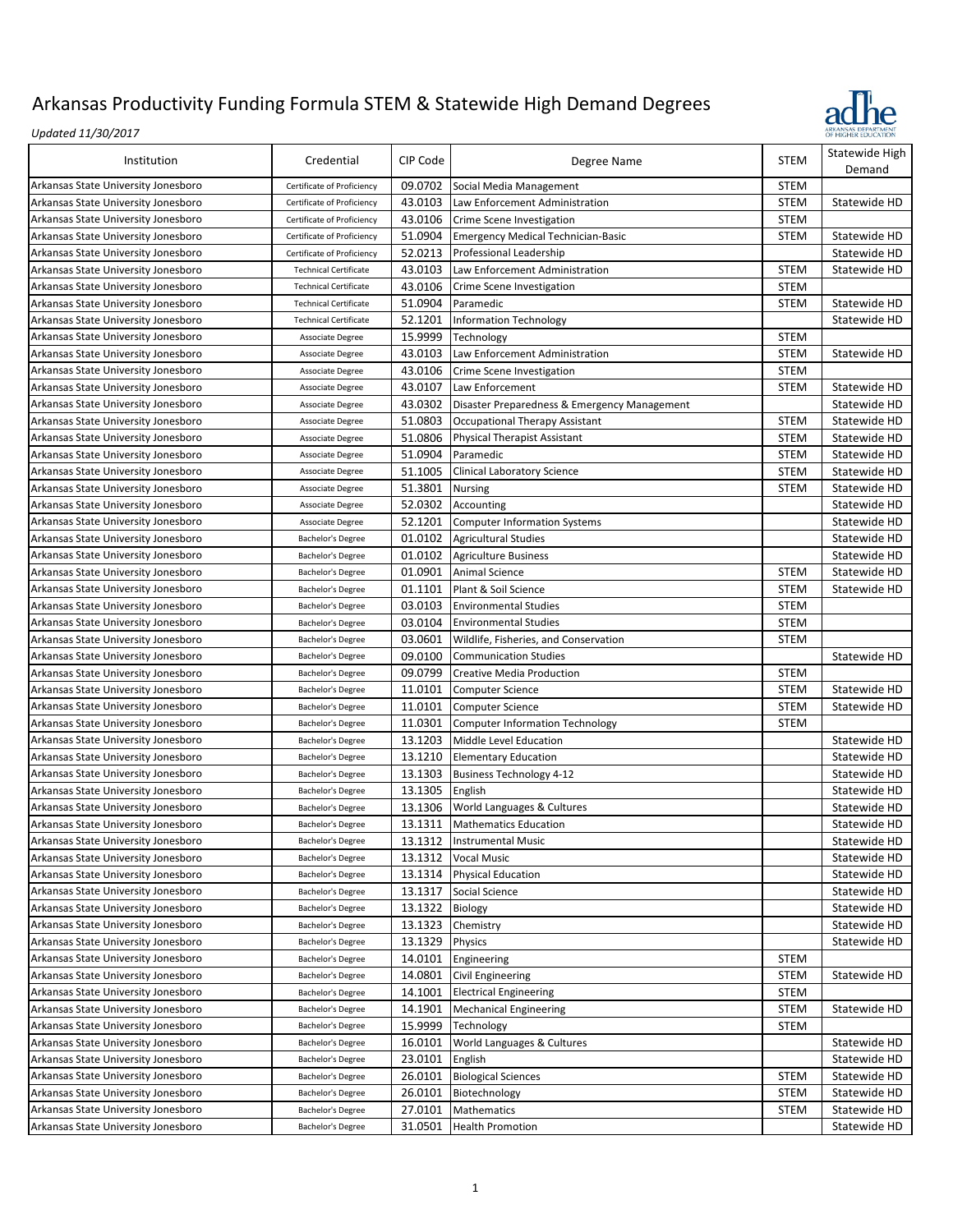

|                                     |                                |          |                                               |             | Statewide High |
|-------------------------------------|--------------------------------|----------|-----------------------------------------------|-------------|----------------|
| Institution                         | Credential                     | CIP Code | Degree Name                                   | <b>STEM</b> | Demand         |
| Arkansas State University Jonesboro | Bachelor's Degree              | 31.0504  | Sport Management                              |             | Statewide HD   |
| Arkansas State University Jonesboro | Bachelor's Degree              | 40.0501  | Chemistry                                     | <b>STEM</b> | Statewide HD   |
| Arkansas State University Jonesboro | Bachelor's Degree              | 40.0501  | Chemistry                                     | <b>STEM</b> | Statewide HD   |
| Arkansas State University Jonesboro | Bachelor's Degree              | 40.0801  | Physics                                       | <b>STEM</b> | Statewide HD   |
| Arkansas State University Jonesboro | Bachelor's Degree              | 42.0101  | Psychology                                    |             | Statewide HD   |
|                                     |                                |          |                                               |             |                |
| Arkansas State University Jonesboro | Bachelor's Degree              | 43.0302  | Disaster Preparedness & Emergency Management  |             | Statewide HD   |
| Arkansas State University Jonesboro | Bachelor's Degree              | 44.0701  | Social Work                                   |             | Statewide HD   |
| Arkansas State University Jonesboro | Bachelor's Degree              | 45.0601  | Economics                                     | <b>STEM</b> |                |
| Arkansas State University Jonesboro | Bachelor's Degree              | 50.0402  | <b>Graphic Design</b>                         |             | Statewide HD   |
| Arkansas State University Jonesboro | Bachelor's Degree              | 50.0701  | Art                                           |             | Statewide HD   |
| Arkansas State University Jonesboro | Bachelor's Degree              | 50.0701  | Art                                           |             | Statewide HD   |
| Arkansas State University Jonesboro | Bachelor's Degree              | 50.0901  | Music                                         |             | Statewide HD   |
| Arkansas State University Jonesboro | Bachelor's Degree              | 51.0204  | <b>Communication Sciences &amp; Disorders</b> | <b>STEM</b> | Statewide HD   |
| Arkansas State University Jonesboro | Bachelor's Degree              | 51.0907  | Radiologic Sciences                           | <b>STEM</b> | Statewide HD   |
| Arkansas State University Jonesboro | Bachelor's Degree              | 51.1005  | Clinical Laboratory Science                   | <b>STEM</b> | Statewide HD   |
| Arkansas State University Jonesboro | Bachelor's Degree              | 51.3801  | <b>Nursing</b>                                | <b>STEM</b> | Statewide HD   |
| Arkansas State University Jonesboro | Bachelor's Degree              | 52.0201  | <b>Business Administration</b>                |             | Statewide HD   |
| Arkansas State University Jonesboro | Bachelor's Degree              | 52.0201  | Management                                    |             | Statewide HD   |
| Arkansas State University Jonesboro | Bachelor's Degree              | 52.0203  | <b>Global Supply Chain Management</b>         |             | Statewide HD   |
| Arkansas State University Jonesboro | Bachelor's Degree              | 52.0301  | Accounting                                    |             | Statewide HD   |
| Arkansas State University Jonesboro | Bachelor's Degree              | 52.0801  | Finance                                       |             | Statewide HD   |
|                                     |                                |          | <b>International Business</b>                 |             | Statewide HD   |
| Arkansas State University Jonesboro | Bachelor's Degree              | 52.1101  |                                               |             |                |
| Arkansas State University Jonesboro | Bachelor's Degree              | 52.1401  | Marketing                                     |             | Statewide HD   |
| Arkansas State University Jonesboro | Bachelor's Degree              | 54.0101  | History                                       |             | Statewide HD   |
| Arkansas State University Jonesboro | Post-Baccalaureate Certificate | 09.0905  | <b>Health Communications</b>                  |             | Statewide HD   |
| Arkansas State University Jonesboro | Post-Baccalaureate Certificate | 13.0408  | <b>Building Level Administration</b>          |             | Statewide HD   |
| Arkansas State University Jonesboro | Post-Baccalaureate Certificate | 13.0408  | Superintendent                                |             | Statewide HD   |
| Arkansas State University Jonesboro | Post-Baccalaureate Certificate | 13.1012  | Dyslexia Therapy                              |             | Statewide HD   |
| Arkansas State University Jonesboro | Post-Baccalaureate Certificate | 13.1102  | <b>Student Affairs</b>                        |             | Statewide HD   |
| Arkansas State University Jonesboro | Post-Baccalaureate Certificate | 42.2807  | Play Therapy                                  |             | Statewide HD   |
| Arkansas State University Jonesboro | Post-Baccalaureate Certificate | 43.0302  | <b>Healthcare Emergency Management</b>        |             | Statewide HD   |
| Arkansas State University Jonesboro | Post-Baccalaureate Certificate | 51.0701  | <b>Health Care Management</b>                 |             | Statewide HD   |
| Arkansas State University Jonesboro | Post-Baccalaureate Certificate | 51.1501  | <b>Addiction Studies</b>                      |             | Statewide HD   |
| Arkansas State University Jonesboro | Post-Baccalaureate Certificate | 51.1508  | Clinical Mental Health Counseling             |             | Statewide HD   |
| Arkansas State University Jonesboro | Post-Baccalaureate Certificate | 51.3817  | Nurse Educator                                | STEM        |                |
| Arkansas State University Jonesboro | Post-Baccalaureate Certificate | 54.0101  | History                                       |             | Statewide HD   |
| Arkansas State University Jonesboro | Master's Degree                | 01.0102  | Agriculture                                   |             | Statewide HD   |
| Arkansas State University Jonesboro | Master's Degree                | 03.0104  | <b>Environmental Sciences</b>                 | <b>STEM</b> |                |
| Arkansas State University Jonesboro | Master's Degree                | 09.0401  | Journalism                                    |             | Statewide HD   |
|                                     |                                |          |                                               |             |                |
| Arkansas State University Jonesboro | Master's Degree                | 09.0701  | Radio-Television                              | <b>STEM</b> |                |
| Arkansas State University Jonesboro | Master's Degree                | 09.0702  | Media Management                              | STEM        |                |
| Arkansas State University Jonesboro | Master's Degree                | 11.0101  | <b>Computer Science</b>                       | <b>STEM</b> | Statewide HD   |
| Arkansas State University Jonesboro | Master's Degree                | 13.0408  | <b>Educational Leadership</b>                 |             | Statewide HD   |
| Arkansas State University Jonesboro | Master's Degree                | 13.1001  | Special Education                             |             | Statewide HD   |
| Arkansas State University Jonesboro | Master's Degree                | 13.1001  | <b>Special Education</b>                      |             | Statewide HD   |
| Arkansas State University Jonesboro | Master's Degree                | 13.1101  | <b>School Counseling</b>                      |             | Statewide HD   |
| Arkansas State University Jonesboro | Master's Degree                | 13.1102  | College Student Personnel Services            |             | Statewide HD   |
| Arkansas State University Jonesboro | Master's Degree                | 13.1202  | Middle-Level Education                        |             | Statewide HD   |
| Arkansas State University Jonesboro | Master's Degree                | 13.1210  | Early Childhood Education                     |             | Statewide HD   |
| Arkansas State University Jonesboro | Master's Degree                | 13.1305  | English                                       |             | Statewide HD   |
| Arkansas State University Jonesboro | Master's Degree                | 13.1311  | Mathematics                                   |             | Statewide HD   |
|                                     |                                |          |                                               |             |                |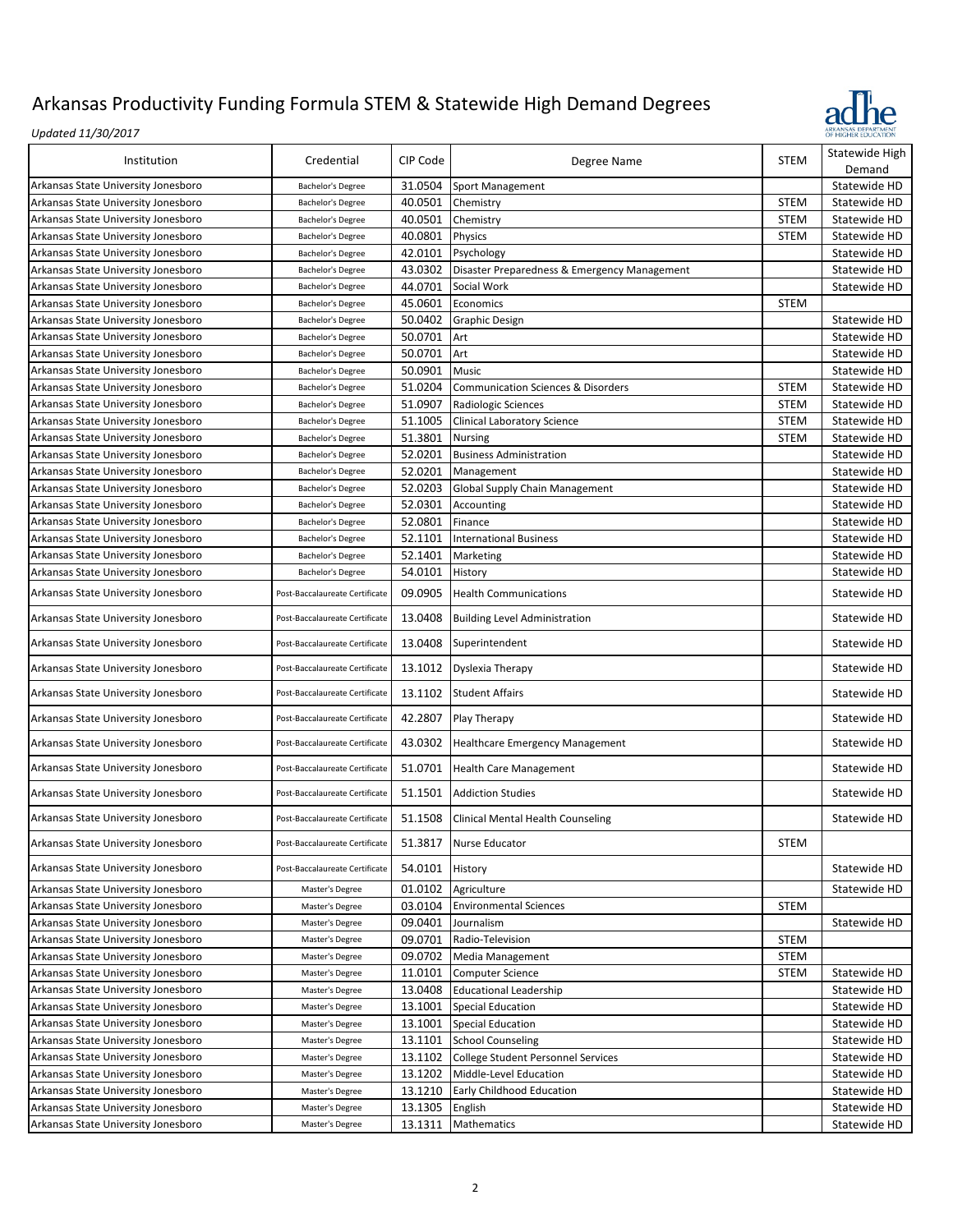

| Institution                         | Credential                                               | CIP Code        | Degree Name                                  | <b>STEM</b> | Statewide High |
|-------------------------------------|----------------------------------------------------------|-----------------|----------------------------------------------|-------------|----------------|
|                                     |                                                          |                 |                                              |             | Demand         |
| Arkansas State University Jonesboro | Master's Degree                                          | 13.1312         | <b>Music Education</b>                       |             | Statewide HD   |
| Arkansas State University Jonesboro | Master's Degree                                          | 13.1314         | <b>Physical Education</b>                    |             | Statewide HD   |
| Arkansas State University Jonesboro | Master's Degree                                          | 13.1315         | Reading                                      |             | Statewide HD   |
| Arkansas State University Jonesboro | Master's Degree                                          | 13.1317         | Social Science                               |             | Statewide HD   |
| Arkansas State University Jonesboro | Master's Degree                                          | 13.1322         | Biology                                      |             | Statewide HD   |
| Arkansas State University Jonesboro | Master's Degree                                          | 13.1323         | Chemistry                                    |             | Statewide HD   |
| Arkansas State University Jonesboro | Master's Degree                                          | 14.0101         | Engineering                                  | <b>STEM</b> |                |
| Arkansas State University Jonesboro | Master's Degree                                          | 15.1501         | <b>Engineering Management</b>                | <b>STEM</b> | Statewide HD   |
| Arkansas State University Jonesboro | Master's Degree                                          | 19.0708         | <b>Early Childhood Services</b>              |             | Statewide HD   |
| Arkansas State University Jonesboro | Master's Degree                                          | 23.0101         | English                                      |             | Statewide HD   |
| Arkansas State University Jonesboro | Master's Degree                                          | 26.0101         | <b>Biological Sciences</b>                   | <b>STEM</b> | Statewide HD   |
|                                     | Master's Degree                                          |                 |                                              | <b>STEM</b> | Statewide HD   |
| Arkansas State University Jonesboro |                                                          | 26.0101         | Biology                                      |             |                |
| Arkansas State University Jonesboro | Master's Degree                                          | 26.0101         | Biotechnology                                | <b>STEM</b> | Statewide HD   |
| Arkansas State University Jonesboro | Master's Degree                                          | 26.0204         | <b>Molecular Biosciences</b>                 | <b>STEM</b> |                |
| Arkansas State University Jonesboro | Master's Degree                                          | 27.0101         | Mathematics                                  | <b>STEM</b> | Statewide HD   |
| Arkansas State University Jonesboro | Master's Degree                                          | 31.0504         | <b>Sports Administration</b>                 |             | Statewide HD   |
| Arkansas State University Jonesboro | Master's Degree                                          | 40.0501         | Chemistry                                    | <b>STEM</b> | Statewide HD   |
| Arkansas State University Jonesboro | Master's Degree                                          | 42.0101         | Psychological Science                        |             | Statewide HD   |
| Arkansas State University Jonesboro | Master's Degree                                          | 43.0104         | <b>Criminal Justice</b>                      | <b>STEM</b> | Statewide HD   |
| Arkansas State University Jonesboro | Master's Degree                                          | 43.0302         | Disaster Preparedness & Emergency Management |             | Statewide HD   |
| Arkansas State University Jonesboro | Master's Degree                                          | 44.0401         | <b>Public Administration</b>                 |             | Statewide HD   |
| Arkansas State University Jonesboro | Master's Degree                                          | 44.0701         | Social Work                                  |             | Statewide HD   |
| Arkansas State University Jonesboro | Master's Degree                                          | 51.0203         | <b>Communicative Disorders</b>               | <b>STEM</b> | Statewide HD   |
| Arkansas State University Jonesboro | Master's Degree                                          | 51.0913         | <b>Athletic Training</b>                     | <b>STEM</b> |                |
| Arkansas State University Jonesboro | Master's Degree                                          | 51.3801         | <b>Nursing</b>                               | <b>STEM</b> | Statewide HD   |
| Arkansas State University Jonesboro | Master's Degree                                          | 51.3804         | Nurse Anesthesia                             | <b>STEM</b> |                |
| Arkansas State University Jonesboro | Master's Degree                                          | 52.0201         | <b>Business Administration</b>               |             | Statewide HD   |
|                                     |                                                          | 52.0301         |                                              |             | Statewide HD   |
| Arkansas State University Jonesboro | Master's Degree                                          |                 | Accounting                                   |             |                |
| Arkansas State University Jonesboro | Master's Degree<br>Post-Master's Certificate,            | 54.0101         | History                                      |             | Statewide HD   |
|                                     | Specialist, or Post-First                                |                 |                                              |             |                |
| Arkansas State University Jonesboro | Professional Certificate or                              | 13.0408         | <b>Educational Leadership</b>                |             | Statewide HD   |
|                                     | Degree                                                   |                 |                                              |             |                |
|                                     | Post-Master's Certificate,<br>Specialist, or Post-First  |                 |                                              |             |                |
| Arkansas State University Jonesboro | Professional Certificate or                              |                 | 13.1101 Psychology & Counseling              |             | Statewide HD   |
|                                     | Degree                                                   |                 |                                              |             |                |
|                                     | Post-Master's Certificate,                               |                 |                                              |             |                |
| Arkansas State University Jonesboro | Specialist, or Post-First<br>Professional Certificate or | 13.1315 Reading |                                              |             | Statewide HD   |
|                                     | Degree                                                   |                 |                                              |             |                |
| Arkansas State University Jonesboro | Doctoral - Research                                      | 03.0103         | <b>Environmental Sciences</b>                | STEM        |                |
|                                     | Scholarship                                              |                 |                                              |             |                |
| Arkansas State University Jonesboro | Doctoral - Research<br>Scholarship                       | 13.0401         | <b>Educational Leadership</b>                |             | Statewide HD   |
| Arkansas State University Jonesboro | Doctoral - Research                                      | 13.0401         | <b>Educational Leadership</b>                |             | Statewide HD   |
|                                     | Scholarship                                              |                 |                                              |             |                |
| Arkansas State University Jonesboro | Doctoral - Research<br>Scholarship                       | 26.0406         | <b>Molecular Sciences</b>                    | STEM        |                |
| Arkansas State University Jonesboro | Doctoral - Professional                                  | 51.2306         | Occupational Therapy                         | <b>STEM</b> | Statewide HD   |
| Arkansas State University Jonesboro | Doctoral - Professional                                  | 51.2308         | <b>Physical Therapy</b>                      | STEM        | Statewide HD   |
| Arkansas State University Jonesboro | Doctoral - Professional                                  | 51.3818         | Doctor of Nursing Practice                   | STEM        | Statewide HD   |
| Arkansas Tech University            | Certificate of Proficiency                               | 01.0309         | Viticulture                                  | <b>STEM</b> | Statewide HD   |
| Arkansas Tech University            | Certificate of Proficiency                               | 11.0103         | <b>Computer Information Technology</b>       | <b>STEM</b> | Statewide HD   |
| Arkansas Tech University            | Certificate of Proficiency                               | 11.0401         | <b>Mobile Applications</b>                   | <b>STEM</b> | Statewide HD   |
|                                     | Certificate of Proficiency                               | 12.0500         |                                              |             | Statewide HD   |
| Arkansas Tech University            |                                                          |                 | <b>Culinary Arts</b>                         |             |                |
| Arkansas Tech University            | Certificate of Proficiency                               | 15.0399         | Drafting & Design                            | <b>STEM</b> |                |
| Arkansas Tech University            | Certificate of Proficiency                               | 15.0399         | Industrial Control Systems                   | STEM        |                |
| Arkansas Tech University            | Certificate of Proficiency                               | 43.0102         | Jail Standards                               | <b>STEM</b> | Statewide HD   |
| Arkansas Tech University            | Certificate of Proficiency                               | 43.0103         | Law Enforcement                              | STEM        | Statewide HD   |
| Arkansas Tech University            | Certificate of Proficiency                               | 47.0201         | <b>Facilities Management</b>                 |             | Statewide HD   |
| Arkansas Tech University            | Certificate of Proficiency                               | 47.0604         | <b>Automotive Service</b>                    |             | Statewide HD   |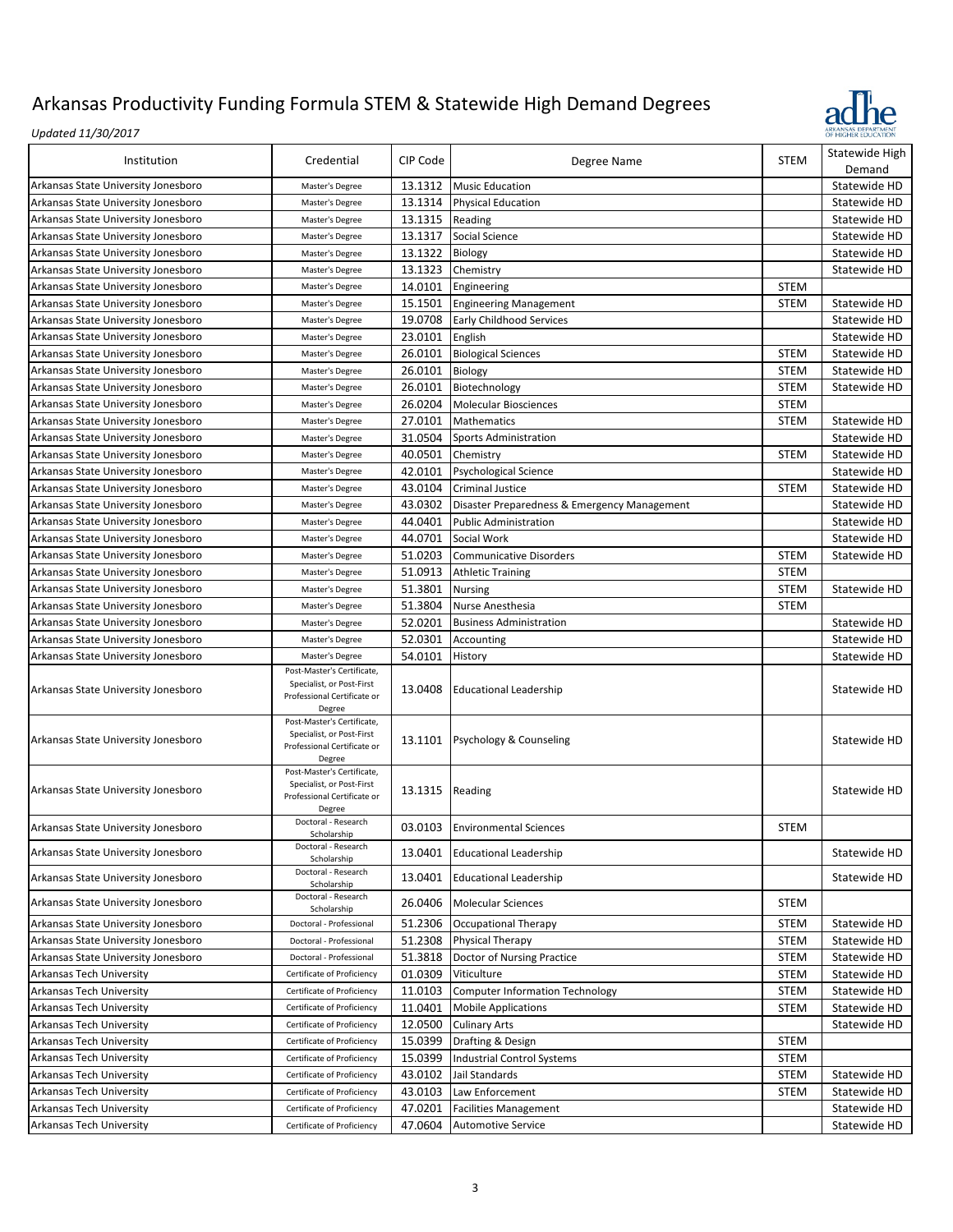

| Institution              | Credential                                                   | CIP Code           | Degree Name                                           | <b>STEM</b>                | Statewide High<br>Demand     |
|--------------------------|--------------------------------------------------------------|--------------------|-------------------------------------------------------|----------------------------|------------------------------|
| Arkansas Tech University | Certificate of Proficiency                                   | 48.0501            | <b>Machinist Operations</b>                           |                            | Statewide HD                 |
| Arkansas Tech University | Certificate of Proficiency                                   | 48.0508            | Welding                                               |                            | Statewide HD                 |
| Arkansas Tech University | Certificate of Proficiency                                   | 51.0704            | <b>Medical Billing</b>                                |                            | Statewide HD                 |
| Arkansas Tech University | Certificate of Proficiency                                   | 51.0713            | <b>Medical Coding</b>                                 |                            | Statewide HD                 |
| Arkansas Tech University | Certificate of Proficiency                                   | 51.0716            | <b>Allied Health</b>                                  |                            | Statewide HD                 |
| Arkansas Tech University | Certificate of Proficiency                                   | 51.0716            | <b>Medical Transcription</b>                          |                            | Statewide HD                 |
| Arkansas Tech University | Certificate of Proficiency                                   | 51.0904            | <b>Emergency Medical Technician</b>                   | STEM                       | Statewide HD                 |
| Arkansas Tech University | Certificate of Proficiency                                   | 51.1009            | Phlebotomy                                            | <b>STEM</b>                | Statewide HD                 |
| Arkansas Tech University | Certificate of Proficiency                                   | 51.3902            | <b>Nursing Assistant</b>                              |                            | Statewide HD                 |
| Arkansas Tech University | Certificate of Proficiency                                   | 52.0203            | Logistics Management                                  |                            | Statewide HD                 |
| Arkansas Tech University | Certificate of Proficiency                                   | 52.0213            | Professional Leadership                               |                            | Statewide HD                 |
| Arkansas Tech University | Certificate of Proficiency                                   | 52.0401            | <b>Office Support Specialist</b>                      |                            | Statewide HD                 |
| Arkansas Tech University | <b>Technical Certificate</b>                                 |                    |                                                       |                            |                              |
|                          | <b>Technical Certificate</b>                                 | 01.0309<br>01.0309 | Enology<br>Viticulture                                | <b>STEM</b><br><b>STEM</b> | Statewide HD<br>Statewide HD |
| Arkansas Tech University |                                                              |                    |                                                       |                            |                              |
| Arkansas Tech University | <b>Technical Certificate</b><br><b>Technical Certificate</b> | 11.0103            | <b>Computer Information Technology</b>                | <b>STEM</b>                | Statewide HD                 |
| Arkansas Tech University |                                                              | 12.0401<br>15.0303 | Cosmetology                                           |                            | Statewide HD                 |
| Arkansas Tech University | <b>Technical Certificate</b>                                 |                    | Industrial Electronic Technology                      | STEM                       |                              |
| Arkansas Tech University | <b>Technical Certificate</b>                                 | 15.0399            | Industrial Control Systems                            | <b>STEM</b>                |                              |
| Arkansas Tech University | <b>Technical Certificate</b>                                 | 43.0103            | Law Enforcement                                       | <b>STEM</b>                | Statewide HD                 |
| Arkansas Tech University | <b>Technical Certificate</b>                                 | 47.0201            | Air Conditioning, Heating, & Refrigeration Technology |                            | Statewide HD                 |
| Arkansas Tech University | <b>Technical Certificate</b>                                 | 47.0603            | <b>Collision Repair Technology</b>                    |                            | Statewide HD                 |
| Arkansas Tech University | <b>Technical Certificate</b>                                 | 47.0604            | Automotive Service Technology                         |                            | Statewide HD                 |
| Arkansas Tech University | <b>Technical Certificate</b>                                 | 48.0508            | <b>Welding Technology</b>                             |                            | Statewide HD                 |
| Arkansas Tech University | <b>Technical Certificate</b>                                 | 51.0716            | <b>Health Information Technology</b>                  |                            | Statewide HD                 |
| Arkansas Tech University | <b>Technical Certificate</b>                                 | 51.3901            | <b>Practical Nursing</b>                              |                            | Statewide HD                 |
| Arkansas Tech University | <b>Technical Certificate</b>                                 | 52.0401            | <b>Business Technology</b>                            |                            | Statewide HD                 |
| Arkansas Tech University | Associate Degree                                             | 11.0103            | <b>Computer Information Technology</b>                | <b>STEM</b>                | Statewide HD                 |
| Arkansas Tech University | Associate Degree                                             | 11.0103            | Information Technology                                | <b>STEM</b>                | Statewide HD                 |
| Arkansas Tech University | Associate Degree                                             | 11.1003            | Cybersecurity                                         | <b>STEM</b>                | Statewide HD                 |
| Arkansas Tech University | Associate Degree                                             | 15.0612            | <b>Automation Technology</b>                          | <b>STEM</b>                |                              |
| Arkansas Tech University | Associate Degree                                             | 15.1401            | Nuclear Technology                                    | STEM                       |                              |
| Arkansas Tech University | Associate Degree                                             | 43.0103            | Law Enforcement                                       | <b>STEM</b>                | Statewide HD                 |
| Arkansas Tech University | Associate Degree                                             | 43.0104            | <b>Criminal Justice</b>                               | <b>STEM</b>                | Statewide HD                 |
| Arkansas Tech University | Associate Degree                                             | 44.0000            | <b>Human Services</b>                                 |                            | Statewide HD                 |
| Arkansas Tech University | Associate Degree                                             | 47.0201            | Air Conditioning and Refrigeration                    |                            | Statewide HD                 |
| Arkansas Tech University | Associate Degree                                             | 47.0604            | Automotive Service Technology                         |                            | Statewide HD                 |
| Arkansas Tech University | Associate Degree                                             | 48.0508            | <b>Welding Technology</b>                             |                            | Statewide HD                 |
| Arkansas Tech University | Associate Degree                                             | 51.0716            | <b>Health Information Technology</b>                  |                            | Statewide HD                 |
| Arkansas Tech University | Associate Degree                                             | 51.0801            | <b>Medical Assistant</b>                              | STEM                       | Statewide HD                 |
| Arkansas Tech University | Associate Degree                                             |                    | 51.0803 Occupational Therapy Assistant                | STEM                       | Statewide HD                 |
| Arkansas Tech University | Associate Degree                                             | 51.0806            | Physical Therapy Assistant                            | <b>STEM</b>                | Statewide HD                 |
| Arkansas Tech University | Associate Degree                                             | 51.0901            | Cardiovascular Technology                             | STEM                       | Statewide HD                 |
| Arkansas Tech University | Associate Degree                                             | 51.0904            | Paramedic/Emergency Medical Services                  | STEM                       | Statewide HD                 |
| Arkansas Tech University | Associate Degree                                             | 51.3801            | <b>Nursing</b>                                        | STEM                       | Statewide HD                 |
| Arkansas Tech University | Associate Degree                                             | 51.3901            | <b>Practical Nursing</b>                              |                            | Statewide HD                 |
| Arkansas Tech University | Associate Degree                                             | 52.0203            | Logistics Management                                  |                            | Statewide HD                 |
| Arkansas Tech University | Associate Degree                                             | 52.0401            | <b>Business Technology</b>                            |                            | Statewide HD                 |
| Arkansas Tech University | Bachelor's Degree                                            | 01.0102            | <b>Agriculture Business</b>                           |                            | Statewide HD                 |
| Arkansas Tech University | Bachelor's Degree                                            | 03.0104            | <b>Environmental Science</b>                          | STEM                       |                              |
| Arkansas Tech University | <b>Bachelor's Degree</b>                                     | 03.0601            | Fisheries & Wildlife Biology                          | STEM                       |                              |
| Arkansas Tech University | Bachelor's Degree                                            | 09.0101            | Communication                                         |                            | Statewide HD                 |
| Arkansas Tech University | Bachelor's Degree                                            | 09.0401            | Journalism                                            |                            | Statewide HD                 |
| Arkansas Tech University | Bachelor's Degree                                            | 11.0101            | Computer Science                                      | <b>STEM</b>                | Statewide HD                 |
| Arkansas Tech University | Bachelor's Degree                                            | 11.0103            | <b>Information Technology</b>                         | STEM                       | Statewide HD                 |
| Arkansas Tech University | <b>Bachelor's Degree</b>                                     | 11.0501            | <b>Information Systems</b>                            | STEM                       | Statewide HD                 |
| Arkansas Tech University | Bachelor's Degree                                            | 11.1003            | Cybersecurity                                         | STEM                       | Statewide HD                 |
| Arkansas Tech University | Bachelor's Degree                                            | 13.1202            | <b>Elementary Education</b>                           |                            | Statewide HD                 |
|                          |                                                              |                    |                                                       |                            |                              |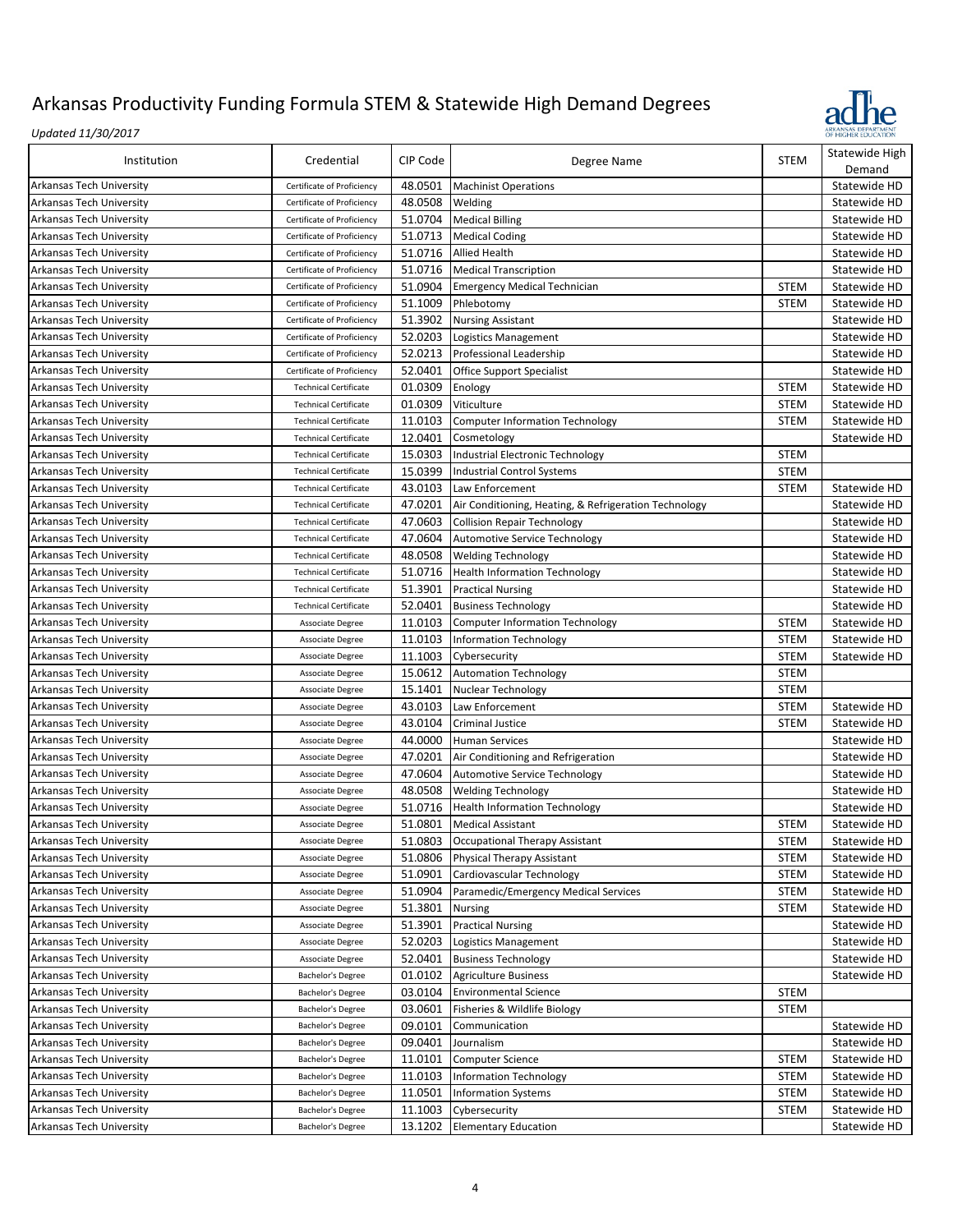

| Institution              | Credential                     | CIP Code        | Degree Name                                      | <b>STEM</b> | Statewide High<br>Demand |
|--------------------------|--------------------------------|-----------------|--------------------------------------------------|-------------|--------------------------|
| Arkansas Tech University | Bachelor's Degree              | 13.1203         | Middle Level Education                           |             | Statewide HD             |
| Arkansas Tech University | Bachelor's Degree              | 13.1301         | <b>Agricultural Education</b>                    |             | Statewide HD             |
| Arkansas Tech University | Bachelor's Degree              | 13.1302         | Art Education                                    |             | Statewide HD             |
| Arkansas Tech University | Bachelor's Degree              | 13.1303         | <b>Business Education</b>                        |             | Statewide HD             |
| Arkansas Tech University | Bachelor's Degree              | 13.1305         | <b>Creative Writing</b>                          |             | Statewide HD             |
| Arkansas Tech University | Bachelor's Degree              | 13.1305         | English                                          |             | Statewide HD             |
| Arkansas Tech University | Bachelor's Degree              | 13.1306         | Foreign Languages Education                      |             | Statewide HD             |
| Arkansas Tech University | Bachelor's Degree              | 13.1311         | Mathematics                                      |             | Statewide HD             |
| Arkansas Tech University | Bachelor's Degree              | 13.1312         | <b>Music Education</b>                           |             | Statewide HD             |
| Arkansas Tech University | <b>Bachelor's Degree</b>       | 13.1314         | Health & Physical Education                      |             | Statewide HD             |
| Arkansas Tech University | Bachelor's Degree              | 13.1316         | Physical Science & Earth Science                 |             | Statewide HD             |
| Arkansas Tech University | Bachelor's Degree              | 13.1318         | <b>Social Studies</b>                            |             | Statewide HD             |
| Arkansas Tech University | Bachelor's Degree              | 13.1321         | <b>Computer Science Education</b>                |             | Statewide HD             |
| Arkansas Tech University | Bachelor's Degree              | 13.1322         | Life Science & Earth Science                     |             | Statewide HD             |
| Arkansas Tech University | Bachelor's Degree              | 13.1323         | <b>Chemistry Education</b>                       |             | Statewide HD             |
| Arkansas Tech University | Bachelor's Degree              | 13.1329         | <b>Physics Education</b>                         |             | Statewide HD             |
| Arkansas Tech University | Bachelor's Degree              | 13.1331         | Speech                                           |             | Statewide HD             |
| Arkansas Tech University | Bachelor's Degree              | 14.1001         | <b>Electrical Engineering</b>                    | <b>STEM</b> |                          |
| Arkansas Tech University |                                | 14.1201         |                                                  | <b>STEM</b> |                          |
|                          | Bachelor's Degree              | 14.1901         | <b>Engineering Physics</b>                       | <b>STEM</b> | Statewide HD             |
| Arkansas Tech University | Bachelor's Degree              |                 | <b>Mechanical Engineering</b>                    |             |                          |
| Arkansas Tech University | Bachelor's Degree              | 16.0101         | Foreign Language                                 |             | Statewide HD             |
| Arkansas Tech University | Bachelor's Degree              | 23.0101         | English                                          |             | Statewide HD             |
| Arkansas Tech University | Bachelor's Degree              | 23.1302         | <b>Creative Writing</b>                          |             | Statewide HD             |
| Arkansas Tech University | Bachelor's Degree              | 26.0101         | Biology                                          | <b>STEM</b> | Statewide HD             |
| Arkansas Tech University | Bachelor's Degree              | 27.0101         | Mathematics                                      | <b>STEM</b> | Statewide HD             |
| Arkansas Tech University | Bachelor's Degree              | 40.0101         | <b>Physical Science</b>                          | <b>STEM</b> | Statewide HD             |
| Arkansas Tech University | Bachelor's Degree              | 40.0501         | Chemistry                                        | <b>STEM</b> | Statewide HD             |
| Arkansas Tech University | Bachelor's Degree              | 40.0601         | Geology                                          | <b>STEM</b> |                          |
| Arkansas Tech University | Bachelor's Degree              | 40.0801         | Physics                                          | <b>STEM</b> | Statewide HD             |
| Arkansas Tech University | Bachelor's Degree              | 40.0806         | <b>Nuclear Physics</b>                           | <b>STEM</b> |                          |
| Arkansas Tech University | Bachelor's Degree              | 42.0101         | Psychology                                       |             | Statewide HD             |
| Arkansas Tech University | Bachelor's Degree              | 43.0302         | <b>Emergency Administration &amp; Management</b> |             | Statewide HD             |
| Arkansas Tech University | Bachelor's Degree              | 45.0799         | <b>Cultural and Geospatial Studies</b>           | <b>STEM</b> |                          |
| Arkansas Tech University | Bachelor's Degree              | 50.0409         | <b>Graphic Design</b>                            |             | Statewide HD             |
| Arkansas Tech University | Bachelor's Degree              | 50.0701         | <b>Fine Arts</b>                                 |             | Statewide HD             |
| Arkansas Tech University | Bachelor's Degree              | 50.0901         | Music                                            |             | Statewide HD             |
| Arkansas Tech University | Bachelor's Degree              | 51.0706         | <b>Health Information Management</b>             |             | Statewide HD             |
| Arkansas Tech University | Bachelor's Degree              | 51.1005         | <b>Medical Technology</b>                        | <b>STEM</b> | Statewide HD             |
| Arkansas Tech University | Bachelor's Degree              | 51.2314         | <b>Rehabilitation Science</b>                    | <b>STEM</b> | Statewide HD             |
| Arkansas Tech University | Bachelor's Degree              | 51.3801 Nursing |                                                  | STEM        | Statewide HD             |
| Arkansas Tech University | Bachelor's Degree              | 52.0201         | Management & Marketing                           |             | Statewide HD             |
| Arkansas Tech University | Bachelor's Degree              | 52.0301         | Accounting                                       |             | Statewide HD             |
| Arkansas Tech University | Bachelor's Degree              | 52.0901         | <b>Hospitality Administration</b>                |             | Statewide HD             |
| Arkansas Tech University | Bachelor's Degree              | 52.1399         | <b>Business Data Analytics</b>                   | <b>STEM</b> |                          |
| Arkansas Tech University | <b>Bachelor's Degree</b>       | 54.0101         | History                                          |             | Statewide HD             |
| Arkansas Tech University | Post-Baccalaureate Certificate | 13.0501         | <b>Online Teaching</b>                           | STEM        |                          |
| Arkansas Tech University | Post-Baccalaureate Certificate | 13.1102         | <b>Advising Certificate</b>                      |             | Statewide HD             |
| Arkansas Tech University | Master's Degree                | 03.0601         | Fisheries & Wildlife Science                     | <b>STEM</b> |                          |
| Arkansas Tech University | Master's Degree                | 09.0702         | Multi-Media Journalism                           | STEM        |                          |
| Arkansas Tech University | Master's Degree                | 11.0103         | <b>Information Technology</b>                    | <b>STEM</b> | Statewide HD             |
| Arkansas Tech University | Master's Degree                | 13.0401         | <b>Educational Leadership</b>                    |             | Statewide HD             |
| Arkansas Tech University | Master's Degree                | 13.0501         | Instructional Technology                         | <b>STEM</b> |                          |
| Arkansas Tech University | Master's Degree                | 13.1001         | Special Education K-12                           |             | Statewide HD             |
| Arkansas Tech University | Master's Degree                | 13.1101         | School Counseling & Leadership                   |             | Statewide HD             |
| Arkansas Tech University | Master's Degree                | 13.1102         | College Student Personnel Services               |             | Statewide HD             |
| Arkansas Tech University | Master's Degree                | 13.1305         | English                                          |             | Statewide HD             |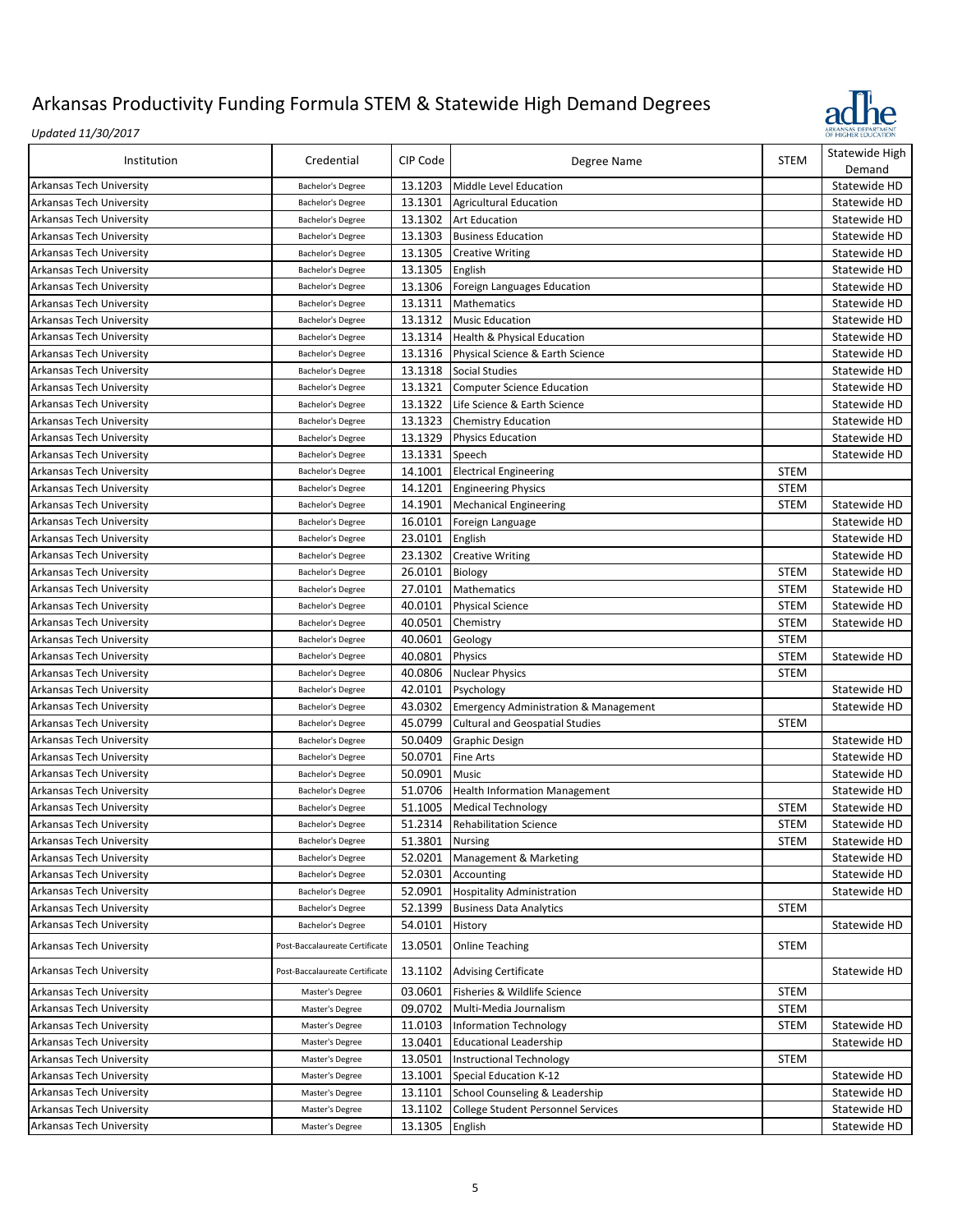

| Institution                       | Credential                                                         | CIP Code | Degree Name                                         | <b>STEM</b> | Statewide High<br>Demand |
|-----------------------------------|--------------------------------------------------------------------|----------|-----------------------------------------------------|-------------|--------------------------|
| Arkansas Tech University          | Master's Degree                                                    | 13.1401  | Teaching English to Speakers of Other Languages     |             | Statewide HD             |
| Arkansas Tech University          | Master's Degree                                                    | 14.0101  | Engineering                                         | <b>STEM</b> |                          |
| Arkansas Tech University          | Master's Degree                                                    | 14.1001  | <b>Electrical Engineering</b>                       | <b>STEM</b> |                          |
| Arkansas Tech University          | Master's Degree                                                    | 14.1901  | <b>Mechanical Engineering</b>                       | <b>STEM</b> | Statewide HD             |
| Arkansas Tech University          | Master's Degree                                                    | 23.0101  | English                                             |             | Statewide HD             |
| Arkansas Tech University          | Master's Degree                                                    | 42.0101  | Psychology                                          |             | Statewide HD             |
| Arkansas Tech University          | Master's Degree                                                    | 43.0302  | <b>Emergency Management &amp; Homeland Security</b> |             | Statewide HD             |
| Arkansas Tech University          | Master's Degree                                                    | 51.0706  | <b>Health Informatics</b>                           |             | Statewide HD             |
| Arkansas Tech University          | Master's Degree                                                    | 51.3802  | <b>Nursing</b>                                      | <b>STEM</b> | Statewide HD             |
| Arkansas Tech University          | Master's Degree                                                    | 52.0201  | <b>Business Administration</b>                      |             | Statewide HD             |
| Arkansas Tech University          | Master's Degree                                                    | 54.0101  | History                                             |             | Statewide HD             |
|                                   | Post-Master's Certificate,                                         |          |                                                     |             |                          |
| Arkansas Tech University          | Specialist, or Post-First<br>Professional Certificate or<br>Degree | 13.0401  | <b>Educational Leadership</b>                       |             | Statewide HD             |
| Arkansas Tech University          | Doctoral - Research<br>Scholarship                                 | 13.0401  | School Leadership                                   |             | Statewide HD             |
| <b>Henderson State University</b> | Certificate of Proficiency                                         | 13.1401  | English as a Second Language                        |             | Statewide HD             |
| <b>Henderson State University</b> | Certificate of Proficiency                                         | 23.1302  | <b>Creative Writing</b>                             |             | Statewide HD             |
| <b>Henderson State University</b> | Certificate of Proficiency                                         | 27.0501  | Statistics                                          | <b>STEM</b> |                          |
| Henderson State University        | Certificate of Proficiency                                         | 43.0104  | Criminal Justice                                    | <b>STEM</b> | Statewide HD             |
| <b>Henderson State University</b> | Certificate of Proficiency                                         | 44.0701  | Gerontology                                         |             | Statewide HD             |
| <b>Henderson State University</b> | Certificate of Proficiency                                         | 52.0206  | Non-Profit Management                               |             | Statewide HD             |
| Henderson State University        | Certificate of Proficiency                                         | 52.0804  | Personal Financial Planning                         |             | Statewide HD             |
| <b>Henderson State University</b> | Certificate of Proficiency                                         | 52.0807  | <b>Financial Services Support</b>                   |             | Statewide HD             |
| Henderson State University        | Certificate of Proficiency                                         | 52.1206  | <b>Business IT</b>                                  |             | Statewide HD             |
| <b>Henderson State University</b> | Certificate of Proficiency                                         | 52.1804  | <b>Personal Sales</b>                               |             | Statewide HD             |
| <b>Henderson State University</b> | Certificate of Proficiency                                         | 52.1902  | <b>Fashion Marketing</b>                            |             | Statewide HD             |
| Henderson State University        | Associate Degree                                                   | 51.0911  | Radiography                                         | <b>STEM</b> | Statewide HD             |
| <b>Henderson State University</b> | Associate Degree                                                   | 51.3801  | <b>Health Science</b>                               | <b>STEM</b> | Statewide HD             |
| Henderson State University        | Bachelor's Degree                                                  | 09.0100  | Communication                                       |             | Statewide HD             |
| <b>Henderson State University</b> | Bachelor's Degree                                                  | 09.0401  | <b>Mass Media Communication</b>                     |             | Statewide HD             |
| <b>Henderson State University</b> | Bachelor's Degree                                                  | 09.0702  | Innovative Media                                    | STEM        |                          |
| Henderson State University        | Bachelor's Degree                                                  | 11.0101  | Computer Science                                    | <b>STEM</b> | Statewide HD             |
| <b>Henderson State University</b> | Bachelor's Degree                                                  | 13.1001  | Special Education K-12                              |             | Statewide HD             |
| <b>Henderson State University</b> | Bachelor's Degree                                                  | 13.1202  | <b>Educational Studies Elementary</b>               |             | Statewide HD             |
| <b>Henderson State University</b> | Bachelor's Degree                                                  | 13.1202  | <b>Elementary Education</b>                         |             | Statewide HD             |
| <b>Henderson State University</b> | Bachelor's Degree                                                  | 13.1203  | <b>Educational Studies Middle Level</b>             |             | Statewide HD             |
| Henderson State University        | Bachelor's Degree                                                  | 13.1203  | Middle Level Education                              |             | Statewide HD             |
| <b>Henderson State University</b> | Bachelor's Degree                                                  | 13.1302  | Art Education K-12                                  |             | Statewide HD             |
| <b>Henderson State University</b> | Bachelor's Degree                                                  | 13.1303  | Computer Science and Business Technology Education  |             | Statewide HD             |
| Henderson State University        | Bachelor's Degree                                                  | 13.1314  | <b>Health and Physical Education</b>                |             | Statewide HD             |
| <b>Henderson State University</b> | Bachelor's Degree                                                  | 13.1317  | Social Science                                      |             | Statewide HD             |
| Henderson State University        | Bachelor's Degree                                                  | 14.1201  | <b>Engineering Physics</b>                          | STEM        |                          |
| Henderson State University        | Bachelor's Degree                                                  | 16.0905  | Spanish                                             |             | Statewide HD             |
| <b>Henderson State University</b> | Bachelor's Degree                                                  | 19.0101  | Family & Consumer Sciences                          |             | Statewide HD             |
| Henderson State University        | Bachelor's Degree                                                  | 23.0101  | English                                             |             | Statewide HD             |
| <b>Henderson State University</b> | Bachelor's Degree                                                  | 26.0101  | Biology                                             | STEM        | Statewide HD             |
| Henderson State University        | Bachelor's Degree                                                  | 27.0101  | Mathematics                                         | STEM        | Statewide HD             |
| Henderson State University        | Bachelor's Degree                                                  | 40.0501  | Chemistry                                           | STEM        | Statewide HD             |
| Henderson State University        | Bachelor's Degree                                                  | 40.0801  | Physics                                             | <b>STEM</b> | Statewide HD             |
| <b>Henderson State University</b> | Bachelor's Degree                                                  | 42.0101  | Psychology                                          |             | Statewide HD             |
| Henderson State University        | Bachelor's Degree                                                  | 42.0101  | Psychology                                          |             | Statewide HD             |
| <b>Henderson State University</b> | Bachelor's Degree                                                  | 43.0104  | Criminal Justice                                    | STEM        | Statewide HD             |
| Henderson State University        | Bachelor's Degree                                                  | 43.0104  | Criminal Justice                                    | STEM        | Statewide HD             |
| <b>Henderson State University</b> | Bachelor's Degree                                                  | 44.0401  | <b>Public Administration/Public Management</b>      |             | Statewide HD             |
| Henderson State University        | Bachelor's Degree                                                  | 44.0701  | <b>Human Services</b>                               |             | Statewide HD             |
| Henderson State University        | Bachelor's Degree                                                  | 49.0101  | Aviation                                            | <b>STEM</b> | Statewide HD             |
| Henderson State University        | Bachelor's Degree                                                  | 50.0701  | Studio Art                                          |             | Statewide HD             |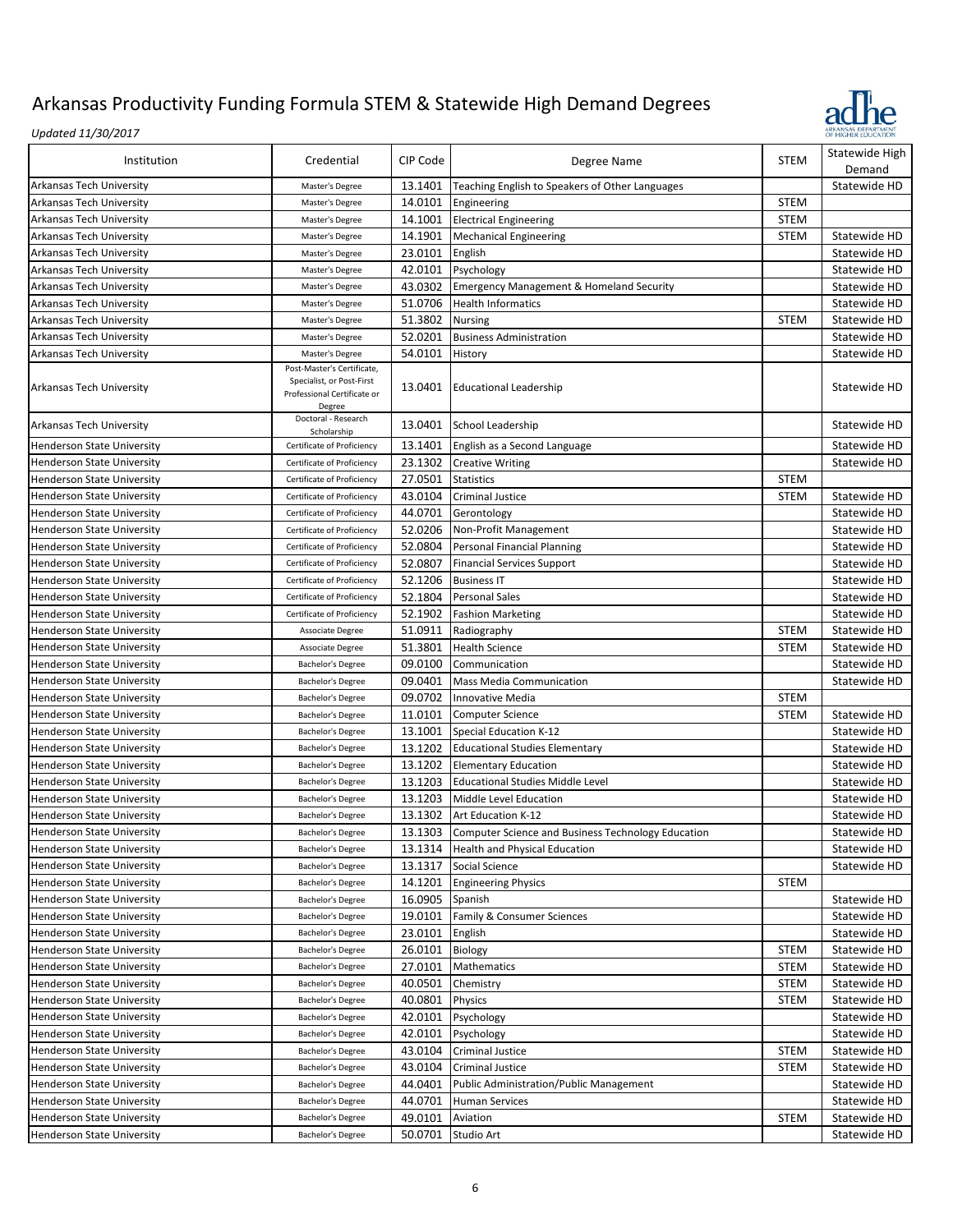

| Institution                             | Credential                                                         | CIP Code | Degree Name                                        | <b>STEM</b> | Statewide High<br>Demand |
|-----------------------------------------|--------------------------------------------------------------------|----------|----------------------------------------------------|-------------|--------------------------|
|                                         |                                                                    |          |                                                    |             |                          |
| <b>Henderson State University</b>       | Bachelor's Degree                                                  | 50.0901  | Music                                              |             | Statewide HD             |
| <b>Henderson State University</b>       | Bachelor's Degree                                                  | 51.0905  | Nuclear Medicine Technology                        | <b>STEM</b> | Statewide HD             |
| <b>Henderson State University</b>       | Bachelor's Degree                                                  | 51.0911  | Radiography                                        | <b>STEM</b> | Statewide HD             |
| <b>Henderson State University</b>       | Bachelor's Degree                                                  | 51.0913  | <b>Athletic Training</b>                           | <b>STEM</b> |                          |
| <b>Henderson State University</b>       | Bachelor's Degree                                                  | 51.1005  | <b>Medical Technology</b>                          | <b>STEM</b> | Statewide HD             |
| <b>Henderson State University</b>       | Bachelor's Degree                                                  | 51.2299  | <b>Health and Human Performance</b>                | <b>STEM</b> |                          |
| Henderson State University              | Bachelor's Degree                                                  | 51.3801  | Nursing                                            | <b>STEM</b> | Statewide HD             |
| Henderson State University              | Bachelor's Degree                                                  | 52.0101  | <b>Business Administration</b>                     |             | Statewide HD             |
| <b>Henderson State University</b>       | Bachelor's Degree                                                  | 52.0301  | Accounting                                         |             | Statewide HD             |
| <b>Henderson State University</b>       | Bachelor's Degree                                                  | 54.0101  | History                                            |             | Statewide HD             |
| Henderson State University              | Post-Baccalaureate Certificate                                     | 13.0401  | <b>Educational Technology Leadership</b>           |             | Statewide HD             |
| <b>Henderson State University</b>       | Post-Baccalaureate Certificate                                     | 13.0408  | <b>Educational Leadership</b>                      |             | Statewide HD             |
| <b>Henderson State University</b>       | Post-Baccalaureate Certificate                                     | 13.1012  | Dyslexia Therapy                                   |             | Statewide HD             |
| <b>Henderson State University</b>       | Post-Baccalaureate Certificate                                     | 13.1401  | English as a Second Language                       |             | Statewide HD             |
| <b>Henderson State University</b>       | Post-Baccalaureate Certificate                                     | 42.2703  | Developmental Therapy                              | <b>STEM</b> | Statewide HD             |
| <b>Henderson State University</b>       | Master's Degree                                                    | 13.0401  | <b>Educational Technology Leadership</b>           |             | Statewide HD             |
| <b>Henderson State University</b>       | Master's Degree                                                    | 13.0408  | Educational Leadership P-12                        |             | Statewide HD             |
| <b>Henderson State University</b>       | Master's Degree                                                    | 13.1101  | School Counseling K-12                             |             | Statewide HD             |
| Henderson State University              | Master's Degree                                                    | 31.0504  | Sports Administration                              |             | Statewide HD             |
| <b>Henderson State University</b>       | Master's Degree                                                    | 42.2703  | Developmental Therapy                              | <b>STEM</b> | Statewide HD             |
| <b>Henderson State University</b>       | Master's Degree                                                    | 51.1508  | Clinical Mental Health Counseling                  |             | Statewide HD             |
| <b>Henderson State University</b>       | Master's Degree                                                    | 52.0101  | <b>Business Administration</b>                     |             | Statewide HD             |
|                                         | Post-Master's Certificate,                                         |          |                                                    |             |                          |
| <b>Henderson State University</b>       | Specialist, or Post-First<br>Professional Certificate or<br>Degree | 13.0401  | <b>Educational Leadership</b>                      |             | Statewide HD             |
| Southern Arkansas University - Magnolia | Certificate of Proficiency                                         | 13.0501  | <b>Teaching with Technology</b>                    | <b>STEM</b> |                          |
| Southern Arkansas University - Magnolia | Associate Degree                                                   | 01.0102  | Agriculture                                        |             | Statewide HD             |
| Southern Arkansas University - Magnolia | Associate Degree                                                   | 40.0501  | Chemistry                                          | <b>STEM</b> | Statewide HD             |
| Southern Arkansas University - Magnolia | Associate Degree                                                   | 52.0101  | <b>Business Administration</b>                     |             | Statewide HD             |
| Southern Arkansas University - Magnolia | Bachelor's Degree                                                  | 01.0101  | <b>Agriculture Business</b>                        |             | Statewide HD             |
| Southern Arkansas University - Magnolia | Bachelor's Degree                                                  | 01.0101  | <b>Agriculture Sciences</b>                        |             | Statewide HD             |
| Southern Arkansas University - Magnolia | Bachelor's Degree                                                  | 09.0401  | <b>Mass Communications</b>                         |             | Statewide HD             |
| Southern Arkansas University - Magnolia | Bachelor's Degree                                                  | 11.0101  | <b>Computer Science</b>                            | <b>STEM</b> | Statewide HD             |
| Southern Arkansas University - Magnolia | Bachelor's Degree                                                  | 13.1203  | Middle School Education                            |             | Statewide HD             |
| Southern Arkansas University - Magnolia | Bachelor's Degree                                                  | 13.1210  | <b>Elementary Education</b>                        |             | Statewide HD             |
| Southern Arkansas University - Magnolia | Bachelor's Degree                                                  | 13.1301  | <b>Agricultural Education</b>                      |             | Statewide HD             |
| Southern Arkansas University - Magnolia | Bachelor's Degree                                                  | 13.1314  | K-12 Physical Education & Health                   |             | Statewide HD             |
| Southern Arkansas University - Magnolia | Bachelor's Degree                                                  | 14.0101  | Engineering                                        | <b>STEM</b> |                          |
| Southern Arkansas University - Magnolia | Bachelor's Degree                                                  | 16.0905  | Foreign Language                                   |             | Statewide HD             |
| Southern Arkansas University - Magnolia | Bachelor's Degree                                                  | 23.0101  | English                                            |             | Statewide HD             |
| Southern Arkansas University - Magnolia | Bachelor's Degree                                                  | 26.0101  | Biology                                            | <b>STEM</b> | Statewide HD             |
| Southern Arkansas University - Magnolia | Bachelor's Degree                                                  | 27.0101  | Mathematics                                        | <b>STEM</b> | Statewide HD             |
| Southern Arkansas University - Magnolia | Bachelor's Degree                                                  | 40.0501  | Chemistry                                          | <b>STEM</b> | Statewide HD             |
| Southern Arkansas University - Magnolia | Bachelor's Degree                                                  | 40.0899  | Physics, Engineering                               | <b>STEM</b> |                          |
| Southern Arkansas University - Magnolia | Bachelor's Degree                                                  | 42.0101  | Psychology                                         |             | Statewide HD             |
| Southern Arkansas University - Magnolia | Bachelor's Degree                                                  | 43.0104  | Criminal Justice                                   | <b>STEM</b> | Statewide HD             |
| Southern Arkansas University - Magnolia | Bachelor's Degree                                                  | 44.0201  | Human Performance, Recreation, & Community Service |             | Statewide HD             |
| Southern Arkansas University - Magnolia | Bachelor's Degree                                                  | 44.0701  | Social Work                                        |             | Statewide HD             |
| Southern Arkansas University - Magnolia | Bachelor's Degree                                                  | 51.0913  | <b>Athletic Training</b>                           | <b>STEM</b> |                          |
| Southern Arkansas University - Magnolia | Bachelor's Degree                                                  | 51.3801  | Nursing                                            | <b>STEM</b> | Statewide HD             |
| Southern Arkansas University - Magnolia | Bachelor's Degree                                                  | 52.0101  | <b>Business Administration</b>                     |             | Statewide HD             |
| Southern Arkansas University - Magnolia | Bachelor's Degree                                                  | 52.0301  | Accounting                                         |             | Statewide HD             |
| Southern Arkansas University - Magnolia | Bachelor's Degree                                                  | 54.0101  | History                                            |             | Statewide HD             |
|                                         |                                                                    |          |                                                    |             |                          |
| Southern Arkansas University - Magnolia | Post-Baccalaureate Certificate                                     | 13.0401  | <b>Building Level Leadership</b>                   |             | Statewide HD             |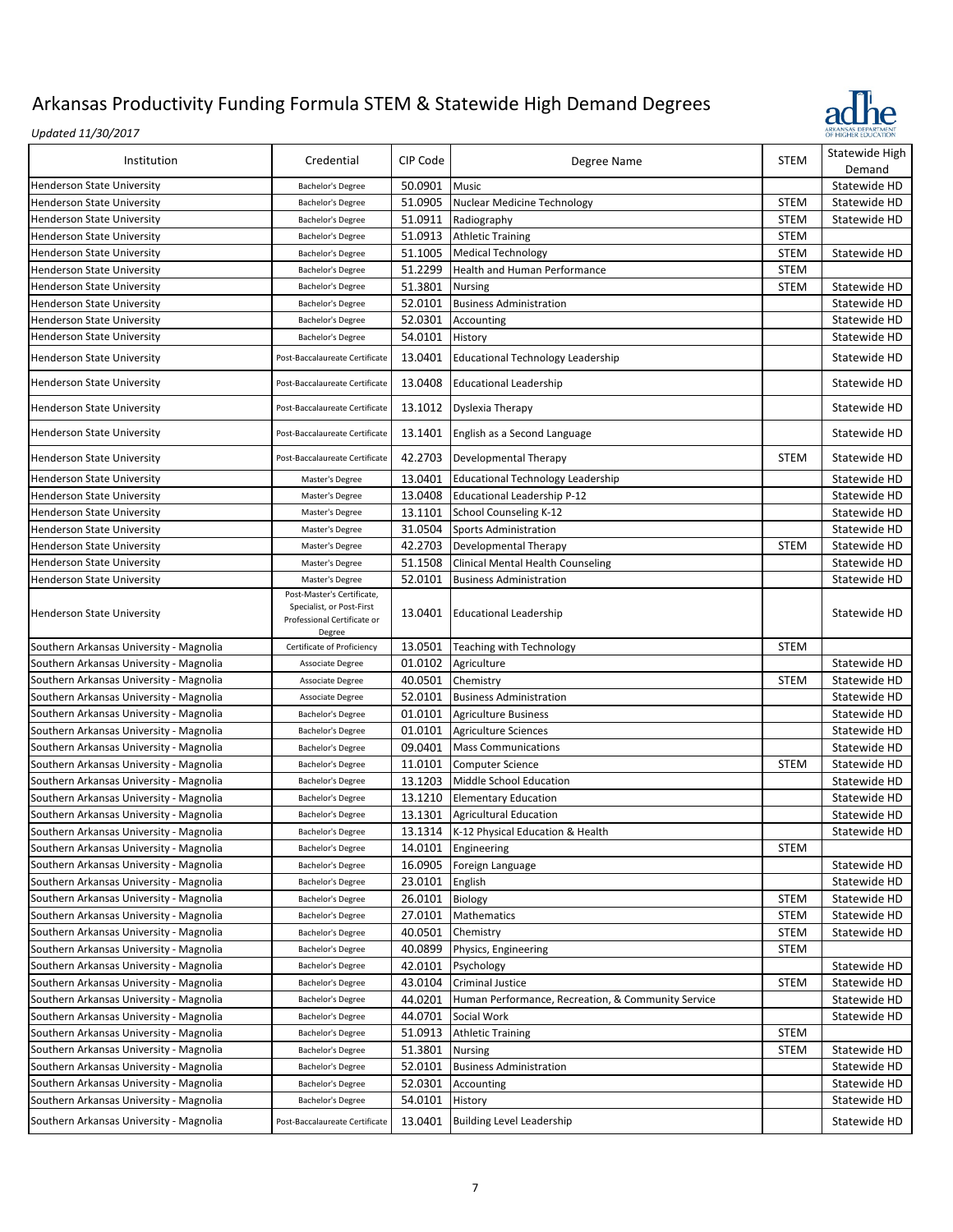

| Institution                             | Credential                     | CIP Code | Degree Name                                         | <b>STEM</b> | Statewide High<br>Demand |
|-----------------------------------------|--------------------------------|----------|-----------------------------------------------------|-------------|--------------------------|
| Southern Arkansas University - Magnolia | Post-Baccalaureate Certificate | 13.0401  | Curriculum/Program Administrator                    |             | Statewide HD             |
| Southern Arkansas University - Magnolia | Post-Baccalaureate Certificate | 13.0401  | District Level Leadership                           |             | Statewide HD             |
| Southern Arkansas University - Magnolia | Post-Baccalaureate Certificate | 13.1001  | Special Education K-12                              |             | Statewide HD             |
| Southern Arkansas University - Magnolia | Post-Baccalaureate Certificate | 13.1001  | Special Education Resource K-6; 7-12                |             | Statewide HD             |
| Southern Arkansas University - Magnolia | Post-Baccalaureate Certificate | 13.1012  | Dyslexia Therapy K-12                               |             | Statewide HD             |
| Southern Arkansas University - Magnolia | Post-Baccalaureate Certificate | 13.1101  | <b>School Counseling</b>                            |             | Statewide HD             |
| Southern Arkansas University - Magnolia | Post-Baccalaureate Certificate | 13.1334  | Library Media and Information Specialist            |             | Statewide HD             |
| Southern Arkansas University - Magnolia | Post-Baccalaureate Certificate | 52.0203  | Supply Chain Management                             |             | Statewide HD             |
| Southern Arkansas University - Magnolia | Master's Degree                | 11.0101  | Computer & Information Sciences                     | STEM        | Statewide HD             |
| Southern Arkansas University - Magnolia | Master's Degree                | 11.0101  | Five-Year Computer Science                          | <b>STEM</b> | Statewide HD             |
| Southern Arkansas University - Magnolia | Master's Degree                | 13.0401  | <b>Educational Administration &amp; Supervision</b> |             | Statewide HD             |
| Southern Arkansas University - Magnolia | Master's Degree                | 13.0501  | Library Media & Information Specialist              | <b>STEM</b> |                          |
| Southern Arkansas University - Magnolia | Master's Degree                | 13.1101  | School Counseling K-12                              |             | Statewide HD             |
| Southern Arkansas University - Magnolia | Master's Degree                | 13.1199  | Clinical Mental Health Counseling                   |             | Statewide HD             |
| Southern Arkansas University - Magnolia | Master's Degree                | 13.1202  | <b>Elementary Education</b>                         |             | Statewide HD             |
| Southern Arkansas University - Magnolia | Master's Degree                | 13.1205  | Secondary Education                                 |             | Statewide HD             |
| Southern Arkansas University - Magnolia | Master's Degree                | 31.0501  | Kinesiology                                         |             | Statewide HD             |
| Southern Arkansas University - Magnolia | Master's Degree                | 44.0401  | <b>Public Administration</b>                        |             | Statewide HD             |
| Southern Arkansas University - Magnolia | Master's Degree                | 52.0201  | <b>Business Administration</b>                      |             | Statewide HD             |
| UA Fort Smith                           | Certificate of Proficiency     | 11.0101  | Data Analytics                                      | <b>STEM</b> | Statewide HD             |
| UA Fort Smith                           | Certificate of Proficiency     | 13.1210  | Early Childhood Education                           |             | Statewide HD             |
| UA Fort Smith                           | Certificate of Proficiency     | 13.1401  | Teaching English as a Second Language               |             | Statewide HD             |
| <b>UA Fort Smith</b>                    | Certificate of Proficiency     | 15.0405  | Robotics                                            | <b>STEM</b> |                          |
| UA Fort Smith                           | Certificate of Proficiency     | 15.1302  | <b>Computer Graphic Technology</b>                  | <b>STEM</b> |                          |
| <b>UA Fort Smith</b>                    | Certificate of Proficiency     | 43.0103  | Law Enforcement Administration                      | <b>STEM</b> | Statewide HD             |
| UA Fort Smith                           | Certificate of Proficiency     | 43.0106  | Crime Scene Investigation                           | <b>STEM</b> |                          |
| <b>UA Fort Smith</b>                    | Certificate of Proficiency     | 47.0604  | <b>Automotive Drivability Specialist</b>            |             | Statewide HD             |
| <b>UA Fort Smith</b>                    | Certificate of Proficiency     | 47.0604  | <b>Automotive Drive Train Specialist</b>            |             | Statewide HD             |
| UA Fort Smith                           | Certificate of Proficiency     | 47.0604  | Automotive Undercar Specialist                      |             | Statewide HD             |
| UA Fort Smith                           | Certificate of Proficiency     | 48.0508  | <b>ARC Welding</b>                                  |             | Statewide HD             |
| UA Fort Smith                           | Certificate of Proficiency     | 48.0508  | MIG Welding                                         |             | Statewide HD             |
| UA Fort Smith                           | Certificate of Proficiency     | 48.0508  | <b>TIG Welding</b>                                  |             | Statewide HD             |
| <b>UA Fort Smith</b>                    | Certificate of Proficiency     | 48.0508  | Welding: Layout & Fabrication                       |             | Statewide HD             |
| <b>UA Fort Smith</b>                    | Certificate of Proficiency     | 52.0201  | Workforce Leadership                                |             | Statewide HD             |
| UA Fort Smith                           | Certificate of Proficiency     | 52.0213  | <b>Community Leadership</b>                         |             | Statewide HD             |
| UA Fort Smith                           | Certificate of Proficiency     |          | 52.0402 Medical Office Professional                 |             | Statewide HD             |
| UA Fort Smith                           | Certificate of Proficiency     | 52.0402  | <b>Office Management</b>                            |             | Statewide HD             |
| UA Fort Smith                           | Certificate of Proficiency     | 52.0402  | Office Management Technology-Human Resources        |             | Statewide HD             |
| <b>UA Fort Smith</b>                    | Certificate of Proficiency     | 52.1804  | <b>Professional Sales</b>                           |             | Statewide HD             |
| UA Fort Smith                           | <b>Technical Certificate</b>   | 13.1210  | Early Childhood Education                           |             | Statewide HD             |
| UA Fort Smith                           | <b>Technical Certificate</b>   | 15.1302  | <b>Computer Graphic Technology</b>                  | <b>STEM</b> |                          |
| UA Fort Smith                           | <b>Technical Certificate</b>   | 43.0103  | Law Enforcement Administration                      | <b>STEM</b> | Statewide HD             |
| <b>UA Fort Smith</b>                    | <b>Technical Certificate</b>   | 43.0106  | Crime Scene Investigation                           | STEM        |                          |
| UA Fort Smith                           | <b>Technical Certificate</b>   | 47.0604  | <b>Automotive Technology</b>                        |             | Statewide HD             |
| <b>UA Fort Smith</b>                    | <b>Technical Certificate</b>   | 47.0605  | Diesel Technology                                   |             | Statewide HD             |
| <b>UA Fort Smith</b>                    | <b>Technical Certificate</b>   | 48.0508  | Welding                                             |             | Statewide HD             |
| UA Fort Smith                           | <b>Technical Certificate</b>   | 51.3901  | Practical Nursing (PN)                              |             | Statewide HD             |
| UA Fort Smith                           | <b>Technical Certificate</b>   | 52.0201  | Workforce Leadership                                |             | Statewide HD             |
| UA Fort Smith                           | <b>Technical Certificate</b>   | 52.0402  | Medical Office Professional                         |             | Statewide HD             |
| UA Fort Smith                           | <b>Technical Certificate</b>   | 52.0402  | <b>Office Management</b>                            |             | Statewide HD             |
| UA Fort Smith                           | Associate Degree               | 13.1210  | Early Childhood Education                           |             | Statewide HD             |
| UA Fort Smith                           | Associate Degree               | 14.0102  | Engineering                                         | <b>STEM</b> |                          |
| <b>UA Fort Smith</b>                    | Associate Degree               | 15.1302  | Computer Graphic Technology                         | STEM        |                          |
|                                         |                                |          |                                                     |             |                          |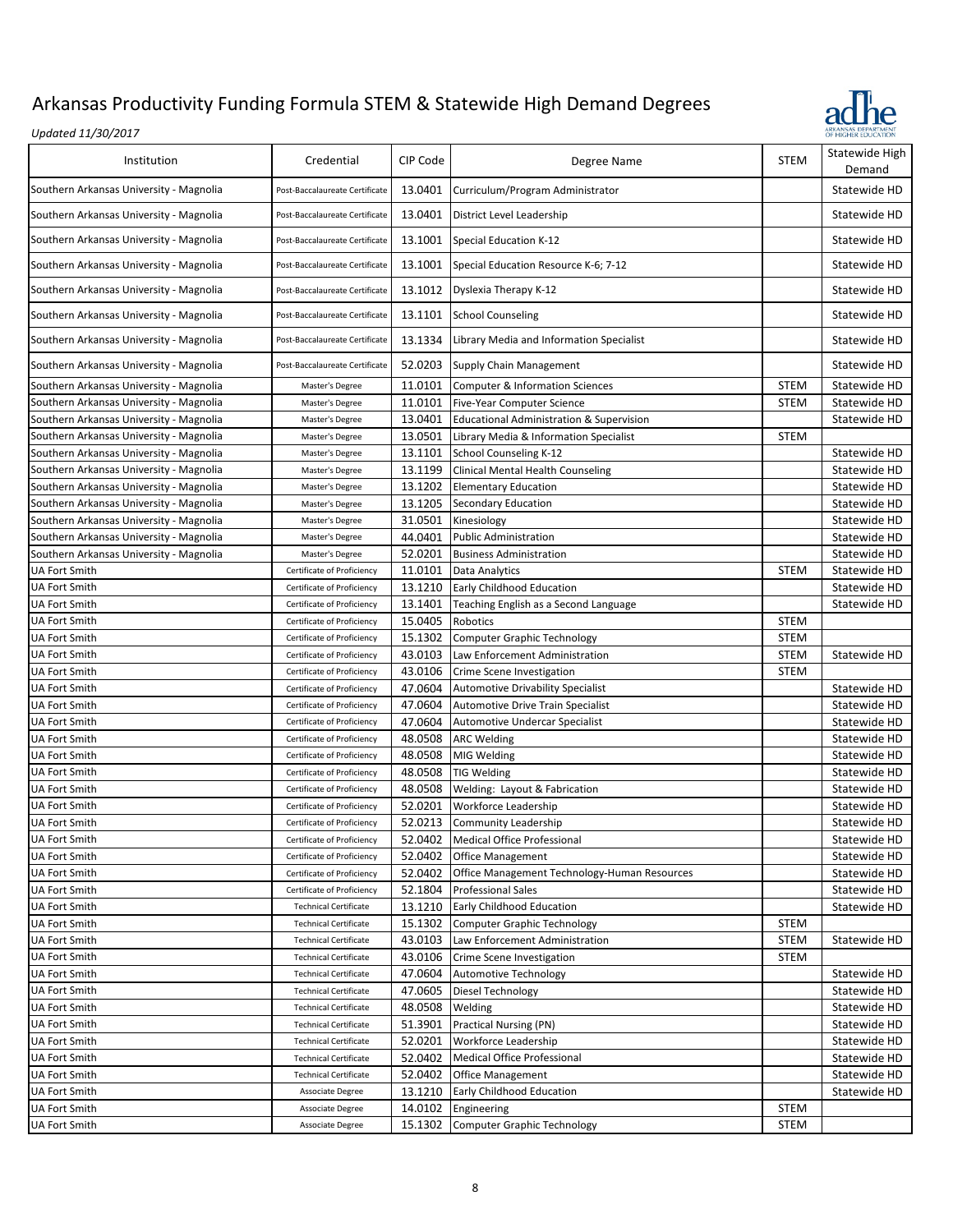

| Institution                           | Credential                   | CIP Code        | Degree Name                                     | <b>STEM</b> | Statewide High<br>Demand |
|---------------------------------------|------------------------------|-----------------|-------------------------------------------------|-------------|--------------------------|
| <b>UA Fort Smith</b>                  | Associate Degree             | 22.0302         | Legal Studies                                   |             | Statewide HD             |
| <b>UA Fort Smith</b>                  | Associate Degree             | 43.0103         | <b>Criminal Justice</b>                         | <b>STEM</b> | Statewide HD             |
| <b>UA Fort Smith</b>                  | Associate Degree             | 43.0103         | Law Enforcement Administration                  | <b>STEM</b> | Statewide HD             |
| <b>UA Fort Smith</b>                  | Associate Degree             | 43.0106         | Crime Scene Investigation                       | <b>STEM</b> |                          |
| UA Fort Smith                         | Associate Degree             | 51.0602         | Dental Hygiene                                  | <b>STEM</b> | Statewide HD             |
| <b>UA Fort Smith</b>                  | Associate Degree             | 51.0909         | <b>Surgical Technology</b>                      | <b>STEM</b> | Statewide HD             |
| <b>UA Fort Smith</b>                  | Associate Degree             | 51.0911         | Radiography                                     | <b>STEM</b> | Statewide HD             |
| UA Fort Smith                         | Associate Degree             | 52.0201         | Workforce Leadership                            |             | Statewide HD             |
| <b>UA Fort Smith</b>                  | Associate Degree             | 52.0402         | <b>Office Management Technology</b>             |             | Statewide HD             |
| UA Fort Smith                         | Bachelor's Degree            | 09.0100         | <b>Media Communications</b>                     |             | Statewide HD             |
| <b>UA Fort Smith</b>                  | Bachelor's Degree            | 10.0304         | <b>Animation Technology</b>                     | <b>STEM</b> |                          |
| <b>UA Fort Smith</b>                  | Bachelor's Degree            | 13.1202         | <b>Elementary Education K-6</b>                 |             | Statewide HD             |
| <b>UA Fort Smith</b>                  | Bachelor's Degree            | 13.1203         | Middle Childhood Education 4-8                  |             | Statewide HD             |
| <b>UA Fort Smith</b>                  |                              | 13.1305         |                                                 |             | Statewide HD             |
|                                       | Bachelor's Degree            |                 | English                                         |             |                          |
| UA Fort Smith<br><b>UA Fort Smith</b> | Bachelor's Degree            | 13.1311         | Mathematics                                     |             | Statewide HD             |
|                                       | Bachelor's Degree            | 13.1312         | <b>Music Education</b>                          |             | Statewide HD             |
| <b>UA Fort Smith</b>                  | Bachelor's Degree            | 13.1322         | Biology                                         |             | Statewide HD             |
| <b>UA Fort Smith</b>                  | Bachelor's Degree            | 13.1328         | History                                         |             | Statewide HD             |
| <b>UA Fort Smith</b>                  | Bachelor's Degree            | 13.1330         | Spanish K-12                                    |             | Statewide HD             |
| UA Fort Smith                         | Bachelor's Degree            | 15.0399         | <b>Electrical Engineering Technology</b>        | <b>STEM</b> |                          |
| <b>UA Fort Smith</b>                  | Bachelor's Degree            | 16.0905         | Spanish                                         |             | Statewide HD             |
| <b>UA Fort Smith</b>                  | Bachelor's Degree            | 23.0101         | English                                         |             | Statewide HD             |
| <b>UA Fort Smith</b>                  | Bachelor's Degree            | 23.1303         | <b>Rhetoric &amp; Writing</b>                   |             | Statewide HD             |
| <b>UA Fort Smith</b>                  | Bachelor's Degree            | 26.0101         | Biology                                         | <b>STEM</b> | Statewide HD             |
| UA Fort Smith                         | Bachelor's Degree            | 27.0101         | Mathematics                                     | <b>STEM</b> | Statewide HD             |
| <b>UA Fort Smith</b>                  | Bachelor's Degree            | 40.0501         | Chemistry                                       | <b>STEM</b> | Statewide HD             |
| <b>UA Fort Smith</b>                  | Bachelor's Degree            | 40.0601         | Geoscience                                      | <b>STEM</b> |                          |
| UA Fort Smith                         | Bachelor's Degree            | 42.0101         | Psychology                                      |             | Statewide HD             |
| <b>UA Fort Smith</b>                  | Bachelor's Degree            | 43.0103         | Criminal Justice                                | <b>STEM</b> | Statewide HD             |
| <b>UA Fort Smith</b>                  | Bachelor's Degree            | 44.0701         | Social Work                                     |             | Statewide HD             |
| <b>UA Fort Smith</b>                  | Bachelor's Degree            | 50.0409         | <b>Graphic Design</b>                           |             | Statewide HD             |
| <b>UA Fort Smith</b>                  | Bachelor's Degree            | 50.0701         | Studio Art                                      |             | Statewide HD             |
| <b>UA Fort Smith</b>                  | Bachelor's Degree            | 50.0901         | Music                                           |             | Statewide HD             |
| <b>UA Fort Smith</b>                  | Bachelor's Degree            | 51.0602         | Dental Hygiene                                  | <b>STEM</b> | Statewide HD             |
| UA Fort Smith                         | Bachelor's Degree            | 51.0911         | <b>Imaging Science</b>                          | <b>STEM</b> | Statewide HD             |
| <b>UA Fort Smith</b>                  | Bachelor's Degree            | 51.3801         | Nursing - Traditional & RN-BSN                  | <b>STEM</b> | Statewide HD             |
| <b>UA Fort Smith</b>                  | Bachelor's Degree            | 52.0201         | <b>Business Administration</b>                  |             | Statewide HD             |
| UA Fort Smith                         | Bachelor's Degree            | 52.0205         | <b>Applied Science</b>                          |             | Statewide HD             |
| <b>UA Fort Smith</b>                  | Bachelor's Degree            |                 | 52.0213   Organizational Leadership             |             | Statewide HD             |
| <b>UA Fort Smith</b>                  | Bachelor's Degree            | 54.0101 History |                                                 |             | Statewide HD             |
| UA Fort Smith                         | Master's Degree              | 51.0701         | <b>Healthcare Administration</b>                |             | Statewide HD             |
| <b>UA Little Rock</b>                 | Certificate of Proficiency   | 11.0401         | User Experience Design & Web/Mobile Development | <b>STEM</b> | Statewide HD             |
| UA Little Rock                        | Certificate of Proficiency   | 16.0905         | Workplace Spanish                               |             | Statewide HD             |
| UA Little Rock                        | Certificate of Proficiency   | 43.0103         | Law Enforcement Administration                  | <b>STEM</b> | Statewide HD             |
| UA Little Rock                        | Certificate of Proficiency   | 43.0106         | Crime Scene Investigation                       | <b>STEM</b> |                          |
| UA Little Rock                        | Certificate of Proficiency   | 50.0605         | Photography                                     |             | Statewide HD             |
| UA Little Rock                        | Certificate of Proficiency   | 52.0301         | Certificate in Accounting                       |             | Statewide HD             |
| UA Little Rock                        | Certificate of Proficiency   | 52.1301         | <b>Business Analytics</b>                       | <b>STEM</b> | Statewide HD             |
| <b>UA Little Rock</b>                 | Certificate of Proficiency   | 52.1401         | <b>Professional Sales</b>                       |             | Statewide HD             |
| UA Little Rock                        | <b>Technical Certificate</b> | 43.0103         | Law Enforcement Administration                  | <b>STEM</b> | Statewide HD             |
| UA Little Rock                        | <b>Technical Certificate</b> | 43.0106         | Crime Scene Investigation                       | <b>STEM</b> |                          |
| UA Little Rock                        | <b>Technical Certificate</b> | 50.0409         | Graphic Design                                  |             | Statewide HD             |
| UA Little Rock                        | Associate Degree             | 11.0201         | <b>Computer Programming</b>                     | <b>STEM</b> | Statewide HD             |
| UA Little Rock                        | Associate Degree             | 15.0303         | Electronics & Computer Engineering Technology   | <b>STEM</b> |                          |
| UA Little Rock                        | Associate Degree             | 15.0805         | <b>Mechanical Engineering Technology</b>        | STEM        |                          |
| UA Little Rock                        | Associate Degree             | 15.1001         | <b>Construction Science</b>                     | <b>STEM</b> | Statewide HD             |
| <b>UA Little Rock</b>                 | Associate Degree             | 43.0103         | Law Enforcement Administration                  | <b>STEM</b> | Statewide HD             |
|                                       |                              |                 |                                                 |             |                          |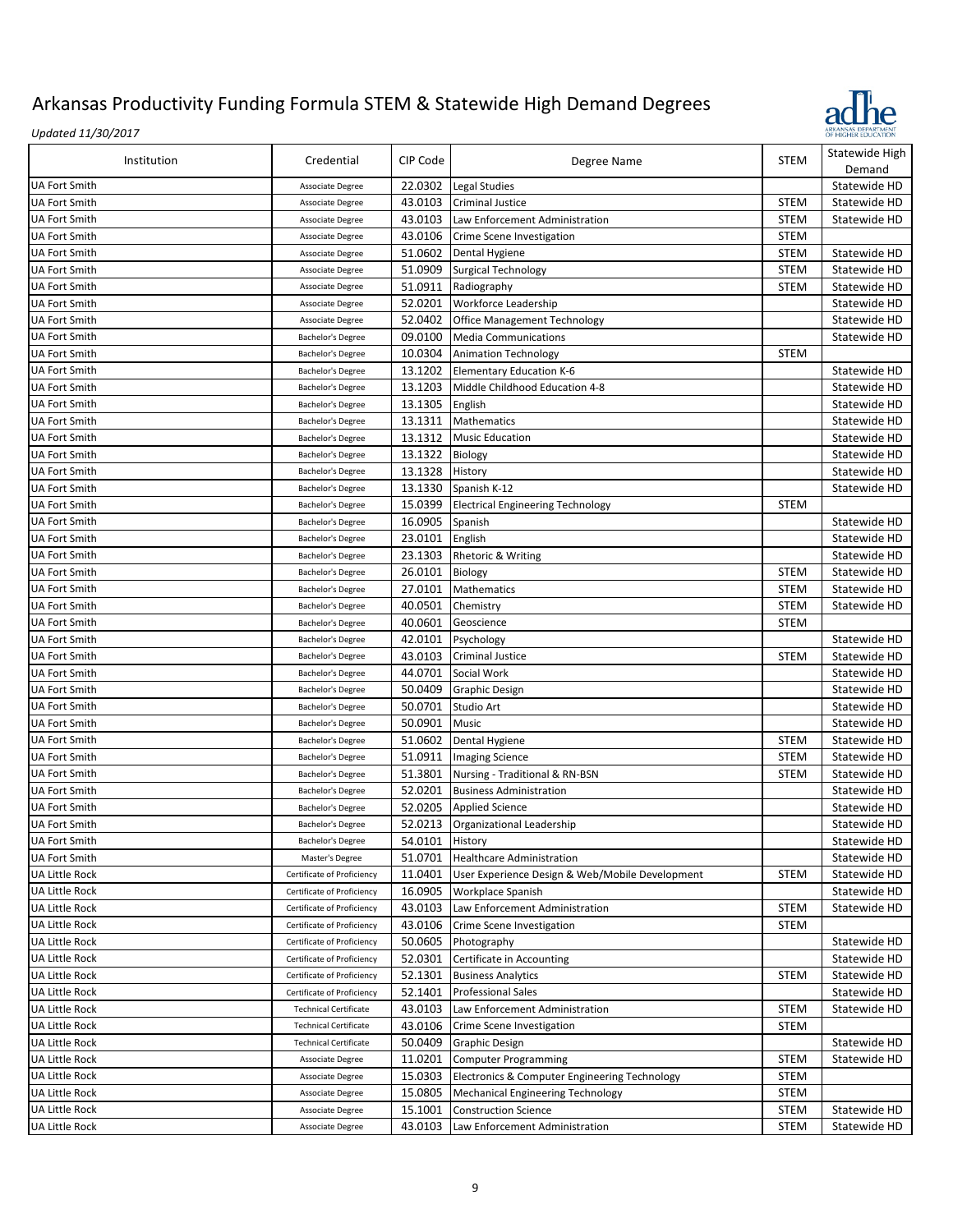

| Institution           | Credential                     | CIP Code | Degree Name                                   | <b>STEM</b> | Statewide High<br>Demand |
|-----------------------|--------------------------------|----------|-----------------------------------------------|-------------|--------------------------|
| UA Little Rock        | Associate Degree               | 43.0106  | Crime Scene Investigation                     | <b>STEM</b> |                          |
| UA Little Rock        | Associate Degree               | 43.0107  | Law Enforcement                               | <b>STEM</b> | Statewide HD             |
| UA Little Rock        | Associate Degree               | 51.3801  | <b>Nursing</b>                                | <b>STEM</b> | Statewide HD             |
| <b>UA Little Rock</b> | Bachelor's Degree              | 09.0101  | <b>Applied Communication Studies</b>          |             | Statewide HD             |
| <b>UA Little Rock</b> | Bachelor's Degree              | 09.0401  | <b>Mass Communication</b>                     |             | Statewide HD             |
| <b>UA Little Rock</b> | Bachelor's Degree              | 11.0101  | Computer Science                              | <b>STEM</b> | Statewide HD             |
| UA Little Rock        | Bachelor's Degree              | 11.0401  | E-Commerce                                    | <b>STEM</b> | Statewide HD             |
| UA Little Rock        | Bachelor's Degree              | 11.0401  | <b>Information Science</b>                    | <b>STEM</b> | Statewide HD             |
| <b>UA Little Rock</b> | Bachelor's Degree              | 11.0801  | Web Design & Development                      | <b>STEM</b> | Statewide HD             |
| UA Little Rock        | Bachelor's Degree              | 13.1001  | Special Education                             |             | Statewide HD             |
| <b>UA Little Rock</b> | Bachelor's Degree              | 13.1202  | <b>Elementary Education</b>                   |             | Statewide HD             |
| UA Little Rock        | Bachelor's Degree              | 13.1203  | Middle Level Education                        |             | Statewide HD             |
| UA Little Rock        | Bachelor's Degree              | 13.1210  | Early Childhood Education                     |             | Statewide HD             |
| <b>UA Little Rock</b> | Bachelor's Degree              | 14.1401  | <b>Environmental Engineering</b>              | <b>STEM</b> |                          |
| <b>UA Little Rock</b> | Bachelor's Degree              | 14.1901  | <b>Mechanical Systems Engineering</b>         | <b>STEM</b> | Statewide HD             |
| <b>UA Little Rock</b> | Bachelor's Degree              | 14.2701  | <b>Systems Engineering</b>                    | <b>STEM</b> |                          |
| <b>UA Little Rock</b> | Bachelor's Degree              | 14.3301  | Architectural & Construction Engineering      | <b>STEM</b> | Statewide HD             |
| UA Little Rock        | Bachelor's Degree              | 14.3301  | Civil & Construction Engineering              | <b>STEM</b> | Statewide HD             |
| <b>UA Little Rock</b> | Bachelor's Degree              | 14.4201  | Electrical and Computer Systems Engineering   | <b>STEM</b> |                          |
| <b>UA Little Rock</b> | Bachelor's Degree              | 15.0805  | <b>Engineering Technology (Mechanical)</b>    | <b>STEM</b> |                          |
| UA Little Rock        | Bachelor's Degree              | 15.1001  | <b>Construction Management</b>                | <b>STEM</b> | Statewide HD             |
| <b>UA Little Rock</b> | Bachelor's Degree              | 15.1201  | Electronics & Computer Engineering Technology | <b>STEM</b> |                          |
| UA Little Rock        | Bachelor's Degree              | 16.0101  | World Languages                               |             | Statewide HD             |
| <b>UA Little Rock</b> | Bachelor's Degree              | 23.0101  | English                                       |             | Statewide HD             |
| <b>UA Little Rock</b> | Bachelor's Degree              | 23.1303  | Professional & Technical Writing              |             | Statewide HD             |
| UA Little Rock        | Bachelor's Degree              | 26.0101  | Biology                                       | <b>STEM</b> | Statewide HD             |
| UA Little Rock        | Bachelor's Degree              | 27.0101  | Mathematics                                   | <b>STEM</b> | Statewide HD             |
| UA Little Rock        | Bachelor's Degree              | 27.0101  | Mathematics                                   | <b>STEM</b> | Statewide HD             |
| <b>UA Little Rock</b> | Bachelor's Degree              | 40.0501  | Chemistry                                     | <b>STEM</b> | Statewide HD             |
| <b>UA Little Rock</b> | Bachelor's Degree              | 40.0501  | Chemistry                                     | <b>STEM</b> | Statewide HD             |
| UA Little Rock        | Bachelor's Degree              | 40.0601  | Geology                                       | <b>STEM</b> |                          |
| UA Little Rock        | Bachelor's Degree              | 40.0801  | Physics                                       | <b>STEM</b> | Statewide HD             |
| UA Little Rock        | Bachelor's Degree              | 40.0801  | Physics                                       | <b>STEM</b> | Statewide HD             |
| <b>UA Little Rock</b> | Bachelor's Degree              | 42.0101  | Psychology                                    |             | Statewide HD             |
| <b>UA Little Rock</b> | Bachelor's Degree              | 43.0104  | <b>Criminal Justice</b>                       | <b>STEM</b> | Statewide HD             |
| <b>UA Little Rock</b> | Bachelor's Degree              | 44.0201  | Community Management and Development          |             | Statewide HD             |
| UA Little Rock        | Bachelor's Degree              | 44.0701  | Social Work                                   |             | Statewide HD             |
| UA Little Rock        | Bachelor's Degree              | 50.0701  | Art                                           |             | Statewide HD             |
| UA Little Rock        | Bachelor's Degree              | 50.0901  | Music                                         |             | Statewide HD             |
| UA Little Rock        | Bachelor's Degree              |          | 50.0901 Music Education                       |             | Statewide HD             |
| UA Little Rock        | Bachelor's Degree              | 50.0901  | Performance                                   |             | Statewide HD             |
| UA Little Rock        | Bachelor's Degree              | 51.0204  | <b>Communication Sciences &amp; Disorders</b> | <b>STEM</b> | Statewide HD             |
| UA Little Rock        | Bachelor's Degree              | 51.2299  | Health, Human Performance & Sport Management  | STEM        |                          |
| UA Little Rock        | Bachelor's Degree              | 51.3801  | Nursing Completion Program                    | <b>STEM</b> | Statewide HD             |
| UA Little Rock        | Bachelor's Degree              | 52.0201  | <b>General Business</b>                       |             | Statewide HD             |
| <b>UA Little Rock</b> | Bachelor's Degree              | 52.0201  | Management                                    |             | Statewide HD             |
| UA Little Rock        | Bachelor's Degree              | 52.0301  | Accounting                                    |             | Statewide HD             |
| UA Little Rock        | Bachelor's Degree              | 52.0301  | <b>Business Information Systems</b>           |             | Statewide HD             |
| UA Little Rock        | Bachelor's Degree              | 52.0801  | Finance                                       |             | Statewide HD             |
| <b>UA Little Rock</b> | Bachelor's Degree              | 52.1101  | <b>International Business</b>                 |             | Statewide HD             |
| UA Little Rock        | Bachelor's Degree              | 52.1301  | <b>Business Analytics</b>                     | <b>STEM</b> | Statewide HD             |
| UA Little Rock        | Bachelor's Degree              | 52.1401  | Marketing                                     |             | Statewide HD             |
| UA Little Rock        | Bachelor's Degree              | 54.0101  | History                                       |             | Statewide HD             |
|                       |                                |          |                                               |             |                          |
| UA Little Rock        | Post-Baccalaureate Certificate | 11.0199  | <b>Information Quality</b>                    | STEM        |                          |
| UA Little Rock        | Post-Baccalaureate Certificate | 11.0401  | Data Science                                  | STEM        | Statewide HD             |
| UA Little Rock        | Post-Baccalaureate Certificate | 13.0401  | <b>Building Level Administration</b>          |             | Statewide HD             |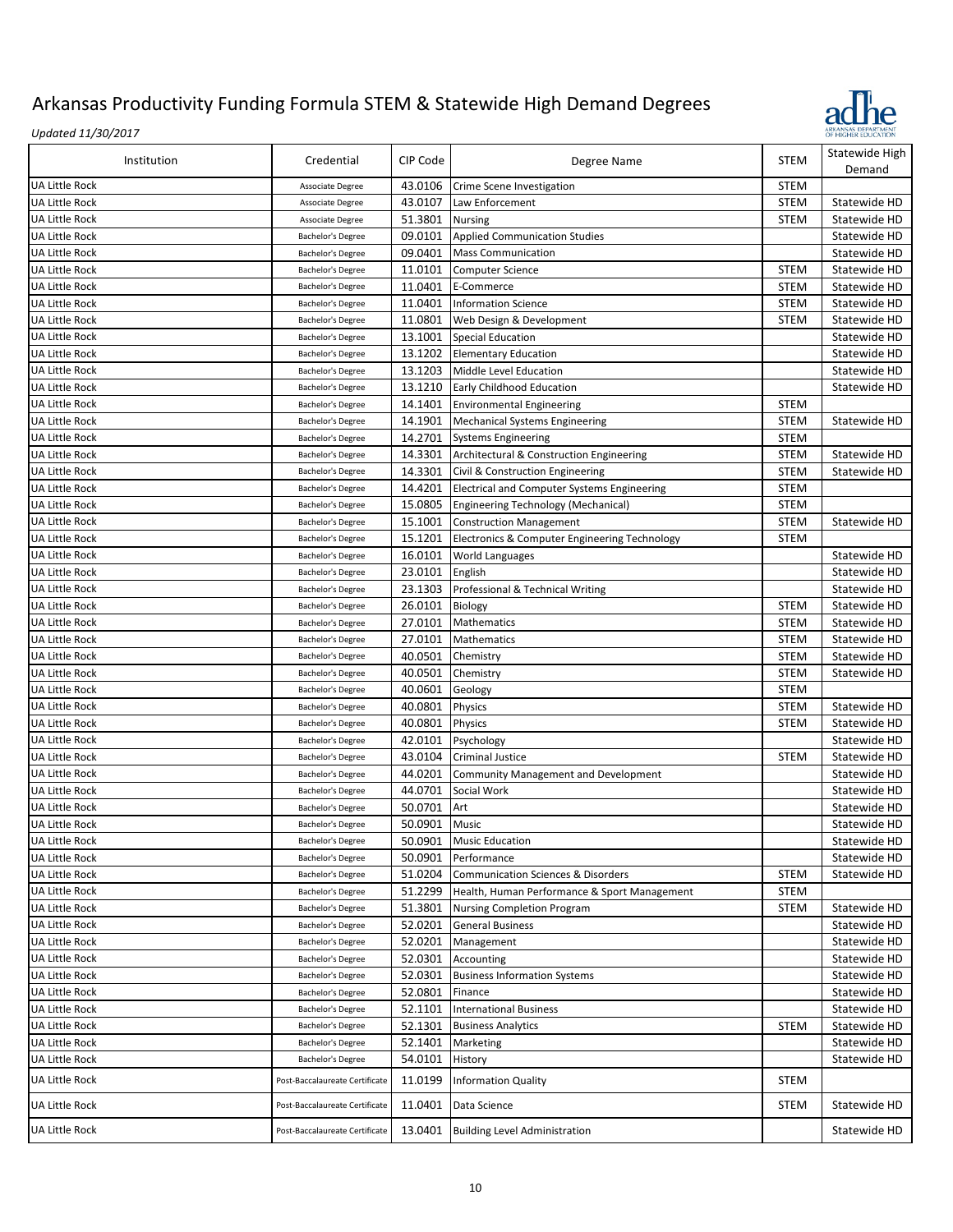

| Institution           | Credential                     | CIP Code | Degree Name                                                                   | <b>STEM</b> | Statewide High<br>Demand |
|-----------------------|--------------------------------|----------|-------------------------------------------------------------------------------|-------------|--------------------------|
| <b>UA Little Rock</b> | Post-Baccalaureate Certificate | 13.0401  | Curriculum/Program Administration & Supervision                               |             | Statewide HD             |
| <b>UA Little Rock</b> | Post-Baccalaureate Certificate | 13.0401  | Superintendency                                                               |             | Statewide HD             |
| UA Little Rock        | Post-Baccalaureate Certificate | 13.0501  | Learning Systems Technology                                                   | STEM        |                          |
| UA Little Rock        | Post-Baccalaureate Certificate | 13.1001  | Special Education K-12                                                        |             | Statewide HD             |
| UA Little Rock        | Post-Baccalaureate Certificate | 13.1012  | Dyslexia Therapist                                                            |             | Statewide HD             |
| UA Little Rock        | Post-Baccalaureate Certificate | 13.1201  | <b>Adult Education</b>                                                        |             | Statewide HD             |
| UA Little Rock        | Post-Baccalaureate Certificate | 13.1205  | Education                                                                     |             | Statewide HD             |
| <b>UA Little Rock</b> | Post-Baccalaureate Certificate | 13.1315  | Literacy, Language and Culture                                                |             | Statewide HD             |
| UA Little Rock        | Post-Baccalaureate Certificate | 13.1315  | Reading/Literacy Coach                                                        |             | Statewide HD             |
| UA Little Rock        | Post-Baccalaureate Certificate | 13.1318  | Literacy Intervention Specialist                                              |             | Statewide HD             |
| UA Little Rock        | Post-Baccalaureate Certificate | 14.2701  | <b>Systems Engineering</b>                                                    | <b>STEM</b> |                          |
| <b>UA Little Rock</b> | Post-Baccalaureate Certificate | 15.9999  | Technology Innovation                                                         | STEM        |                          |
| UA Little Rock        | Post-Baccalaureate Certificate | 27.0599  | <b>Applied Statistics</b>                                                     | <b>STEM</b> |                          |
| UA Little Rock        | Post-Baccalaureate Certificate | 44.0401  | Nonprofit Management                                                          |             | Statewide HD             |
| UA Little Rock        | Post-Baccalaureate Certificate | 44.0701  | Gerontology                                                                   |             | Statewide HD             |
| UA Little Rock        | Post-Baccalaureate Certificate | 46.0415  | <b>Estimating Management</b>                                                  |             | Statewide HD             |
| <b>UA Little Rock</b> | Post-Baccalaureate Certificate | 51.0204  | <b>Auditory Based Intervention</b>                                            | <b>STEM</b> | Statewide HD             |
| UA Little Rock        | Post-Baccalaureate Certificate | 51.2310  | Orientation & Mobility of the Blind                                           | <b>STEM</b> | Statewide HD             |
| UA Little Rock        | Post-Baccalaureate Certificate | 51.2310  | <b>Rehabilitation Counseling</b>                                              | <b>STEM</b> | Statewide HD             |
| <b>UA Little Rock</b> | Post-Baccalaureate Certificate | 52.0201  | <b>Business</b>                                                               |             | Statewide HD             |
| UA Little Rock        | Post-Baccalaureate Certificate | 52.0201  | Human Resources and Organizational Psychology                                 |             | Statewide HD             |
| UA Little Rock        | Post-Baccalaureate Certificate | 52.0201  | Management                                                                    |             | Statewide HD             |
| UA Little Rock        | Post-Baccalaureate Certificate | 52.1301  | <b>Business Analytics</b>                                                     | <b>STEM</b> | Statewide HD             |
| <b>UA Little Rock</b> | Post-Baccalaureate Certificate | 52.1301  | <b>Business Information Systems</b>                                           | <b>STEM</b> | Statewide HD             |
| UA Little Rock        | Master's Degree                | 09.0401  | <b>Mass Communication</b>                                                     |             | Statewide HD             |
| <b>UA Little Rock</b> | Master's Degree                | 09.9999  | <b>Applied Communication Studies</b>                                          |             | Statewide HD             |
| <b>UA Little Rock</b> | Master's Degree                | 11.0101  | Computer Science                                                              | <b>STEM</b> | Statewide HD             |
| UA Little Rock        | Master's Degree                | 11.0199  | <b>Information Quality</b>                                                    | <b>STEM</b> |                          |
| UA Little Rock        | Master's Degree                | 11.0401  | Accelerated BS Information Science to MS Information Quality<br>(4+1 Program) | <b>STEM</b> | Statewide HD             |
| UA Little Rock        | Master's Degree                | 11.0401  | Accelerated BS Information Science to MS Information Science<br>(4+1 Program) | <b>STEM</b> | Statewide HD             |
| UA Little Rock        | Master's Degree                | 11.0401  | <b>Information Science</b>                                                    | <b>STEM</b> | Statewide HD             |
| UA Little Rock        | Master's Degree                | 13.0401  | Rural and Urban School Leadership                                             |             | Statewide HD             |
| UA Little Rock        | Master's Degree                | 13.0406  | <b>Higher Education</b>                                                       |             | Statewide HD             |
| <b>UA Little Rock</b> | Master's Degree                | 13.0501  | Learning Systems Technology                                                   | STEM        |                          |
| UA Little Rock        | Master's Degree                | 13.1001  | Special Education K-12                                                        |             | Statewide HD             |
| UA Little Rock        | Master's Degree                | 13.1101  | <b>Counselor Education</b>                                                    |             | Statewide HD             |
| UA Little Rock        | Master's Degree                | 13.1201  | <b>Adult and Professional Learning</b>                                        |             | Statewide HD             |
| UA Little Rock        | Master's Degree                | 13.1203  | Middle Childhood Education                                                    |             | Statewide HD             |
| <b>UA Little Rock</b> | Master's Degree                | 13.1205  | Education                                                                     |             | Statewide HD             |
| UA Little Rock        | Master's Degree                | 13.1315  | Reading                                                                       |             | Statewide HD             |
| UA Little Rock        | Master's Degree                | 13.1401  | Second Languages                                                              |             | Statewide HD             |
| UA Little Rock        | Master's Degree                | 14.2701  | <b>Systems Engineering</b>                                                    | <b>STEM</b> |                          |
| UA Little Rock        | Master's Degree                | 15.1001  | Accelerated BS to MS Construction Management (4+1 Program)                    | <b>STEM</b> | Statewide HD             |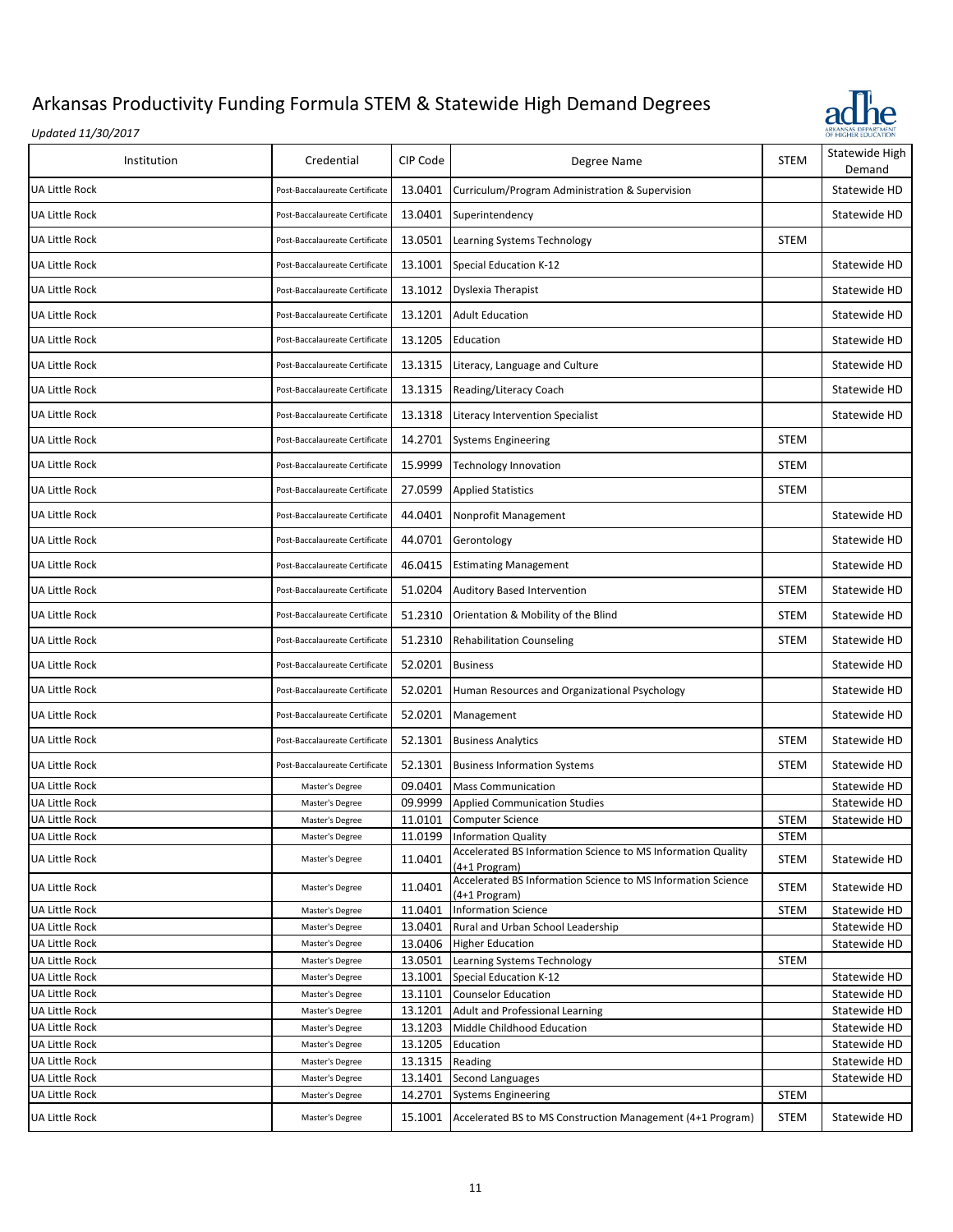

| Institution           | Credential                                               | CIP Code | Degree Name                                   | <b>STEM</b> | Statewide High<br>Demand |
|-----------------------|----------------------------------------------------------|----------|-----------------------------------------------|-------------|--------------------------|
| <b>UA Little Rock</b> | Master's Degree                                          | 15.1001  | <b>Construction Management</b>                | <b>STEM</b> | Statewide HD             |
| <b>UA Little Rock</b> | Master's Degree                                          | 23.1303  | Professional & Technical Writing              |             | Statewide HD             |
| <b>UA Little Rock</b> | Master's Degree                                          | 26.0101  | Biology                                       | <b>STEM</b> | Statewide HD             |
| <b>UA Little Rock</b> | Master's Degree                                          | 26.0101  | Biology                                       | <b>STEM</b> | Statewide HD             |
| <b>UA Little Rock</b> | Master's Degree                                          | 26.1103  | Bioinformatics                                | <b>STEM</b> | Statewide HD             |
| <b>UA Little Rock</b> | Master's Degree                                          | 27.0301  | <b>Mathematical Sciences</b>                  | <b>STEM</b> |                          |
| <b>UA Little Rock</b> | Master's Degree                                          | 40.0101  | <b>Applied Sciences</b>                       | <b>STEM</b> | Statewide HD             |
| <b>UA Little Rock</b> | Master's Degree                                          | 40.0501  | Chemistry                                     | <b>STEM</b> | Statewide HD             |
| <b>UA Little Rock</b> | Master's Degree                                          | 40.0501  | Chemistry                                     | <b>STEM</b> | Statewide HD             |
| <b>UA Little Rock</b> | Master's Degree                                          | 42.2803  | <b>Applied Psychology</b>                     |             | Statewide HD             |
| UA Little Rock        | Master's Degree                                          | 43.0104  | Criminal Justice                              | <b>STEM</b> | Statewide HD             |
| <b>UA Little Rock</b> | Master's Degree                                          | 43.0104  | <b>Criminal Justice</b>                       | <b>STEM</b> | Statewide HD             |
| <b>UA Little Rock</b> | Master's Degree                                          | 44.0401  | Master of Public Administration (4+1) Program |             | Statewide HD             |
| <b>UA Little Rock</b> | Master's Degree                                          | 44.0701  | Social Work                                   |             | Statewide HD             |
| <b>UA Little Rock</b> | Master's Degree                                          | 50.0701  | Art                                           |             | Statewide HD             |
| UA Little Rock        | Master's Degree                                          | 51.0204  | Speech Pathology                              | <b>STEM</b> | Statewide HD             |
| <b>UA Little Rock</b> | Master's Degree                                          | 51.1000  | <b>Health Education/Promotion</b>             | <b>STEM</b> |                          |
| <b>UA Little Rock</b> | Master's Degree                                          | 51.2310  | <b>Rehabilitation Counseling</b>              | <b>STEM</b> | Statewide HD             |
| <b>UA Little Rock</b> | Master's Degree                                          | 51.2310  | Rehabilitation of the Blind                   | <b>STEM</b> | Statewide HD             |
| <b>UA Little Rock</b> | Master's Degree                                          | 52.0201  | <b>Business Administration</b>                |             | Statewide HD             |
| <b>UA Little Rock</b> | Master's Degree                                          | 52.1301  | <b>Business Information Systems</b>           | <b>STEM</b> | Statewide HD             |
| <b>UA Little Rock</b> | Master's Degree                                          | 54.0101  | <b>Public History</b>                         |             | Statewide HD             |
|                       | Post-Master's Certificate,<br>Specialist, or Post-First  |          |                                               |             |                          |
| <b>UA Little Rock</b> | Professional Certificate or<br>Degree                    | 13.0401  | <b>Educational Administration</b>             |             | Statewide HD             |
|                       | Post-Master's Certificate,                               |          |                                               |             |                          |
| UA Little Rock        | Specialist, or Post-First<br>Professional Certificate or | 13.1315  | Reading                                       |             | Statewide HD             |
| UA Little Rock        | Degree<br>Doctoral - Research                            | 11.0201  | <b>Computer and Information Sciences</b>      | <b>STEM</b> | Statewide HD             |
| UA Little Rock        | Scholarship<br>Doctoral - Research                       | 13.0401  | <b>Educational Administration</b>             |             | Statewide HD             |
| <b>UA Little Rock</b> | Scholarship<br>Doctoral - Research                       | 13.0406  | <b>Higher Education</b>                       |             | Statewide HD             |
| UA Little Rock        | Scholarship<br>Doctoral - Research                       | 13.1315  | Reading                                       |             | Statewide HD             |
|                       | Scholarship<br>Doctoral - Research                       |          |                                               |             |                          |
| UA Little Rock        | Scholarship<br>Doctoral - Research                       | 14.0101  | Engineering Science & Systems                 | <b>STEM</b> |                          |
| UA Little Rock        | Scholarship<br>Doctoral - Research                       | 26.1103  | <b>Bioinformatics</b>                         | <b>STEM</b> | Statewide HD             |
| UA Little Rock        | Scholarship<br>Doctoral - Research                       | 40.0101  | <b>Applied Sciences</b>                       | <b>STEM</b> | Statewide HD             |
| <b>UA Little Rock</b> | Scholarship                                              |          | 43.0104 Criminal Justice                      | <b>STEM</b> | Statewide HD             |
| UA Little Rock        | Doctoral - Research<br>Scholarship                       |          | 51.0202 Audiology                             | <b>STEM</b> | Statewide HD             |
| UA Little Rock        | Doctoral - Research<br>Scholarship                       | 51.0204  | <b>Communication Sciences &amp; Disorders</b> | <b>STEM</b> | Statewide HD             |
| <b>UA Little Rock</b> | Doctoral - Professional                                  | 22.0101  | Juris Doctor in Law/Master of Social Work     |             | Statewide HD             |
| <b>UA Little Rock</b> | Doctoral - Professional                                  | 22.0101  | Law                                           |             | Statewide HD             |
| UA Little Rock        | Doctoral - Professional                                  | 22.0101  | Law/Public Service                            |             | Statewide HD             |
| UA Monticello         | Certificate of Proficiency                               | 11.0101  | Cisco Network Associate                       | <b>STEM</b> | Statewide HD             |
| UA Monticello         | Certificate of Proficiency                               | 43.0102  | Correctional Law Enforcement                  | <b>STEM</b> | Statewide HD             |
| UA Monticello         | Certificate of Proficiency                               | 43.0103  | Law Enforcement Administration                | <b>STEM</b> | Statewide HD             |
| <b>UA Monticello</b>  | Certificate of Proficiency                               | 43.0106  | Crime Scene Investigation                     | <b>STEM</b> |                          |
| <b>UA Monticello</b>  | Certificate of Proficiency                               | 47.0104  | Computer Repair & Networking                  |             | Statewide HD             |
| <b>UA Monticello</b>  | Certificate of Proficiency                               | 47.0303  | Industrial Equipment Repair                   |             | Statewide HD             |
| <b>UA Monticello</b>  | Certificate of Proficiency                               | 48.0508  | Welding                                       |             | Statewide HD             |
| UA Monticello         | Certificate of Proficiency                               | 49.0205  | <b>Tractor Trailer Operation</b>              |             | Statewide HD             |
| <b>UA Monticello</b>  | Certificate of Proficiency                               | 51.0712  | <b>Healthcare Office Skills</b>               |             | Statewide HD             |
| <b>UA Monticello</b>  | Certificate of Proficiency                               | 51.0904  | <b>Emergency Medical Technician</b>           | <b>STEM</b> | Statewide HD             |
| UA Monticello         | Certificate of Proficiency                               | 51.0904  | <b>Emergency Medical Technician</b>           | <b>STEM</b> | Statewide HD             |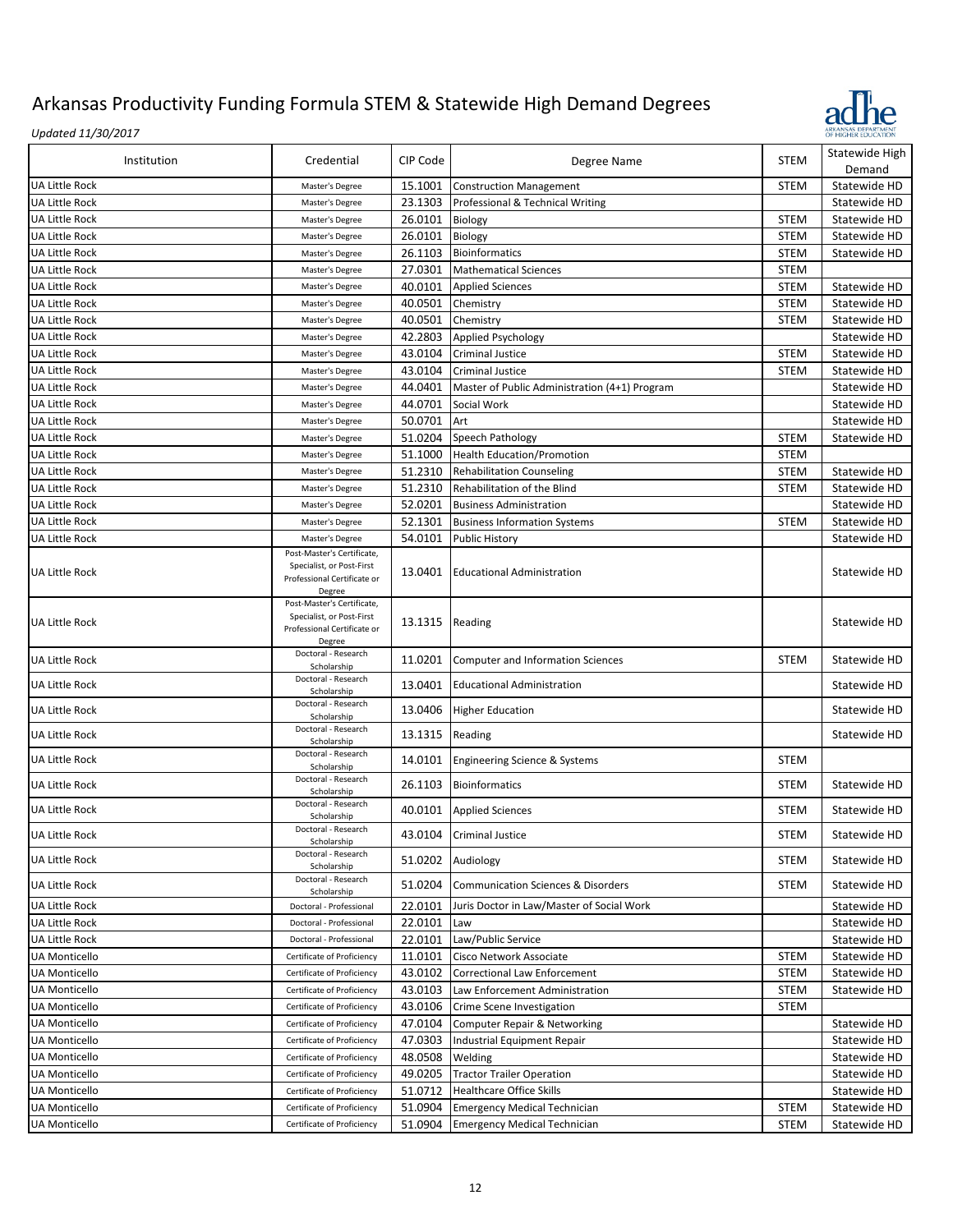

| Institution          | Credential                     | CIP Code        | Degree Name                                    | <b>STEM</b> | Statewide High<br>Demand |
|----------------------|--------------------------------|-----------------|------------------------------------------------|-------------|--------------------------|
| <b>UA Monticello</b> | Certificate of Proficiency     | 51.3902         | <b>Nursing Assistant</b>                       |             | Statewide HD             |
| <b>UA Monticello</b> | Certificate of Proficiency     | 52.0401         | Office Support                                 |             | Statewide HD             |
| <b>UA Monticello</b> | Certificate of Proficiency     | 52.0901         | <b>Hospitality Skills</b>                      |             | Statewide HD             |
| <b>UA Monticello</b> | <b>Technical Certificate</b>   | 15.0403         | Electromechanical Technology                   | <b>STEM</b> |                          |
| UA Monticello        | <b>Technical Certificate</b>   | 15.1202         | Computer Maintenance & Networking              | <b>STEM</b> |                          |
| <b>UA Monticello</b> | <b>Technical Certificate</b>   | 19.0708         | Early Childhood Education                      |             | Statewide HD             |
| <b>UA Monticello</b> | <b>Technical Certificate</b>   | 43.0102         | Correctional Law Enforcement                   | <b>STEM</b> | Statewide HD             |
| <b>UA Monticello</b> | <b>Technical Certificate</b>   | 43.0103         | Law Enforcement Administration                 | <b>STEM</b> | Statewide HD             |
| <b>UA Monticello</b> | <b>Technical Certificate</b>   | 43.0106         | Crime Scene Investigation                      | <b>STEM</b> |                          |
| <b>UA Monticello</b> | <b>Technical Certificate</b>   | 47.0303         | <b>Heavy Equipment Operation</b>               |             | Statewide HD             |
| <b>UA Monticello</b> | <b>Technical Certificate</b>   | 47.0604         | Automotive Service Technology                  |             | Statewide HD             |
| <b>UA Monticello</b> | <b>Technical Certificate</b>   | 47.0605         | Diesel Technology                              |             | Statewide HD             |
| <b>UA Monticello</b> | <b>Technical Certificate</b>   | 48.0508         | <b>Welding Technology</b>                      |             | Statewide HD             |
| <b>UA Monticello</b> |                                | 51.0707         |                                                |             | Statewide HD             |
|                      | <b>Technical Certificate</b>   |                 | <b>Health Information Technology</b>           |             |                          |
| <b>UA Monticello</b> | <b>Technical Certificate</b>   | 51.0904         | <b>Emergency Medical Technician</b>            | <b>STEM</b> | Statewide HD             |
| <b>UA Monticello</b> | <b>Technical Certificate</b>   | 51.3901         | <b>Practical Nursing</b>                       |             | Statewide HD             |
| <b>UA Monticello</b> | <b>Technical Certificate</b>   | 52.0401         | Administrative Office Technology               |             | Statewide HD             |
| <b>UA Monticello</b> | <b>Technical Certificate</b>   | 52.0901         | <b>Hospitality Services</b>                    |             | Statewide HD             |
| <b>UA Monticello</b> | Associate Degree               | 03.0511         | <b>Forest Technology</b>                       | <b>STEM</b> |                          |
| <b>UA Monticello</b> | Associate Degree               | 15.1102         | Land Surveying Technology                      | <b>STEM</b> |                          |
| <b>UA Monticello</b> | Associate Degree               | 43.0103         | Law Enforcement Administration                 | <b>STEM</b> | Statewide HD             |
| <b>UA Monticello</b> | Associate Degree               | 43.0106         | Crime Scene Investigation                      | <b>STEM</b> |                          |
| <b>UA Monticello</b> | Associate Degree               | 47.0303         | Industrial Technology                          |             | Statewide HD             |
| <b>UA Monticello</b> | Associate Degree               | 51.3801         | <b>Nursing</b>                                 | <b>STEM</b> | Statewide HD             |
| <b>UA Monticello</b> | <b>Advanced Certificate</b>    | 15.0499         | Electromechanical Technology                   | <b>STEM</b> |                          |
| <b>UA Monticello</b> | <b>Advanced Certificate</b>    | 52.1201         | <b>Computer Information Systems</b>            |             | Statewide HD             |
| <b>UA Monticello</b> | Bachelor's Degree              | 01.0102         | Agriculture                                    |             | Statewide HD             |
| UA Monticello        | Bachelor's Degree              | 03.0501         | Forestry                                       | <b>STEM</b> |                          |
| <b>UA Monticello</b> | Bachelor's Degree              | 03.0501         | Natural Resources Management                   | <b>STEM</b> |                          |
| <b>UA Monticello</b> | Bachelor's Degree              | 03.0601         | Wildlife Management                            | <b>STEM</b> |                          |
| <b>UA Monticello</b> | Bachelor's Degree              | 09.0101         | Communication                                  |             | Statewide HD             |
| <b>UA Monticello</b> | Bachelor's Degree              | 13.1203         | Middle Level Education                         |             | Statewide HD             |
| <b>UA Monticello</b> | Bachelor's Degree              | 13.1209         | K-6 Elementary Education                       |             | Statewide HD             |
| <b>UA Monticello</b> | Bachelor's Degree              | 13.1312         | <b>Music Education</b>                         |             | Statewide HD             |
| <b>UA Monticello</b> | Bachelor's Degree              | 13.1314         | Health & Physical Education                    |             | Statewide HD             |
| <b>UA Monticello</b> | Bachelor's Degree              | 15.1102         | Land Surveying                                 | <b>STEM</b> |                          |
| <b>UA Monticello</b> | Bachelor's Degree              | 15.1102         | <b>Spatial Information Systems</b>             | <b>STEM</b> |                          |
| UA Monticello        | Bachelor's Degree              | 16.0101         | Modern Languages                               |             | Statewide HD             |
| <b>UA Monticello</b> | Bachelor's Degree              | 23.0101 English |                                                |             | Statewide HD             |
| <b>UA Monticello</b> | Bachelor's Degree              | 26.0101 Biology |                                                | STEM        | Statewide HD             |
| UA Monticello        | Bachelor's Degree              |                 | 27.0101 Mathematics                            | <b>STEM</b> | Statewide HD             |
| <b>UA Monticello</b> | Bachelor's Degree              | 30.0101         | Natural Science                                | <b>STEM</b> |                          |
| UA Monticello        | Bachelor's Degree              | 31.0501         | Health, Physical Education, & Exercise Science |             |                          |
|                      |                                |                 |                                                |             | Statewide HD             |
| UA Monticello        | Bachelor's Degree              | 40.0501         | Chemistry                                      | <b>STEM</b> | Statewide HD             |
| UA Monticello        | Bachelor's Degree              | 42.0101         | Psychology                                     |             | Statewide HD             |
| <b>UA Monticello</b> | Bachelor's Degree              | 43.0104         | <b>Criminal Justice</b>                        | <b>STEM</b> | Statewide HD             |
| <b>UA Monticello</b> | Bachelor's Degree              | 44.0701         | Social Work                                    |             | Statewide HD             |
| <b>UA Monticello</b> | Bachelor's Degree              | 50.0701         | Art                                            |             | Statewide HD             |
| UA Monticello        | Bachelor's Degree              | 50.0901         | Music                                          |             | Statewide HD             |
| UA Monticello        | Bachelor's Degree              | 51.3801         | <b>Nursing</b>                                 | <b>STEM</b> | Statewide HD             |
| <b>UA Monticello</b> | Bachelor's Degree              | 52.0201         | <b>Business Administration</b>                 |             | Statewide HD             |
| UA Monticello        | Bachelor's Degree              | 52.0301         | Accounting                                     |             | Statewide HD             |
| UA Monticello        | Bachelor's Degree              | 52.1201         | <b>Computer Information Systems</b>            |             | Statewide HD             |
| UA Monticello        | Bachelor's Degree              | 54.0101         | History                                        |             | Statewide HD             |
| UA Monticello        | Post-Baccalaureate Certificate | 13.0401         | District Level Administrator                   |             | Statewide HD             |
| <b>UA Monticello</b> | Post-Baccalaureate Certificate | 13.1001         | Special Education                              |             | Statewide HD             |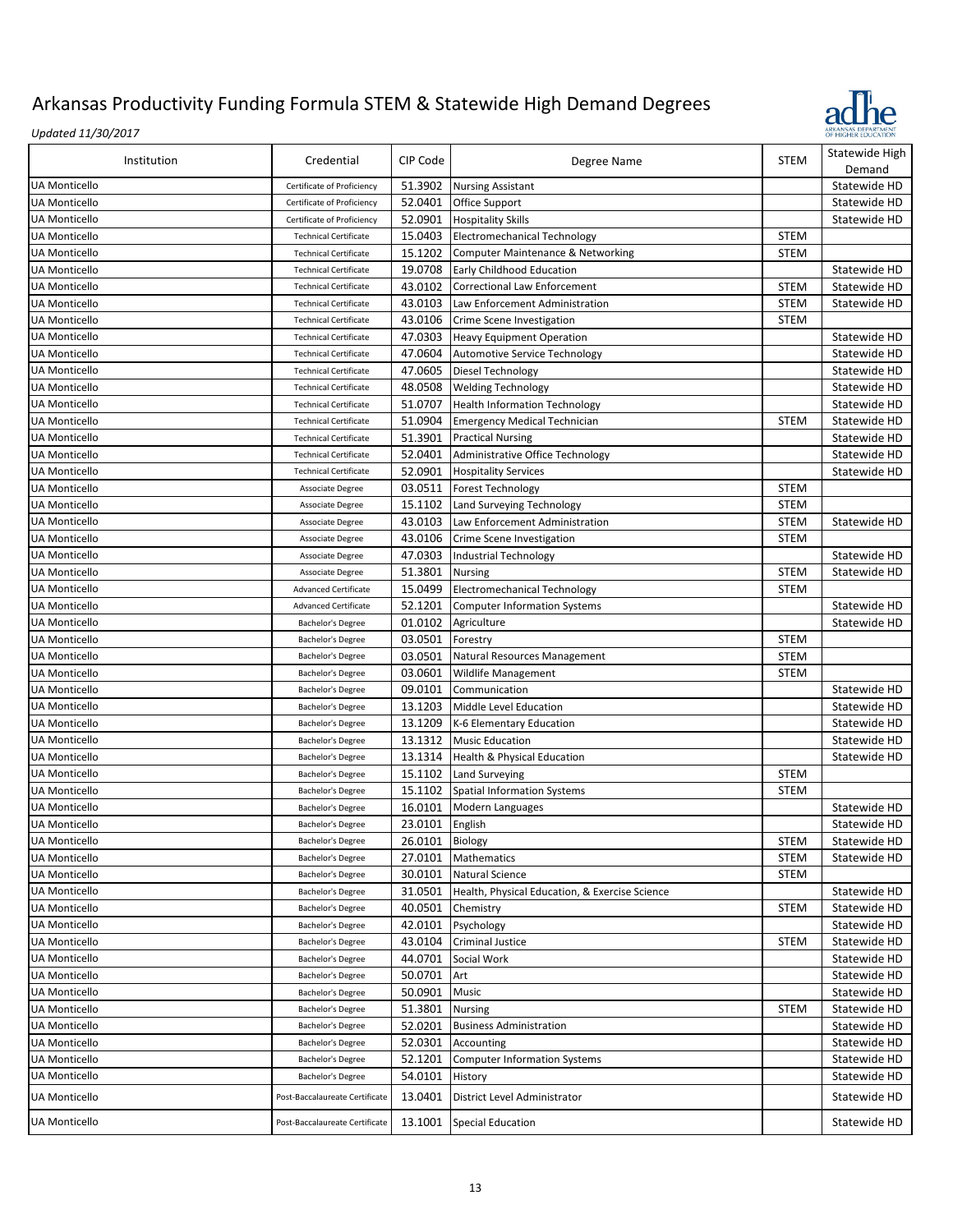

| Institution                         | Credential                   | CIP Code           | Degree Name                             | <b>STEM</b> | Statewide High<br>Demand     |
|-------------------------------------|------------------------------|--------------------|-----------------------------------------|-------------|------------------------------|
| <b>UA Monticello</b>                | Master's Degree              | 03.0506            | <b>Forest Resources</b>                 | <b>STEM</b> |                              |
| <b>UA Monticello</b>                | Master's Degree              | 13.0401            | <b>Educational Leadership</b>           |             | Statewide HD                 |
| UA Monticello                       | Master's Degree              | 13.1205            | Education                               |             | Statewide HD                 |
| <b>UA Monticello</b>                | Master's Degree              | 13.1206            | Education                               |             | Statewide HD                 |
| <b>UA Monticello</b>                | Master's Degree              | 23.1302            | <b>Creative Writing</b>                 |             | Statewide HD                 |
| <b>UA Monticello</b>                | Master's Degree              | 31.0501            | Physical Education & Coaching           |             | Statewide HD                 |
| <b>UA Pine Bluff</b>                | Certificate of Proficiency   | 43.0103            | Law Enforcement Administration          | <b>STEM</b> | Statewide HD                 |
| <b>UA Pine Bluff</b>                | Certificate of Proficiency   | 43.0106            | Crime Scene Investigation               | <b>STEM</b> |                              |
| <b>UA Pine Bluff</b>                | Certificate of Proficiency   | 52.0804            | <b>Family Financial Planning</b>        |             | Statewide HD                 |
| <b>UA Pine Bluff</b>                | <b>Technical Certificate</b> | 43.0103            | Law Enforcement Administration          | <b>STEM</b> | Statewide HD                 |
| <b>UA Pine Bluff</b>                | <b>Technical Certificate</b> | 43.0106            | Crime Scene Investigation               | <b>STEM</b> |                              |
| <b>UA Pine Bluff</b>                | Associate Degree             | 01.0308            | Agriculture                             | <b>STEM</b> | Statewide HD                 |
| <b>UA Pine Bluff</b>                | Associate Degree             | 15.0612            | Industrial Technology                   | <b>STEM</b> |                              |
| <b>UA Pine Bluff</b>                | Associate Degree             | 15.0612            | Industrial Technology                   | <b>STEM</b> |                              |
| <b>UA Pine Bluff</b>                | Associate Degree             | 27.0199            | <b>Mathematics and Computer Science</b> | <b>STEM</b> |                              |
| <b>UA Pine Bluff</b>                | Associate Degree             | 40.0501            | Chemistry                               | <b>STEM</b> | Statewide HD                 |
| <b>UA Pine Bluff</b>                | Associate Degree             | 43.0103            | Law Enforcement Administration          | <b>STEM</b> | Statewide HD                 |
| <b>UA Pine Bluff</b>                | Associate Degree             | 43.0106            | Crime Scene Investigation               | <b>STEM</b> |                              |
| <b>UA Pine Bluff</b>                | Bachelor's Degree            | 09.0401            | <b>Mass Communications</b>              |             | Statewide HD                 |
| <b>UA Pine Bluff</b>                | Bachelor's Degree            | 11.0101            | <b>Computer Science</b>                 | <b>STEM</b> | Statewide HD                 |
| <b>UA Pine Bluff</b>                | Bachelor's Degree            | 13.1001            | <b>Special Education</b>                |             | Statewide HD                 |
| <b>UA Pine Bluff</b>                | Bachelor's Degree            | 13.1203            | Middle Level Education                  |             | Statewide HD                 |
| <b>UA Pine Bluff</b>                | Bachelor's Degree            | 13.1210            | <b>Elementary Education K-6</b>         |             | Statewide HD                 |
| <b>UA Pine Bluff</b>                |                              |                    | <b>Human Sciences Education</b>         |             |                              |
| <b>UA Pine Bluff</b>                | Bachelor's Degree            | 13.1308<br>13.1314 |                                         |             | Statewide HD<br>Statewide HD |
|                                     | Bachelor's Degree            |                    | Health & Physical Education             |             |                              |
| <b>UA Pine Bluff</b>                | Bachelor's Degree            | 13.1316            | <b>Science Education</b>                |             | Statewide HD                 |
| <b>UA Pine Bluff</b>                | Bachelor's Degree            | 15.0612            | Industrial Technology                   | <b>STEM</b> |                              |
| <b>UA Pine Bluff</b>                | Bachelor's Degree            | 19.0101            | Human Sciences                          |             | Statewide HD                 |
| <b>UA Pine Bluff</b>                | Bachelor's Degree            | 23.0101            | English                                 |             | Statewide HD                 |
| <b>UA Pine Bluff</b>                | Bachelor's Degree            | 26.0101            | Biology                                 | <b>STEM</b> | Statewide HD                 |
| <b>UA Pine Bluff</b>                | Bachelor's Degree            | 27.0101            | Mathematics                             | <b>STEM</b> | Statewide HD                 |
| <b>UA Pine Bluff</b>                | Bachelor's Degree            | 40.0501            | Chemistry/Physics                       | <b>STEM</b> | Statewide HD                 |
| <b>UA Pine Bluff</b>                | Bachelor's Degree            | 42.0101            | Psychology                              |             | Statewide HD                 |
| <b>UA Pine Bluff</b>                | Bachelor's Degree            | 43.0104            | Criminal Justice                        | <b>STEM</b> | Statewide HD                 |
| <b>UA Pine Bluff</b>                | Bachelor's Degree            | 44.0701            | Social Work                             |             | Statewide HD                 |
| <b>UA Pine Bluff</b>                | Bachelor's Degree            | 45.0101            | Social Sciences                         |             | Statewide HD                 |
| <b>UA Pine Bluff</b>                | Bachelor's Degree            | 50.0701            | Art                                     |             | Statewide HD                 |
| <b>UA Pine Bluff</b>                | Bachelor's Degree            | 50.0901            | Music                                   |             | Statewide HD                 |
| <b>UA Pine Bluff</b>                | Bachelor's Degree            | 51.2399            | <b>Rehabilitation Services</b>          | <b>STEM</b> |                              |
| <b>UA Pine Bluff</b>                | Bachelor's Degree            | 51.3801 Nursing    |                                         | STEM        | Statewide HD                 |
| UA Pine Bluff                       | Bachelor's Degree            | 51.3801            | <b>Nursing</b>                          | <b>STEM</b> | Statewide HD                 |
| UA Pine Bluff                       | Bachelor's Degree            | 52.0201            | <b>Business Administration</b>          |             | Statewide HD                 |
| <b>UA Pine Bluff</b>                | Bachelor's Degree            | 52.0301            | Accounting                              |             | Statewide HD                 |
| <b>UA Pine Bluff</b>                | Master's Degree              | 01.0303            | Aquaculture & Fisheries                 | <b>STEM</b> | Statewide HD                 |
| UA Pine Bluff                       | Master's Degree              | 11.0101            | Computer Science & Technology           | <b>STEM</b> | Statewide HD                 |
| UA Pine Bluff                       | Master's Degree              | 13.1202            | <b>Elementary Education</b>             |             | Statewide HD                 |
| UA Pine Bluff                       | Master's Degree              | 13.1202            | <b>Elementary Education K-6</b>         |             | Statewide HD                 |
| UA Pine Bluff                       | Master's Degree              | 13.1205            | Secondary Education                     |             | Statewide HD                 |
| <b>UA Pine Bluff</b>                | Master's Degree              | 13.1210            | Early Childhood Education               |             | Statewide HD                 |
| <b>UA Pine Bluff</b>                | Master's Degree              | 51.1501            | <b>Addiction Studies</b>                |             | Statewide HD                 |
| University of Arkansas Fayetteville | Certificate of Proficiency   | 44.0701            | <b>Child Advocacy Studies Training</b>  |             | Statewide HD                 |
| University of Arkansas Fayetteville | Certificate of Proficiency   | 45.0702            | Geospatial Technologies                 | <b>STEM</b> |                              |
| University of Arkansas Fayetteville | <b>Advanced Certificate</b>  | 01.0907            | <b>Poultry Science</b>                  | STEM        | Statewide HD                 |
| University of Arkansas Fayetteville | Bachelor's Degree            | 01.0102            | <b>Agricultural Business</b>            |             | Statewide HD                 |
| University of Arkansas Fayetteville | Bachelor's Degree            | 01.0603            | Horticulture, Landscape & Turf Sciences |             | Statewide HD                 |
| University of Arkansas Fayetteville | Bachelor's Degree            | 01.0901            | Animal Science                          | <b>STEM</b> | Statewide HD                 |
| University of Arkansas Fayetteville | Bachelor's Degree            | 01.0907            | <b>Poultry Science</b>                  | <b>STEM</b> | Statewide HD                 |
|                                     |                              |                    |                                         |             |                              |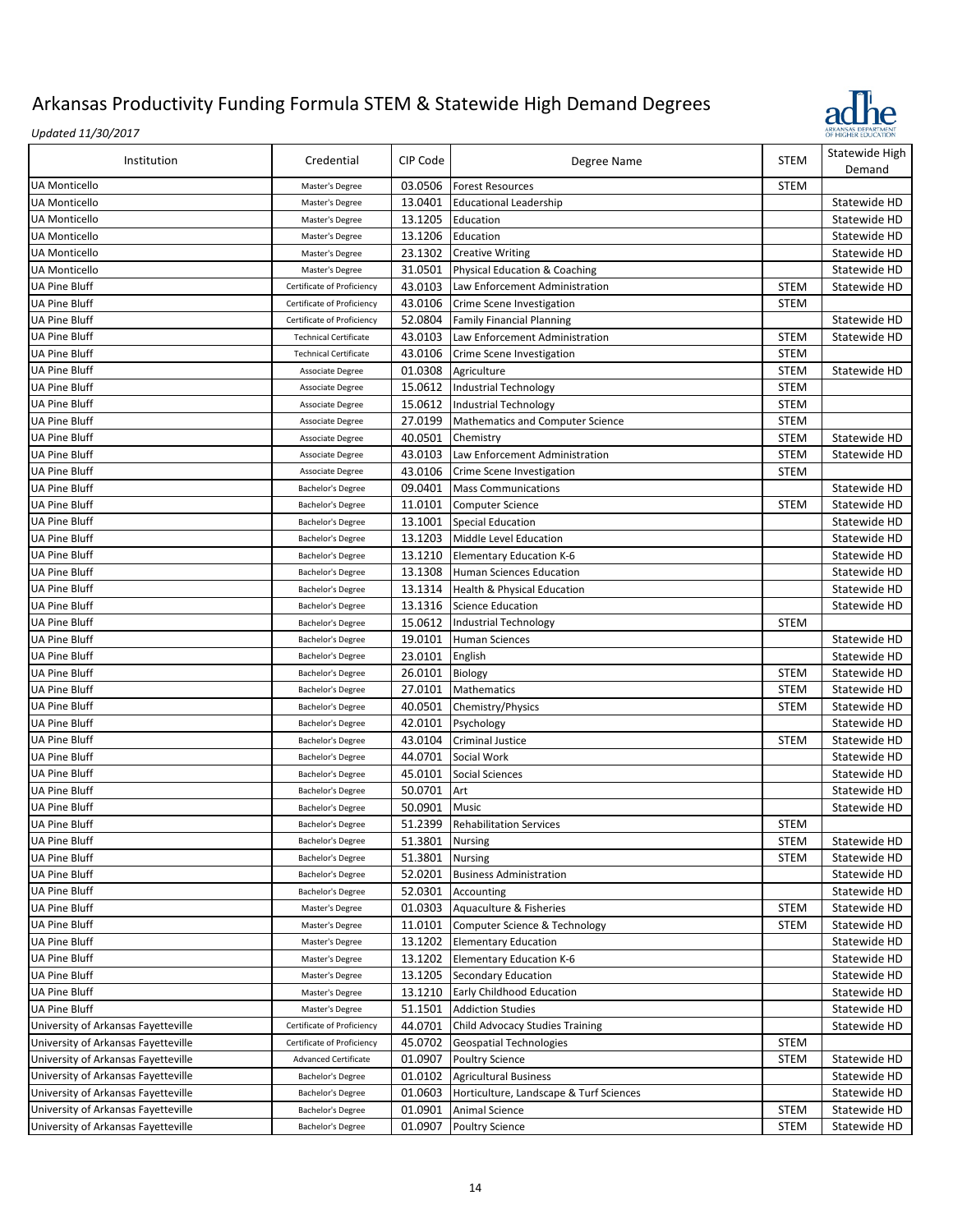

| Institution                         | Credential                     | CIP Code | Degree Name                                      | <b>STEM</b> | Statewide High<br>Demand |
|-------------------------------------|--------------------------------|----------|--------------------------------------------------|-------------|--------------------------|
| University of Arkansas Fayetteville | Bachelor's Degree              | 01.1001  | Food Science                                     | <b>STEM</b> |                          |
| University of Arkansas Fayetteville | Bachelor's Degree              | 01.1102  | Crop Science                                     | <b>STEM</b> | Statewide HD             |
| University of Arkansas Fayetteville | Bachelor's Degree              | 03.0104  | Environmental Soil & Water Science               | <b>STEM</b> |                          |
| University of Arkansas Fayetteville | Bachelor's Degree              | 09.0101  | Communication                                    |             | Statewide HD             |
| University of Arkansas Fayetteville | Bachelor's Degree              | 09.0401  | Journalism                                       |             | Statewide HD             |
| University of Arkansas Fayetteville | Bachelor's Degree              | 11.0101  | Computer Science                                 | <b>STEM</b> | Statewide HD             |
| University of Arkansas Fayetteville | Bachelor's Degree              | 11.0701  | Computer Science                                 | <b>STEM</b> | Statewide HD             |
| University of Arkansas Fayetteville | <b>Bachelor's Degree</b>       | 13.1001  | Special Education K-12                           |             | Statewide HD             |
| University of Arkansas Fayetteville | Bachelor's Degree              | 13.1202  | Childhood Education                              |             | Statewide HD             |
| University of Arkansas Fayetteville | Bachelor's Degree              | 13.1209  | <b>Elementary Education</b>                      |             | Statewide HD             |
| University of Arkansas Fayetteville | Bachelor's Degree              | 13.1319  | Career & Technical Education                     |             | Statewide HD             |
| University of Arkansas Fayetteville | Bachelor's Degree              | 14.0501  | <b>Biomedical Engineering</b>                    | <b>STEM</b> |                          |
| University of Arkansas Fayetteville | Bachelor's Degree              | 14.0701  | <b>Chemical Engineering</b>                      | <b>STEM</b> |                          |
| University of Arkansas Fayetteville | Bachelor's Degree              | 14.0801  | Civil Engineering                                | <b>STEM</b> | Statewide HD             |
| University of Arkansas Fayetteville | Bachelor's Degree              | 14.0901  | <b>Computer Engineering</b>                      | <b>STEM</b> | Statewide HD             |
| University of Arkansas Fayetteville | Bachelor's Degree              | 14.1001  | <b>Electrical Engineering</b>                    | <b>STEM</b> |                          |
| University of Arkansas Fayetteville | Bachelor's Degree              | 14.1901  | <b>Mechanical Engineering</b>                    | <b>STEM</b> | Statewide HD             |
| University of Arkansas Fayetteville | Bachelor's Degree              | 14.3501  | Industrial Engineering                           | <b>STEM</b> | Statewide HD             |
| University of Arkansas Fayetteville | Bachelor's Degree              | 14.4501  | <b>Biological Engineering</b>                    | <b>STEM</b> |                          |
| University of Arkansas Fayetteville | <b>Bachelor's Degree</b>       | 16.0901  | French                                           |             | Statewide HD             |
| University of Arkansas Fayetteville | Bachelor's Degree              | 16.0905  | Spanish                                          |             | Statewide HD             |
| University of Arkansas Fayetteville | Bachelor's Degree              | 19.0101  | Human Environmental Sciences                     |             | Statewide HD             |
| University of Arkansas Fayetteville | Bachelor's Degree              | 23.0101  | English                                          |             | Statewide HD             |
| University of Arkansas Fayetteville | Bachelor's Degree              | 26.0101  | Biology                                          | <b>STEM</b> | Statewide HD             |
| University of Arkansas Fayetteville | Bachelor's Degree              | 26.0101  | Biology                                          | <b>STEM</b> | Statewide HD             |
| University of Arkansas Fayetteville | Bachelor's Degree              | 27.0101  | <b>Mathematics</b>                               | <b>STEM</b> | Statewide HD             |
| University of Arkansas Fayetteville | Bachelor's Degree              | 27.0101  | Mathematics                                      | <b>STEM</b> | Statewide HD             |
| University of Arkansas Fayetteville | Bachelor's Degree              | 31.0501  | Kinesiology                                      |             | Statewide HD             |
| University of Arkansas Fayetteville | Bachelor's Degree              | 40.0501  | Chemistry                                        | <b>STEM</b> | Statewide HD             |
| University of Arkansas Fayetteville | Bachelor's Degree              | 40.0501  | Chemistry                                        | <b>STEM</b> | Statewide HD             |
| University of Arkansas Fayetteville | Bachelor's Degree              | 40.0601  | Earth Science                                    | <b>STEM</b> |                          |
| University of Arkansas Fayetteville | Bachelor's Degree              | 40.0601  | Geology                                          | <b>STEM</b> |                          |
| University of Arkansas Fayetteville | Bachelor's Degree              | 40.0801  | Physics                                          | <b>STEM</b> | Statewide HD             |
| University of Arkansas Fayetteville | Bachelor's Degree              | 40.0801  | Physics                                          | <b>STEM</b> | Statewide HD             |
| University of Arkansas Fayetteville | Bachelor's Degree              | 42.0101  | Psychology                                       |             | Statewide HD             |
| University of Arkansas Fayetteville | Bachelor's Degree              | 43.0104  | Criminal Justice                                 | <b>STEM</b> | Statewide HD             |
| University of Arkansas Fayetteville | Bachelor's Degree              | 44.0701  | Social Work                                      |             | Statewide HD             |
| University of Arkansas Fayetteville | Bachelor's Degree              | 45.0601  | Economics                                        | <b>STEM</b> |                          |
| University of Arkansas Fayetteville | Bachelor's Degree              | 45.0701  | Geography                                        | <b>STEM</b> |                          |
| University of Arkansas Fayetteville | Bachelor's Degree              |          | 50.0401 Graphic Design                           |             | Statewide HD             |
| University of Arkansas Fayetteville | Bachelor's Degree              | 50.0701  | Art                                              |             | Statewide HD             |
| University of Arkansas Fayetteville | Bachelor's Degree              | 50.0701  | Art                                              |             | Statewide HD             |
| University of Arkansas Fayetteville | Bachelor's Degree              | 51.0204  | <b>Communication Disorders</b>                   | <b>STEM</b> | Statewide HD             |
| University of Arkansas Fayetteville | Bachelor's Degree              | 51.2201  | Public Health                                    | <b>STEM</b> | Statewide HD             |
| University of Arkansas Fayetteville | Bachelor's Degree              | 51.3801  | Nursing                                          | <b>STEM</b> | Statewide HD             |
| University of Arkansas Fayetteville | Bachelor's Degree              | 52.0101  | <b>General Business</b>                          |             | Statewide HD             |
| University of Arkansas Fayetteville | Bachelor's Degree              | 52.0201  | Management                                       |             | Statewide HD             |
| University of Arkansas Fayetteville | Bachelor's Degree              | 52.0203  | Supply Chain Management                          |             | Statewide HD             |
| University of Arkansas Fayetteville | Bachelor's Degree              | 52.0212  | Retail                                           |             | Statewide HD             |
| University of Arkansas Fayetteville | Bachelor's Degree              | 52.0301  | Accounting                                       |             | Statewide HD             |
| University of Arkansas Fayetteville | Bachelor's Degree              | 52.0801  | Finance                                          |             | Statewide HD             |
| University of Arkansas Fayetteville | Bachelor's Degree              | 52.1005  | Human Resource & Workforce Development Education |             | Statewide HD             |
| University of Arkansas Fayetteville | Bachelor's Degree              | 52.1101  | <b>International Business</b>                    |             | Statewide HD             |
| University of Arkansas Fayetteville | Bachelor's Degree              | 52.1301  | <b>Information Systems</b>                       | <b>STEM</b> | Statewide HD             |
| University of Arkansas Fayetteville | Bachelor's Degree              | 52.1401  | Marketing                                        |             | Statewide HD             |
| University of Arkansas Fayetteville | Bachelor's Degree              | 54.0101  | History                                          |             | Statewide HD             |
| University of Arkansas Fayetteville | Post-Baccalaureate Certificate | 13.0501  | K-12 Online Teaching                             | <b>STEM</b> |                          |
|                                     |                                |          |                                                  |             |                          |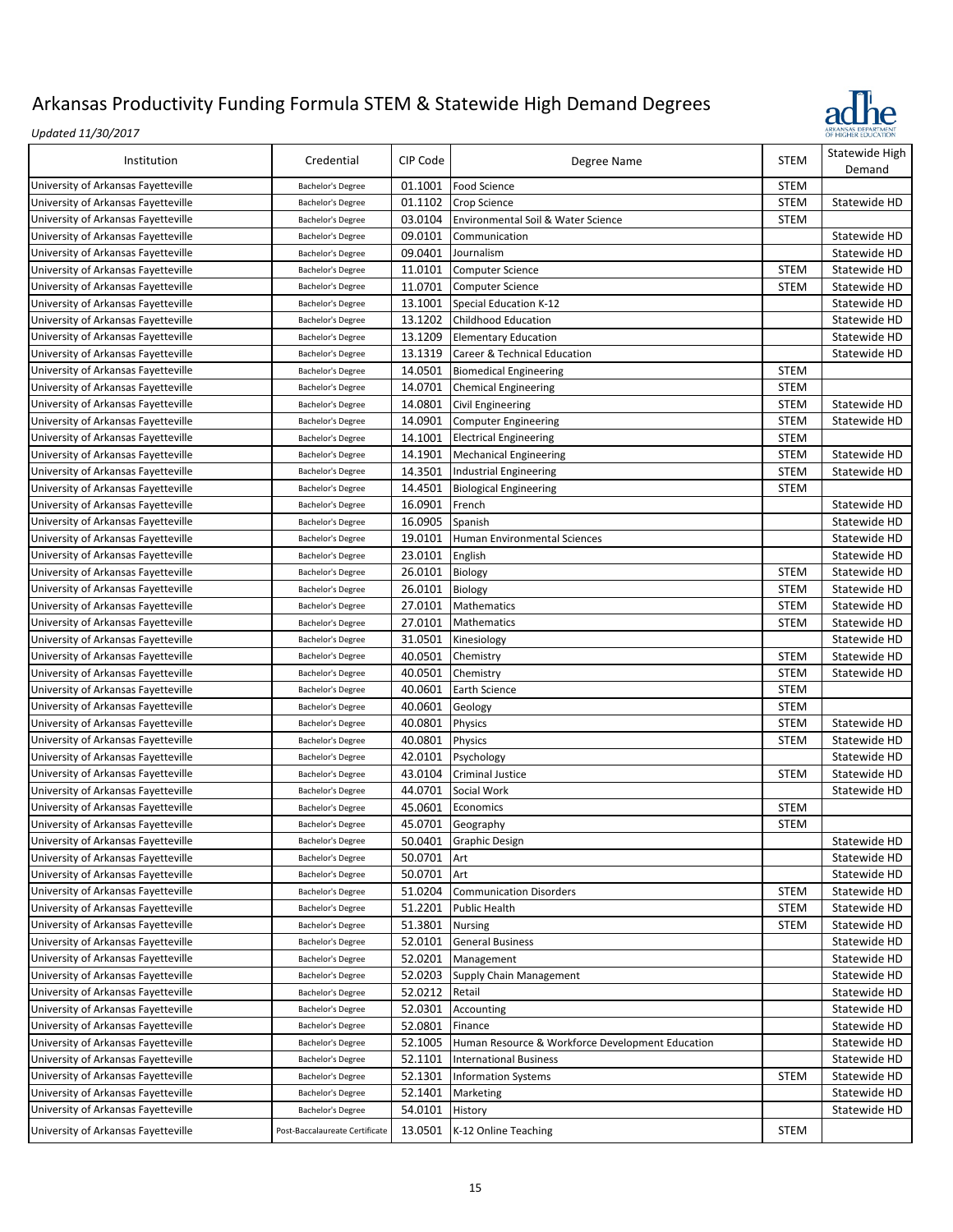

| Institution                         | Credential                     | CIP Code | Degree Name                                             | <b>STEM</b> | Statewide High<br>Demand |
|-------------------------------------|--------------------------------|----------|---------------------------------------------------------|-------------|--------------------------|
| University of Arkansas Fayetteville | Post-Baccalaureate Certificate | 13.1013  | <b>Applied Behavior Analysis</b>                        |             | Statewide HD             |
| University of Arkansas Fayetteville | Post-Baccalaureate Certificate | 13.1013  | <b>Autism Spectrum Disorders</b>                        |             | Statewide HD             |
| University of Arkansas Fayetteville | Post-Baccalaureate Certificate | 13.1202  | STEM Education for Early Childhood (K-4)                |             | Statewide HD             |
| University of Arkansas Fayetteville | Post-Baccalaureate Certificate | 15.1501  | <b>Project Management</b>                               | <b>STEM</b> | Statewide HD             |
| University of Arkansas Fayetteville | Post-Baccalaureate Certificate | 22.0101  | <b>Business Law</b>                                     |             | Statewide HD             |
| University of Arkansas Fayetteville | Post-Baccalaureate Certificate | 22.0101  | Criminal Law                                            |             | Statewide HD             |
| University of Arkansas Fayetteville | Post-Baccalaureate Certificate | 23.1303  | Technical Writing & Public Rhetoric                     |             | Statewide HD             |
| University of Arkansas Fayetteville | Post-Baccalaureate Certificate | 27.0501  | <b>Statistics and Analytics</b>                         | <b>STEM</b> |                          |
| University of Arkansas Fayetteville | Post-Baccalaureate Certificate | 30.3301  | Sustainability                                          | <b>STEM</b> |                          |
| University of Arkansas Fayetteville | Post-Baccalaureate Certificate | 45.0702  | <b>Geospatial Technologies</b>                          | <b>STEM</b> |                          |
| University of Arkansas Fayetteville | Post-Baccalaureate Certificate | 52.0201  | <b>Business</b>                                         |             | Statewide HD             |
| University of Arkansas Fayetteville | Post-Baccalaureate Certificate | 52.0206  | Cross Sector Alliances: Public, Private, & Non-Profit   |             | Statewide HD             |
| University of Arkansas Fayetteville | Post-Baccalaureate Certificate | 52.0701  | Entrepreneurship                                        |             | Statewide HD             |
| University of Arkansas Fayetteville | Post-Baccalaureate Certificate | 52.1301  | <b>Enterprise Systems</b>                               | <b>STEM</b> | Statewide HD             |
| University of Arkansas Fayetteville | Master's Degree                | 01.0301  | Food Safety                                             | <b>STEM</b> | Statewide HD             |
| University of Arkansas Fayetteville | Master's Degree                | 01.0901  | <b>Animal Science</b>                                   | <b>STEM</b> | Statewide HD             |
| University of Arkansas Fayetteville | Master's Degree                | 01.0907  | <b>Poultry Science</b>                                  | <b>STEM</b> | Statewide HD             |
| University of Arkansas Fayetteville | Master's Degree                | 01.1001  | Food Science                                            | <b>STEM</b> |                          |
| University of Arkansas Fayetteville | Master's Degree                | 01.1102  | Crop, Soil, & Environmental Sciences                    | <b>STEM</b> | Statewide HD             |
| University of Arkansas Fayetteville | Master's Degree                | 01.1103  | Horticulture                                            | <b>STEM</b> | Statewide HD             |
| University of Arkansas Fayetteville | Master's Degree                | 09.0101  | Communication                                           |             | Statewide HD             |
| University of Arkansas Fayetteville | Master's Degree                | 09.0401  | Journalism                                              |             | Statewide HD             |
| University of Arkansas Fayetteville | Master's Degree                | 11.0101  | Computer Science                                        | <b>STEM</b> | Statewide HD             |
| University of Arkansas Fayetteville | Master's Degree                | 13.0401  | <b>Educational Leadership</b>                           |             | Statewide HD             |
| University of Arkansas Fayetteville | Master's Degree                | 13.0406  | <b>Higher Education</b>                                 |             | Statewide HD             |
| University of Arkansas Fayetteville | Master's Degree                | 13.0501  | <b>Educational Technology</b>                           | <b>STEM</b> |                          |
| University of Arkansas Fayetteville | Master's Degree                | 13.1001  | Special Education                                       |             | Statewide HD             |
| University of Arkansas Fayetteville | Master's Degree                | 13.1101  | Counseling                                              |             | Statewide HD             |
| University of Arkansas Fayetteville | Master's Degree                | 13.1201  | Human Resources & Workforce Development Education       |             | Statewide HD             |
| University of Arkansas Fayetteville | Master's Degree                | 13.1202  | <b>Elementary Education</b>                             |             | Statewide HD             |
| University of Arkansas Fayetteville | Master's Degree                | 13.1205  | Career & Technical Education                            |             | Statewide HD             |
| University of Arkansas Fayetteville | Master's Degree                | 13.1205  | <b>Teacher Education</b>                                |             | Statewide HD             |
| University of Arkansas Fayetteville | Master's Degree                | 13.1301  | Agricultural & Extension Education                      |             | Statewide HD             |
| University of Arkansas Fayetteville | Master's Degree                | 13.1311  | <b>Secondary Mathematics</b>                            |             | Statewide HD             |
| University of Arkansas Fayetteville | Master's Degree                | 13.1314  | Physical Education                                      |             | Statewide HD             |
| University of Arkansas Fayetteville | Master's Degree                | 13.1401  | Teaching English to Speakers of Other Languages (TESOL) |             | Statewide HD             |
| University of Arkansas Fayetteville | Master's Degree                | 14.0101  | Engineering                                             | <b>STEM</b> |                          |
| University of Arkansas Fayetteville | Master's Degree                | 14.0101  | <b>Engineering Management</b>                           | STEM        |                          |
| University of Arkansas Fayetteville | Master's Degree                | 14.0301  | <b>Biological Engineering</b>                           | STEM        |                          |
| University of Arkansas Fayetteville | Master's Degree                | 14.0301  | <b>Biomedical Engineering</b>                           | STEM        |                          |
| University of Arkansas Fayetteville | Master's Degree                | 14.0701  | Chemical Engineering                                    | <b>STEM</b> |                          |
| University of Arkansas Fayetteville | Master's Degree                | 14.0801  | Civil Engineering                                       | <b>STEM</b> | Statewide HD             |
| University of Arkansas Fayetteville | Master's Degree                | 14.0901  | Computer Engineering                                    | <b>STEM</b> | Statewide HD             |
| University of Arkansas Fayetteville | Master's Degree                | 14.1001  | <b>Electrical Engineering</b>                           | <b>STEM</b> |                          |
| University of Arkansas Fayetteville | Master's Degree                | 14.1401  | <b>Environmental Engineering</b>                        | <b>STEM</b> |                          |
| University of Arkansas Fayetteville | Master's Degree                | 14.1901  | Mechanical Engineering                                  | <b>STEM</b> | Statewide HD             |
| University of Arkansas Fayetteville | Master's Degree                | 14.3501  | Industrial Engineering                                  | <b>STEM</b> | Statewide HD             |
| University of Arkansas Fayetteville | Master's Degree                | 15.1501  | <b>Operations Management</b>                            | <b>STEM</b> | Statewide HD             |
| University of Arkansas Fayetteville | Master's Degree                | 16.0905  | Spanish                                                 |             | Statewide HD             |
| University of Arkansas Fayetteville | Master's Degree                | 19.0101  | Human Environmental Sciences                            |             | Statewide HD             |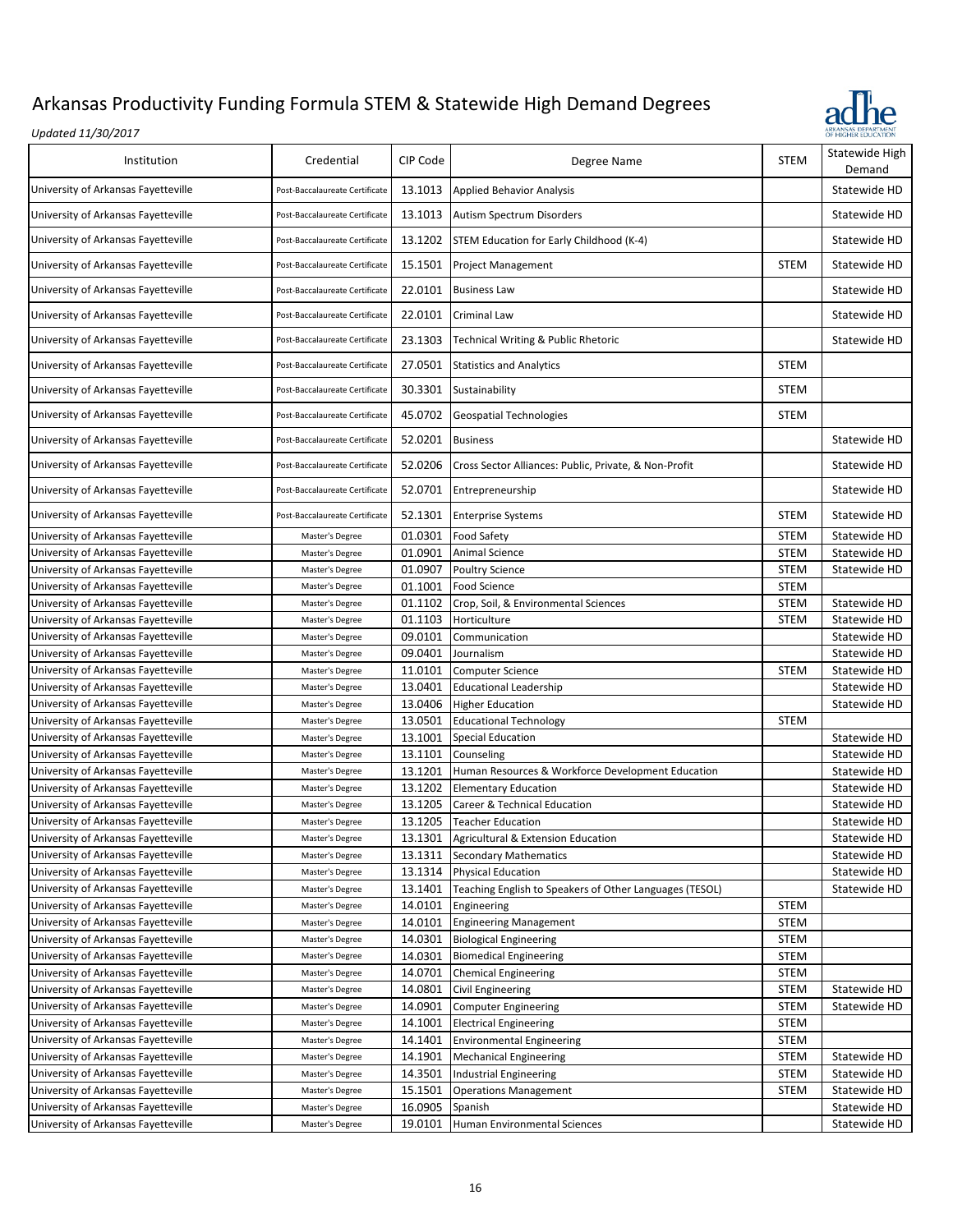

| Institution                         | Credential                                                                             | CIP Code | Degree Name                                          | <b>STEM</b> | Statewide High |
|-------------------------------------|----------------------------------------------------------------------------------------|----------|------------------------------------------------------|-------------|----------------|
|                                     |                                                                                        |          |                                                      |             | Demand         |
| University of Arkansas Fayetteville | Master's Degree                                                                        | 23.0101  | English                                              |             | Statewide HD   |
| University of Arkansas Fayetteville | Master's Degree                                                                        | 23.1302  | <b>Creative Writing</b>                              |             | Statewide HD   |
| University of Arkansas Fayetteville | Master's Degree                                                                        | 26.0101  | Biology                                              | <b>STEM</b> | Statewide HD   |
| University of Arkansas Fayetteville | Master's Degree                                                                        | 26.0305  | Plant Pathology                                      | <b>STEM</b> |                |
| University of Arkansas Fayetteville | Master's Degree                                                                        | 26.0406  | Cell & Molecular Biology                             | <b>STEM</b> |                |
| University of Arkansas Fayetteville | Master's Degree                                                                        | 26.0702  | Entomology                                           | <b>STEM</b> |                |
| University of Arkansas Fayetteville | Master's Degree                                                                        | 27.0101  | Mathematics                                          | <b>STEM</b> | Statewide HD   |
| University of Arkansas Fayetteville | Master's Degree                                                                        | 27.0501  | <b>Statistics &amp; Analytics</b>                    | <b>STEM</b> |                |
| University of Arkansas Fayetteville | Master's Degree                                                                        | 40.0203  | Space & Planetary Sciences                           | <b>STEM</b> |                |
| University of Arkansas Fayetteville | Master's Degree                                                                        | 40.0501  | Chemistry                                            | <b>STEM</b> | Statewide HD   |
| University of Arkansas Fayetteville | Master's Degree                                                                        | 40.0601  | Geology                                              | <b>STEM</b> |                |
| University of Arkansas Fayetteville | Master's Degree                                                                        | 40.0801  | <b>Physics</b>                                       | <b>STEM</b> | Statewide HD   |
| University of Arkansas Fayetteville | Master's Degree                                                                        | 40.1002  | Microelectronics                                     | <b>STEM</b> |                |
| University of Arkansas Fayetteville | Master's Degree                                                                        | 42.0101  | Psychology                                           |             | Statewide HD   |
| University of Arkansas Fayetteville | Master's Degree                                                                        | 44.0401  | <b>Public Administration &amp; Nonprofit Studies</b> |             | Statewide HD   |
| University of Arkansas Fayetteville | Master's Degree                                                                        | 44.0701  | Social Work                                          |             | Statewide HD   |
| University of Arkansas Fayetteville | Master's Degree                                                                        | 45.0601  | Economics                                            | <b>STEM</b> |                |
| University of Arkansas Fayetteville | Master's Degree                                                                        | 45.0701  | Geography                                            | <b>STEM</b> |                |
| University of Arkansas Fayetteville | Master's Degree                                                                        | 45.0701  | Geography                                            | <b>STEM</b> |                |
| University of Arkansas Fayetteville | Master's Degree                                                                        | 50.0701  | Art                                                  |             | Statewide HD   |
| University of Arkansas Fayetteville | Master's Degree                                                                        | 51.0204  | <b>Communication Disorders</b>                       | <b>STEM</b> | Statewide HD   |
|                                     |                                                                                        |          |                                                      |             |                |
| University of Arkansas Fayetteville | Master's Degree                                                                        | 51.0913  | <b>Athletic Training</b>                             | <b>STEM</b> |                |
| University of Arkansas Fayetteville | Master's Degree                                                                        | 51.2207  | <b>Community Health Promotion</b>                    | <b>STEM</b> | Statewide HD   |
| University of Arkansas Fayetteville | Master's Degree                                                                        | 51.2310  | Rehabilitation                                       | <b>STEM</b> | Statewide HD   |
| University of Arkansas Fayetteville | Master's Degree                                                                        | 51.3801  | Nursing                                              | <b>STEM</b> | Statewide HD   |
| University of Arkansas Fayetteville | Master's Degree                                                                        | 52.0201  | <b>Business Administration</b>                       |             | Statewide HD   |
| University of Arkansas Fayetteville | Master's Degree                                                                        | 52.0301  | Accounting                                           |             | Statewide HD   |
| University of Arkansas Fayetteville | Master's Degree                                                                        | 52.1301  | Information Systems                                  | <b>STEM</b> | Statewide HD   |
|                                     |                                                                                        |          |                                                      |             |                |
| University of Arkansas Fayetteville | Master's Degree                                                                        | 54.0101  | History                                              |             | Statewide HD   |
| University of Arkansas Fayetteville | Post-Master's Certificate,<br>Specialist, or Post-First<br>Professional Certificate or | 13.0401  | <b>Educational Leadership</b>                        |             | Statewide HD   |
|                                     | Degree<br>Post-Master's Certificate,                                                   |          |                                                      |             |                |
| University of Arkansas Fayetteville | Specialist, or Post-First<br>Professional Certificate or<br>Degree                     |          | 13.0404 Arkansas Curriculum / Program Administrator  |             | Statewide HD   |
|                                     | Post-Master's Certificate,                                                             |          |                                                      |             |                |
| University of Arkansas Fayetteville | Specialist, or Post-First                                                              | 13.0404  | Building-Level Administration K-12                   |             | Statewide HD   |
|                                     | Professional Certificate or<br>Degree                                                  |          |                                                      |             |                |
|                                     | Post-Master's Certificate,                                                             |          |                                                      |             |                |
| University of Arkansas Fayetteville | Specialist, or Post-First                                                              |          | 13.0404   District-Level Administration              |             | Statewide HD   |
|                                     | Professional Certificate or<br>Degree                                                  |          |                                                      |             |                |
|                                     | Post-Master's Certificate,                                                             |          |                                                      |             |                |
| University of Arkansas Fayetteville | Specialist, or Post-First<br>Professional Certificate or                               | 13.0601  | <b>Educational Program Evaluation</b>                | <b>STEM</b> |                |
|                                     | Degree                                                                                 |          |                                                      |             |                |
|                                     | Post-Master's Certificate,                                                             |          |                                                      |             |                |
| University of Arkansas Fayetteville | Specialist, or Post-First                                                              | 13.0603  | <b>Educational Statistics &amp; Research Methods</b> | <b>STEM</b> |                |
|                                     | Professional Certificate or<br>Degree                                                  |          |                                                      |             |                |
|                                     | Post-Master's Certificate,                                                             |          |                                                      |             |                |
| University of Arkansas Fayetteville | Specialist, or Post-First                                                              | 13.0604  | <b>Educational Measurement</b>                       | STEM        |                |
|                                     | Professional Certificate or<br>Degree                                                  |          |                                                      |             |                |
| University of Arkansas Fayetteville | Doctoral - Research                                                                    | 01.0901  | Animal Science                                       | <b>STEM</b> | Statewide HD   |
|                                     | Scholarship<br>Doctoral - Research                                                     |          |                                                      |             |                |
| University of Arkansas Fayetteville | Scholarship                                                                            | 01.0907  | <b>Poultry Science</b>                               | STEM        | Statewide HD   |
| University of Arkansas Fayetteville | Doctoral - Research<br>Scholarship                                                     | 01.1001  | Food Science                                         | <b>STEM</b> |                |
| University of Arkansas Fayetteville | Doctoral - Research<br>Scholarship                                                     | 01.1102  | Crop, Soil, & Environmental Sciences                 | <b>STEM</b> | Statewide HD   |
| University of Arkansas Fayetteville | Doctoral - Research<br>Scholarship                                                     | 13.0401  | <b>Educational Leadership</b>                        |             | Statewide HD   |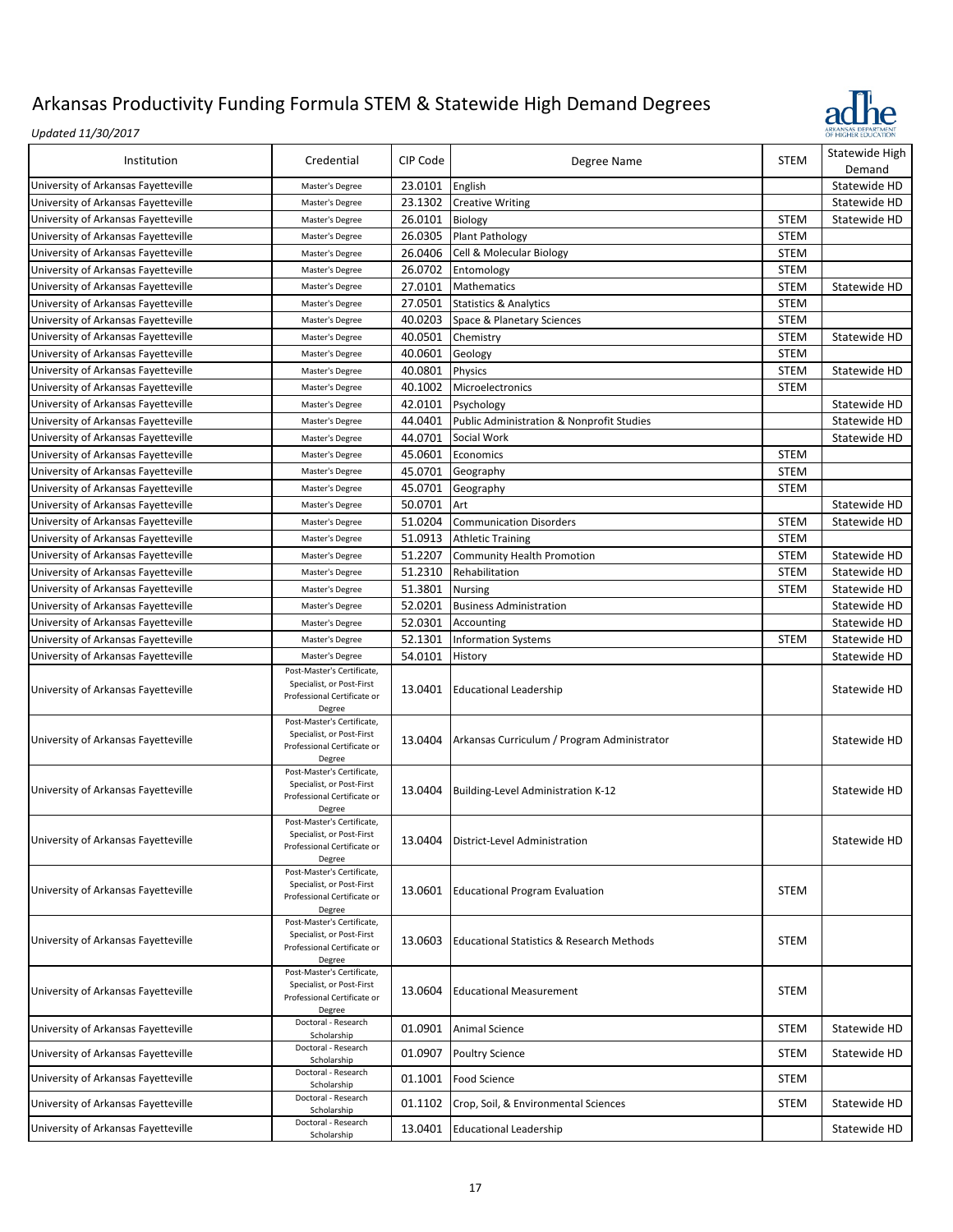

| Institution                                                      | Credential                         | CIP Code | Degree Name                                          | <b>STEM</b> | Statewide High<br>Demand |
|------------------------------------------------------------------|------------------------------------|----------|------------------------------------------------------|-------------|--------------------------|
| University of Arkansas Fayetteville                              | Doctoral - Research<br>Scholarship | 13.0406  | <b>Higher Education</b>                              |             | Statewide HD             |
| University of Arkansas Fayetteville                              | Doctoral - Research<br>Scholarship | 13.0603  | <b>Educational Statistics &amp; Research Methods</b> | <b>STEM</b> |                          |
| University of Arkansas Fayetteville                              | Doctoral - Research<br>Scholarship | 13.1101  | <b>Counselor Education</b>                           |             | Statewide HD             |
| University of Arkansas Fayetteville                              | Doctoral - Research<br>Scholarship | 13.1201  | Human Resources & Workforce Development Education    |             | Statewide HD             |
| University of Arkansas Fayetteville                              | Doctoral - Research<br>Scholarship | 14.0101  | Engineering                                          | <b>STEM</b> |                          |
| University of Arkansas Fayetteville                              | Doctoral - Research                | 23.0101  | English                                              |             | Statewide HD             |
| University of Arkansas Fayetteville                              | Scholarship<br>Doctoral - Research | 26.0101  | Biology                                              | <b>STEM</b> | Statewide HD             |
| University of Arkansas Fayetteville                              | Scholarship<br>Doctoral - Research | 26.0305  | <b>Plant Science</b>                                 | <b>STEM</b> |                          |
| University of Arkansas Fayetteville                              | Scholarship<br>Doctoral - Research | 26.0406  | Cell & Molecular Biology                             | <b>STEM</b> |                          |
| University of Arkansas Fayetteville                              | Scholarship<br>Doctoral - Research | 26.0702  |                                                      | <b>STEM</b> |                          |
|                                                                  | Scholarship<br>Doctoral - Research |          | Entomology                                           |             |                          |
| University of Arkansas Fayetteville                              | Scholarship                        | 27.0101  | Mathematics                                          | <b>STEM</b> | Statewide HD             |
| University of Arkansas Fayetteville                              | Doctoral - Research<br>Scholarship | 40.0203  | Space & Planetary Sciences                           | <b>STEM</b> |                          |
| University of Arkansas Fayetteville                              | Doctoral - Research<br>Scholarship | 40.0501  | Chemistry                                            | <b>STEM</b> | Statewide HD             |
| University of Arkansas Fayetteville                              | Doctoral - Research<br>Scholarship | 40.0601  | Geosciences                                          | <b>STEM</b> |                          |
| University of Arkansas Fayetteville                              | Doctoral - Research<br>Scholarship | 40.0699  | <b>Environmental Dynamics</b>                        | <b>STEM</b> |                          |
| University of Arkansas Fayetteville                              | Doctoral - Research<br>Scholarship | 40.0801  | Physics                                              | <b>STEM</b> | Statewide HD             |
| University of Arkansas Fayetteville                              | Doctoral - Research<br>Scholarship | 40.1002  | Microelectronics-Photonics                           | <b>STEM</b> |                          |
| University of Arkansas Fayetteville                              | Doctoral - Research<br>Scholarship | 42.0101  | Psychology                                           |             | Statewide HD             |
| University of Arkansas Fayetteville                              | Doctoral - Research<br>Scholarship | 44.0501  | <b>Public Policy</b>                                 |             | Statewide HD             |
| University of Arkansas Fayetteville                              | Doctoral - Research<br>Scholarship | 45.0601  | Economics                                            | <b>STEM</b> |                          |
| University of Arkansas Fayetteville                              | Doctoral - Research<br>Scholarship | 52.0201  | <b>Business Administration</b>                       |             | Statewide HD             |
| University of Arkansas Fayetteville                              | Doctoral - Research<br>Scholarship | 54.0101  | History                                              |             | Statewide HD             |
| University of Arkansas Fayetteville                              | Doctoral - Professional            | 22.0101  | Law                                                  |             | Statewide HD             |
| University of Arkansas Fayetteville                              | Doctoral - Professional            | 51.2306  | <b>Occupational Therapy</b>                          | <b>STEM</b> | Statewide HD             |
| University of Arkansas Fayetteville                              | Doctoral - Professional            | 51.3818  | <b>Nursing Practice</b>                              | <b>STEM</b> | Statewide HD             |
| University of Central Arkansas                                   | Certificate of Proficiency         | 43.0103  | Law Enforcement Administration                       | <b>STEM</b> | Statewide HD             |
| University of Central Arkansas                                   | Certificate of Proficiency         | 43.0106  | Crime Scene Investigation                            | <b>STEM</b> |                          |
| University of Central Arkansas                                   | <b>Technical Certificate</b>       | 43.0103  | Law Enforcement Administration                       | <b>STEM</b> | Statewide HD             |
| University of Central Arkansas                                   | <b>Technical Certificate</b>       | 43.0106  | Crime Scene Investigation                            | <b>STEM</b> |                          |
| University of Central Arkansas                                   | Associate Degree                   | 43.0103  | Law Enforcement Administration                       | <b>STEM</b> | Statewide HD             |
| University of Central Arkansas                                   | Associate Degree                   | 43.0106  | Crime Scene Investigation                            | <b>STEM</b> |                          |
| University of Central Arkansas                                   | Bachelor's Degree                  | 03.0104  | <b>Environmental Science</b>                         | <b>STEM</b> |                          |
| University of Central Arkansas                                   | Bachelor's Degree                  | 09.0100  | Communication                                        |             | Statewide HD             |
| University of Central Arkansas                                   | Bachelor's Degree                  | 09.0100  | Communication                                        |             | Statewide HD             |
| University of Central Arkansas                                   | Bachelor's Degree                  | 09.0401  | Journalism                                           |             | Statewide HD             |
| University of Central Arkansas                                   | Bachelor's Degree                  | 09.0401  | Journalism                                           |             | Statewide HD             |
| University of Central Arkansas                                   | Bachelor's Degree                  | 09.0900  | <b>Public Relations</b>                              |             | Statewide HD             |
|                                                                  | Bachelor's Degree                  | 09.0900  |                                                      |             | Statewide HD             |
| University of Central Arkansas<br>University of Central Arkansas | Bachelor's Degree                  | 11.0101  | <b>Public Relations</b><br>Computer Science          | <b>STEM</b> | Statewide HD             |
|                                                                  |                                    | 11.0199  |                                                      |             |                          |
| University of Central Arkansas                                   | Bachelor's Degree                  |          | <b>Information Systems</b>                           | <b>STEM</b> |                          |
| University of Central Arkansas                                   | Bachelor's Degree                  | 13.1001  | Special Education K-12                               |             | Statewide HD             |
| University of Central Arkansas                                   | Bachelor's Degree                  | 13.1202  | <b>Elementary Education</b>                          |             | Statewide HD             |
| University of Central Arkansas                                   | Bachelor's Degree                  | 13.1203  | Middle Level                                         |             | Statewide HD             |
| University of Central Arkansas                                   | Bachelor's Degree                  | 13.1308  | Family & Consumer Sciences                           |             | Statewide HD             |
| University of Central Arkansas                                   | Bachelor's Degree                  | 13.1314  | Kinesiology & Physical Education                     |             | Statewide HD             |
| University of Central Arkansas                                   | Bachelor's Degree                  | 13.1318  | Social Studies                                       |             | Statewide HD             |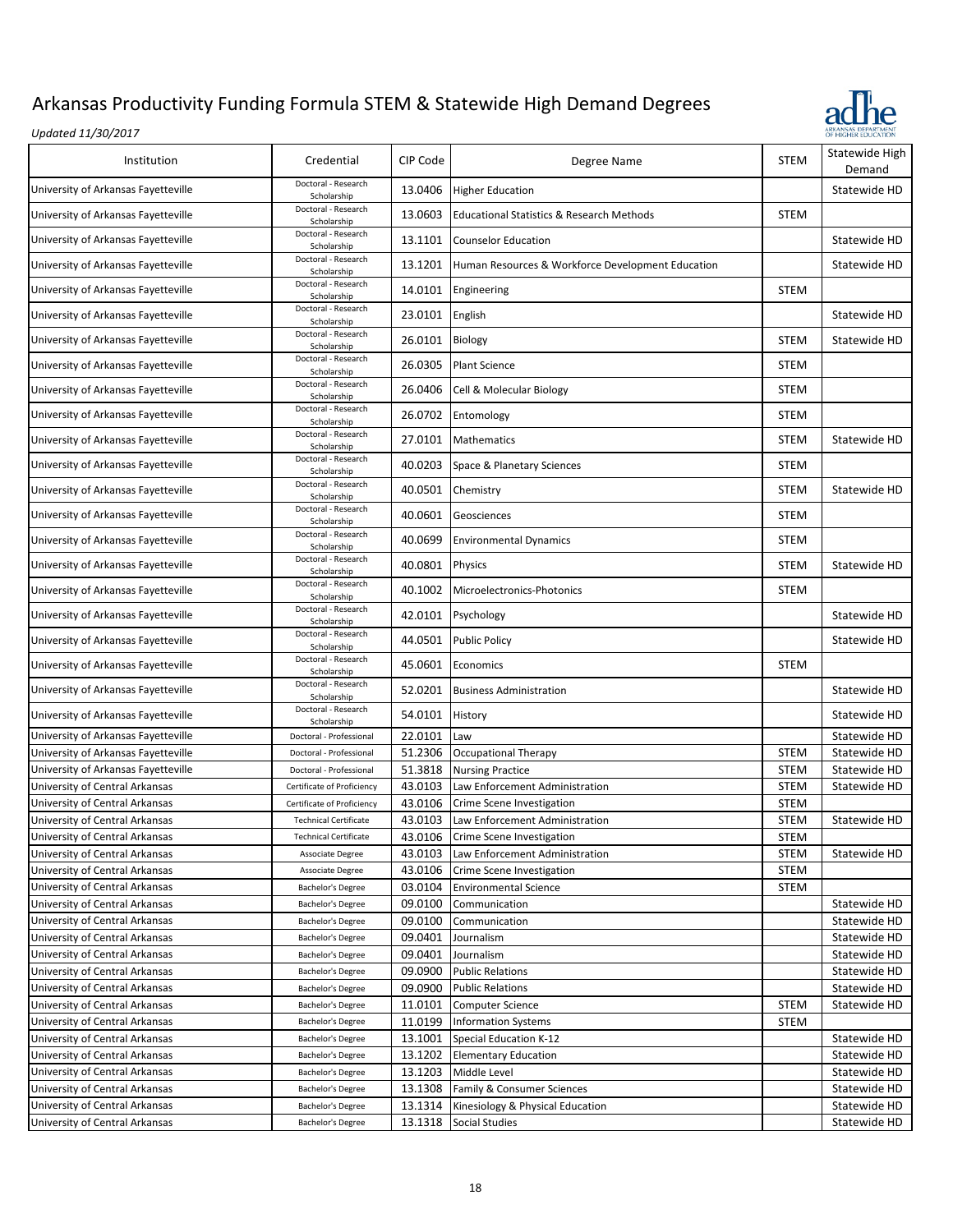

| Institution                    | Credential                     | CIP Code | Degree Name                                         | <b>STEM</b> | Statewide High<br>Demand |
|--------------------------------|--------------------------------|----------|-----------------------------------------------------|-------------|--------------------------|
| University of Central Arkansas | Bachelor's Degree              | 14.0901  | <b>Computer Engineering</b>                         | <b>STEM</b> | Statewide HD             |
| University of Central Arkansas | Bachelor's Degree              | 16.0101  | Modern Languages                                    |             | Statewide HD             |
| University of Central Arkansas | Bachelor's Degree              | 19.0101  | Family & Consumer Sciences                          |             | Statewide HD             |
| University of Central Arkansas | Bachelor's Degree              | 23.0101  | English                                             |             | Statewide HD             |
| University of Central Arkansas | Bachelor's Degree              | 23.1301  | Writing                                             |             | Statewide HD             |
| University of Central Arkansas | Bachelor's Degree              | 23.1302  | <b>Creative Writing</b>                             |             | Statewide HD             |
| University of Central Arkansas | Bachelor's Degree              | 26.0101  | Biology                                             | <b>STEM</b> | Statewide HD             |
| University of Central Arkansas | Bachelor's Degree              | 27.0101  | Mathematics                                         | <b>STEM</b> | Statewide HD             |
| University of Central Arkansas | Bachelor's Degree              | 27.0101  | Mathematics                                         | <b>STEM</b> | Statewide HD             |
| University of Central Arkansas | Bachelor's Degree              | 30.0101  | General Science                                     | <b>STEM</b> |                          |
| University of Central Arkansas | Bachelor's Degree              | 40.0501  | Chemistry                                           | <b>STEM</b> | Statewide HD             |
| University of Central Arkansas | Bachelor's Degree              | 40.0801  | Physics                                             | <b>STEM</b> | Statewide HD             |
| University of Central Arkansas | Bachelor's Degree              | 42.0101  | Psychology                                          |             | Statewide HD             |
| University of Central Arkansas | Bachelor's Degree              | 42.0101  | Psychology                                          |             | Statewide HD             |
| University of Central Arkansas | Bachelor's Degree              | 44.0401  | <b>Public Administration</b>                        |             | Statewide HD             |
| University of Central Arkansas | Bachelor's Degree              | 44.0401  | <b>Public Administration</b>                        |             | Statewide HD             |
| University of Central Arkansas | Bachelor's Degree              | 45.0601  | Economics                                           | <b>STEM</b> |                          |
| University of Central Arkansas | Bachelor's Degree              | 45.0601  | Economics                                           | <b>STEM</b> |                          |
| University of Central Arkansas | Bachelor's Degree              | 45.0601  | Economics                                           | <b>STEM</b> |                          |
| University of Central Arkansas | Bachelor's Degree              | 45.0701  | Geography                                           | <b>STEM</b> |                          |
| University of Central Arkansas | Bachelor's Degree              | 45.0701  | Geography                                           | <b>STEM</b> |                          |
| University of Central Arkansas | Bachelor's Degree              | 50.0701  | Art                                                 |             | Statewide HD             |
| University of Central Arkansas | Bachelor's Degree              | 50.0701  | Studio Art                                          |             | Statewide HD             |
| University of Central Arkansas | Bachelor's Degree              | 50.0901  | Music                                               |             | Statewide HD             |
| University of Central Arkansas | Bachelor's Degree              | 51.0204  | <b>Communication Sciences &amp; Disorders</b>       | <b>STEM</b> | Statewide HD             |
| University of Central Arkansas | Bachelor's Degree              | 51.0905  | Nuclear Medicine Technology                         | <b>STEM</b> | Statewide HD             |
| University of Central Arkansas | Bachelor's Degree              | 51.0907  | Radiologic Technology                               | <b>STEM</b> | Statewide HD             |
| University of Central Arkansas | Bachelor's Degree              | 51.0913  | Athletic Training                                   | <b>STEM</b> |                          |
| University of Central Arkansas | Bachelor's Degree              | 51.1005  | <b>Medical Laboratory Science</b>                   | <b>STEM</b> | Statewide HD             |
| University of Central Arkansas | Bachelor's Degree              | 51.1501  | <b>Addiction Studies</b>                            |             | Statewide HD             |
| University of Central Arkansas | Bachelor's Degree              | 51.3801  | Nursing                                             | <b>STEM</b> | Statewide HD             |
| University of Central Arkansas | Bachelor's Degree              | 52.0101  | Management                                          |             | Statewide HD             |
| University of Central Arkansas | Bachelor's Degree              | 52.0201  | <b>Business Administration</b>                      |             | Statewide HD             |
| University of Central Arkansas | Bachelor's Degree              | 52.0203  | Logistics and Supply Chain Management               |             | Statewide HD             |
| University of Central Arkansas | Bachelor's Degree              | 52.0301  | Accounting                                          |             | Statewide HD             |
| University of Central Arkansas | Bachelor's Degree              | 52.0701  | Innovation & Entrepreneurship                       |             | Statewide HD             |
| University of Central Arkansas | Bachelor's Degree              | 52.0801  | Finance                                             |             | Statewide HD             |
| University of Central Arkansas | Bachelor's Degree              | 52.1201  | <b>Management Information Systems</b>               |             | Statewide HD             |
| University of Central Arkansas | Bachelor's Degree              |          | 52.1401 Marketing                                   |             | Statewide HD             |
| University of Central Arkansas | Bachelor's Degree              |          | 52.1701 Insurance & Risk Management                 |             | Statewide HD             |
| University of Central Arkansas | Bachelor's Degree              | 54.0101  | History                                             |             | Statewide HD             |
| University of Central Arkansas | Bachelor's Degree              | 54.0101  | History                                             |             | Statewide HD             |
| University of Central Arkansas | Post-Baccalaureate Certificate | 13.0501  | Instructional Technology-Distance Education         | <b>STEM</b> |                          |
| University of Central Arkansas | Post-Baccalaureate Certificate | 13.0501  | Instructional Technology-Media Design & Development | STEM        |                          |
| University of Central Arkansas | Post-Baccalaureate Certificate | 13.0501  | Instructional Technology-Technical Support          | <b>STEM</b> |                          |
| University of Central Arkansas | Post-Baccalaureate Certificate | 13.1001  | Gifted & Talented Education                         |             | Statewide HD             |
| University of Central Arkansas | Post-Baccalaureate Certificate | 13.1001  | Integrated Early Childhood Education                |             | Statewide HD             |
| University of Central Arkansas | Post-Baccalaureate Certificate | 13.1001  | Special Education K-12                              |             | Statewide HD             |
| University of Central Arkansas | Post-Baccalaureate Certificate | 13.1315  | Dyslexia Interventionist                            |             | Statewide HD             |
| University of Central Arkansas | Post-Baccalaureate Certificate | 16.0905  | Spanish                                             |             | Statewide HD             |
| University of Central Arkansas | Post-Baccalaureate Certificate | 45.0702  | Geographic Information Systems                      | STEM        |                          |
| University of Central Arkansas | Master's Degree                | 11.0701  | <b>Applied Computing</b>                            | <b>STEM</b> | Statewide HD             |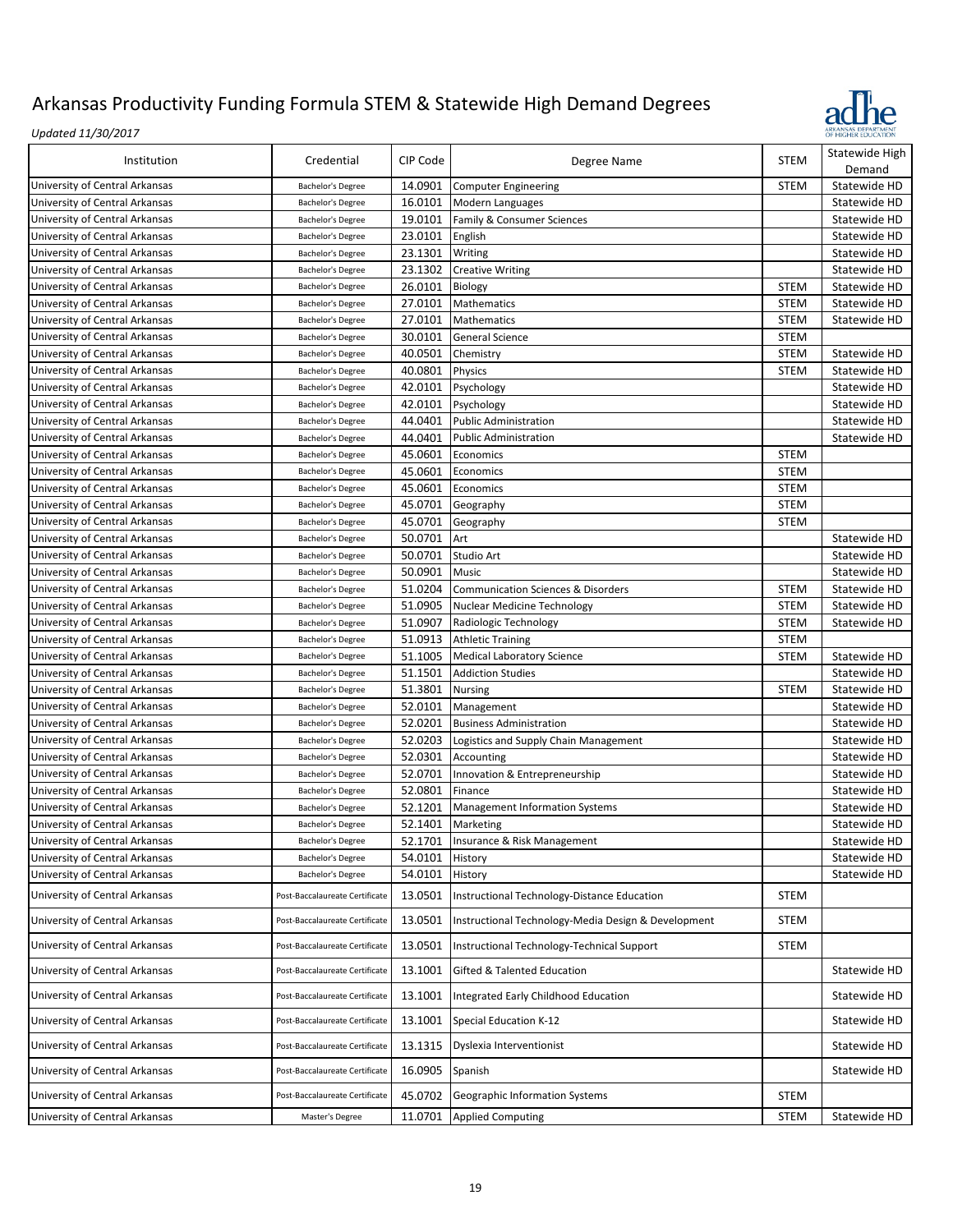

| Institution                    | Credential                                                                                       | CIP Code | Degree Name                                                      | <b>STEM</b> | Statewide High<br>Demand |
|--------------------------------|--------------------------------------------------------------------------------------------------|----------|------------------------------------------------------------------|-------------|--------------------------|
| University of Central Arkansas | Master's Degree                                                                                  | 11.0701  | Computer Science/Applied Computing - Five-Year Degree<br>Program | <b>STEM</b> | Statewide HD             |
| University of Central Arkansas | Master's Degree                                                                                  | 13.0501  | <b>Instructional Technology</b>                                  | <b>STEM</b> |                          |
| University of Central Arkansas | Master's Degree                                                                                  | 13.1001  | Special Education K-12                                           |             | Statewide HD             |
| University of Central Arkansas | Master's Degree                                                                                  | 13.1001  | Special Education K-12                                           |             | Statewide HD             |
| University of Central Arkansas | Master's Degree                                                                                  | 13.1101  | School Counseling K-12                                           |             | Statewide HD             |
| University of Central Arkansas | Master's Degree                                                                                  | 13.1102  | College Student Personnel Services                               |             | Statewide HD             |
| University of Central Arkansas | Master's Degree                                                                                  | 13.1315  | Reading K-12                                                     |             | Statewide HD             |
| University of Central Arkansas | Master's Degree                                                                                  | 16.0905  | Spanish                                                          |             | Statewide HD             |
| University of Central Arkansas | Master's Degree                                                                                  | 19.0101  | Family & Consumer Sciences                                       |             | Statewide HD             |
| University of Central Arkansas | Master's Degree                                                                                  | 23.0101  | English                                                          |             | Statewide HD             |
| University of Central Arkansas | Master's Degree                                                                                  | 23.1302  | <b>Creative Writing</b>                                          |             | Statewide HD             |
| University of Central Arkansas | Master's Degree                                                                                  | 26.0101  | Biology                                                          | <b>STEM</b> | Statewide HD             |
| University of Central Arkansas |                                                                                                  | 27.0101  | <b>Mathematics Education</b>                                     | <b>STEM</b> |                          |
| University of Central Arkansas | Master's Degree                                                                                  | 27.0301  |                                                                  | <b>STEM</b> | Statewide HD             |
|                                | Master's Degree                                                                                  |          | <b>Applied Mathematics</b>                                       |             |                          |
| University of Central Arkansas | Master's Degree                                                                                  | 31.0504  | Sport Management                                                 |             | Statewide HD             |
| University of Central Arkansas | Master's Degree                                                                                  | 42.2805  | School Psychology                                                |             | Statewide HD             |
| University of Central Arkansas | Master's Degree                                                                                  | 44.0201  | Community & Economic Development                                 |             | Statewide HD             |
| University of Central Arkansas | Master's Degree                                                                                  | 45.0702  | <b>Geographic Information Systems</b>                            | <b>STEM</b> |                          |
| University of Central Arkansas | Master's Degree                                                                                  | 51.0204  | <b>Communication Sciences &amp; Disorders</b>                    | <b>STEM</b> | Statewide HD             |
| University of Central Arkansas | Master's Degree                                                                                  | 51.1508  | <b>Mental Health Counseling</b>                                  |             | Statewide HD             |
| University of Central Arkansas | Master's Degree                                                                                  | 51.2306  | Occupational Therapy                                             | <b>STEM</b> | Statewide HD             |
| University of Central Arkansas | Master's Degree                                                                                  | 51.3801  | Nursing                                                          | <b>STEM</b> | Statewide HD             |
| University of Central Arkansas | Master's Degree                                                                                  | 52.0201  | <b>Business Administration</b>                                   |             | Statewide HD             |
| University of Central Arkansas | Master's Degree                                                                                  | 52.0301  | Accounting                                                       |             | Statewide HD             |
| University of Central Arkansas | Master's Degree                                                                                  | 54.0101  | History                                                          |             | Statewide HD             |
| University of Central Arkansas | Post-Master's Certificate,<br>Specialist, or Post-First<br>Professional Certificate or<br>Degree | 13.0411  | District-Level Administration                                    |             | Statewide HD             |
| University of Central Arkansas | Post-Master's Certificate,<br>Specialist, or Post-First<br>Professional Certificate or<br>Degree | 13.0411  | <b>Educational Leadership</b>                                    |             | Statewide HD             |
| University of Central Arkansas | Post-Master's Certificate,<br>Specialist, or Post-First<br>Professional Certificate or<br>Degree | 42.2805  | School Psychology                                                |             | Statewide HD             |
| University of Central Arkansas | Post-Master's Certificate,<br>Specialist, or Post-First<br>Professional Certificate or<br>Degree | 51.3801  | <b>Adult Nurse Practitioner</b>                                  | <b>STEM</b> | Statewide HD             |
| University of Central Arkansas | Post-Master's Certificate,<br>Specialist, or Post-First<br>Professional Certificate or<br>Degree |          | 51.3801 Clinical Nurse Leader                                    | STEM        | Statewide HD             |
| University of Central Arkansas | Post-Master's Certificate,<br>Specialist, or Post-First<br>Professional Certificate or<br>Degree | 51.3801  | <b>Family Nurse Practitioner</b>                                 | <b>STEM</b> | Statewide HD             |
| University of Central Arkansas | Post-Master's Certificate,<br>Specialist, or Post-First<br>Professional Certificate or<br>Degree | 51.3801  | Nurse Educator                                                   | <b>STEM</b> | Statewide HD             |
| University of Central Arkansas | Doctoral - Research<br>Scholarship                                                               | 51.0204  | <b>Communication Sciences &amp; Disorders</b>                    | <b>STEM</b> | Statewide HD             |
| University of Central Arkansas | Doctoral - Research<br>Scholarship                                                               | 51.2308  | <b>Physical Therapy</b>                                          | <b>STEM</b> | Statewide HD             |
| University of Central Arkansas | Doctoral - Professional                                                                          | 51.2306  | Occupational Therapy                                             | <b>STEM</b> | Statewide HD             |
| University of Central Arkansas | Doctoral - Professional                                                                          | 51.2308  | <b>Physical Therapy</b>                                          | <b>STEM</b> | Statewide HD             |
| University of Central Arkansas | Doctoral - Professional                                                                          | 51.3818  | Doctor of Nursing Practice                                       | <b>STEM</b> | Statewide HD             |
| Arkansas Northeastern College  | Certificate of Proficiency                                                                       | 15.0613  | <b>Advanced Manufacturing Technology</b>                         | <b>STEM</b> |                          |
| Arkansas Northeastern College  | Certificate of Proficiency                                                                       | 43.0107  | Criminal Justice                                                 | <b>STEM</b> | Statewide HD             |
| Arkansas Northeastern College  | Certificate of Proficiency                                                                       | 46.0000  | <b>Construction Technology</b>                                   |             | Statewide HD             |
| Arkansas Northeastern College  | Certificate of Proficiency                                                                       | 47.0201  | Air Conditioning & Refrigeration                                 |             | Statewide HD             |
| Arkansas Northeastern College  | Certificate of Proficiency                                                                       | 47.0608  | <b>General Aviation</b>                                          |             | Statewide HD             |
|                                |                                                                                                  |          |                                                                  |             |                          |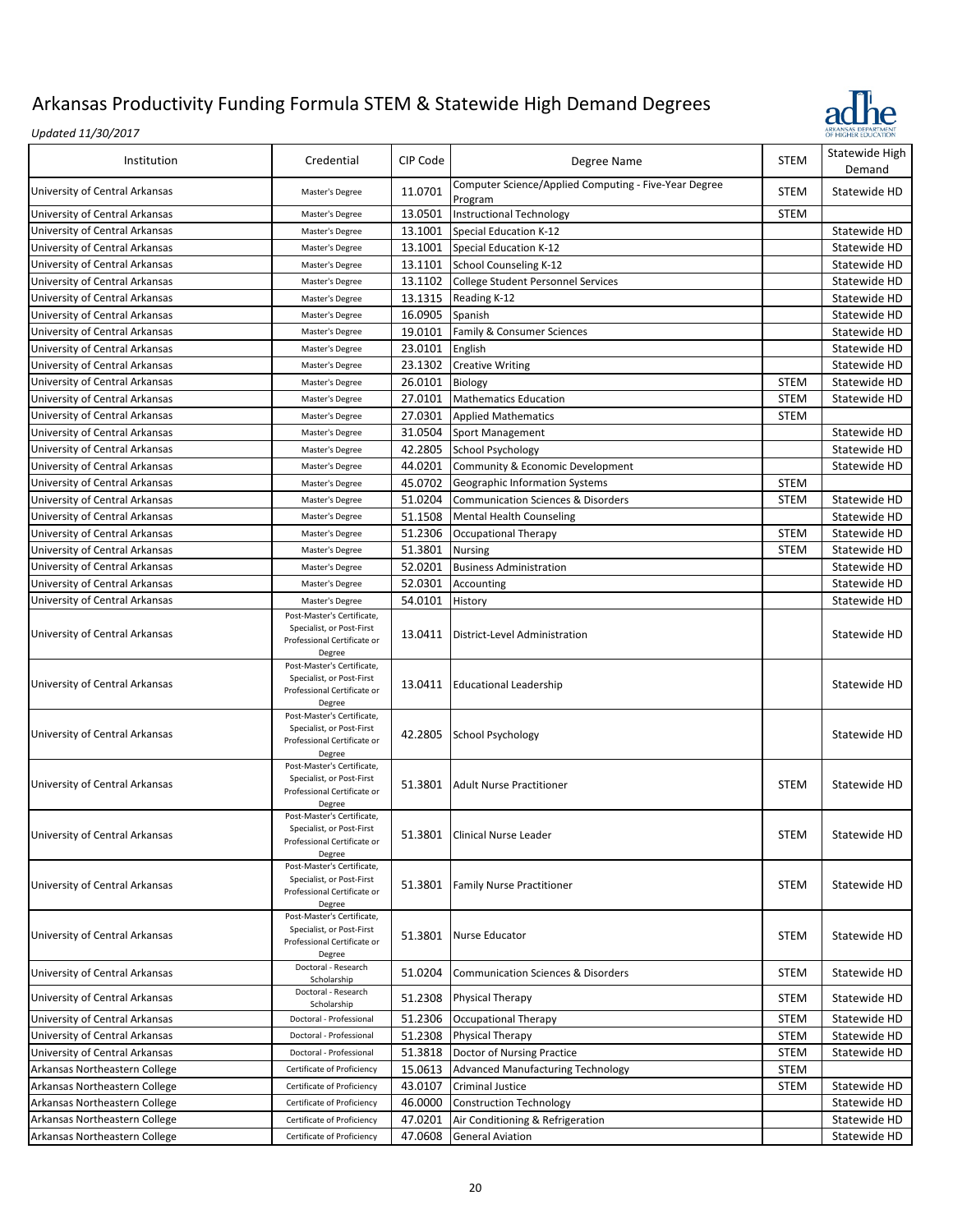

| Institution                   | Credential                   | CIP Code | Degree Name                                                               | <b>STEM</b>                | Statewide High<br>Demand     |
|-------------------------------|------------------------------|----------|---------------------------------------------------------------------------|----------------------------|------------------------------|
| Arkansas Northeastern College | Certificate of Proficiency   | 48.0508  | General Industrial Technology                                             |                            | Statewide HD                 |
| Arkansas Northeastern College | Certificate of Proficiency   | 48.0508  | <b>Welding Technology</b>                                                 |                            | Statewide HD                 |
| Arkansas Northeastern College | Certificate of Proficiency   | 51.0904  | <b>Emergency Medical Technician</b>                                       | <b>STEM</b>                | Statewide HD                 |
| Arkansas Northeastern College | Certificate of Proficiency   | 51.1009  | Phlebotomy                                                                | <b>STEM</b>                | Statewide HD                 |
| Arkansas Northeastern College | Certificate of Proficiency   | 51.3902  | <b>Nursing Assistant</b>                                                  |                            | Statewide HD                 |
| Arkansas Northeastern College | Certificate of Proficiency   | 52.0401  | <b>Clerical Support</b>                                                   |                            | Statewide HD                 |
| Arkansas Northeastern College | <b>Technical Certificate</b> | 47.0201  | Air Conditioning, Heating, & Refrigeration Technology                     |                            | Statewide HD                 |
| Arkansas Northeastern College | <b>Technical Certificate</b> | 47.0608  | <b>Aviation Maintenance</b>                                               |                            | Statewide HD                 |
| Arkansas Northeastern College | <b>Technical Certificate</b> | 48.0508  | <b>Welding Technology</b>                                                 |                            | Statewide HD                 |
| Arkansas Northeastern College | <b>Technical Certificate</b> | 51.0601  | <b>Dental Assisting Technology</b>                                        | <b>STEM</b>                | Statewide HD                 |
| Arkansas Northeastern College | <b>Technical Certificate</b> | 51.0904  | Paramedic                                                                 | <b>STEM</b>                | Statewide HD                 |
| Arkansas Northeastern College | <b>Technical Certificate</b> | 51.3901  | <b>Practical Nursing</b>                                                  |                            | Statewide HD                 |
| Arkansas Northeastern College | <b>Technical Certificate</b> | 52.0101  | Administrative Support                                                    |                            | Statewide HD                 |
| Arkansas Northeastern College | Associate Degree             | 13.1202  | Early Childhood Education                                                 |                            | Statewide HD                 |
| Arkansas Northeastern College |                              | 13.1210  | Early Childhood Education                                                 |                            | Statewide HD                 |
|                               | Associate Degree             |          |                                                                           | <b>STEM</b>                |                              |
| Arkansas Northeastern College | Associate Degree             | 15.0611  | Steel Industry Technology                                                 |                            |                              |
| Arkansas Northeastern College | Associate Degree             | 15.0613  | <b>Advanced Manufacturing Technology</b>                                  | <b>STEM</b>                |                              |
| Arkansas Northeastern College | Associate Degree             | 43.0107  | <b>Criminal Justice</b>                                                   | <b>STEM</b>                | Statewide HD                 |
| Arkansas Northeastern College | Associate Degree             | 47.0608  | <b>Aviation Maintenance</b>                                               |                            | Statewide HD                 |
| Arkansas Northeastern College | Associate Degree             | 51.3801  | Nursing (Accelerated PN-RN)                                               | <b>STEM</b>                | Statewide HD                 |
| Arkansas Northeastern College | Associate Degree             | 52.0101  | <b>Business</b>                                                           |                            | Statewide HD                 |
| Arkansas Northeastern College | Associate Degree             | 52.0101  | <b>Computer Information Systems</b>                                       |                            | Statewide HD                 |
| Arkansas Northeastern College | Associate Degree             | 52.0401  | <b>Office Management</b>                                                  |                            | Statewide HD                 |
| ASU Beebe                     | Certificate of Proficiency   | 11.0201  | <b>Computer Coding</b>                                                    | <b>STEM</b>                | Statewide HD                 |
| ASU Beebe                     | Certificate of Proficiency   | 15.1202  | Computer & Networking Fundamentals                                        | <b>STEM</b>                |                              |
| ASU Beebe                     | Certificate of Proficiency   | 15.1202  | Computer Fundamentals                                                     | <b>STEM</b>                |                              |
| <b>ASU Beebe</b>              | Certificate of Proficiency   | 15.1301  | 2-D Mechanical CAD Drafting                                               | <b>STEM</b>                |                              |
| ASU Beebe                     | Certificate of Proficiency   | 19.0709  | Early Childhood Education                                                 |                            | Statewide HD                 |
| ASU Beebe                     | Certificate of Proficiency   | 43.0102  | <b>Community Corrections</b>                                              | <b>STEM</b>                | Statewide HD                 |
| ASU Beebe                     | Certificate of Proficiency   | 43.0103  | <b>Criminal Investigation Science</b>                                     | <b>STEM</b>                | Statewide HD                 |
| ASU Beebe                     | Certificate of Proficiency   | 43.0103  | Law Enforcement                                                           | <b>STEM</b>                | Statewide HD                 |
| ASU Beebe                     | Certificate of Proficiency   | 43.0103  | Law Enforcement Administration                                            | <b>STEM</b>                | Statewide HD                 |
| ASU Beebe                     | Certificate of Proficiency   | 43.0106  | Crime Scene Investigation                                                 | <b>STEM</b>                |                              |
| ASU Beebe                     | Certificate of Proficiency   | 43.0107  | <b>Wildlife Enforcement</b>                                               | <b>STEM</b>                | Statewide HD                 |
| ASU Beebe                     | Certificate of Proficiency   | 47.0201  | Air Conditioning                                                          |                            | Statewide HD                 |
| <b>ASU Beebe</b>              | Certificate of Proficiency   | 47.0603  | Auto Body Repair                                                          |                            | Statewide HD                 |
| <b>ASU Beebe</b>              | Certificate of Proficiency   | 47.0604  | Automotive Technology                                                     |                            | Statewide HD                 |
| ASU Beebe                     | Certificate of Proficiency   | 47.0605  | Diesel Technology                                                         |                            | Statewide HD                 |
| ASU Beebe                     | Certificate of Proficiency   | 48.0501  | <b>Computerized Machining Technology</b>                                  |                            | Statewide HD                 |
| ASU Beebe                     | Certificate of Proficiency   |          | 48.0508 Welding Technology                                                |                            | Statewide HD                 |
| ASU Beebe                     | Certificate of Proficiency   | 51.0707  | <b>Health Information Assistant</b>                                       |                            | Statewide HD                 |
| ASU Beebe                     | Certificate of Proficiency   | 51.0805  |                                                                           |                            | Statewide HD                 |
| ASU Beebe                     | Certificate of Proficiency   | 51.0904  | <b>Pharmacy Technician Science</b><br><b>Emergency Medical Technician</b> | <b>STEM</b><br><b>STEM</b> |                              |
| ASU Beebe                     | Certificate of Proficiency   | 51.3902  |                                                                           |                            | Statewide HD                 |
| ASU Beebe                     | Certificate of Proficiency   |          | <b>Nursing Assistant</b><br><b>Public Procurement</b>                     |                            | Statewide HD                 |
|                               |                              | 52.0101  |                                                                           |                            | Statewide HD<br>Statewide HD |
| ASU Beebe                     | <b>Technical Certificate</b> | 01.0102  | Agriculture                                                               |                            |                              |
| ASU Beebe                     | <b>Technical Certificate</b> | 11.0201  | <b>Computer Coding</b>                                                    | <b>STEM</b>                | Statewide HD                 |
| ASU Beebe                     | <b>Technical Certificate</b> | 13.1210  | Early Childhood Education                                                 |                            | Statewide HD                 |
| <b>ASU Beebe</b>              | <b>Technical Certificate</b> | 15.1202  | Computer Systems & Networking Technology                                  | <b>STEM</b>                |                              |
| ASU Beebe                     | <b>Technical Certificate</b> | 15.1301  | <b>Mechanical Drafting</b>                                                | <b>STEM</b>                |                              |
| <b>ASU Beebe</b>              | <b>Technical Certificate</b> | 43.0102  | <b>Community Corrections</b>                                              | <b>STEM</b>                | Statewide HD                 |
| ASU Beebe                     | <b>Technical Certificate</b> | 43.0103  | Law Enforcement Administration                                            | <b>STEM</b>                | Statewide HD                 |
| ASU Beebe                     | <b>Technical Certificate</b> | 43.0103  | <b>Public Safety</b>                                                      | <b>STEM</b>                | Statewide HD                 |
| ASU Beebe                     | <b>Technical Certificate</b> | 43.0106  | Crime Scene Investigation                                                 | <b>STEM</b>                |                              |
| ASU Beebe                     | <b>Technical Certificate</b> | 43.0106  | <b>Criminal Investigation Science</b>                                     | <b>STEM</b>                |                              |
| ASU Beebe                     | <b>Technical Certificate</b> | 43.0107  | Law Enforcement                                                           | <b>STEM</b>                | Statewide HD                 |
| <b>ASU Beebe</b>              | <b>Technical Certificate</b> | 43.0107  | Wildlife Enforcement                                                      | <b>STEM</b>                | Statewide HD                 |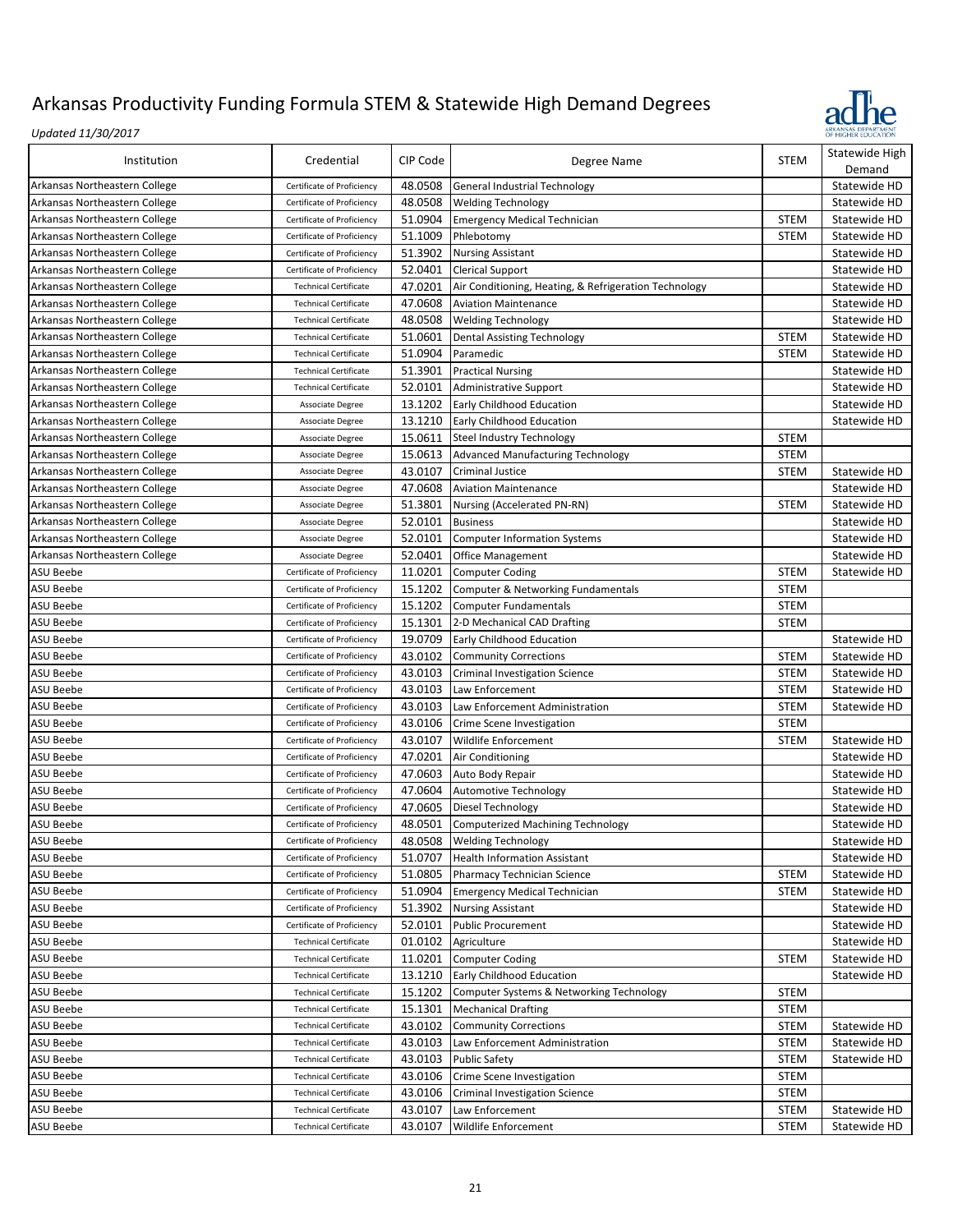

| Institution                   | Credential                   | CIP Code | Degree Name                                           | <b>STEM</b> | Statewide High<br>Demand |
|-------------------------------|------------------------------|----------|-------------------------------------------------------|-------------|--------------------------|
| <b>ASU Beebe</b>              | <b>Technical Certificate</b> | 47.0201  | Air Conditioning, Heating, & Refrigeration Technology |             | Statewide HD             |
| <b>ASU Beebe</b>              | <b>Technical Certificate</b> | 47.0603  | Auto Body Repair                                      |             | Statewide HD             |
| <b>ASU Beebe</b>              | <b>Technical Certificate</b> | 47.0604  | Automotive Technology                                 |             | Statewide HD             |
| ASU Beebe                     | <b>Technical Certificate</b> | 47.0605  | Diesel Technology                                     |             | Statewide HD             |
| ASU Beebe                     | <b>Technical Certificate</b> | 48.0501  | Computerized Machining Technology                     |             | Statewide HD             |
| <b>ASU Beebe</b>              | <b>Technical Certificate</b> | 48.0508  | <b>Welding Technology</b>                             |             | Statewide HD             |
| <b>ASU Beebe</b>              | <b>Technical Certificate</b> | 51.0707  | <b>Health Information Assistant</b>                   |             | Statewide HD             |
| ASU Beebe                     | <b>Technical Certificate</b> | 51.0805  | <b>Pharmacy Technician Science</b>                    | <b>STEM</b> | Statewide HD             |
| ASU Beebe                     | <b>Technical Certificate</b> | 51.0904  | Paramedics                                            | <b>STEM</b> | Statewide HD             |
| ASU Beebe                     | <b>Technical Certificate</b> | 51.3901  | <b>Practical Nursing</b>                              |             | Statewide HD             |
| <b>ASU Beebe</b>              | <b>Technical Certificate</b> | 52.0701  | Entrepreneurship                                      |             | Statewide HD             |
| <b>ASU Beebe</b>              | <b>Technical Certificate</b> | 52.0901  | <b>Hospitality Administration</b>                     |             | Statewide HD             |
| <b>ASU Beebe</b>              | <b>Technical Certificate</b> | 52.1201  | <b>Computer Information Systems</b>                   |             | Statewide HD             |
| ASU Beebe                     |                              | 01.0102  |                                                       |             | Statewide HD             |
|                               | Associate Degree             |          | Agriculture                                           |             |                          |
| ASU Beebe<br><b>ASU Beebe</b> | Associate Degree             | 03.0104  | <b>Environmental Science</b>                          | <b>STEM</b> |                          |
|                               | Associate Degree             | 11.0201  | <b>Computer Coding</b>                                | <b>STEM</b> | Statewide HD             |
| <b>ASU Beebe</b>              | Associate Degree             | 13.1203  | Education                                             |             | Statewide HD             |
| ASU Beebe                     | Associate Degree             | 13.1210  | Early Childhood Education                             |             | Statewide HD             |
| ASU Beebe                     | Associate Degree             | 15.1202  | Computer Systems & Networking Technology              | <b>STEM</b> |                          |
| ASU Beebe                     | Associate Degree             | 15.1301  | Computer Aided Drafting & Design                      | <b>STEM</b> |                          |
| ASU Beebe                     | <b>Associate Degree</b>      | 43.0103  | Law Enforcement Administration                        | <b>STEM</b> | Statewide HD             |
| <b>ASU Beebe</b>              | Associate Degree             | 43.0104  | Criminal Justice                                      | <b>STEM</b> | Statewide HD             |
| <b>ASU Beebe</b>              | Associate Degree             | 43.0106  | Crime Scene Investigation                             | <b>STEM</b> |                          |
| ASU Beebe                     | Associate Degree             | 43.0107  | Criminal Justice                                      | <b>STEM</b> | Statewide HD             |
| ASU Beebe                     | Associate Degree             | 48.0508  | <b>Welding Technology</b>                             |             | Statewide HD             |
| <b>ASU Beebe</b>              | Associate Degree             | 50.0901  | <b>Fine Arts</b>                                      |             | Statewide HD             |
| <b>ASU Beebe</b>              | Associate Degree             | 51.0805  | Pharmacy Technician Science                           | <b>STEM</b> | Statewide HD             |
| <b>ASU Beebe</b>              | Associate Degree             | 51.0808  | <b>Veterinary Technology</b>                          | <b>STEM</b> | Statewide HD             |
| ASU Beebe                     | Associate Degree             | 51.0904  | <b>Emergency Medical Service</b>                      | <b>STEM</b> | Statewide HD             |
| ASU Beebe                     | Associate Degree             | 51.1004  | <b>Medical Laboratory Technology</b>                  | <b>STEM</b> | Statewide HD             |
| ASU Beebe                     | Associate Degree             | 52.0101  | <b>Business</b>                                       |             | Statewide HD             |
| <b>ASU Beebe</b>              | Associate Degree             | 52.0101  | <b>Business Technology</b>                            |             | Statewide HD             |
| <b>ASU Beebe</b>              | Associate Degree             | 52.0901  | <b>Hospitality Administration</b>                     |             | Statewide HD             |
| <b>ASU Beebe</b>              | Associate Degree             | 52.1201  | <b>Computer Information Systems</b>                   |             | Statewide HD             |
| ASU Mid-South                 | Certificate of Proficiency   | 11.0901  | Network Associate                                     | <b>STEM</b> | Statewide HD             |
| ASU Mid-South                 | Certificate of Proficiency   | 12.0507  | <b>Food Service Management</b>                        |             | Statewide HD             |
| ASU Mid-South                 | Certificate of Proficiency   | 15.0403  | Mechatronics Level I                                  | <b>STEM</b> |                          |
| ASU Mid-South                 | Certificate of Proficiency   | 15.0403  | <b>Mechatronics Level II</b>                          | <b>STEM</b> |                          |
| ASU Mid-South                 | Certificate of Proficiency   | 15.0403  | <b>Mechatronics Level III</b>                         | <b>STEM</b> |                          |
| ASU Mid-South                 | Certificate of Proficiency   |          | 15.0403 Mechatronics Level IV                         | STEM        |                          |
| ASU Mid-South                 | Certificate of Proficiency   | 15.0699  | <b>Process Technology</b>                             | <b>STEM</b> |                          |
| ASU Mid-South                 | Certificate of Proficiency   | 46.0000  | <b>Construction Technology</b>                        |             | Statewide HD             |
| ASU Mid-South                 | Certificate of Proficiency   | 47.0104  | Micro-Computer Upgrade & Repair                       |             | Statewide HD             |
| ASU Mid-South                 | Certificate of Proficiency   | 47.0607  | <b>General Aviation Maintenance Technology</b>        |             | Statewide HD             |
| ASU Mid-South                 | Certificate of Proficiency   | 47.0613  | <b>Heavy Truck Diesel Maintenance</b>                 |             | Statewide HD             |
| ASU Mid-South                 | Certificate of Proficiency   | 48.0501  | Machining Technology, Engineering Technician          |             | Statewide HD             |
| ASU Mid-South                 | Certificate of Proficiency   | 48.0501  | Machining Technology, Machinist                       |             | Statewide HD             |
| ASU Mid-South                 | Certificate of Proficiency   | 48.0503  | <b>CNC Operations &amp; Programming</b>               |             | Statewide HD             |
| ASU Mid-South                 | Certificate of Proficiency   | 48.0503  | Machine-Technology                                    |             | Statewide HD             |
| ASU Mid-South                 | Certificate of Proficiency   | 48.0508  | Flux-Core Welding Technology                          |             | Statewide HD             |
| ASU Mid-South                 | Certificate of Proficiency   | 48.0508  | Gas Metal Arc Welding Technology                      |             | Statewide HD             |
| ASU Mid-South                 | Certificate of Proficiency   | 48.0508  | Gas Tungsten Arc Welding Technology                   |             | Statewide HD             |
| ASU Mid-South                 | Certificate of Proficiency   | 48.0508  | Shielded Metal Arc Welding Technology                 |             | Statewide HD             |
| ASU Mid-South                 | Certificate of Proficiency   | 51.0904  | Advanced Emergency Medical Technician                 | <b>STEM</b> | Statewide HD             |
| ASU Mid-South                 | Certificate of Proficiency   | 51.0904  | <b>Emergency Medical Technician</b>                   | STEM        | Statewide HD             |
| ASU Mid-South                 | Certificate of Proficiency   | 51.1009  | Phlebotomy                                            | <b>STEM</b> | Statewide HD             |
| ASU Mid-South                 | Certificate of Proficiency   | 51.3902  | <b>Nursing Assistant</b>                              |             | Statewide HD             |
|                               |                              |          |                                                       |             |                          |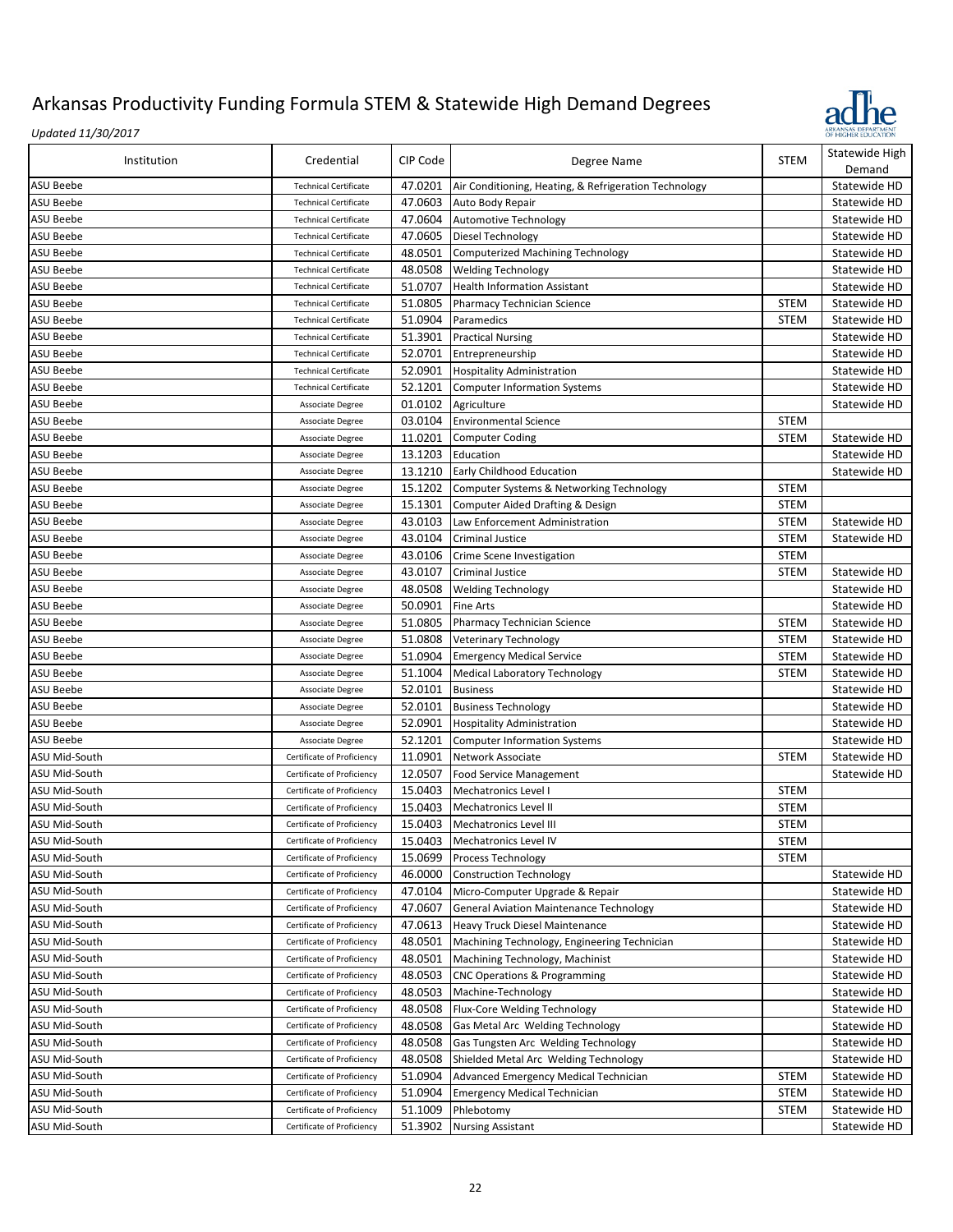

| Institution                                   | Credential                   | CIP Code           | Degree Name                                                 | <b>STEM</b>                | Statewide High<br>Demand     |
|-----------------------------------------------|------------------------------|--------------------|-------------------------------------------------------------|----------------------------|------------------------------|
| ASU Mid-South                                 | Certificate of Proficiency   | 52.0901            | <b>Hospitality Management</b>                               |                            | Statewide HD                 |
| ASU Mid-South                                 | <b>Technical Certificate</b> | 47.0605            | Diesel Maintenance Technology                               |                            | Statewide HD                 |
| ASU Mid-South                                 | <b>Technical Certificate</b> | 47.0607            | <b>Aviation Airframe Maintenance Technology</b>             |                            | Statewide HD                 |
| ASU Mid-South                                 | <b>Technical Certificate</b> | 47.0608            | Aviation Powerplant Maintenance Technology                  |                            | Statewide HD                 |
| ASU Mid-South                                 | <b>Technical Certificate</b> | 52.0901            | <b>Hospitality Management</b>                               |                            | Statewide HD                 |
| ASU Mid-South                                 | Associate Degree             | 09.0702            | Digital Media                                               | <b>STEM</b>                |                              |
| ASU Mid-South                                 | Associate Degree             | 11.0101            | Information Systems Technology                              | <b>STEM</b>                | Statewide HD                 |
| ASU Mid-South                                 | <b>Associate Degree</b>      | 13.1202            | Education (K-6; 4-8)                                        |                            | Statewide HD                 |
| ASU Mid-South                                 | Associate Degree             | 47.0607            | <b>Aviation Maintenance Technology</b>                      |                            | Statewide HD                 |
| ASU Mid-South                                 | Associate Degree             | 51.0801            | <b>Medical Assistant</b>                                    | <b>STEM</b>                | Statewide HD                 |
| ASU Mid-South                                 | <b>Associate Degree</b>      | 51.0908            | <b>Respiratory Care</b>                                     | <b>STEM</b>                | Statewide HD                 |
| ASU Mid-South                                 | Associate Degree             | 52.0101            | <b>Business</b>                                             |                            | Statewide HD                 |
| ASU Mid-South                                 | Associate Degree             | 52.0901            | <b>Hospitality Management</b>                               |                            | Statewide HD                 |
| ASU Mid-South                                 | Associate Degree             | 52.0901            | <b>Hospitality Management</b>                               |                            | Statewide HD                 |
| <b>ASU Mountain Home</b>                      | Certificate of Proficiency   | 11.0202            | Programming/Mobile Development                              | <b>STEM</b>                | Statewide HD                 |
| ASU Mountain Home                             | Certificate of Proficiency   | 11.0401            | <b>Graphic Design</b>                                       | <b>STEM</b>                | Statewide HD                 |
| ASU Mountain Home                             | Certificate of Proficiency   | 11.0401            | Web Development                                             | <b>STEM</b>                | Statewide HD                 |
| <b>ASU Mountain Home</b>                      | Certificate of Proficiency   | 11.0901            | <b>Cisco Networking</b>                                     | <b>STEM</b>                | Statewide HD                 |
| <b>ASU Mountain Home</b>                      | Certificate of Proficiency   | 15.0303            | Mechatronics                                                | <b>STEM</b>                |                              |
| <b>ASU Mountain Home</b>                      | Certificate of Proficiency   | 47.0104            | A+ Computer Technician                                      |                            | Statewide HD                 |
| <b>ASU Mountain Home</b>                      | Certificate of Proficiency   | 47.0201            | Heating, Ventilation & Air Conditioning                     |                            | Statewide HD                 |
| <b>ASU Mountain Home</b>                      | Certificate of Proficiency   | 47.0604            | Automotive Systems Repair                                   |                            | Statewide HD                 |
| <b>ASU Mountain Home</b>                      | Certificate of Proficiency   | 48.0508            | <b>Gas Metal Arc Welding</b>                                |                            | Statewide HD                 |
| ASU Mountain Home                             | Certificate of Proficiency   | 48.0508            | <b>Welding Technology</b>                                   |                            | Statewide HD                 |
| <b>ASU Mountain Home</b>                      | Certificate of Proficiency   | 48.0510            | Machining                                                   |                            | Statewide HD                 |
| <b>ASU Mountain Home</b>                      | Certificate of Proficiency   | 51.0713            | Professional Medical Coder                                  |                            | Statewide HD                 |
| <b>ASU Mountain Home</b>                      | Certificate of Proficiency   | 51.0904            | <b>Community Paramedic</b>                                  | <b>STEM</b>                | Statewide HD                 |
| <b>ASU Mountain Home</b>                      | Certificate of Proficiency   | 51.0904            |                                                             |                            | Statewide HD                 |
| <b>ASU Mountain Home</b>                      | Certificate of Proficiency   | 51.1009            | <b>Emergency Medical Technical - Basic</b><br>Phlebotomy    | <b>STEM</b><br><b>STEM</b> | Statewide HD                 |
| <b>ASU Mountain Home</b>                      | Certificate of Proficiency   | 51.3902            | <b>Nursing Assistant</b>                                    |                            | Statewide HD                 |
| <b>ASU Mountain Home</b>                      | <b>Technical Certificate</b> | 11.0202            | Programming/Mobile Development                              | <b>STEM</b>                | Statewide HD                 |
| <b>ASU Mountain Home</b>                      | <b>Technical Certificate</b> | 11.0401            | Information Systems Technology                              | <b>STEM</b>                | Statewide HD                 |
| <b>ASU Mountain Home</b>                      | <b>Technical Certificate</b> | 15.0303            | Mechatronics                                                | <b>STEM</b>                |                              |
| <b>ASU Mountain Home</b>                      | <b>Technical Certificate</b> | 47.0201            | Heating, Ventilation & Air Conditioning                     |                            | Statewide HD                 |
| ASU Mountain Home                             | <b>Technical Certificate</b> |                    | <b>Automotive Systems Repair</b>                            |                            | Statewide HD                 |
|                                               | <b>Technical Certificate</b> | 47.0604<br>48.0508 |                                                             |                            | Statewide HD                 |
| <b>ASU Mountain Home</b>                      | <b>Technical Certificate</b> | 48.0510            | <b>Welding Technology</b>                                   |                            | Statewide HD                 |
| ASU Mountain Home<br><b>ASU Mountain Home</b> | <b>Technical Certificate</b> | 51.0904            | Machining                                                   |                            | Statewide HD                 |
|                                               | <b>Technical Certificate</b> |                    | <b>Emergency Medical Services</b><br><b>Health Sciences</b> | <b>STEM</b>                |                              |
| ASU Mountain Home<br>ASU Mountain Home        |                              | 51.0904            | 51.0904 Paramedic Technology                                | <b>STEM</b><br>STEM        | Statewide HD<br>Statewide HD |
|                                               | <b>Technical Certificate</b> | 51.3901            |                                                             |                            | Statewide HD                 |
| <b>ASU Mountain Home</b>                      | <b>Technical Certificate</b> |                    | <b>Practical Nursing</b>                                    |                            |                              |
| <b>ASU Mountain Home</b>                      | <b>Technical Certificate</b> | 52.0201            | <b>General Business</b>                                     |                            | Statewide HD                 |
| <b>ASU Mountain Home</b>                      | <b>Technical Certificate</b> | 52.0301            | Accounting & Finance                                        |                            | Statewide HD                 |
| ASU Mountain Home                             | <b>Technical Certificate</b> | 52.0901            | <b>Hospitality Management</b>                               |                            | Statewide HD                 |
| <b>ASU Mountain Home</b>                      | Associate Degree             | 03.0103            | Agriculture and Natural Resources                           | <b>STEM</b>                |                              |
| <b>ASU Mountain Home</b>                      | Associate Degree             | 10.0303            | Digital Design                                              | <b>STEM</b>                |                              |
| ASU Mountain Home                             | Associate Degree             | 11.0202            | Programming/Mobile Development                              | STEM                       | Statewide HD                 |
| ASU Mountain Home                             | Associate Degree             | 11.0401            | Information Systems Technology                              | <b>STEM</b>                | Statewide HD                 |
| <b>ASU Mountain Home</b>                      | Associate Degree             | 13.1203            | Education                                                   |                            | Statewide HD                 |
| <b>ASU Mountain Home</b>                      | Associate Degree             | 43.0103            | Criminal Justice                                            | <b>STEM</b>                | Statewide HD                 |
| <b>ASU Mountain Home</b>                      | Associate Degree             | 43.0107            | <b>Criminal Justice</b>                                     | <b>STEM</b>                | Statewide HD                 |
| <b>ASU Mountain Home</b>                      | Associate Degree             | 48.0508            | <b>Welding Technology</b>                                   |                            | Statewide HD                 |
| <b>ASU Mountain Home</b>                      | Associate Degree             | 51.0904            | Paramedic Technology                                        | <b>STEM</b>                | Statewide HD                 |
| ASU Mountain Home                             | Associate Degree             | 51.3801            | Nursing                                                     | STEM                       | Statewide HD                 |
| <b>ASU Mountain Home</b>                      | Associate Degree             | 52.0101            | <b>Business</b>                                             |                            | Statewide HD                 |
| ASU Mountain Home                             | Associate Degree             | 52.0401            | Management                                                  |                            | Statewide HD                 |
| <b>ASU Mountain Home</b>                      | Associate Degree             | 52.0901            | <b>Hospitality Management</b>                               |                            | Statewide HD                 |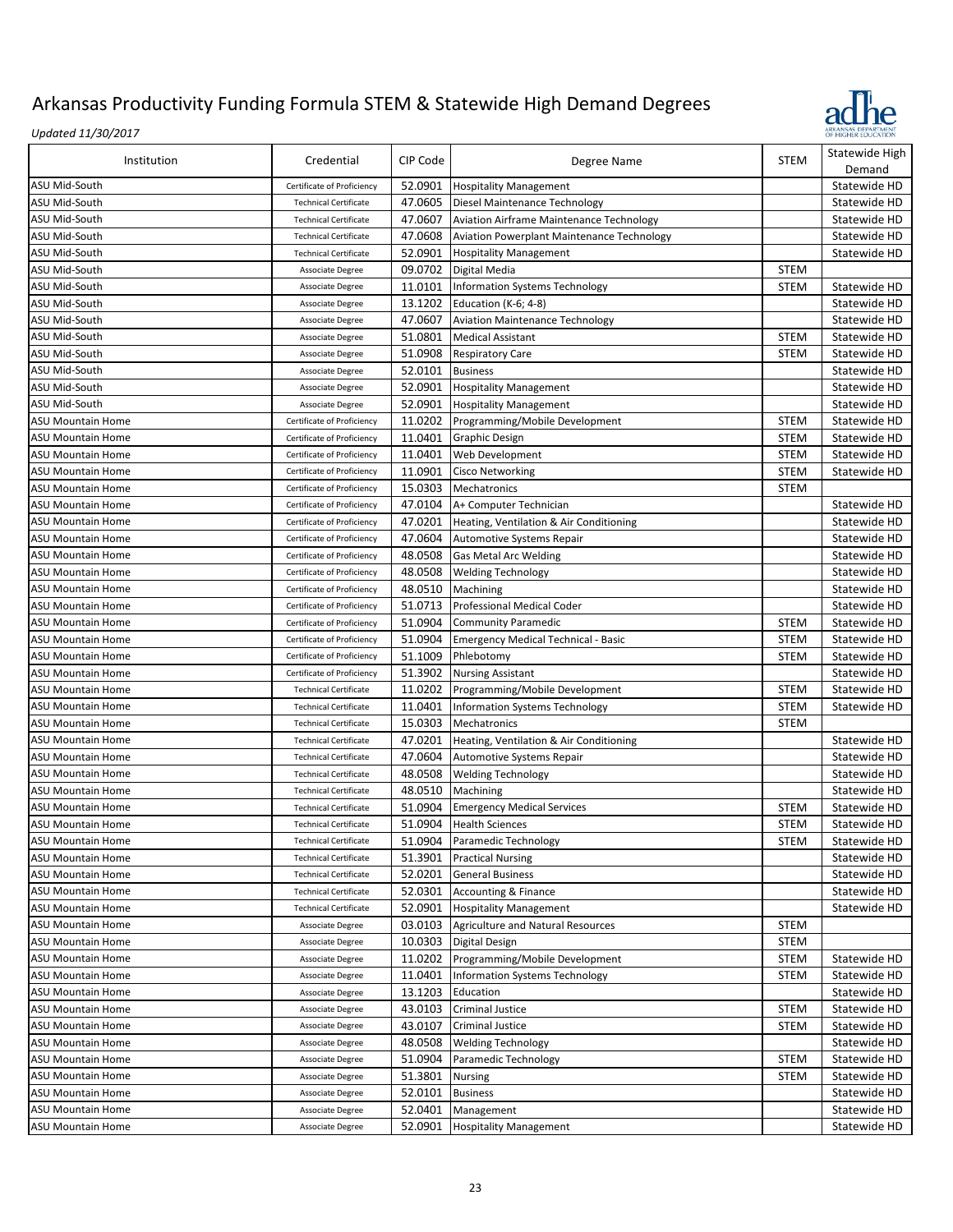

| Institution                              | Credential                                               | CIP Code           | Degree Name                                            | <b>STEM</b> | Statewide High<br>Demand     |
|------------------------------------------|----------------------------------------------------------|--------------------|--------------------------------------------------------|-------------|------------------------------|
| <b>ASU Newport</b>                       | Certificate of Proficiency                               | 12.0504            | <b>Hospitality Services</b>                            |             | Statewide HD                 |
| <b>ASU Newport</b>                       | Certificate of Proficiency                               | 15.0613            | <b>Advanced Manufacturing Technology</b>               | <b>STEM</b> |                              |
| <b>ASU Newport</b>                       | Certificate of Proficiency                               | 15.1202            | <b>Information Communication Technology</b>            | <b>STEM</b> |                              |
| <b>ASU Newport</b>                       | Certificate of Proficiency                               | 43.0103            | Law Enforcement Administration                         | <b>STEM</b> | Statewide HD                 |
| <b>ASU Newport</b>                       | Certificate of Proficiency                               | 43.0106            | Crime Scene Investigation                              | <b>STEM</b> |                              |
| <b>ASU Newport</b>                       | Certificate of Proficiency                               | 47.0605            | <b>Truck Service and Maintenance</b>                   |             | Statewide HD                 |
| <b>ASU Newport</b>                       | Certificate of Proficiency                               | 48.0508            | <b>Construction Welding</b>                            |             | Statewide HD                 |
| <b>ASU Newport</b>                       | Certificate of Proficiency                               | 48.0508            | <b>Manufacturing Welding</b>                           |             | Statewide HD                 |
| <b>ASU Newport</b>                       | Certificate of Proficiency                               | 48.0510            | <b>CNC Operator</b>                                    |             | Statewide HD                 |
| <b>ASU Newport</b>                       | Certificate of Proficiency                               | 49.0205            | <b>Commercial Truck Driving</b>                        |             | Statewide HD                 |
| <b>ASU Newport</b>                       | Certificate of Proficiency                               | 51.0904            | <b>Emergency Medical Technician</b>                    | <b>STEM</b> | Statewide HD                 |
| <b>ASU Newport</b>                       | Certificate of Proficiency                               | 51.1009            | Phlebotomy                                             | <b>STEM</b> | Statewide HD                 |
| <b>ASU Newport</b>                       | Certificate of Proficiency                               | 51.3902            | <b>Certified Nursing Assistant</b>                     |             | Statewide HD                 |
| <b>ASU Newport</b>                       | Certificate of Proficiency                               | 51.3902            | Patient Care Technician                                |             | Statewide HD                 |
| <b>ASU Newport</b>                       | Certificate of Proficiency                               | 52.0408            | <b>Business Operations</b>                             |             | Statewide HD                 |
| <b>ASU Newport</b>                       | <b>Technical Certificate</b>                             | 12.0401            | Cosmetology                                            |             | Statewide HD                 |
| <b>ASU Newport</b>                       | <b>Technical Certificate</b>                             | 12.0413            | Cosmetology Instructor Trainee                         |             | Statewide HD                 |
| <b>ASU Newport</b>                       | <b>Technical Certificate</b>                             | 12.0504            | <b>Hospitality Services-Culinary Services Track</b>    |             | Statewide HD                 |
| <b>ASU Newport</b>                       | <b>Technical Certificate</b>                             | 12.0504            | Hospitality Services-Food Service and Management Track |             | Statewide HD                 |
| <b>ASU Newport</b>                       | <b>Technical Certificate</b>                             | 15.0613            | <b>Advanced Manufacturing Technology</b>               | <b>STEM</b> |                              |
| <b>ASU Newport</b>                       | <b>Technical Certificate</b>                             | 15.1202            | <b>Computer Networking Technology</b>                  | <b>STEM</b> |                              |
| <b>ASU Newport</b>                       | <b>Technical Certificate</b>                             | 43.0103            | Law Enforcement Administration                         | <b>STEM</b> | Statewide HD                 |
| <b>ASU Newport</b>                       | <b>Technical Certificate</b>                             | 43.0106            | Crime Scene Investigation                              | <b>STEM</b> |                              |
| <b>ASU Newport</b>                       | <b>Technical Certificate</b>                             | 46.0303            | High Voltage Lineman Technology                        |             | Statewide HD                 |
| <b>ASU Newport</b>                       | <b>Technical Certificate</b>                             | 47.0201            | <b>Energy Control Technology</b>                       |             | Statewide HD                 |
| <b>ASU Newport</b>                       | <b>Technical Certificate</b>                             | 47.0303            | <b>Industrial Maintenance</b>                          |             | Statewide HD                 |
| <b>ASU Newport</b>                       | <b>Technical Certificate</b>                             | 47.0603            | <b>Collision Repair &amp; Refinishing Technology</b>   |             | Statewide HD                 |
| <b>ASU Newport</b>                       | <b>Technical Certificate</b>                             | 47.0604            | Automotive Service Technology                          |             | Statewide HD                 |
| <b>ASU Newport</b>                       | <b>Technical Certificate</b>                             | 47.0605            | Diesel Technology                                      |             | Statewide HD                 |
| <b>ASU Newport</b>                       | <b>Technical Certificate</b>                             | 48.0508            | Welding                                                |             | Statewide HD                 |
| <b>ASU Newport</b>                       | <b>Technical Certificate</b>                             | 51.0909            | <b>Surgical Technology</b>                             | <b>STEM</b> | Statewide HD                 |
| <b>ASU Newport</b>                       | <b>Technical Certificate</b>                             | 51.3901            | <b>Practical Nursing</b>                               |             | Statewide HD                 |
| <b>ASU Newport</b>                       | <b>Technical Certificate</b>                             | 52.0401            | <b>Business Technology</b>                             |             | Statewide HD                 |
| <b>ASU Newport</b>                       | Associate Degree                                         | 13.1203            | Education                                              |             | Statewide HD                 |
| <b>ASU Newport</b>                       | Associate Degree                                         | 15.1202            | <b>Computer Networking Technology</b>                  | <b>STEM</b> |                              |
| <b>ASU Newport</b>                       | Associate Degree                                         | 30.1801            | <b>Natural Sciences</b>                                | <b>STEM</b> |                              |
| <b>ASU Newport</b>                       | Associate Degree                                         | 43.0103            | <b>Criminal Justice</b>                                | <b>STEM</b> | Statewide HD                 |
| <b>ASU Newport</b>                       | Associate Degree                                         | 43.0103            | Law Enforcement Administration                         | <b>STEM</b> | Statewide HD                 |
| <b>ASU Newport</b>                       | Associate Degree                                         |                    | 43.0106 Crime Scene Investigation                      | <b>STEM</b> |                              |
| ASU Newport                              | Associate Degree                                         |                    | 47.0201 Energy Control Technology                      |             | Statewide HD                 |
|                                          |                                                          |                    | 47.0603 Collision Repair & Refinishing Technology      |             | Statewide HD                 |
| <b>ASU Newport</b><br><b>ASU Newport</b> | Associate Degree<br>Associate Degree                     | 47.0604            | <b>Automotive Service Technology</b>                   |             | Statewide HD                 |
| <b>ASU Newport</b>                       | Associate Degree                                         | 51.3801            |                                                        | <b>STEM</b> | Statewide HD                 |
| <b>ASU Newport</b>                       | Associate Degree                                         | 52.0101            | <b>Registered Nursing</b><br><b>Business</b>           |             | Statewide HD                 |
| <b>ASU Newport</b>                       | Associate Degree                                         | 52.0101            | <b>Business Technology</b>                             |             | Statewide HD                 |
| <b>Black River Technical College</b>     | Certificate of Proficiency                               | 43.0103            | Law Enforcement Administration                         | <b>STEM</b> | Statewide HD                 |
| <b>Black River Technical College</b>     | Certificate of Proficiency                               | 43.0106            | Crime Scene Investigation                              | <b>STEM</b> |                              |
|                                          |                                                          |                    |                                                        |             |                              |
| <b>Black River Technical College</b>     | Certificate of Proficiency<br>Certificate of Proficiency | 43.0107<br>47.0104 | Law Enforcement                                        | <b>STEM</b> | Statewide HD<br>Statewide HD |
| <b>Black River Technical College</b>     |                                                          |                    | Microcomputer Repair Technician                        |             |                              |
| <b>Black River Technical College</b>     | Certificate of Proficiency                               | 51.0708            | <b>Medical Transcription</b>                           |             | Statewide HD                 |
| <b>Black River Technical College</b>     | Certificate of Proficiency                               | 51.0713            | <b>Medical Insurance Coding</b>                        |             | Statewide HD                 |
| <b>Black River Technical College</b>     | Certificate of Proficiency                               | 51.0904            | <b>Emergency Medical Technician</b>                    | <b>STEM</b> | Statewide HD                 |
| <b>Black River Technical College</b>     | Certificate of Proficiency                               | 51.1009            | Phlebotomy                                             | <b>STEM</b> | Statewide HD                 |
| <b>Black River Technical College</b>     | Certificate of Proficiency                               | 51.3902            | <b>Nursing Assistant</b>                               |             | Statewide HD                 |
| <b>Black River Technical College</b>     | Certificate of Proficiency                               | 52.0701            | Entrepreneurship                                       |             | Statewide HD                 |
| <b>Black River Technical College</b>     | <b>Technical Certificate</b>                             | 11.0801            | Web Design                                             | <b>STEM</b> | Statewide HD                 |
| <b>Black River Technical College</b>     | <b>Technical Certificate</b>                             | 43.0103            | Law Enforcement Administration                         | <b>STEM</b> | Statewide HD                 |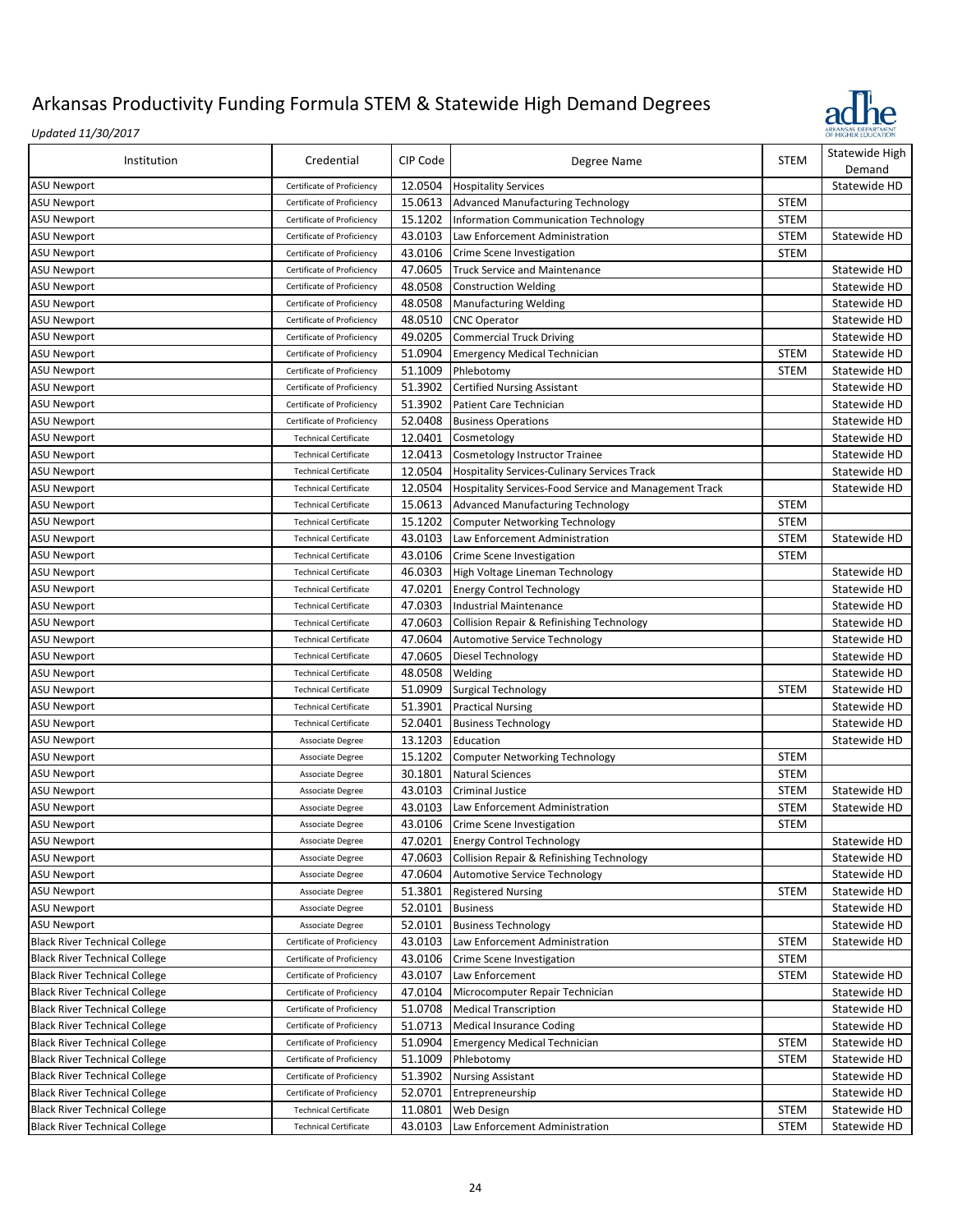

| Institution                          | Credential                   | CIP Code | Degree Name                                   | <b>STEM</b> | Statewide High<br>Demand |
|--------------------------------------|------------------------------|----------|-----------------------------------------------|-------------|--------------------------|
| <b>Black River Technical College</b> | <b>Technical Certificate</b> | 43.0106  | Crime Scene Investigation                     | <b>STEM</b> |                          |
| <b>Black River Technical College</b> | <b>Technical Certificate</b> | 43.0203  | <b>Fire Science</b>                           |             | Statewide HD             |
| <b>Black River Technical College</b> | <b>Technical Certificate</b> | 47.0104  | Microcomputer Repair Technician               |             | Statewide HD             |
| <b>Black River Technical College</b> | <b>Technical Certificate</b> | 47.0603  | Auto Collision Cosmetic Repair Technology     |             | Statewide HD             |
| <b>Black River Technical College</b> | <b>Technical Certificate</b> | 47.0603  | Auto Collision Structural Repair Technology   |             | Statewide HD             |
| <b>Black River Technical College</b> | <b>Technical Certificate</b> | 47.0604  | <b>Electrical Engine Specialty</b>            |             | Statewide HD             |
| <b>Black River Technical College</b> | <b>Technical Certificate</b> | 47.0604  | <b>Powertrains Systems</b>                    |             | Statewide HD             |
| <b>Black River Technical College</b> | <b>Technical Certificate</b> | 48.0501  | Machine Tool Technology                       |             | Statewide HD             |
| <b>Black River Technical College</b> | <b>Technical Certificate</b> | 48.0508  | Welding                                       |             | Statewide HD             |
| <b>Black River Technical College</b> | <b>Technical Certificate</b> | 51.0904  | <b>Emergency Medical Technology</b>           | <b>STEM</b> | Statewide HD             |
| <b>Black River Technical College</b> | <b>Technical Certificate</b> | 51.3901  | <b>Practical Nursing</b>                      |             | Statewide HD             |
| <b>Black River Technical College</b> | <b>Technical Certificate</b> | 52.0302  | <b>Accounting Assistant</b>                   |             | Statewide HD             |
| <b>Black River Technical College</b> | <b>Technical Certificate</b> | 52.0401  | Administrative Services Technology            |             | Statewide HD             |
| <b>Black River Technical College</b> | <b>Technical Certificate</b> | 52.0701  | Entrepreneurship                              |             | Statewide HD             |
|                                      |                              |          |                                               | <b>STEM</b> |                          |
| <b>Black River Technical College</b> | Associate Degree             | 11.1099  | <b>Computer Information Technology</b>        |             |                          |
| <b>Black River Technical College</b> | Associate Degree             | 13.1206  | Education                                     |             | Statewide HD             |
| <b>Black River Technical College</b> | Associate Degree             | 43.0103  | Law Enforcement Administration                | <b>STEM</b> | Statewide HD             |
| <b>Black River Technical College</b> | Associate Degree             | 43.0106  | Crime Scene Investigation                     | <b>STEM</b> |                          |
| <b>Black River Technical College</b> | Associate Degree             | 43.0107  | <b>Criminal Justice</b>                       | <b>STEM</b> | Statewide HD             |
| <b>Black River Technical College</b> | Associate Degree             | 43.0199  | <b>Criminal Justice</b>                       | <b>STEM</b> | Statewide HD             |
| <b>Black River Technical College</b> | Associate Degree             | 43.0202  | Fire Service Administration                   |             | Statewide HD             |
| <b>Black River Technical College</b> | Associate Degree             | 43.0203  | <b>Fire Science</b>                           |             | Statewide HD             |
| <b>Black River Technical College</b> | Associate Degree             | 47.0303  | Industrial Maintenance Technology             |             | Statewide HD             |
| <b>Black River Technical College</b> | Associate Degree             | 51.0707  | <b>Medical Office Administration</b>          |             | Statewide HD             |
| <b>Black River Technical College</b> | Associate Degree             | 51.0904  | <b>Emergency Medical Technician-Paramedic</b> | <b>STEM</b> | Statewide HD             |
| <b>Black River Technical College</b> | Associate Degree             | 51.0908  | <b>Respiratory Care</b>                       | <b>STEM</b> | Statewide HD             |
| <b>Black River Technical College</b> | Associate Degree             | 51.3801  | Nursing                                       | <b>STEM</b> | Statewide HD             |
| <b>Black River Technical College</b> | Associate Degree             | 52.0101  | <b>Business</b>                               |             | Statewide HD             |
| <b>Black River Technical College</b> | Associate Degree             | 52.0201  | <b>Business Administration</b>                |             | Statewide HD             |
| <b>Black River Technical College</b> | Associate Degree             | 52.0302  | Accounting                                    |             | Statewide HD             |
| <b>Black River Technical College</b> | Associate Degree             | 52.0401  | Legal Administrative Systems                  |             | Statewide HD             |
| <b>Black River Technical College</b> | Associate Degree             | 52.0701  | Entrepreneurship                              |             | Statewide HD             |
| College of the Ouachitas             | Certificate of Proficiency   | 11.0101  | Microsoft Certified Professional              | <b>STEM</b> | Statewide HD             |
| College of the Ouachitas             | Certificate of Proficiency   | 11.0201  | <b>Computer Programming</b>                   | <b>STEM</b> | Statewide HD             |
| College of the Ouachitas             | Certificate of Proficiency   | 11.0901  | <b>Business Systems Networking: Cisco</b>     | <b>STEM</b> | Statewide HD             |
| College of the Ouachitas             | Certificate of Proficiency   | 11.1003  | Network Security                              | <b>STEM</b> | Statewide HD             |
| College of the Ouachitas             | Certificate of Proficiency   | 12.0401  | Hair Care                                     |             | Statewide HD             |
| College of the Ouachitas             | Certificate of Proficiency   | 12.0401  | Nail & Skin Care                              |             | Statewide HD             |
| College of the Ouachitas             | Certificate of Proficiency   |          | 13.1210 Early Childhood Education             |             | Statewide HD             |
| College of the Ouachitas             | Certificate of Proficiency   |          | 15.0403 Mechatronics Operation                | STEM        |                          |
| College of the Ouachitas             | Certificate of Proficiency   | 15.0403  | <b>Mechatronics Practice</b>                  | STEM        |                          |
| College of the Ouachitas             | Certificate of Proficiency   | 15.0403  | <b>Mechatronics Technology</b>                | <b>STEM</b> |                          |
| College of the Ouachitas             | Certificate of Proficiency   | 15.0405  | <b>Industrial Robotics</b>                    | STEM        |                          |
| College of the Ouachitas             | Certificate of Proficiency   | 15.1202  | Computer Repair                               | STEM        |                          |
| College of the Ouachitas             | Certificate of Proficiency   | 43.0103  | Criminal Justice                              | <b>STEM</b> | Statewide HD             |
| College of the Ouachitas             | Certificate of Proficiency   | 43.0199  | <b>Criminal Correction Specialist</b>         | STEM        | Statewide HD             |
| College of the Ouachitas             | Certificate of Proficiency   | 46.0000  | <b>Construction Technology</b>                |             | Statewide HD             |
| College of the Ouachitas             | Certificate of Proficiency   | 46.0302  | <b>Electrical Apprenticeship</b>              |             | Statewide HD             |
| College of the Ouachitas             | Certificate of Proficiency   | 46.0302  | Electrical Apprenticeship                     |             | Statewide HD             |
| College of the Ouachitas             | Certificate of Proficiency   | 46.0302  | Electrical Apprenticeship, Level I            |             | Statewide HD             |
| College of the Ouachitas             | Certificate of Proficiency   | 46.0302  | Electrical Apprenticeship, Level II           |             | Statewide HD             |
| College of the Ouachitas             | Certificate of Proficiency   | 46.0302  | Electrical Apprenticeship, Level III          |             | Statewide HD             |
| College of the Ouachitas             | Certificate of Proficiency   | 46.0302  | Electrical Apprenticeship, Level IV           |             | Statewide HD             |
| College of the Ouachitas             | Certificate of Proficiency   | 46.0599  | Plumbing Apprenticeship, Level I              |             | Statewide HD             |
| College of the Ouachitas             | Certificate of Proficiency   | 46.0599  | Plumbing Apprenticeship, Level II             |             | Statewide HD             |
| College of the Ouachitas             | Certificate of Proficiency   | 46.0599  | Plumbing Apprenticeship, Level III            |             | Statewide HD             |
| College of the Ouachitas             | Certificate of Proficiency   | 46.0599  | Plumbing Apprenticeship, Level IV             |             | Statewide HD             |
|                                      |                              |          |                                               |             |                          |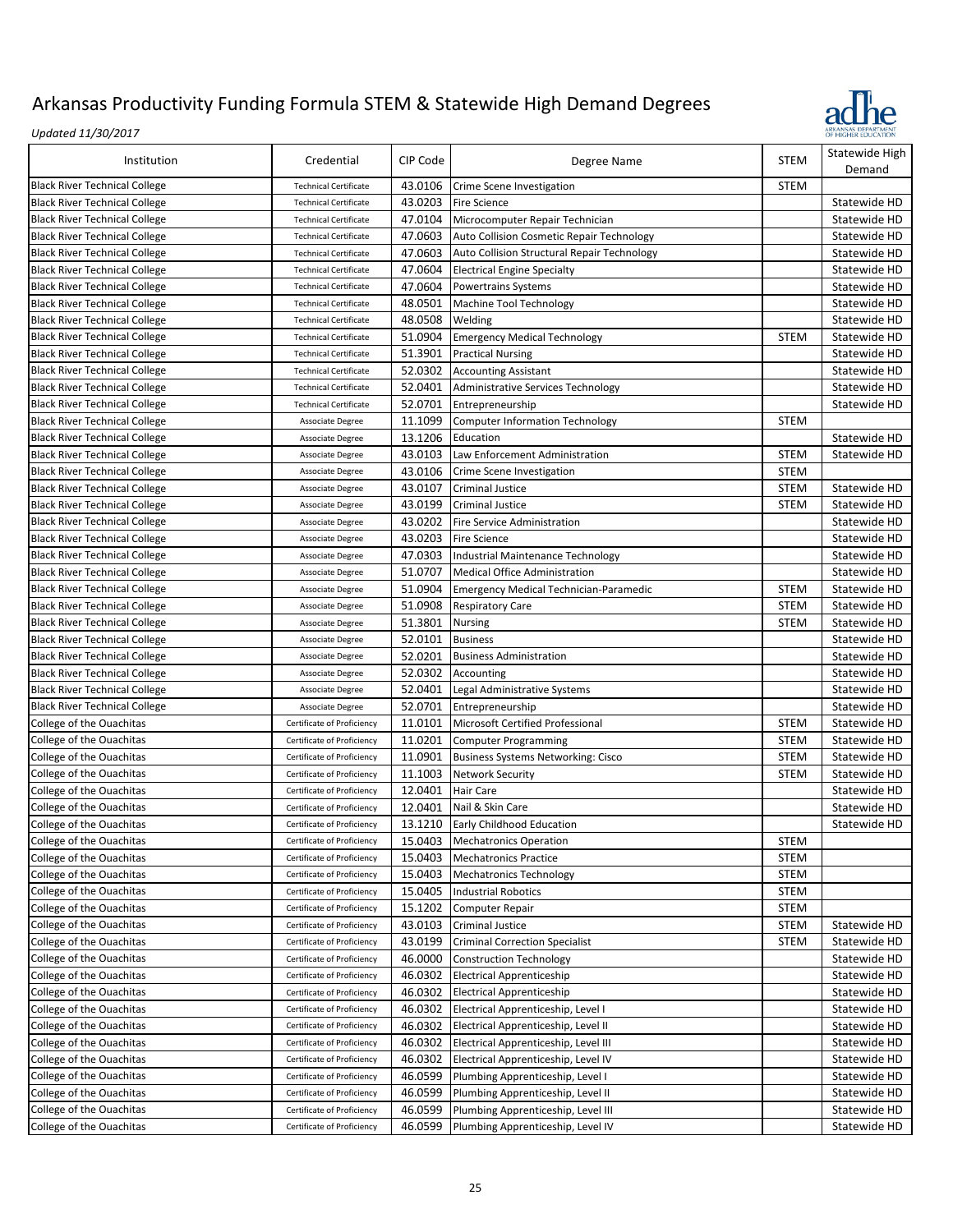

| Institution                                                                  | Credential                                               | CIP Code           | Degree Name                                                                         | <b>STEM</b> | Statewide High<br>Demand     |
|------------------------------------------------------------------------------|----------------------------------------------------------|--------------------|-------------------------------------------------------------------------------------|-------------|------------------------------|
| College of the Ouachitas                                                     | Certificate of Proficiency                               | 47.0303            | Industrial Equipment Maintenance                                                    |             | Statewide HD                 |
| College of the Ouachitas                                                     | Certificate of Proficiency                               | 47.0604            | Automotive Service Technology                                                       |             | Statewide HD                 |
| College of the Ouachitas                                                     | Certificate of Proficiency                               | 48.0501            | <b>CNC Machining &amp; Fabrication</b>                                              |             | Statewide HD                 |
| College of the Ouachitas                                                     | Certificate of Proficiency                               | 48.0508            | Welding                                                                             |             | Statewide HD                 |
| College of the Ouachitas                                                     | Certificate of Proficiency                               | 49.0205            | <b>Truck Driver Training</b>                                                        |             | Statewide HD                 |
| College of the Ouachitas                                                     | Certificate of Proficiency                               | 51.0707            | Medical Office Administration & Coding                                              |             | Statewide HD                 |
| College of the Ouachitas                                                     | Certificate of Proficiency                               | 51.0712            | <b>Medical Terminology</b>                                                          |             | Statewide HD                 |
| College of the Ouachitas                                                     | Certificate of Proficiency                               | 51.3902            | <b>Nursing Assistant</b>                                                            |             | Statewide HD                 |
| College of the Ouachitas                                                     | <b>Technical Certificate</b>                             | 11.0101            | <b>Computer Information Systems</b>                                                 | <b>STEM</b> | Statewide HD                 |
| College of the Ouachitas                                                     | <b>Technical Certificate</b>                             | 12.0401            | Cosmetology                                                                         |             | Statewide HD                 |
| College of the Ouachitas                                                     | <b>Technical Certificate</b>                             | 12.0413            | Cosmetology Instructor                                                              |             | Statewide HD                 |
| College of the Ouachitas                                                     | <b>Technical Certificate</b>                             | 13.1210            | Early Childhood Education                                                           |             | Statewide HD                 |
| College of the Ouachitas                                                     | <b>Technical Certificate</b>                             | 15.0403            | <b>Mechatronics Technology</b>                                                      | <b>STEM</b> |                              |
| College of the Ouachitas                                                     | <b>Technical Certificate</b>                             | 43.0103            | Criminal Justice                                                                    | <b>STEM</b> | Statewide HD                 |
| College of the Ouachitas                                                     | <b>Technical Certificate</b>                             | 43.0199            | <b>Criminal Correction Specialist</b>                                               | <b>STEM</b> | Statewide HD                 |
| College of the Ouachitas                                                     | <b>Technical Certificate</b>                             | 46.0302            | <b>Electrical Apprenticeship</b>                                                    |             | Statewide HD                 |
| College of the Ouachitas                                                     | <b>Technical Certificate</b>                             | 46.0599            | Plumbing Apprenticeship, Level I                                                    |             | Statewide HD                 |
| College of the Ouachitas                                                     | <b>Technical Certificate</b>                             | 47.0303            | Industrial Maintenance Technology                                                   |             | Statewide HD                 |
|                                                                              | <b>Technical Certificate</b>                             | 51.0705            | <b>Medical Office Administration</b>                                                |             |                              |
| College of the Ouachitas<br>College of the Ouachitas                         | <b>Technical Certificate</b>                             | 51.0707            | <b>Medical Coding</b>                                                               |             | Statewide HD<br>Statewide HD |
| College of the Ouachitas                                                     | <b>Technical Certificate</b>                             | 51.0708            |                                                                                     |             | Statewide HD                 |
|                                                                              |                                                          |                    | <b>Medical Transcription</b>                                                        |             |                              |
| College of the Ouachitas                                                     | <b>Technical Certificate</b>                             | 51.3901            | <b>Practical Nursing</b>                                                            |             | Statewide HD                 |
| College of the Ouachitas                                                     | <b>Technical Certificate</b>                             | 52.0301            | Accounting                                                                          |             | Statewide HD                 |
| College of the Ouachitas                                                     | <b>Technical Certificate</b>                             | 52.0408            | Office Administration                                                               |             | Statewide HD                 |
| College of the Ouachitas                                                     | <b>Technical Certificate</b>                             | 52.0701            | Entrepreneurship                                                                    |             | Statewide HD                 |
| College of the Ouachitas                                                     | Associate Degree                                         | 11.0101            | <b>Computer Information Systems</b>                                                 | <b>STEM</b> | Statewide HD                 |
| College of the Ouachitas                                                     | Associate Degree                                         | 13.1210            | Early Childhood Education                                                           |             | Statewide HD                 |
| College of the Ouachitas                                                     | Associate Degree                                         | 15.0403            | Mechatronics                                                                        | <b>STEM</b> |                              |
| College of the Ouachitas                                                     | Associate Degree                                         | 43.0104            | Criminal Justice                                                                    | <b>STEM</b> | Statewide HD                 |
| College of the Ouachitas                                                     | Associate Degree                                         | 46.0302            | Apprenticeship Trades                                                               |             | Statewide HD                 |
| College of the Ouachitas                                                     | Associate Degree                                         | 51.0705            | <b>Medical Office Administration</b>                                                |             | Statewide HD                 |
| College of the Ouachitas                                                     | Associate Degree                                         | 51.3801            | Nursing (LPN/Paramedic to RN)                                                       | <b>STEM</b> | Statewide HD                 |
| College of the Ouachitas                                                     | Associate Degree                                         | 52.0101            | <b>Business</b>                                                                     |             | Statewide HD                 |
| College of the Ouachitas                                                     | Associate Degree                                         | 52.0201            | Management                                                                          |             | Statewide HD                 |
| College of the Ouachitas                                                     | Associate Degree                                         | 52.0204            | Office Administration                                                               |             | Statewide HD                 |
| College of the Ouachitas                                                     | Associate Degree                                         | 52.0301            | Accounting                                                                          |             | Statewide HD                 |
| <b>Cossatot Community College UA</b>                                         | Certificate of Proficiency                               | 09.0701            | Radio Broadcasting                                                                  | <b>STEM</b> |                              |
| <b>Cossatot Community College UA</b>                                         | Certificate of Proficiency                               | 43.0103            | Law Enforcement Administration                                                      | <b>STEM</b> | Statewide HD                 |
| <b>Cossatot Community College UA</b>                                         | Certificate of Proficiency                               | 43.0106            | Crime Scene Investigation                                                           | <b>STEM</b> |                              |
| <b>Cossatot Community College UA</b>                                         | Certificate of Proficiency                               |                    | 47.0104 Mechanical Devices                                                          |             | Statewide HD                 |
| <b>Cossatot Community College UA</b><br><b>Cossatot Community College UA</b> | Certificate of Proficiency                               | 47.0201<br>47.0302 | Heating, Ventilation & Air Conditioning                                             |             | Statewide HD                 |
| <b>Cossatot Community College UA</b>                                         | Certificate of Proficiency                               |                    | Lubrication                                                                         |             | Statewide HD<br>Statewide HD |
|                                                                              | Certificate of Proficiency<br>Certificate of Proficiency | 47.0302<br>47.0600 | Programmable Controls                                                               |             |                              |
| <b>Cossatot Community College UA</b><br><b>Cossatot Community College UA</b> | Certificate of Proficiency                               | 47.0603            | Repair of Plastics, Mechanical and Electrical Components<br><b>Collision Repair</b> |             | Statewide HD<br>Statewide HD |
| <b>Cossatot Community College UA</b>                                         | Certificate of Proficiency                               | 47.0603            | <b>Metal Repair</b>                                                                 |             | Statewide HD                 |
| <b>Cossatot Community College UA</b>                                         |                                                          | 47.0604            |                                                                                     |             | Statewide HD                 |
|                                                                              | Certificate of Proficiency                               |                    | Automotive Technology                                                               |             |                              |
| <b>Cossatot Community College UA</b>                                         | Certificate of Proficiency                               | 47.0604            | <b>Automotive Technology</b>                                                        |             | Statewide HD                 |
| <b>Cossatot Community College UA</b>                                         | Certificate of Proficiency                               | 47.0604            | Automotive Technology                                                               |             | Statewide HD                 |
| <b>Cossatot Community College UA</b><br><b>Cossatot Community College UA</b> | Certificate of Proficiency<br>Certificate of Proficiency | 47.0604<br>47.0604 | <b>Automotive Technology</b><br>Automotive Technology                               |             | Statewide HD<br>Statewide HD |
| Cossatot Community College UA                                                | Certificate of Proficiency                               | 48.0508            | MIG Welding                                                                         |             | Statewide HD                 |
|                                                                              |                                                          | 48.0508            | <b>SMAW Welding</b>                                                                 |             | Statewide HD                 |
| <b>Cossatot Community College UA</b>                                         | Certificate of Proficiency                               |                    |                                                                                     |             |                              |
| <b>Cossatot Community College UA</b><br><b>Cossatot Community College UA</b> | Certificate of Proficiency<br>Certificate of Proficiency | 48.0508<br>49.0205 | Tungsten Inert Gas (TIG) Welding<br><b>Commercial Truck Driving (CDL)</b>           |             | Statewide HD<br>Statewide HD |
| Cossatot Community College UA                                                | Certificate of Proficiency                               | 51.0708            | <b>Medical Transcription</b>                                                        |             | Statewide HD                 |
| Cossatot Community College UA                                                | Certificate of Proficiency                               | 51.0904            | <b>Emergency Medical Technology</b>                                                 | <b>STEM</b> | Statewide HD                 |
|                                                                              |                                                          |                    |                                                                                     |             |                              |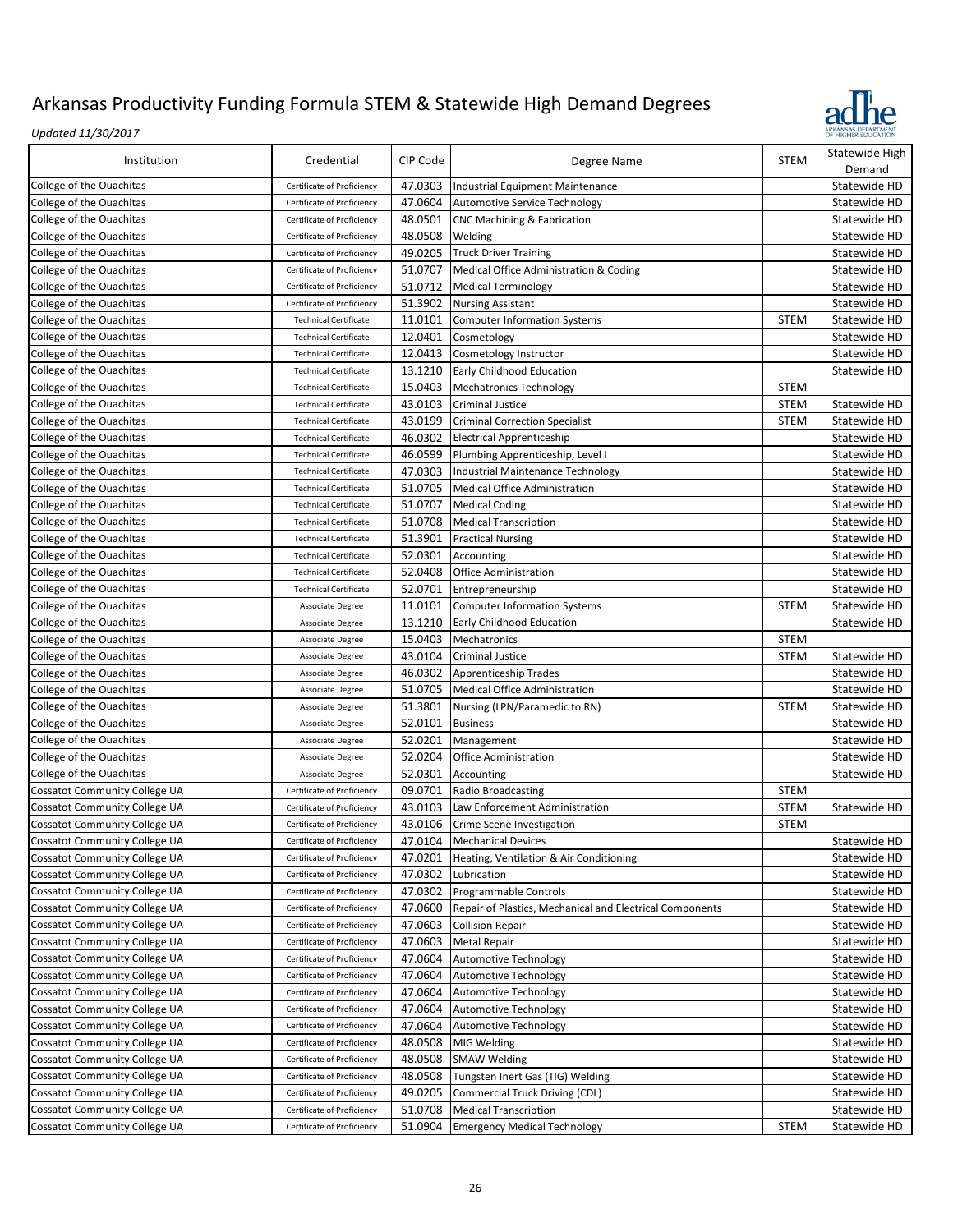

| Institution                                                                  | Credential                                               | CIP Code           | Degree Name                                   | <b>STEM</b>                | Statewide High<br>Demand |
|------------------------------------------------------------------------------|----------------------------------------------------------|--------------------|-----------------------------------------------|----------------------------|--------------------------|
| <b>Cossatot Community College UA</b>                                         | Certificate of Proficiency                               | 52.0101            | <b>Business Management</b>                    |                            | Statewide HD             |
| Cossatot Community College UA                                                | Certificate of Proficiency                               | 52.0302            | Accounting                                    |                            | Statewide HD             |
| <b>Cossatot Community College UA</b>                                         | Certificate of Proficiency                               | 52.0401            | <b>Administrative Assistant</b>               |                            | Statewide HD             |
| <b>Cossatot Community College UA</b>                                         | <b>Technical Certificate</b>                             | 09.0701            | <b>Radio Broadcasting</b>                     | <b>STEM</b>                |                          |
| <b>Cossatot Community College UA</b>                                         | <b>Technical Certificate</b>                             | 12.0401            | Cosmetology                                   |                            | Statewide HD             |
| <b>Cossatot Community College UA</b>                                         | <b>Technical Certificate</b>                             | 43.0103            | Law Enforcement Administration                | <b>STEM</b>                | Statewide HD             |
| <b>Cossatot Community College UA</b>                                         | <b>Technical Certificate</b>                             | 43.0106            | Crime Scene Investigation                     | <b>STEM</b>                |                          |
| <b>Cossatot Community College UA</b>                                         | <b>Technical Certificate</b>                             | 47.0303            | Industrial Technology                         |                            | Statewide HD             |
| <b>Cossatot Community College UA</b>                                         | <b>Technical Certificate</b>                             | 47.0603            | <b>Collision Repair Technology</b>            |                            | Statewide HD             |
| <b>Cossatot Community College UA</b>                                         | <b>Technical Certificate</b>                             | 47.0604            | <b>Automotive Service Technology</b>          |                            | Statewide HD             |
| <b>Cossatot Community College UA</b>                                         | <b>Technical Certificate</b>                             | 48.0508            | Welding                                       |                            | Statewide HD             |
| <b>Cossatot Community College UA</b>                                         | <b>Technical Certificate</b>                             | 51.0801            | <b>Medical Assisting</b>                      | <b>STEM</b>                | Statewide HD             |
| <b>Cossatot Community College UA</b>                                         | <b>Technical Certificate</b>                             | 51.3901            | <b>Practical Nursing</b>                      |                            | Statewide HD             |
| <b>Cossatot Community College UA</b>                                         | <b>Technical Certificate</b>                             | 52.0101            | <b>Business Management</b>                    |                            | Statewide HD             |
| <b>Cossatot Community College UA</b>                                         | <b>Technical Certificate</b>                             | 52.0302            | Accounting                                    |                            | Statewide HD             |
| <b>Cossatot Community College UA</b>                                         | <b>Technical Certificate</b>                             | 52.0401            | Administrative Assistant                      |                            | Statewide HD             |
| <b>Cossatot Community College UA</b>                                         | Associate Degree                                         | 01.0101            | Agriculture                                   |                            | Statewide HD             |
| <b>Cossatot Community College UA</b>                                         | Associate Degree                                         | 03.0501            | <b>Natural Resources</b>                      | <b>STEM</b>                |                          |
| <b>Cossatot Community College UA</b>                                         | Associate Degree                                         | 13.1202            | Education                                     |                            | Statewide HD             |
| <b>Cossatot Community College UA</b>                                         | <b>Associate Degree</b>                                  | 13.1314            | Physical Education, Wellness, & Leisure       |                            | Statewide HD             |
| <b>Cossatot Community College UA</b>                                         | Associate Degree                                         | 30.0141            | <b>STEM</b>                                   | <b>STEM</b>                |                          |
| <b>Cossatot Community College UA</b>                                         | Associate Degree                                         | 42.0101            | Psychology                                    |                            | Statewide HD             |
| <b>Cossatot Community College UA</b>                                         | Associate Degree                                         | 43.0103            | Law Enforcement Administration                | <b>STEM</b>                | Statewide HD             |
| <b>Cossatot Community College UA</b>                                         | Associate Degree                                         | 43.0104            | <b>Criminal Justice</b>                       | <b>STEM</b>                | Statewide HD             |
| <b>Cossatot Community College UA</b>                                         | Associate Degree                                         | 43.0106            | Crime Scene Investigation                     | <b>STEM</b>                |                          |
|                                                                              |                                                          | 51.0803            |                                               | <b>STEM</b>                | Statewide HD             |
| <b>Cossatot Community College UA</b>                                         | Associate Degree                                         | 51.0806            | Occupational Therapy Assistant                |                            | Statewide HD             |
| <b>Cossatot Community College UA</b>                                         | Associate Degree                                         |                    | Physical Therapy                              | <b>STEM</b>                | Statewide HD             |
| <b>Cossatot Community College UA</b>                                         | Associate Degree                                         | 51.3801            | <b>Nursing</b><br><b>Business</b>             | <b>STEM</b>                | Statewide HD             |
| <b>Cossatot Community College UA</b>                                         | Associate Degree                                         | 52.0101<br>52.0101 |                                               |                            | Statewide HD             |
| <b>Cossatot Community College UA</b>                                         | Associate Degree                                         | 52.0302            | <b>Business Management</b>                    |                            | Statewide HD             |
| <b>Cossatot Community College UA</b><br><b>Cossatot Community College UA</b> | Associate Degree<br>Associate Degree                     | 52.0401            | Accounting<br><b>Administrative Assistant</b> |                            | Statewide HD             |
| East Arkansas Community College                                              | Certificate of Proficiency                               | 11.0801            |                                               | <b>STEM</b>                | Statewide HD             |
|                                                                              | Certificate of Proficiency                               |                    | Internet Technology/Web Page Design           |                            |                          |
| East Arkansas Community College<br>East Arkansas Community College           |                                                          | 11.1001<br>15.0507 | Microcomputer Systems Administration          | <b>STEM</b><br><b>STEM</b> | Statewide HD             |
|                                                                              | Certificate of Proficiency                               |                    | Environmental Health & Safety Technology      |                            |                          |
| East Arkansas Community College                                              | Certificate of Proficiency                               | 15.0613            | <b>Advanced Manufacturing Technology</b>      | <b>STEM</b>                |                          |
| East Arkansas Community College                                              | Certificate of Proficiency<br>Certificate of Proficiency | 15.0613            | Renewable Energy Technology                   | <b>STEM</b>                |                          |
| East Arkansas Community College                                              |                                                          | 15.0799            | Lean Technology<br><b>Criminal Justice</b>    | <b>STEM</b>                | Statewide HD             |
| <b>East Arkansas Community College</b><br>East Arkansas Community College    | Certificate of Proficiency                               | 43.0103            |                                               | <b>STEM</b>                | Statewide HD             |
|                                                                              | Certificate of Proficiency                               |                    | 46.0000 Construction Technology               |                            |                          |
| East Arkansas Community College                                              | Certificate of Proficiency                               | 47.0303            | Industrial Maintenance Technology             |                            | Statewide HD             |
| East Arkansas Community College                                              | Certificate of Proficiency                               | 47.0605            | Diesel Technology                             |                            | Statewide HD             |
| East Arkansas Community College                                              | Certificate of Proficiency                               | 48.0508            | <b>Welding Technology</b>                     |                            | Statewide HD             |
| East Arkansas Community College                                              | Certificate of Proficiency                               | 49.0205            | <b>Commercial Driver Training (CDL)</b>       |                            | Statewide HD             |
| East Arkansas Community College                                              | Certificate of Proficiency                               | 51.0904            | <b>Emergency Medical Technology</b>           | <b>STEM</b>                | Statewide HD             |
| East Arkansas Community College                                              | Certificate of Proficiency                               | 52.0901            | Hospitality                                   |                            | Statewide HD             |
| East Arkansas Community College                                              | Certificate of Proficiency                               | 52.0904            | Lodging                                       |                            | Statewide HD             |
| East Arkansas Community College                                              | <b>Technical Certificate</b>                             | 11.0102            | Microcomputer Maintenance/Repairer            | <b>STEM</b>                | Statewide HD             |
| East Arkansas Community College                                              | <b>Technical Certificate</b>                             | 11.0801            | Internet Technology/Web Page Design           | <b>STEM</b>                | Statewide HD             |
| East Arkansas Community College                                              | <b>Technical Certificate</b>                             | 11.1001            | Microcomputer Systems Administration          | <b>STEM</b>                | Statewide HD             |
| East Arkansas Community College                                              | <b>Technical Certificate</b>                             | 15.0000            | Engineering Design Technology                 | <b>STEM</b>                |                          |
| East Arkansas Community College                                              | <b>Technical Certificate</b>                             | 15.0303            | Electronics                                   | STEM                       |                          |
| East Arkansas Community College                                              | <b>Technical Certificate</b>                             | 15.0507            | Environmental Health & Safety Technology      | <b>STEM</b>                |                          |
| East Arkansas Community College                                              | <b>Technical Certificate</b>                             | 15.0613            | <b>Advanced Manufacturing Technology</b>      | <b>STEM</b>                |                          |
| East Arkansas Community College                                              | <b>Technical Certificate</b>                             | 15.0613            | Renewable Energy Technology                   | <b>STEM</b>                |                          |
| East Arkansas Community College                                              | <b>Technical Certificate</b>                             | 15.1302            | Drafting & Design                             | <b>STEM</b>                |                          |
| East Arkansas Community College                                              | <b>Technical Certificate</b>                             | 43.0107            | <b>Criminal Justice</b>                       | <b>STEM</b>                | Statewide HD             |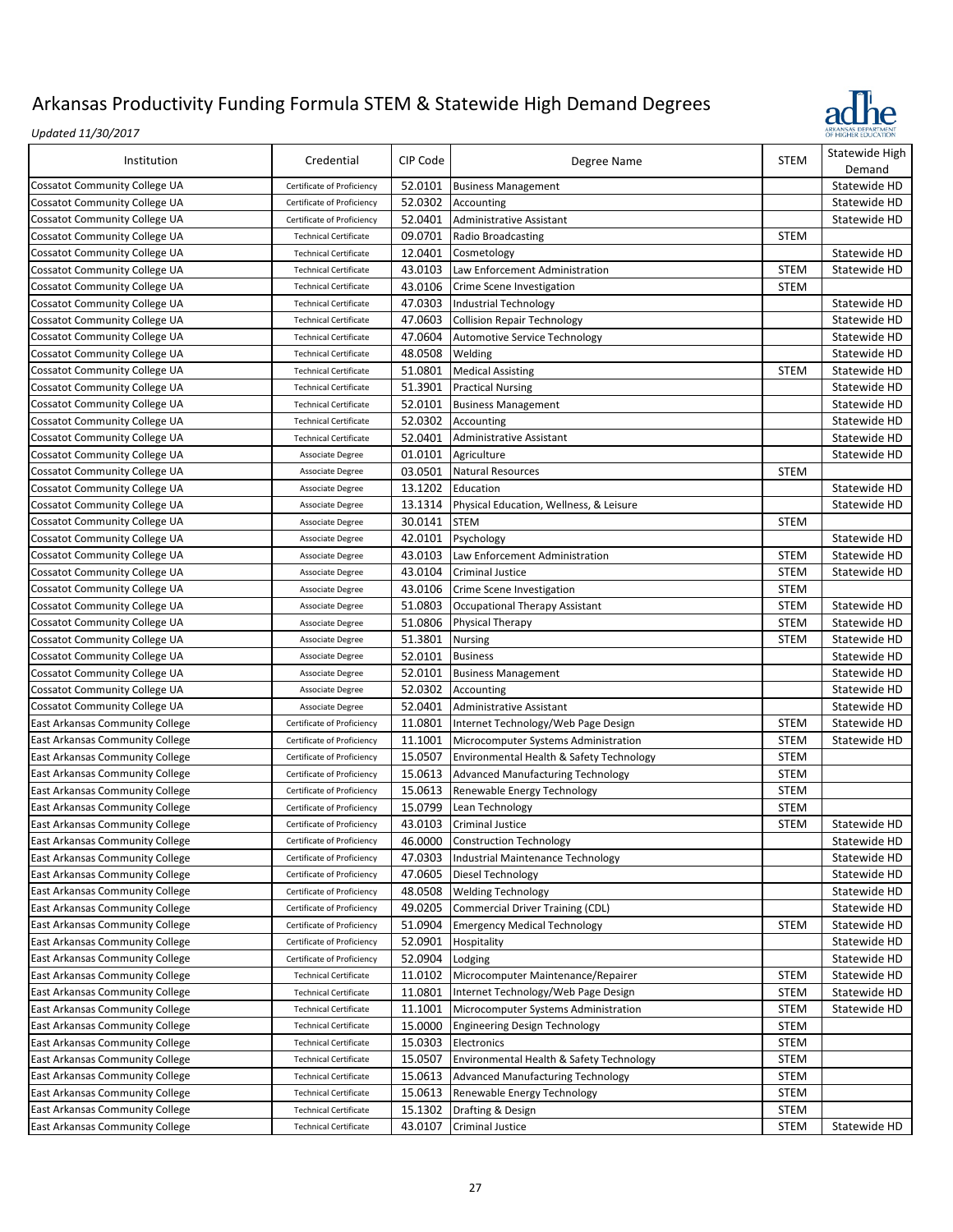

| Institution                     | Credential                   | CIP Code | Degree Name                                 | <b>STEM</b> | Statewide High<br>Demand |
|---------------------------------|------------------------------|----------|---------------------------------------------|-------------|--------------------------|
| East Arkansas Community College | <b>Technical Certificate</b> | 47.0605  | Diesel Technology                           |             | Statewide HD             |
| East Arkansas Community College | <b>Technical Certificate</b> | 48.0508  | <b>Welding Technology</b>                   |             | Statewide HD             |
| East Arkansas Community College | <b>Technical Certificate</b> | 51.0904  | Paramedic                                   | <b>STEM</b> | Statewide HD             |
| East Arkansas Community College | <b>Technical Certificate</b> | 52.0401  | Word Processing/Desktop Publishing          |             | Statewide HD             |
| East Arkansas Community College | <b>Technical Certificate</b> | 52.0408  | Office Technology                           |             | Statewide HD             |
| East Arkansas Community College | <b>Technical Certificate</b> | 52.0701  | Entrepreneurship                            |             | Statewide HD             |
| East Arkansas Community College | <b>Technical Certificate</b> | 52.1201  | <b>Computer Information Systems</b>         |             | Statewide HD             |
| East Arkansas Community College | <b>Associate Degree</b>      | 13.1206  | Education                                   |             | Statewide HD             |
| East Arkansas Community College | <b>Associate Degree</b>      | 15.0613  | <b>Advanced Manufacturing Technology</b>    | <b>STEM</b> |                          |
| East Arkansas Community College | <b>Associate Degree</b>      | 15.0613  | Renewable Energy Technology                 | <b>STEM</b> |                          |
| East Arkansas Community College | Associate Degree             | 19.0708  | <b>Child Care</b>                           |             | Statewide HD             |
| East Arkansas Community College | Associate Degree             | 43.0104  | <b>Criminal Justice</b>                     | <b>STEM</b> | Statewide HD             |
| East Arkansas Community College | Associate Degree             | 43.0107  | Criminal Justice                            | <b>STEM</b> | Statewide HD             |
| East Arkansas Community College | Associate Degree             | 51.0801  | <b>Medical Assisting Technology</b>         | <b>STEM</b> | Statewide HD             |
| East Arkansas Community College | Associate Degree             | 51.0904  | Paramedic                                   | <b>STEM</b> | Statewide HD             |
| East Arkansas Community College | Associate Degree             | 51.0907  | Radiologic Technology                       | <b>STEM</b> | Statewide HD             |
| East Arkansas Community College | Associate Degree             | 51.3801  |                                             | <b>STEM</b> | Statewide HD             |
|                                 |                              | 52.0101  | <b>Nursing</b>                              |             | Statewide HD             |
| East Arkansas Community College | Associate Degree             |          | <b>Business</b>                             |             |                          |
| East Arkansas Community College | Associate Degree             | 52.0201  | Management                                  |             | Statewide HD             |
| East Arkansas Community College | Associate Degree             | 52.0401  | Administrative Office Technology            |             | Statewide HD             |
| <b>National Park College</b>    | Certificate of Proficiency   | 11.0801  | Desktop Publishing Design                   | <b>STEM</b> | Statewide HD             |
| <b>National Park College</b>    | Certificate of Proficiency   | 43.0103  | Law Enforcement Administration              | <b>STEM</b> | Statewide HD             |
| National Park College           | Certificate of Proficiency   | 43.0106  | Crime Scene Investigation                   | <b>STEM</b> |                          |
| <b>National Park College</b>    | Certificate of Proficiency   | 43.0107  | <b>Criminal Justice</b>                     | <b>STEM</b> | Statewide HD             |
| <b>National Park College</b>    | Certificate of Proficiency   | 47.0303  | <b>Mechanical Systems</b>                   |             | Statewide HD             |
| National Park College           | Certificate of Proficiency   | 47.0303  | <b>Production Technology</b>                |             | Statewide HD             |
| <b>National Park College</b>    | Certificate of Proficiency   | 47.0604  | Automotive Brake Specialist                 |             | Statewide HD             |
| National Park College           | Certificate of Proficiency   | 47.0604  | Automotive Engine Performance Specialist    |             | Statewide HD             |
| <b>National Park College</b>    | Certificate of Proficiency   | 47.0604  | Automotive Front End Specialist             |             | Statewide HD             |
| <b>National Park College</b>    | Certificate of Proficiency   | 47.0604  | Automotive Service Technology               |             | Statewide HD             |
| <b>National Park College</b>    | Certificate of Proficiency   | 47.0604  | Automotive Service/Maintenance              |             | Statewide HD             |
| <b>National Park College</b>    | Certificate of Proficiency   | 47.0604  | Automotive Tune-up Specialist               |             | Statewide HD             |
| National Park College           | Certificate of Proficiency   | 48.0508  | GMAW (MIG) Welding                          |             | Statewide HD             |
| <b>National Park College</b>    | Certificate of Proficiency   | 48.0508  | GTAW (TIG) Welding                          |             | Statewide HD             |
| <b>National Park College</b>    | Certificate of Proficiency   | 48.0508  | Pipe Welding                                |             | Statewide HD             |
| <b>National Park College</b>    | Certificate of Proficiency   | 48.0508  | <b>SMAW Welding</b>                         |             | Statewide HD             |
| <b>National Park College</b>    | Certificate of Proficiency   | 48.0508  | Welding Layout & Fabrication                |             | Statewide HD             |
| National Park College           | Certificate of Proficiency   | 50.0402  | Advertising and Design                      |             | Statewide HD             |
| <b>National Park College</b>    | Certificate of Proficiency   | 50.0409  | Digital Media                               |             | Statewide HD             |
| National Park College           | Certificate of Proficiency   |          | 51.0904 Emergency Medical Technician        | STEM        | Statewide HD             |
| <b>National Park College</b>    | Certificate of Proficiency   | 52.0201  | <b>Basic Business Principles</b>            |             | Statewide HD             |
| <b>National Park College</b>    | Certificate of Proficiency   | 52.0204  | <b>Basic Business Management</b>            |             | Statewide HD             |
| National Park College           | Certificate of Proficiency   | 52.0901  | <b>Hospitality Administration</b>           |             | Statewide HD             |
| <b>National Park College</b>    | <b>Technical Certificate</b> | 11.0101  | <b>Computer Information Systems</b>         | <b>STEM</b> | Statewide HD             |
| <b>National Park College</b>    | <b>Technical Certificate</b> | 11.0801  | Web Design                                  | <b>STEM</b> | Statewide HD             |
| <b>National Park College</b>    | <b>Technical Certificate</b> | 22.0302  | Paralegal                                   |             | Statewide HD             |
| <b>National Park College</b>    | <b>Technical Certificate</b> | 43.0103  | Law Enforcement Administration              | <b>STEM</b> | Statewide HD             |
| National Park College           | <b>Technical Certificate</b> | 43.0106  | Crime Scene Investigation                   | STEM        |                          |
| <b>National Park College</b>    | <b>Technical Certificate</b> | 47.0303  | Industrial Technology                       |             | Statewide HD             |
| <b>National Park College</b>    | <b>Technical Certificate</b> | 47.0604  | Automotive Maintenance & Repair             |             | Statewide HD             |
| <b>National Park College</b>    | <b>Technical Certificate</b> | 47.0604  | Automotive Service Technology               |             | Statewide HD             |
| <b>National Park College</b>    | <b>Technical Certificate</b> | 47.0607  | Aerospace Fabrication & Repair              |             | Statewide HD             |
| <b>National Park College</b>    | <b>Technical Certificate</b> | 48.0508  | <b>Welding Technology</b>                   |             | Statewide HD             |
| <b>National Park College</b>    | <b>Technical Certificate</b> | 50.0409  | Graphic Design                              |             | Statewide HD             |
| <b>National Park College</b>    | <b>Technical Certificate</b> | 50.0605  | Photography                                 |             | Statewide HD             |
| <b>National Park College</b>    | <b>Technical Certificate</b> | 51.0707  | <b>Professional Medical Coding</b>          |             | Statewide HD             |
| National Park College           | <b>Technical Certificate</b> | 51.0904  | <b>Emergency Medical Services-Paramedic</b> | <b>STEM</b> | Statewide HD             |
|                                 |                              |          |                                             |             |                          |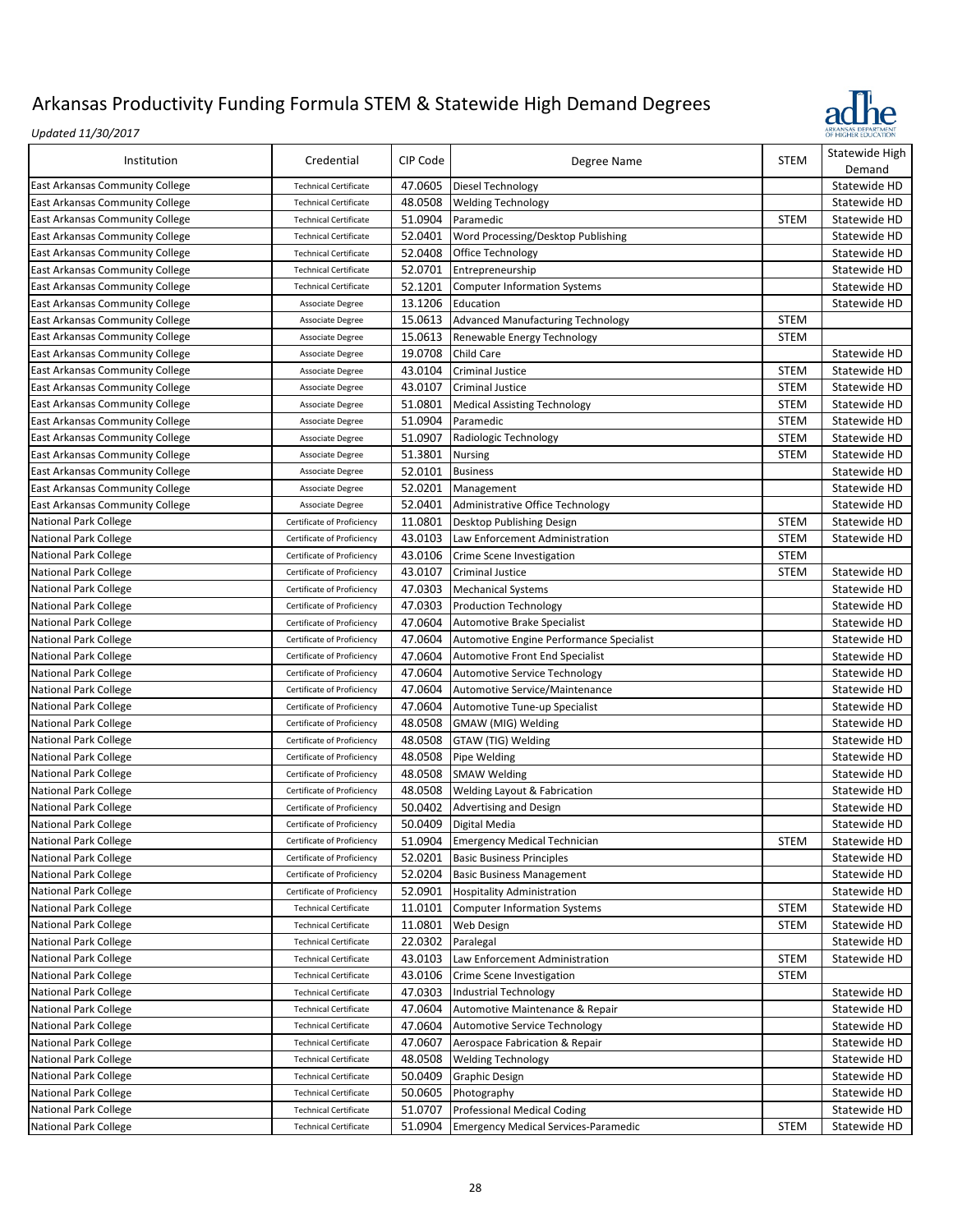

| Institution                  | Credential                   | CIP Code           | Degree Name                                    | <b>STEM</b> | Statewide High<br>Demand |
|------------------------------|------------------------------|--------------------|------------------------------------------------|-------------|--------------------------|
| <b>National Park College</b> | <b>Technical Certificate</b> | 51.1099            | <b>Allied Health</b>                           | <b>STEM</b> | Statewide HD             |
| <b>National Park College</b> | <b>Technical Certificate</b> | 51.3901            | <b>Practical Nursing</b>                       |             | Statewide HD             |
| National Park College        | <b>Technical Certificate</b> | 52.0302            | <b>Accounting Technician</b>                   |             | Statewide HD             |
| <b>National Park College</b> | <b>Technical Certificate</b> | 52.0901            | Hospitality & Tourism Administration           |             | Statewide HD             |
| <b>National Park College</b> | Associate Degree             | 11.0101            | <b>Computer Information Systems</b>            | <b>STEM</b> | Statewide HD             |
| <b>National Park College</b> | Associate Degree             | 13.1203            | Education                                      |             | Statewide HD             |
| <b>National Park College</b> | Associate Degree             | 14.0101            | Engineering                                    | <b>STEM</b> |                          |
|                              | Associate Degree             |                    | Law Enforcement Administration                 | <b>STEM</b> | Statewide HD             |
| National Park College        |                              | 43.0103<br>43.0106 |                                                | <b>STEM</b> |                          |
| <b>National Park College</b> | Associate Degree             |                    | Crime Scene Investigation                      |             |                          |
| <b>National Park College</b> | <b>Associate Degree</b>      | 43.0107            | <b>Criminal Justice</b>                        | <b>STEM</b> | Statewide HD             |
| National Park College        | Associate Degree             | 47.0604            | Automotive Service Technology                  |             | Statewide HD             |
| National Park College        | Associate Degree             | 50.0402            | Visual & Media Arts                            |             | Statewide HD             |
| National Park College        | Associate Degree             | 51.0707            | <b>Health Information Technology</b>           |             | Statewide HD             |
| <b>National Park College</b> | Associate Degree             | 51.0904            | <b>Emergency Medical Services-Paramedic</b>    | <b>STEM</b> | Statewide HD             |
| <b>National Park College</b> | Associate Degree             | 51.0908            | <b>Respiratory Care</b>                        | <b>STEM</b> | Statewide HD             |
| <b>National Park College</b> | Associate Degree             | 51.0911            | Radiologic Technology                          | <b>STEM</b> | Statewide HD             |
| <b>National Park College</b> | Associate Degree             | 51.1004            | Medical Laboratory Technology                  | <b>STEM</b> | Statewide HD             |
| National Park College        | Associate Degree             | 51.1004            | Medical Laboratory Technology                  | <b>STEM</b> | Statewide HD             |
| <b>National Park College</b> | Associate Degree             | 51.3801            | <b>Registered Nursing</b>                      | <b>STEM</b> | Statewide HD             |
| National Park College        | Associate Degree             | 52.0101            | <b>Business</b>                                |             | Statewide HD             |
| <b>National Park College</b> | Associate Degree             | 52.0201            | <b>Business Management</b>                     |             | Statewide HD             |
| National Park College        | <b>Associate Degree</b>      | 52.0901            | Hospitality & Tourism Administration           |             | Statewide HD             |
| National Park College        | Associate Degree             | 52.1301            | <b>Business Information Systems</b>            | <b>STEM</b> | Statewide HD             |
| North Arkansas College       | Certificate of Proficiency   | 11.0901            | Network/Systems Administration                 | <b>STEM</b> | Statewide HD             |
| North Arkansas College       | Certificate of Proficiency   | 15.0303            | <b>Engineering Technology</b>                  | <b>STEM</b> |                          |
| North Arkansas College       | Certificate of Proficiency   | 15.0503            | <b>Building Performance Analyst</b>            | <b>STEM</b> |                          |
| North Arkansas College       | Certificate of Proficiency   | 46.0000            | <b>Construction Technology</b>                 |             | Statewide HD             |
| North Arkansas College       | Certificate of Proficiency   | 47.0201            | Heating, Ventilation & Air Conditioning        |             | Statewide HD             |
| North Arkansas College       | Certificate of Proficiency   | 47.0603            | <b>Collision Repair Technology</b>             |             | Statewide HD             |
| North Arkansas College       | Certificate of Proficiency   | 47.0604            | Climate Control/Manual Drive Trains Technology |             | Statewide HD             |
|                              |                              | 47.0604            |                                                |             | Statewide HD             |
| North Arkansas College       | Certificate of Proficiency   |                    | Gas Engine Repair & Brake Technology           |             |                          |
| North Arkansas College       | Certificate of Proficiency   | 48.0501            | <b>Manufacturing Technology</b>                |             | Statewide HD             |
| North Arkansas College       | Certificate of Proficiency   | 48.0508            | <b>Certification Welding</b>                   |             | Statewide HD             |
| North Arkansas College       | Certificate of Proficiency   | 48.0508            | Gas Metal Arc Welding (GMAW)                   |             | Statewide HD             |
| North Arkansas College       | Certificate of Proficiency   | 48.0508            | Shielded Metal Arc Welding (SMAW)              |             | Statewide HD             |
| North Arkansas College       | Certificate of Proficiency   | 48.0508            | <b>Welding Applications and Procedures</b>     |             | Statewide HD             |
| North Arkansas College       | Certificate of Proficiency   | 49.0202            | <b>Construction Equipment Operation</b>        |             | Statewide HD             |
| North Arkansas College       | Certificate of Proficiency   | 49.0205            | <b>Truck Driving</b>                           |             | Statewide HD             |
| North Arkansas College       | Certificate of Proficiency   |                    | 51.0710 Administrative Medical Assistant       |             | Statewide HD             |
| North Arkansas College       | Certificate of Proficiency   |                    | 51.0802 Clinical Medical Assistant             | STEM        | Statewide HD             |
| North Arkansas College       | Certificate of Proficiency   | 51.0904            | <b>Emergency Medical Technician</b>            | <b>STEM</b> | Statewide HD             |
| North Arkansas College       | Certificate of Proficiency   | 51.1009            | Phlebotomy Technician                          | <b>STEM</b> | Statewide HD             |
| North Arkansas College       | Certificate of Proficiency   | 51.3902            | <b>Nursing Assistant</b>                       |             | Statewide HD             |
| North Arkansas College       | <b>Technical Certificate</b> | 11.0901            | Network/Systems Administration                 | <b>STEM</b> | Statewide HD             |
| North Arkansas College       | <b>Technical Certificate</b> | 15.0303            | Industrial Electronics Technician              | <b>STEM</b> |                          |
| North Arkansas College       | <b>Technical Certificate</b> | 46.0000            | <b>Construction Technology</b>                 |             | Statewide HD             |
| North Arkansas College       | <b>Technical Certificate</b> | 47.0201            | Heating, Ventilation, & Air Conditioning       |             | Statewide HD             |
| North Arkansas College       | <b>Technical Certificate</b> | 47.0603            | <b>Collision Repair Technology</b>             |             | Statewide HD             |
| North Arkansas College       | <b>Technical Certificate</b> | 47.0604            | Automotive Service Technology                  |             | Statewide HD             |
| North Arkansas College       | <b>Technical Certificate</b> | 48.0501            | <b>Manufacturing Technology</b>                |             | Statewide HD             |
| North Arkansas College       | <b>Technical Certificate</b> | 48.0508            | <b>Welding Technology</b>                      |             | Statewide HD             |
| North Arkansas College       | <b>Technical Certificate</b> | 49.0202            | <b>Construction Equipment Operation</b>        |             | Statewide HD             |
| North Arkansas College       | <b>Technical Certificate</b> | 51.0801            | <b>Medical Assistant</b>                       | <b>STEM</b> | Statewide HD             |
| North Arkansas College       | <b>Technical Certificate</b> | 51.0904            | Paramedic                                      | <b>STEM</b> | Statewide HD             |
| North Arkansas College       | <b>Technical Certificate</b> | 51.0909            |                                                | <b>STEM</b> | Statewide HD             |
|                              |                              |                    | <b>Surgical Technology</b>                     |             | Statewide HD             |
| North Arkansas College       | <b>Technical Certificate</b> | 51.3901            | <b>Practical Nursing</b>                       |             |                          |
| North Arkansas College       | <b>Technical Certificate</b> | 52.0301            | Accounting                                     |             | Statewide HD             |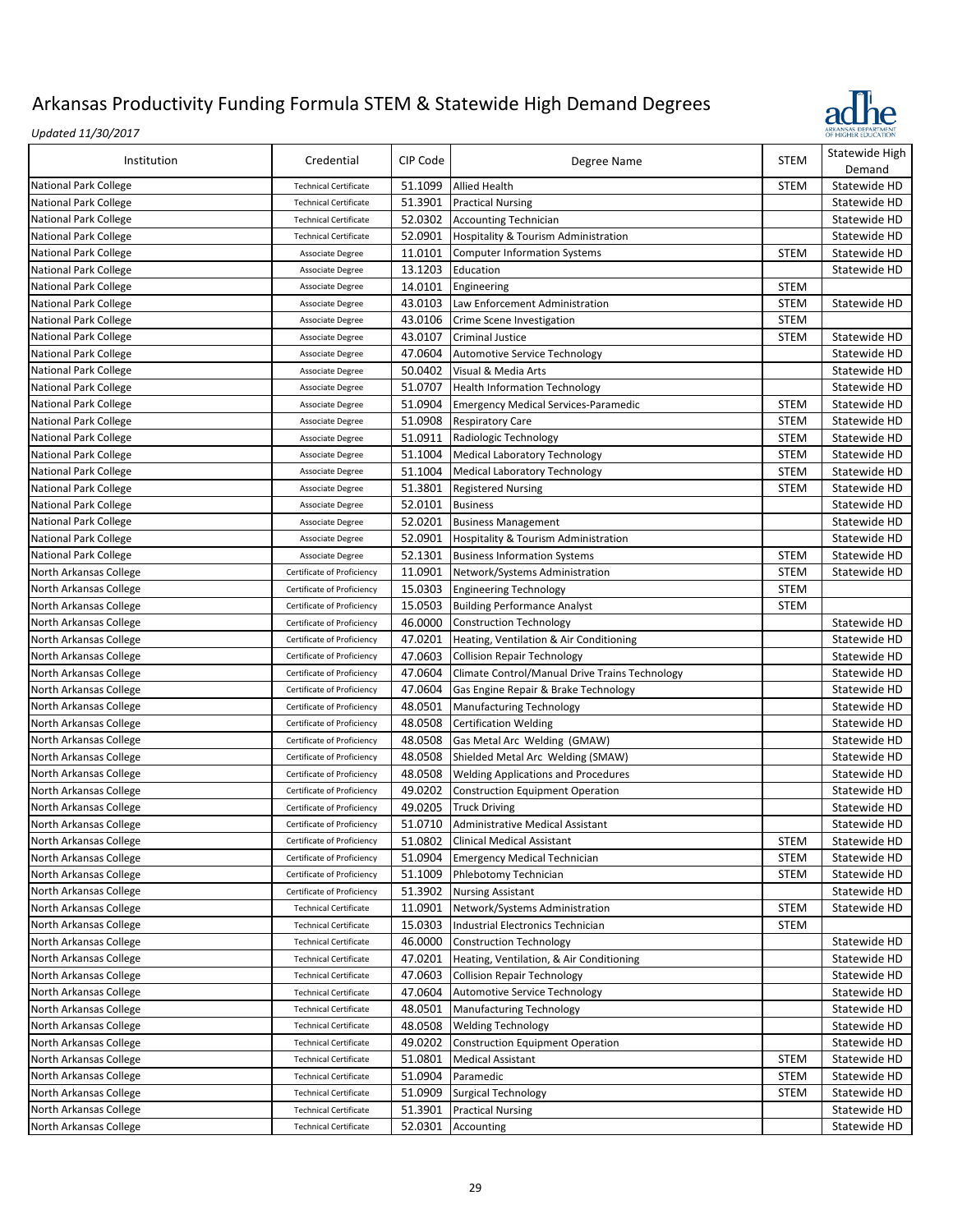

| Institution                    | Credential                   | CIP Code | Degree Name                                        | <b>STEM</b> | Statewide High<br>Demand |
|--------------------------------|------------------------------|----------|----------------------------------------------------|-------------|--------------------------|
| North Arkansas College         | <b>Technical Certificate</b> | 52.0401  | <b>Office Management</b>                           |             | Statewide HD             |
| North Arkansas College         | Associate Degree             | 11.0101  | <b>Information Technology</b>                      | <b>STEM</b> | Statewide HD             |
| North Arkansas College         | Associate Degree             | 14.0101  | Pre-Engineering                                    | <b>STEM</b> |                          |
| North Arkansas College         | Associate Degree             | 15.0303  | Industrial Electronics Technician                  | <b>STEM</b> |                          |
| North Arkansas College         | Associate Degree             | 15.0401  | <b>Biomedical Electronics Technology</b>           | <b>STEM</b> |                          |
| North Arkansas College         | Associate Degree             | 43.0103  | Criminal Justice                                   | <b>STEM</b> | Statewide HD             |
| North Arkansas College         | Associate Degree             | 51.0904  | Paramedic                                          | <b>STEM</b> | Statewide HD             |
| North Arkansas College         | Associate Degree             | 51.0907  | Radiologic Technology                              | <b>STEM</b> | Statewide HD             |
| North Arkansas College         | Associate Degree             | 51.0909  | <b>Surgical Technology</b>                         | <b>STEM</b> | Statewide HD             |
| North Arkansas College         | Associate Degree             | 51.1004  | <b>Medical Laboratory Technology</b>               | <b>STEM</b> | Statewide HD             |
| North Arkansas College         | Associate Degree             | 51.3801  | <b>Registered Nursing</b>                          | <b>STEM</b> | Statewide HD             |
| North Arkansas College         | Associate Degree             | 52.0101  | <b>Business</b>                                    |             | Statewide HD             |
|                                |                              |          |                                                    |             |                          |
| North Arkansas College         | Associate Degree             | 52.0101  | <b>Business Administration</b>                     |             | Statewide HD             |
| Northwest AR Community College | Certificate of Proficiency   | 03.0104  | Environmental Management & Regulatory Science      | <b>STEM</b> |                          |
| Northwest AR Community College | Certificate of Proficiency   | 03.0104  | Environmental Management / GIS Technician          | <b>STEM</b> |                          |
| Northwest AR Community College | Certificate of Proficiency   | 12.0501  | <b>Baking and Pastry Arts</b>                      |             | Statewide HD             |
| Northwest AR Community College | Certificate of Proficiency   | 12.0503  | <b>Culinary Arts</b>                               |             | Statewide HD             |
| Northwest AR Community College | Certificate of Proficiency   | 15.0303  | <b>Electronics Technology</b>                      | <b>STEM</b> |                          |
| Northwest AR Community College | Certificate of Proficiency   | 15.0507  | Safety & Health                                    | <b>STEM</b> |                          |
| Northwest AR Community College | Certificate of Proficiency   | 15.1001  | <b>Construction Technology</b>                     | <b>STEM</b> | Statewide HD             |
| Northwest AR Community College | Certificate of Proficiency   | 15.1301  | Computer-Assisted Drafting & Design: Architecture  | <b>STEM</b> |                          |
| Northwest AR Community College | Certificate of Proficiency   | 15.1301  | Computer-Assisted Drafting & Design: Engineering   | <b>STEM</b> |                          |
| Northwest AR Community College | Certificate of Proficiency   | 15.1301  | Computer-Assisted Drafting & Design: Manufacturing | <b>STEM</b> |                          |
| Northwest AR Community College | Certificate of Proficiency   | 19.0708  | Child Advocacy Studies (CAST)                      |             | Statewide HD             |
| Northwest AR Community College | Certificate of Proficiency   | 43.0103  | Law Enforcement Administration                     | <b>STEM</b> | Statewide HD             |
| Northwest AR Community College | Certificate of Proficiency   | 43.0106  | Crime Scene Investigation                          | <b>STEM</b> |                          |
| Northwest AR Community College | Certificate of Proficiency   | 43.0106  | <b>Forensic Science</b>                            | <b>STEM</b> |                          |
| Northwest AR Community College | Certificate of Proficiency   | 43.0107  | Criminal Justice                                   | <b>STEM</b> | Statewide HD             |
| Northwest AR Community College | Certificate of Proficiency   | 43.0107  | Justice Studies                                    | <b>STEM</b> | Statewide HD             |
| Northwest AR Community College | Certificate of Proficiency   | 43.0107  | Law Enforcement                                    | <b>STEM</b> | Statewide HD             |
| Northwest AR Community College | Certificate of Proficiency   | 43.0199  | <b>Crime Prevention &amp; Corrections</b>          | <b>STEM</b> | Statewide HD             |
| Northwest AR Community College | Certificate of Proficiency   | 50.0409  | <b>Cinematic Studies</b>                           |             | Statewide HD             |
| Northwest AR Community College | Certificate of Proficiency   | 50.0409  | Graphic Design                                     |             | Statewide HD             |
| Northwest AR Community College | Certificate of Proficiency   | 51.0904  | <b>Emergency Medical Technology</b>                | <b>STEM</b> | Statewide HD             |
| Northwest AR Community College | Certificate of Proficiency   | 51.3902  | <b>Nursing Assistant</b>                           |             | Statewide HD             |
| Northwest AR Community College | Certificate of Proficiency   | 52.0901  | <b>Hospitality Management</b>                      |             | Statewide HD             |
| Northwest AR Community College | <b>Technical Certificate</b> | 03.0104  | Environmental Management & Regulatory Science      | <b>STEM</b> |                          |
| Northwest AR Community College | <b>Technical Certificate</b> | 11.0101  | Networking                                         | <b>STEM</b> | Statewide HD             |
| Northwest AR Community College | <b>Technical Certificate</b> |          | 12.0501 Baking Arts                                |             | Statewide HD             |
| Northwest AR Community College | <b>Technical Certificate</b> |          | 12.0503 Artisanal Food                             |             | Statewide HD             |
| Northwest AR Community College | <b>Technical Certificate</b> |          | 12.0503 Culinary Arts                              |             | Statewide HD             |
| Northwest AR Community College | <b>Technical Certificate</b> | 12.0510  | Wine & Spirits                                     |             | Statewide HD             |
| Northwest AR Community College | <b>Technical Certificate</b> | 15.0507  | <b>Environmental Regulatory Sciences</b>           | <b>STEM</b> |                          |
| Northwest AR Community College | <b>Technical Certificate</b> | 15.1001  | <b>Construction Technology</b>                     | STEM        | Statewide HD             |
| Northwest AR Community College | <b>Technical Certificate</b> | 15.1301  | Architectural Design                               | <b>STEM</b> |                          |
| Northwest AR Community College | <b>Technical Certificate</b> | 15.1301  | Civil/Landscape Design                             | STEM        |                          |
| Northwest AR Community College | <b>Technical Certificate</b> | 15.1301  | <b>Mechanical Design</b>                           | <b>STEM</b> |                          |
| Northwest AR Community College | <b>Technical Certificate</b> | 19.0708  | Child Advocacy Studies (CAST)                      |             | Statewide HD             |
| Northwest AR Community College | <b>Technical Certificate</b> | 43.0103  | Law Enforcement Administration                     | <b>STEM</b> | Statewide HD             |
| Northwest AR Community College | <b>Technical Certificate</b> | 43.0106  | Crime Scene Investigation                          | <b>STEM</b> |                          |
| Northwest AR Community College | <b>Technical Certificate</b> | 43.0107  | Criminal Justice                                   | <b>STEM</b> | Statewide HD             |
| Northwest AR Community College | <b>Technical Certificate</b> | 50.0409  | Graphic Design                                     |             | Statewide HD             |
| Northwest AR Community College | <b>Technical Certificate</b> | 51.0601  | <b>Dental Assisting</b>                            | <b>STEM</b> | Statewide HD             |
| Northwest AR Community College | <b>Technical Certificate</b> | 51.0707  | <b>Health Information Management</b>               |             | Statewide HD             |
| Northwest AR Community College | <b>Technical Certificate</b> | 51.0904  | <b>Emergency Medical Technology</b>                | <b>STEM</b> | Statewide HD             |
| Northwest AR Community College | <b>Technical Certificate</b> | 52.0101  | General Business                                   |             | Statewide HD             |
| Northwest AR Community College | <b>Technical Certificate</b> | 52.0203  | Logistics Management                               |             | Statewide HD             |
|                                |                              |          |                                                    |             |                          |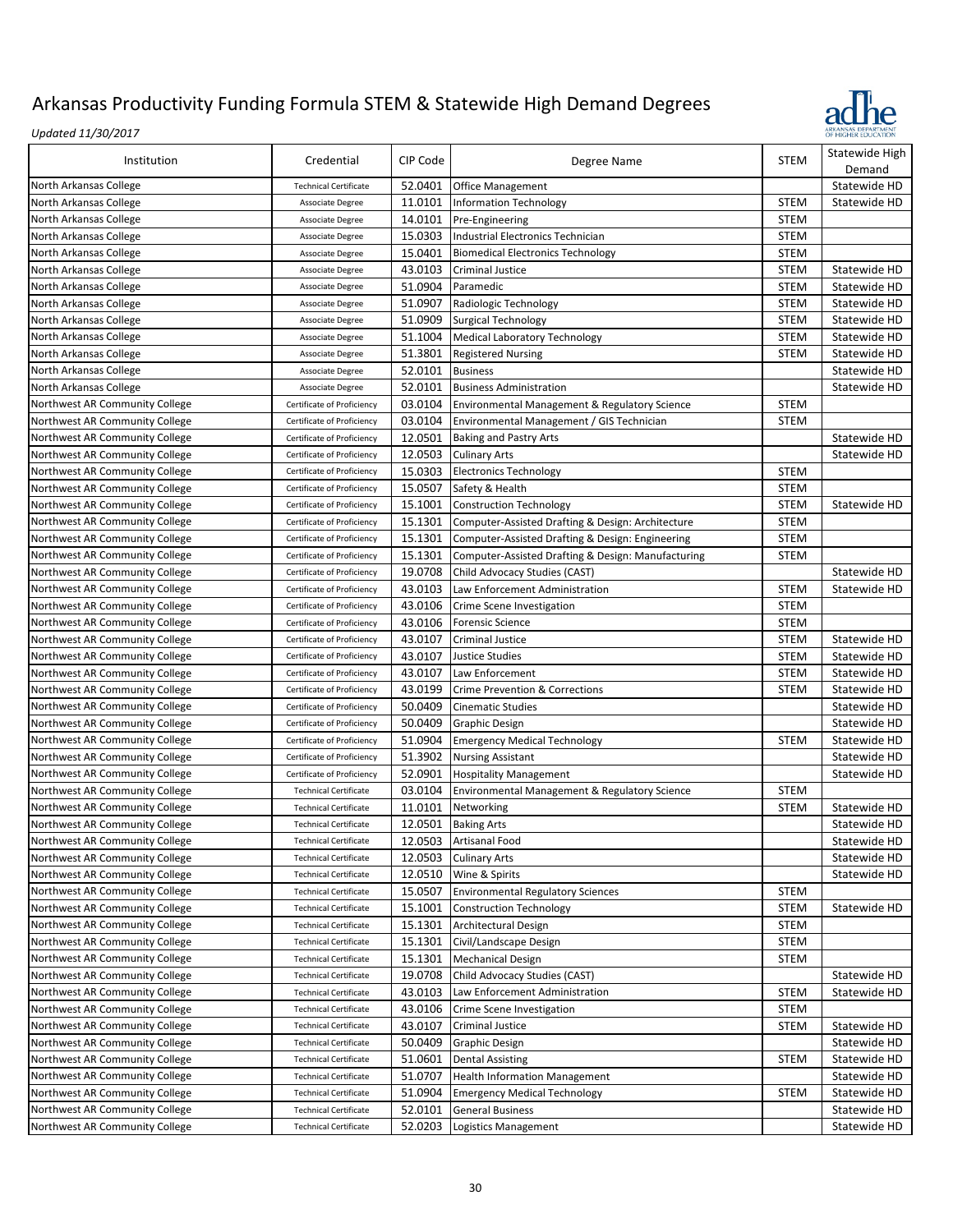

| Institution                    | Credential                   | CIP Code | Degree Name                                           | <b>STEM</b> | Statewide High |
|--------------------------------|------------------------------|----------|-------------------------------------------------------|-------------|----------------|
|                                |                              |          |                                                       |             | Demand         |
| Northwest AR Community College | <b>Technical Certificate</b> | 52.0302  | <b>Accounting Technology</b>                          |             | Statewide HD   |
| Northwest AR Community College | <b>Technical Certificate</b> | 52.0701  | Entrepreneurship                                      |             | Statewide HD   |
| Northwest AR Community College | <b>Technical Certificate</b> | 52.0901  | <b>Event Planning</b>                                 |             | Statewide HD   |
| Northwest AR Community College | <b>Technical Certificate</b> | 52.0901  | <b>Hospitality Management</b>                         |             | Statewide HD   |
| Northwest AR Community College | <b>Technical Certificate</b> | 52.1803  | <b>Retail Management</b>                              |             | Statewide HD   |
| Northwest AR Community College | Associate Degree             | 11.0101  | <b>Computer Information Systems</b>                   | <b>STEM</b> | Statewide HD   |
| Northwest AR Community College | Associate Degree             | 12.0503  | <b>Food Studies</b>                                   |             | Statewide HD   |
| Northwest AR Community College | Associate Degree             | 13.1210  | Early Childhood Education (Birth to Pre-K credential) |             | Statewide HD   |
| Northwest AR Community College | Associate Degree             | 15.0303  | <b>Electronics Technology</b>                         | <b>STEM</b> |                |
| Northwest AR Community College | Associate Degree             | 15.0507  | <b>Environmental Regulatory Science</b>               | <b>STEM</b> |                |
| Northwest AR Community College | Associate Degree             | 15.1001  | <b>Construction Technology</b>                        | <b>STEM</b> | Statewide HD   |
| Northwest AR Community College | Associate Degree             | 15.1301  | Computer-Aided Design (CAD)                           | <b>STEM</b> |                |
| Northwest AR Community College | Associate Degree             | 22.0302  | Legal Assistant/Paralegal Studies                     |             | Statewide HD   |
| Northwest AR Community College | Associate Degree             | 43.0103  | Law Enforcement Administration                        | <b>STEM</b> | Statewide HD   |
| Northwest AR Community College | Associate Degree             | 43.0104  | Criminal Justice                                      | <b>STEM</b> | Statewide HD   |
| Northwest AR Community College | Associate Degree             | 43.0106  | Crime Scene Investigation                             | <b>STEM</b> |                |
| Northwest AR Community College | Associate Degree             | 43.0202  | Fire Science Administration & Technology              |             | Statewide HD   |
| Northwest AR Community College | Associate Degree             | 50.0101  | Fine Arts                                             |             | Statewide HD   |
|                                |                              | 50.0402  |                                                       |             |                |
| Northwest AR Community College | Associate Degree             | 51.0707  | <b>Graphic Design</b>                                 |             | Statewide HD   |
| Northwest AR Community College | Associate Degree             |          | <b>Health Information Management</b>                  |             | Statewide HD   |
| Northwest AR Community College | Associate Degree             | 51.0806  | Physical Therapist Assistant                          | <b>STEM</b> | Statewide HD   |
| Northwest AR Community College | Associate Degree             | 51.0904  | <b>Emergency Medical Technology</b>                   | <b>STEM</b> | Statewide HD   |
| Northwest AR Community College | Associate Degree             | 51.0908  | <b>Respiratory Therapy</b>                            | <b>STEM</b> | Statewide HD   |
| Northwest AR Community College | Associate Degree             | 51.3801  | Nursing                                               | <b>STEM</b> | Statewide HD   |
| Northwest AR Community College | Associate Degree             | 52.0101  | <b>Business</b>                                       |             | Statewide HD   |
| Northwest AR Community College | Associate Degree             | 52.0201  | <b>Business Administration</b>                        |             | Statewide HD   |
| Northwest AR Community College | Associate Degree             | 52.0201  | <b>Business Management</b>                            |             | Statewide HD   |
| Ozarka College                 | Certificate of Proficiency   | 11.0401  | <b>Information Science Technology</b>                 | <b>STEM</b> | Statewide HD   |
| Ozarka College                 | Certificate of Proficiency   | 43.0199  | Corrections & Criminal Justice                        | <b>STEM</b> | Statewide HD   |
| Ozarka College                 | Certificate of Proficiency   | 49.0102  | Small Unmanned Aircraft Systems (sUAS)                | <b>STEM</b> |                |
| Ozarka College                 | Certificate of Proficiency   | 51.0904  | <b>Emergency Medical Technology</b>                   | <b>STEM</b> | Statewide HD   |
| Ozarka College                 | Certificate of Proficiency   | 51.3902  | <b>Nursing Assistant</b>                              |             | Statewide HD   |
| Ozarka College                 | Certificate of Proficiency   | 52.0407  | <b>Business Computer Applications</b>                 |             | Statewide HD   |
| Ozarka College                 | Certificate of Proficiency   | 52.0803  | Banking & Finance                                     |             | Statewide HD   |
| Ozarka College                 | <b>Technical Certificate</b> | 11.0401  | <b>Information Science Technology</b>                 | <b>STEM</b> | Statewide HD   |
| Ozarka College                 | <b>Technical Certificate</b> | 12.0503  | <b>Culinary Arts</b>                                  |             | Statewide HD   |
| Ozarka College                 | <b>Technical Certificate</b> | 47.0604  | Automotive Service Technology                         |             | Statewide HD   |
| Ozarka College                 | <b>Technical Certificate</b> | 47.0605  | Diesel Service Technology                             |             | Statewide HD   |
| Ozarka College                 | <b>Technical Certificate</b> | 51.0707  | <b>Health Information Technology</b>                  |             | Statewide HD   |
| Ozarka College                 | <b>Technical Certificate</b> | 51.3901  | <b>Practical Nursing</b>                              |             | Statewide HD   |
| Ozarka College                 | Associate Degree             |          | 01.0102 Agriculture                                   |             | Statewide HD   |
| Ozarka College                 | Associate Degree             | 13.1203  | Education                                             |             | Statewide HD   |
| Ozarka College                 | Associate Degree             | 43.0104  | Criminal Justice & Corrections                        | <b>STEM</b> | Statewide HD   |
| Ozarka College                 | Associate Degree             | 44.0000  | Human Services                                        |             | Statewide HD   |
|                                |                              |          |                                                       |             |                |
| Ozarka College                 | Associate Degree             | 47.0604  | <b>Automotive Service Technology</b>                  |             | Statewide HD   |
| Ozarka College                 | Associate Degree             | 49.0102  | Aviation-Professional Pilot                           | STEM        |                |
| Ozarka College                 | Associate Degree             | 51.0707  | <b>Health Information Technology</b>                  |             | Statewide HD   |
| Ozarka College                 | Associate Degree             | 51.3801  | Nursing                                               | <b>STEM</b> | Statewide HD   |
| Ozarka College                 | Associate Degree             | 52.0101  | <b>Business</b>                                       |             | Statewide HD   |
| Ozarka College                 | Associate Degree             | 52.0401  | <b>Business Technology</b>                            |             | Statewide HD   |
| Phillips Community College UA  | Certificate of Proficiency   | 01.0205  | Agricultural Mechanics & Equipment Technology         |             | Statewide HD   |
| Phillips Community College UA  | Certificate of Proficiency   | 01.0601  | <b>Horticulture Operations</b>                        |             | Statewide HD   |
| Phillips Community College UA  | Certificate of Proficiency   | 10.0305  | Computer Art & Design                                 | <b>STEM</b> | Statewide HD   |
| Phillips Community College UA  | Certificate of Proficiency   | 10.0305  | <b>Graphic Communications</b>                         | <b>STEM</b> | Statewide HD   |
| Phillips Community College UA  | Certificate of Proficiency   | 11.0901  | Microsoft Operating Systems Desktop Support           | <b>STEM</b> | Statewide HD   |
| Phillips Community College UA  | Certificate of Proficiency   | 11.1003  | Cyber Security                                        | STEM        | Statewide HD   |
| Phillips Community College UA  | Certificate of Proficiency   | 12.0406  | Manicure Technology                                   |             | Statewide HD   |
|                                |                              |          |                                                       |             |                |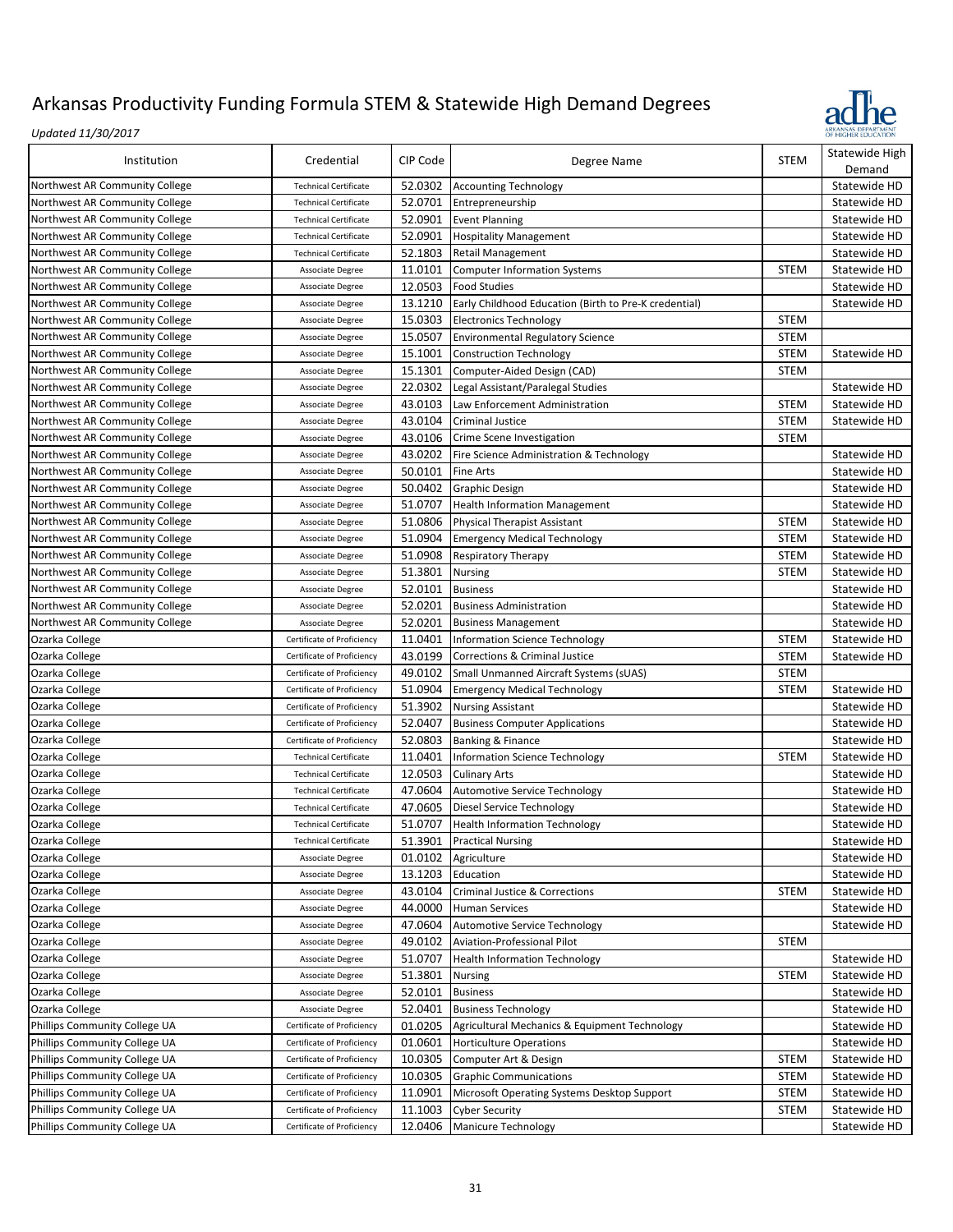

| Institution                   | Credential                   | CIP Code           | Degree Name                                    | <b>STEM</b>                | Statewide High<br>Demand |
|-------------------------------|------------------------------|--------------------|------------------------------------------------|----------------------------|--------------------------|
| Phillips Community College UA | Certificate of Proficiency   | 15.0613            | <b>Advanced Manufacturing Technology</b>       | <b>STEM</b>                |                          |
| Phillips Community College UA | Certificate of Proficiency   | 15.0613            | Renewable Energy Technology                    | <b>STEM</b>                |                          |
| Phillips Community College UA | Certificate of Proficiency   | 19.0709            | Child Development                              |                            | Statewide HD             |
| Phillips Community College UA | Certificate of Proficiency   | 43.0103            | Law Enforcement                                | <b>STEM</b>                | Statewide HD             |
| Phillips Community College UA | Certificate of Proficiency   | 43.0103            | Law Enforcement Administration                 | <b>STEM</b>                | Statewide HD             |
| Phillips Community College UA | Certificate of Proficiency   | 43.0106            | Crime Scene Investigation                      | <b>STEM</b>                |                          |
| Phillips Community College UA | Certificate of Proficiency   | 48.0508            | <b>General Welding Techniques</b>              |                            | Statewide HD             |
| Phillips Community College UA | Certificate of Proficiency   | 48.0508            | Inert Gas Welding                              |                            | Statewide HD             |
| Phillips Community College UA | Certificate of Proficiency   | 48.0508            | Mild Steel Welding                             |                            | Statewide HD             |
| Phillips Community College UA | Certificate of Proficiency   | 49.0205            | <b>CDL/Truck Driving</b>                       |                            | Statewide HD             |
| Phillips Community College UA | Certificate of Proficiency   | 51.0707            | <b>Medical Coding</b>                          |                            | Statewide HD             |
| Phillips Community College UA | Certificate of Proficiency   | 51.0904            | <b>Emergency Medical Technology</b>            | <b>STEM</b>                | Statewide HD             |
| Phillips Community College UA | Certificate of Proficiency   | 51.3902            | <b>Nurse Assistant</b>                         |                            | Statewide HD             |
| Phillips Community College UA | Certificate of Proficiency   | 52.1201            | Maintaining & Managing Personal Computers      |                            | Statewide HD             |
| Phillips Community College UA | Certificate of Proficiency   | 52.1801            | <b>Business</b>                                |                            | Statewide HD             |
| Phillips Community College UA | <b>Technical Certificate</b> | 10.0306            | <b>Graphic Communications</b>                  | <b>STEM</b>                |                          |
| Phillips Community College UA | <b>Technical Certificate</b> | 12.0401            | Cosmetology                                    |                            | Statewide HD             |
| Phillips Community College UA | <b>Technical Certificate</b> | 13.1210            | Early Childhood Education                      |                            | Statewide HD             |
| Phillips Community College UA | <b>Technical Certificate</b> | 15.0613            | <b>Advanced Manufacturing Technology</b>       | <b>STEM</b>                |                          |
| Phillips Community College UA | <b>Technical Certificate</b> | 15.0613            | Renewable Energy Technology                    | <b>STEM</b>                |                          |
| Phillips Community College UA | <b>Technical Certificate</b> | 43.0103            | Law Enforcement Administration                 | <b>STEM</b>                | Statewide HD             |
| Phillips Community College UA | <b>Technical Certificate</b> | 43.0106            | Crime Scene Investigation                      | <b>STEM</b>                |                          |
| Phillips Community College UA | <b>Technical Certificate</b> | 44.0701            | <b>Behavioral Health Technology</b>            |                            | Statewide HD             |
| Phillips Community College UA | <b>Technical Certificate</b> | 48.0508            | Welding                                        |                            | Statewide HD             |
| Phillips Community College UA | <b>Technical Certificate</b> | 51.1009            | Phlebotomy                                     | <b>STEM</b>                | Statewide HD             |
|                               |                              |                    |                                                |                            | Statewide HD             |
| Phillips Community College UA | <b>Technical Certificate</b> | 51.3901            | <b>Practical Nursing</b>                       |                            |                          |
| Phillips Community College UA | Associate Degree             | 10.0306            | <b>Graphic Communications</b>                  | <b>STEM</b>                |                          |
| Phillips Community College UA | Associate Degree             | 11.0101            | <b>Information Systems Technology</b>          | <b>STEM</b>                | Statewide HD             |
| Phillips Community College UA | Associate Degree             | 13.1210<br>15.0612 | Early Childhood Education                      | <b>STEM</b>                | Statewide HD             |
| Phillips Community College UA | Associate Degree             | 43.0103            | <b>General Technology</b>                      |                            | Statewide HD             |
| Phillips Community College UA | Associate Degree             | 43.0104            | Law Enforcement Administration                 | <b>STEM</b><br><b>STEM</b> |                          |
| Phillips Community College UA | Associate Degree             |                    | Criminal Justice                               |                            | Statewide HD             |
| Phillips Community College UA | Associate Degree             | 43.0106            | Crime Scene Investigation                      | <b>STEM</b>                |                          |
| Phillips Community College UA | Associate Degree             | 44.0701            | Behavioral Health Technology                   |                            | Statewide HD             |
| Phillips Community College UA | Associate Degree             | 51.1004            | <b>Medical Laboratory Technology</b>           | <b>STEM</b>                | Statewide HD             |
| Phillips Community College UA | Associate Degree             | 51.2212            | <b>Health Sciences</b>                         | <b>STEM</b>                | Statewide HD             |
| Phillips Community College UA | Associate Degree             | 51.3801            | Nursing                                        | <b>STEM</b>                | Statewide HD             |
| Phillips Community College UA | Associate Degree             | 52.0101            | <b>Business</b>                                |                            | Statewide HD             |
| Phillips Community College UA | Associate Degree             | 52.0201            | <b>Business Management</b>                     |                            | Statewide HD             |
| Phillips Community College UA | Associate Degree             |                    | 52.0401 Office Technology                      |                            | Statewide HD             |
| SAU - Tech                    | Certificate of Proficiency   | 11.0101            | A+ Certification                               | <b>STEM</b>                | Statewide HD             |
| SAU - Tech                    | Certificate of Proficiency   | 11.0101            | <b>Cloud Computing</b>                         | STEM                       | Statewide HD             |
| SAU - Tech                    | Certificate of Proficiency   | 11.0101            | <b>Computer Engineering</b>                    | STEM                       | Statewide HD             |
| SAU - Tech                    | Certificate of Proficiency   | 11.0101            | Microsoft Certified IT Professional Technology | STEM                       | Statewide HD             |
| SAU - Tech                    | Certificate of Proficiency   | 11.0501            | <b>Microsoft Operating Systems</b>             | STEM                       | Statewide HD             |
| SAU - Tech                    | Certificate of Proficiency   | 11.0901            | Networking                                     | <b>STEM</b>                | Statewide HD             |
| SAU - Tech                    | Certificate of Proficiency   | 11.1003            | Cybersecurity                                  | STEM                       | Statewide HD             |
| SAU - Tech                    | Certificate of Proficiency   | 11.1006            | Computer Repair                                | <b>STEM</b>                | Statewide HD             |
| SAU - Tech                    | Certificate of Proficiency   | 12.0401            | Beginning Hair Design                          |                            | Statewide HD             |
| SAU - Tech                    | Certificate of Proficiency   | 15.0000            | <b>Engineering Technology</b>                  | STEM                       |                          |
| SAU - Tech                    | Certificate of Proficiency   | 15.0404            | Electronics and Instrumentation                | STEM                       |                          |
| SAU - Tech                    | Certificate of Proficiency   | 15.0612            | <b>Production Technician</b>                   | STEM                       |                          |
| SAU - Tech                    | Certificate of Proficiency   | 15.0612            | Programmable Logic Controllers (PLC)           | STEM                       |                          |
| SAU - Tech                    | Certificate of Proficiency   | 15.0801            | Aerospace Technology                           | STEM                       |                          |
| SAU - Tech                    | Certificate of Proficiency   | 15.0801            | Defense/Aerospace Technology                   | <b>STEM</b>                |                          |
| SAU - Tech                    | Certificate of Proficiency   | 19.0709            | Child Development Associate                    |                            | Statewide HD             |
| SAU - Tech                    | Certificate of Proficiency   | 43.0203            | Fire & Emergency Response                      |                            | Statewide HD             |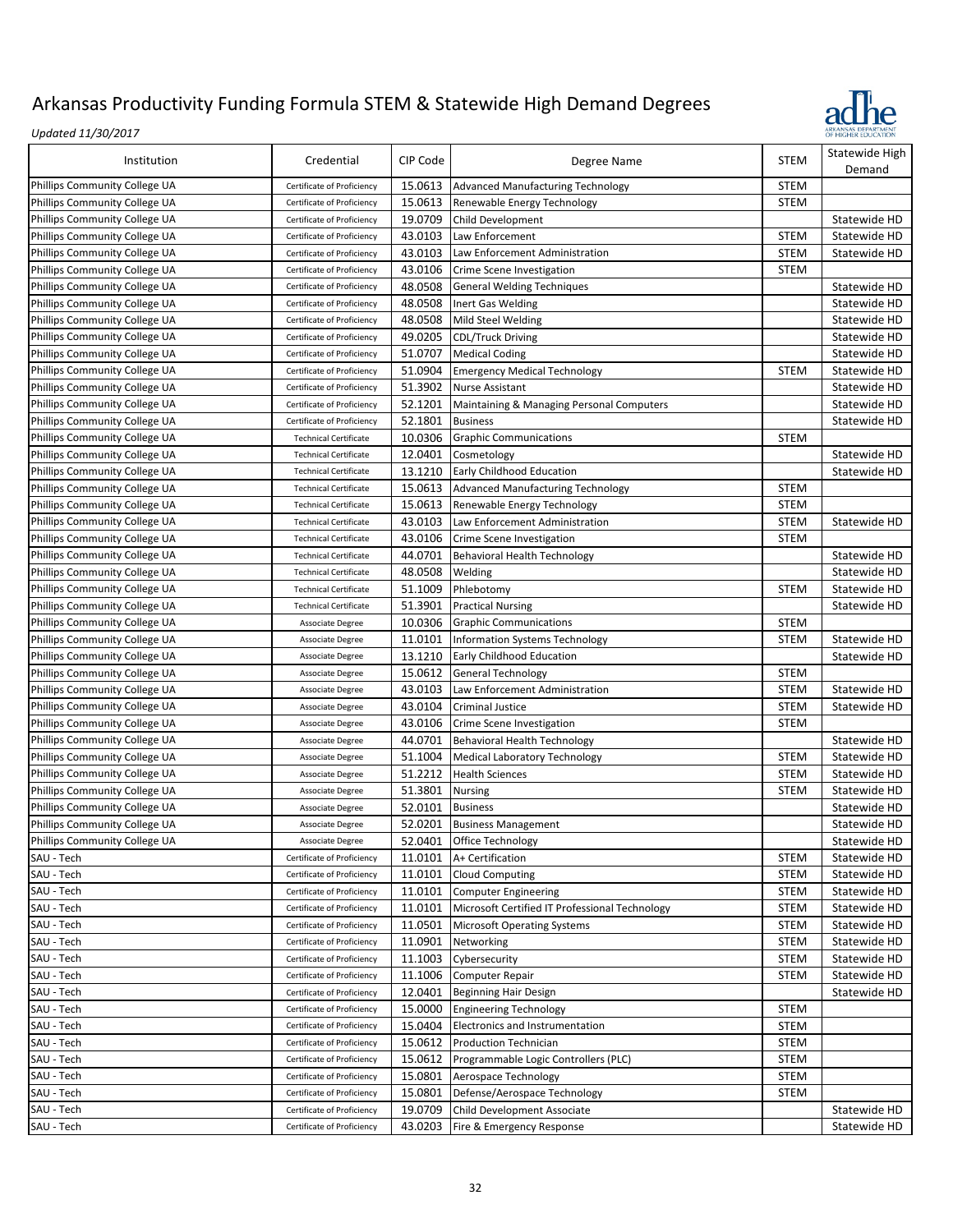

| Institution                      | Credential                                                   | CIP Code | Degree Name                                     | <b>STEM</b> | Statewide High<br>Demand |
|----------------------------------|--------------------------------------------------------------|----------|-------------------------------------------------|-------------|--------------------------|
| SAU - Tech                       | Certificate of Proficiency                                   | 47.0201  | <b>HVAC</b>                                     |             | Statewide HD             |
| SAU - Tech                       | Certificate of Proficiency                                   | 47.0604  | <b>Automotive Service Technology</b>            |             | Statewide HD             |
| SAU - Tech                       | Certificate of Proficiency                                   | 47.0608  | <b>Aviation Maintenance</b>                     |             | Statewide HD             |
| SAU - Tech                       | Certificate of Proficiency                                   | 48.0508  | <b>Welding Technology</b>                       |             | Statewide HD             |
| SAU - Tech                       | Certificate of Proficiency                                   | 51.0705  | <b>Medical Office Administration</b>            |             | Statewide HD             |
| SAU - Tech                       | Certificate of Proficiency                                   | 51.0708  | <b>Medical Transcription</b>                    |             | Statewide HD             |
| SAU - Tech                       | Certificate of Proficiency                                   | 51.3902  | <b>Nursing Assistant</b>                        |             | Statewide HD             |
| SAU - Tech                       | Certificate of Proficiency                                   | 52.0203  | <b>Materials &amp; Operations Management</b>    |             | Statewide HD             |
| SAU - Tech                       | <b>Technical Certificate</b>                                 | 03.0601  | Wildlife & Fisheries Enforcement                | <b>STEM</b> |                          |
| SAU - Tech                       | <b>Technical Certificate</b>                                 | 11.0101  | <b>Computer Information Technology</b>          | <b>STEM</b> | Statewide HD             |
| SAU - Tech                       | <b>Technical Certificate</b>                                 | 11.0801  | Multimedia Graphics Technology                  | <b>STEM</b> | Statewide HD             |
| SAU - Tech                       | <b>Technical Certificate</b>                                 | 11.0801  | Multimedia Web Design & Development             | <b>STEM</b> | Statewide HD             |
| SAU - Tech                       | <b>Technical Certificate</b>                                 | 11.0804  | Simulation & Game Design                        | <b>STEM</b> | Statewide HD             |
| SAU - Tech                       | <b>Technical Certificate</b>                                 | 12.0401  | Cosmetology                                     |             | Statewide HD             |
| SAU - Tech                       | <b>Technical Certificate</b>                                 | 15.0000  | <b>Engineering Technology</b>                   | <b>STEM</b> |                          |
| SAU - Tech                       | <b>Technical Certificate</b>                                 | 15.0612  | <b>Production Technician</b>                    | <b>STEM</b> |                          |
| SAU - Tech                       | <b>Technical Certificate</b>                                 | 15.0613  | <b>Mechanical Maintenance</b>                   | <b>STEM</b> |                          |
| SAU - Tech                       | <b>Technical Certificate</b>                                 | 15.0699  | <b>Occupational Skills</b>                      | <b>STEM</b> |                          |
| SAU - Tech                       | <b>Technical Certificate</b>                                 | 43.0107  | Law Enforcement                                 | <b>STEM</b> | Statewide HD             |
| SAU - Tech                       | <b>Technical Certificate</b>                                 | 47.0201  | HVAC/Electronics and Instrumentation            |             | Statewide HD             |
| SAU - Tech                       |                                                              | 47.0607  | <b>Aviation Maintenance Airframe</b>            |             | Statewide HD             |
| SAU - Tech                       | <b>Technical Certificate</b><br><b>Technical Certificate</b> | 47.0608  | <b>Aviation Maintenance Powerplant</b>          |             | Statewide HD             |
| SAU - Tech                       |                                                              |          |                                                 |             | Statewide HD             |
|                                  | <b>Technical Certificate</b><br><b>Technical Certificate</b> | 48.0508  | Welding<br><b>Medical Office Administration</b> |             |                          |
| SAU - Tech                       |                                                              | 51.0705  |                                                 |             | Statewide HD             |
| SAU - Tech                       | <b>Technical Certificate</b>                                 | 51.0705  | Medical Office Administration-Medical Coding    |             | Statewide HD             |
| SAU - Tech                       | <b>Technical Certificate</b>                                 | 51.3901  | <b>Practical Nursing</b>                        |             | Statewide HD             |
| SAU - Tech                       | <b>Technical Certificate</b>                                 | 52.0203  | Supply Chain Management                         |             | Statewide HD             |
| SAU - Tech                       | <b>Technical Certificate</b>                                 | 52.0407  | Office Software Specialist                      |             | Statewide HD             |
| SAU - Tech                       | Associate Degree                                             | 11.0101  | <b>Computer Information Systems Technology</b>  | <b>STEM</b> | Statewide HD             |
| SAU - Tech                       | Associate Degree                                             | 11.0801  | Multimedia Technology                           | <b>STEM</b> | Statewide HD             |
| SAU - Tech                       | Associate Degree                                             | 13.1206  | Education                                       |             | Statewide HD             |
| SAU - Tech                       | Associate Degree                                             | 43.0202  | Fire Science Management                         |             | Statewide HD             |
| SAU - Tech                       | Associate Degree                                             | 43.0203  | Fire & Emergency Response                       |             | Statewide HD             |
| SAU - Tech                       | Associate Degree                                             | 47.0608  | <b>Aviation Maintenance</b>                     |             | Statewide HD             |
| SAU - Tech                       | Associate Degree                                             | 47.0612  | <b>General Technology</b>                       |             | Statewide HD             |
| SAU - Tech                       | Associate Degree                                             | 52.0201  | <b>Business Administration</b>                  |             | Statewide HD             |
| SAU - Tech                       | Associate Degree                                             | 52.0204  | Office Management                               |             | Statewide HD             |
| South Arkansas Community College | Certificate of Proficiency                                   | 11.0801  | Networking                                      | <b>STEM</b> | Statewide HD             |
| South Arkansas Community College | Certificate of Proficiency                                   | 11.0801  | <b>Support Specialist</b>                       | <b>STEM</b> | Statewide HD             |
| South Arkansas Community College | Certificate of Proficiency                                   |          | 12.0401 Hair Care                               |             | Statewide HD             |
| South Arkansas Community College | Certificate of Proficiency                                   | 12.0401  | Skin Care                                       |             | Statewide HD             |
| South Arkansas Community College | Certificate of Proficiency                                   | 13.1210  | Early Childhood Education                       |             | Statewide HD             |
| South Arkansas Community College | Certificate of Proficiency                                   | 15.0612  | Industrial Technology: Mechatronics             | <b>STEM</b> |                          |
| South Arkansas Community College | Certificate of Proficiency                                   | 43.0107  | Criminal Justice                                | <b>STEM</b> | Statewide HD             |
| South Arkansas Community College | Certificate of Proficiency                                   | 43.0107  | Law Enforcement                                 | <b>STEM</b> | Statewide HD             |
| South Arkansas Community College | Certificate of Proficiency                                   | 47.0604  | <b>Automotive Diagnostics</b>                   |             | Statewide HD             |
| South Arkansas Community College | Certificate of Proficiency                                   | 47.0604  | <b>Basic Auto Maintenance</b>                   |             | Statewide HD             |
| South Arkansas Community College | Certificate of Proficiency                                   | 48.0508  | <b>Advanced Pipe Welding</b>                    |             | Statewide HD             |
| South Arkansas Community College | Certificate of Proficiency                                   | 48.0508  | MIG Welding                                     |             | Statewide HD             |
| South Arkansas Community College | Certificate of Proficiency                                   | 48.0508  | <b>SMAW Welding</b>                             |             | Statewide HD             |
| South Arkansas Community College | Certificate of Proficiency                                   | 48.0508  | TIG Welding                                     |             | Statewide HD             |
| South Arkansas Community College | Certificate of Proficiency                                   | 48.0508  | Weld Inspection                                 |             | Statewide HD             |
| South Arkansas Community College | Certificate of Proficiency                                   | 48.0508  | Welding Layout & Pipefitting                    |             | Statewide HD             |
| South Arkansas Community College | Certificate of Proficiency                                   | 51.0707  | <b>Medical Coding</b>                           |             | Statewide HD             |
| South Arkansas Community College | Certificate of Proficiency                                   | 51.0707  | <b>Medical Transcription</b>                    |             | Statewide HD             |
| South Arkansas Community College | Certificate of Proficiency                                   | 51.0904  | <b>Community Paramedic</b>                      | <b>STEM</b> | Statewide HD             |
| South Arkansas Community College | Certificate of Proficiency                                   | 51.0904  | <b>Emergency Medical Technician</b>             | <b>STEM</b> | Statewide HD             |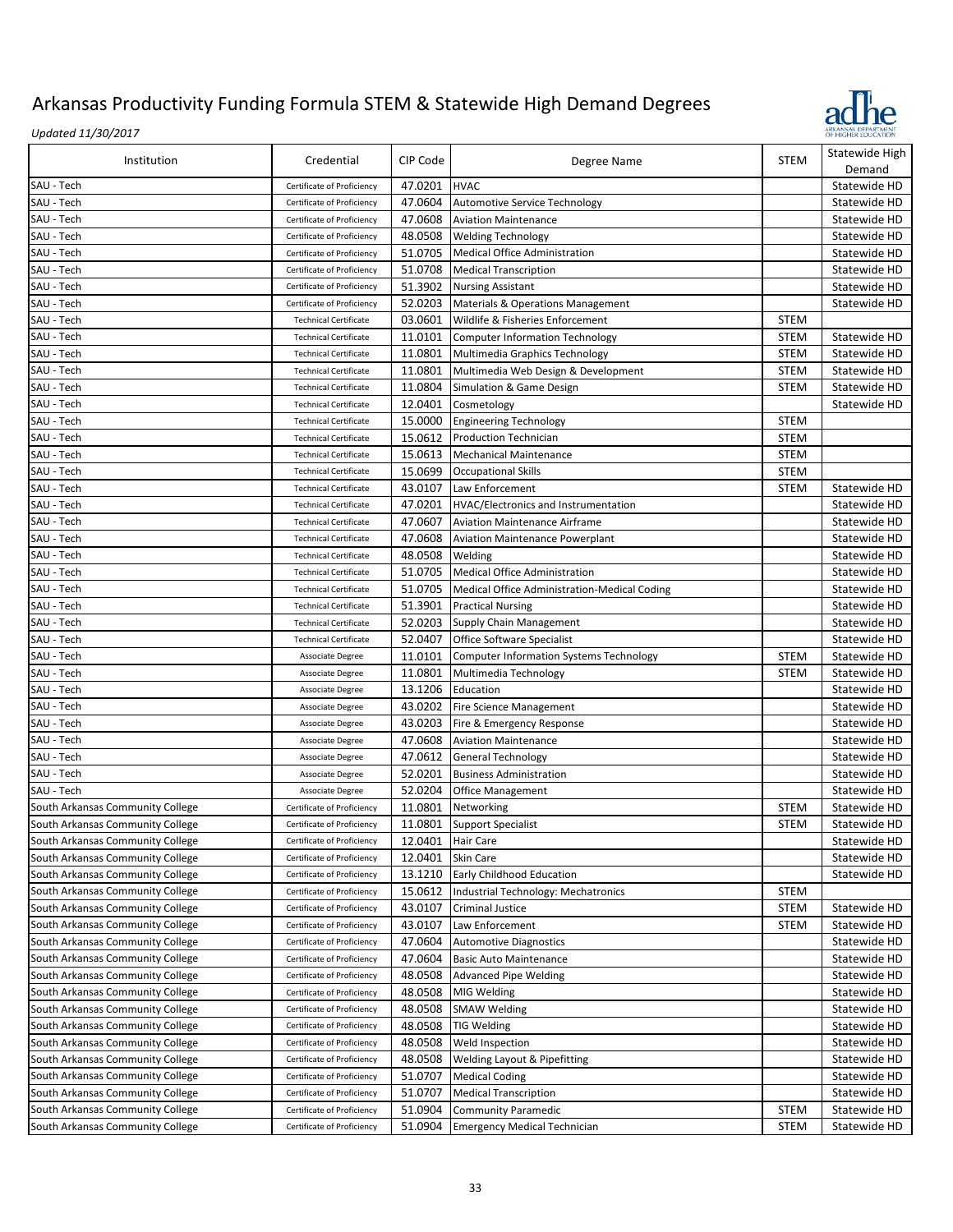

| Institution                      | Credential                   | CIP Code | Degree Name                                           | <b>STEM</b> | Statewide High<br>Demand |
|----------------------------------|------------------------------|----------|-------------------------------------------------------|-------------|--------------------------|
| South Arkansas Community College | Certificate of Proficiency   | 51.1009  | Phlebotomy & EKG                                      | <b>STEM</b> | Statewide HD             |
| South Arkansas Community College | Certificate of Proficiency   | 51.3902  | <b>Nursing Assistant</b>                              |             | Statewide HD             |
| South Arkansas Community College | Certificate of Proficiency   | 52.0401  | <b>Office Occupations</b>                             |             | Statewide HD             |
| South Arkansas Community College | <b>Technical Certificate</b> | 11.0101  | Accounting                                            | <b>STEM</b> | Statewide HD             |
| South Arkansas Community College | <b>Technical Certificate</b> | 11.0101  | <b>Computer Information Technology</b>                | <b>STEM</b> | Statewide HD             |
| South Arkansas Community College | <b>Technical Certificate</b> | 12.0401  | Cosmetology                                           |             | Statewide HD             |
| South Arkansas Community College | <b>Technical Certificate</b> | 13.1210  | Early Childhood Education (Birth to Pre-K credential) |             | Statewide HD             |
| South Arkansas Community College | <b>Technical Certificate</b> | 15.0612  | Industrial Technology: Mechatronics                   | <b>STEM</b> |                          |
| South Arkansas Community College | <b>Technical Certificate</b> | 41.0301  | Process Technology                                    | <b>STEM</b> | Statewide HD             |
| South Arkansas Community College | <b>Technical Certificate</b> | 47.0604  | Automotive Service Technology                         |             | Statewide HD             |
| South Arkansas Community College | <b>Technical Certificate</b> | 48.0508  | <b>Welding Technology</b>                             |             | Statewide HD             |
| South Arkansas Community College | <b>Technical Certificate</b> | 51.0708  | <b>Medical Transcription</b>                          |             | Statewide HD             |
| South Arkansas Community College | <b>Technical Certificate</b> | 51.0713  | <b>Medical Coding</b>                                 |             | Statewide HD             |
| South Arkansas Community College | <b>Technical Certificate</b> | 51.0904  | Emergency Medical Technician - Paramedic              | <b>STEM</b> | Statewide HD             |
| South Arkansas Community College | <b>Technical Certificate</b> | 51.3901  | <b>Practical Nursing</b>                              |             | Statewide HD             |
| South Arkansas Community College | <b>Technical Certificate</b> | 52.0401  | <b>Office Occupations</b>                             |             | Statewide HD             |
| South Arkansas Community College | <b>Technical Certificate</b> | 52.0701  | Entrepreneurship                                      |             | Statewide HD             |
| South Arkansas Community College | Associate Degree             | 11.0801  | <b>Computer Information Technology</b>                | <b>STEM</b> | Statewide HD             |
| South Arkansas Community College | Associate Degree             | 13.1206  | Education                                             |             | Statewide HD             |
| South Arkansas Community College | <b>Associate Degree</b>      | 13.1210  | Early Childhood Education (Birth to Pre-K credential) |             | Statewide HD             |
| South Arkansas Community College | Associate Degree             | 15.0612  | Industrial Technology: Mechatronics                   | <b>STEM</b> |                          |
| South Arkansas Community College | <b>Associate Degree</b>      | 41.0301  | Process Technology                                    | <b>STEM</b> | Statewide HD             |
|                                  | Associate Degree             | 43.0107  | Criminal Justice                                      | <b>STEM</b> | Statewide HD             |
| South Arkansas Community College | Associate Degree             | 50.0101  | Performance & Media Arts                              |             | Statewide HD             |
| South Arkansas Community College | Associate Degree             | 51.0803  |                                                       | <b>STEM</b> | Statewide HD             |
| South Arkansas Community College |                              |          | Occupational Therapy Assistant                        |             |                          |
| South Arkansas Community College | Associate Degree             | 51.0806  | <b>Physical Therapist Assistant</b>                   | <b>STEM</b> | Statewide HD             |
| South Arkansas Community College | Associate Degree             | 51.0904  | <b>Emergency Medical Technician</b>                   | <b>STEM</b> | Statewide HD             |
| South Arkansas Community College | Associate Degree             | 51.0907  | Radiologic Technology                                 | <b>STEM</b> | Statewide HD             |
| South Arkansas Community College | Associate Degree             | 51.0908  | <b>Respiratory Therapy</b>                            | <b>STEM</b> | Statewide HD             |
| South Arkansas Community College | Associate Degree             | 51.0909  | <b>Surgical Technology</b>                            | <b>STEM</b> | Statewide HD             |
| South Arkansas Community College | Associate Degree             | 51.1004  | Medical Laboratory Technician                         | <b>STEM</b> | Statewide HD             |
| South Arkansas Community College | Associate Degree             | 51.3801  | <b>Nursing</b>                                        | <b>STEM</b> | Statewide HD             |
| South Arkansas Community College | Associate Degree             | 52.0101  | <b>Business</b>                                       |             | Statewide HD             |
| South Arkansas Community College | Associate Degree             | 52.0401  | <b>Office Occupations</b>                             |             | Statewide HD             |
| Southeast Arkansas College       | Certificate of Proficiency   | 19.0709  | Early Childhood Paraprofessional Technology           |             | Statewide HD             |
| Southeast Arkansas College       | Certificate of Proficiency   | 43.0103  | Law Enforcement Administration                        | <b>STEM</b> | Statewide HD             |
| Southeast Arkansas College       | Certificate of Proficiency   | 43.0106  | Crime Scene Investigation                             | <b>STEM</b> |                          |
| Southeast Arkansas College       | Certificate of Proficiency   | 48.0508  | Metal Inert Gas Welding (MIG)                         |             | Statewide HD             |
| Southeast Arkansas College       | Certificate of Proficiency   | 48.0508  | Tungsten Inert Gas Welding (TIG)                      |             | Statewide HD             |
| Southeast Arkansas College       | Certificate of Proficiency   |          | 51.0713 Medical Coding                                |             | Statewide HD             |
| Southeast Arkansas College       | Certificate of Proficiency   | 51.0904  | Emergency Medical Technology Paramedic, Basic         | <b>STEM</b> | Statewide HD             |
| Southeast Arkansas College       | Certificate of Proficiency   | 51.3902  | <b>Nursing Assistant</b>                              |             | Statewide HD             |
| Southeast Arkansas College       | <b>Technical Certificate</b> | 11.0901  | <b>Computer Network Technology</b>                    | <b>STEM</b> | Statewide HD             |
| Southeast Arkansas College       | <b>Technical Certificate</b> | 15.1202  | PC Maintenance Repair                                 | <b>STEM</b> |                          |
| Southeast Arkansas College       | <b>Technical Certificate</b> | 15.1301  | Drafting and Computer Aided Design                    | <b>STEM</b> |                          |
| Southeast Arkansas College       | <b>Technical Certificate</b> | 43.0103  | Crime Scene Investigation                             | <b>STEM</b> | Statewide HD             |
| Southeast Arkansas College       | <b>Technical Certificate</b> | 43.0103  | Law Enforcement Administration                        | <b>STEM</b> | Statewide HD             |
| Southeast Arkansas College       | <b>Technical Certificate</b> | 47.0303  | Industrial & Mechanical Technology                    |             | Statewide HD             |
| Southeast Arkansas College       | <b>Technical Certificate</b> | 47.0303  | <b>Mechanical Systems Technology</b>                  |             | Statewide HD             |
| Southeast Arkansas College       | <b>Technical Certificate</b> | 48.0508  | Welding                                               |             | Statewide HD             |
| Southeast Arkansas College       | <b>Technical Certificate</b> | 51.0904  | <b>Emergency Medical Technology, Paramedic</b>        | <b>STEM</b> | Statewide HD             |
| Southeast Arkansas College       | <b>Technical Certificate</b> | 51.0909  | <b>Surgical Technology</b>                            | <b>STEM</b> | Statewide HD             |
| Southeast Arkansas College       | <b>Technical Certificate</b> | 51.3901  | <b>Practical Nursing</b>                              |             | Statewide HD             |
| Southeast Arkansas College       | <b>Technical Certificate</b> | 52.0201  | <b>Business Management</b>                            |             | Statewide HD             |
| Southeast Arkansas College       | <b>Technical Certificate</b> | 52.0302  | Accounting                                            |             | Statewide HD             |
| Southeast Arkansas College       | <b>Technical Certificate</b> | 52.0401  | Office Administration                                 |             | Statewide HD             |
| Southeast Arkansas College       | <b>Technical Certificate</b> | 52.0701  | Entrepreneurship                                      |             | Statewide HD             |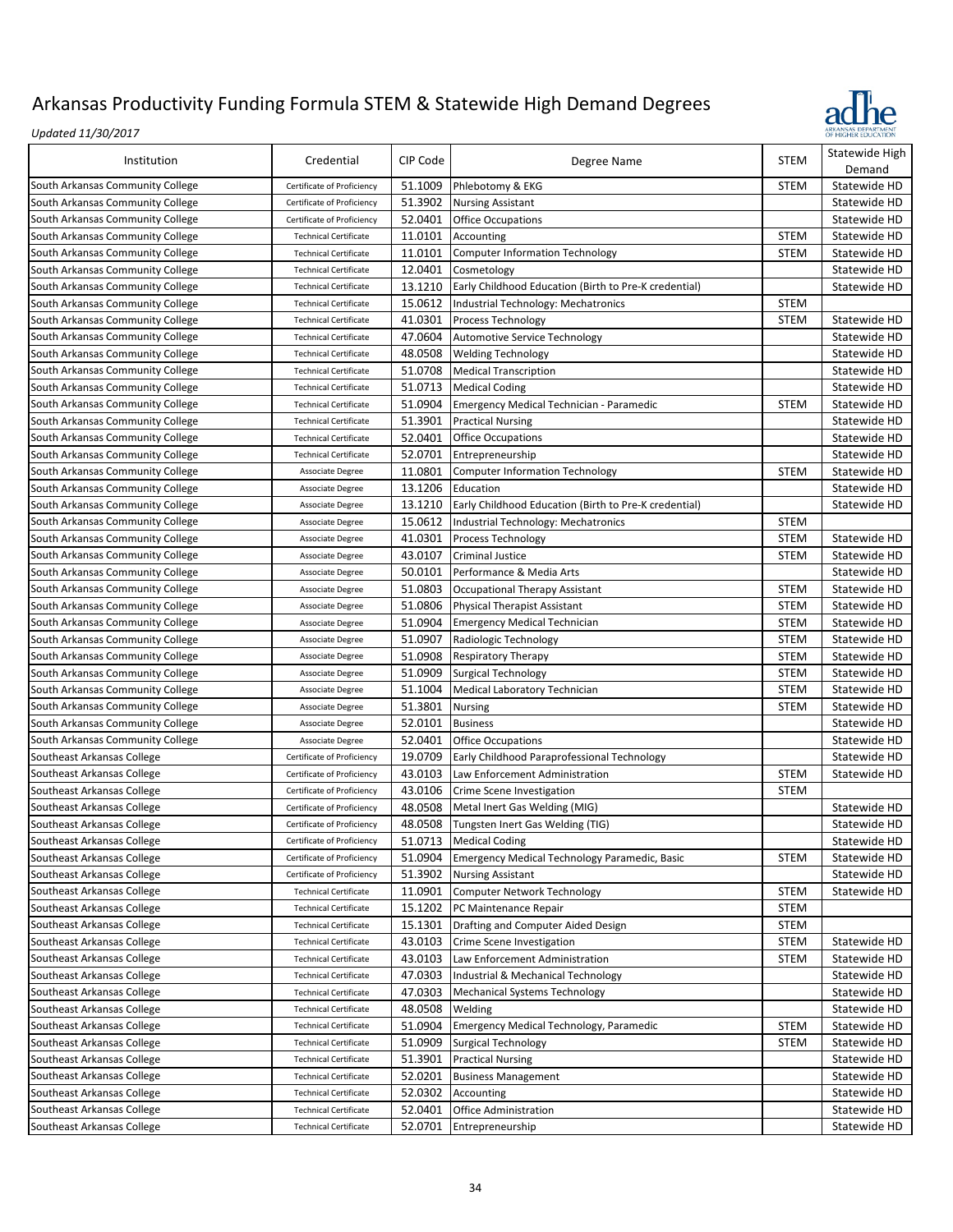

| Institution                     | Credential                   | CIP Code | Degree Name                                                   | <b>STEM</b> | Statewide High<br>Demand |
|---------------------------------|------------------------------|----------|---------------------------------------------------------------|-------------|--------------------------|
| Southeast Arkansas College      | <b>Technical Certificate</b> | 52.1201  | <b>Computer Information Systems</b>                           |             | Statewide HD             |
|                                 |                              |          |                                                               |             |                          |
| Southeast Arkansas College      | Associate Degree             | 11.0901  | <b>Computer Information Systems Technology</b>                | <b>STEM</b> | Statewide HD             |
| Southeast Arkansas College      | Associate Degree             | 11.0901  | Computer Network Technology                                   | <b>STEM</b> | Statewide HD             |
| Southeast Arkansas College      | Associate Degree             | 15.1301  | Drafting & Computer Aided Design Technology                   | <b>STEM</b> |                          |
| Southeast Arkansas College      | Associate Degree             | 19.0709  | Early Childhood Paraprofessional Technology                   |             | Statewide HD             |
| Southeast Arkansas College      | Associate Degree             | 43.0103  | Crime Scene Investigation                                     | <b>STEM</b> | Statewide HD             |
| Southeast Arkansas College      | Associate Degree             | 43.0104  | Criminal Justice Technology                                   | <b>STEM</b> | Statewide HD             |
| Southeast Arkansas College      | Associate Degree             | 43.0106  | Law Enforcement Administration                                | <b>STEM</b> |                          |
| Southeast Arkansas College      | Associate Degree             | 47.0303  | <b>Electrical Mechanical Systems</b>                          |             | Statewide HD             |
| Southeast Arkansas College      | Associate Degree             | 51.0904  | <b>Emergency Medical Technology- Paramedic</b>                | <b>STEM</b> | Statewide HD             |
| Southeast Arkansas College      | Associate Degree             | 51.0907  | Radiologic Technology                                         | <b>STEM</b> | Statewide HD             |
| Southeast Arkansas College      | Associate Degree             | 51.0908  | <b>Respiratory Care Technology</b>                            | <b>STEM</b> | Statewide HD             |
| Southeast Arkansas College      | Associate Degree             | 51.0908  | <b>Respiratory Therapy</b>                                    | <b>STEM</b> | Statewide HD             |
| Southeast Arkansas College      | Associate Degree             | 51.0909  | <b>Surgical Technology</b>                                    | <b>STEM</b> | Statewide HD             |
| Southeast Arkansas College      | Associate Degree             | 51.3801  | Nursing (LPN/Paramedic to RN; Generic; RN)                    | <b>STEM</b> | Statewide HD             |
| Southeast Arkansas College      | Associate Degree             | 52.0101  | <b>Business</b>                                               |             | Statewide HD             |
| Southeast Arkansas College      | Associate Degree             | 52.0101  | <b>Business Technology</b>                                    |             | Statewide HD             |
| Southeast Arkansas College      | Associate Degree             | 52.1201  | <b>Computer Information Systesm</b>                           |             | Statewide HD             |
|                                 |                              |          |                                                               |             |                          |
| UA Community College Batesville | Certificate of Proficiency   | 11.0801  | Web Page, Digital/Multimedia and Information Resources Design | <b>STEM</b> | Statewide HD             |
| UA Community College Batesville | Certificate of Proficiency   | 11.1003  | <b>Information Assurance</b>                                  | <b>STEM</b> | Statewide HD             |
| UA Community College Batesville | Certificate of Proficiency   | 12.0413  | Cosmetology Instructor                                        |             | Statewide HD             |
| UA Community College Batesville | Certificate of Proficiency   | 13.1210  | Early Childhood Education                                     |             | Statewide HD             |
| UA Community College Batesville | Certificate of Proficiency   | 43.0103  | Law Enforcement Administration                                | <b>STEM</b> | Statewide HD             |
| UA Community College Batesville | Certificate of Proficiency   | 43.0106  | Crime Scene Investigation                                     | <b>STEM</b> |                          |
| UA Community College Batesville | Certificate of Proficiency   | 47.0201  | Heating, Ventilation & Air Conditioning                       |             | Statewide HD             |
| UA Community College Batesville | Certificate of Proficiency   | 48.0508  | Welding                                                       |             | Statewide HD             |
| UA Community College Batesville | Certificate of Proficiency   | 51.0904  | <b>Emergency Medical Technology</b>                           | <b>STEM</b> | Statewide HD             |
| UA Community College Batesville | Certificate of Proficiency   | 51.3902  | <b>Nursing Assistant</b>                                      |             | Statewide HD             |
| UA Community College Batesville | Certificate of Proficiency   | 52.0101  | CIS/Networking                                                |             | Statewide HD             |
| UA Community College Batesville | Certificate of Proficiency   | 52.0101  | Medical Billing & Coding                                      |             | Statewide HD             |
| UA Community College Batesville | Certificate of Proficiency   | 52.0801  | <b>Bank Teller</b>                                            |             | Statewide HD             |
|                                 | <b>Technical Certificate</b> | 11.1006  |                                                               |             | Statewide HD             |
| UA Community College Batesville |                              |          | <b>Computer Support Specialist</b>                            | <b>STEM</b> |                          |
| UA Community College Batesville | <b>Technical Certificate</b> | 12.0401  | Cosmetology                                                   |             | Statewide HD             |
| UA Community College Batesville | <b>Technical Certificate</b> | 13.1210  | Early Childhood Education                                     |             | Statewide HD             |
| UA Community College Batesville | <b>Technical Certificate</b> | 43.0103  | Law Enforcement Administration                                | <b>STEM</b> | Statewide HD             |
| UA Community College Batesville | <b>Technical Certificate</b> | 43.0106  | Crime Scene Investigation                                     | <b>STEM</b> |                          |
| UA Community College Batesville | <b>Technical Certificate</b> | 47.0201  | Air Conditioning, Heating and Refrigeration Technology        |             | Statewide HD             |
| UA Community College Batesville | <b>Technical Certificate</b> | 48.0508  | <b>Welding Technology</b>                                     |             | Statewide HD             |
| UA Community College Batesville | <b>Technical Certificate</b> | 51.0904  | <b>Emergency Medical Technology</b>                           | <b>STEM</b> | Statewide HD             |
| UA Community College Batesville | <b>Technical Certificate</b> | 51.3901  | <b>Practical Nursing</b>                                      |             | Statewide HD             |
| UA Community College Batesville | <b>Technical Certificate</b> | 52.0401  | <b>Clerical Services</b>                                      |             | Statewide HD             |
| UA Community College Batesville | <b>Technical Certificate</b> | 52.0701  | Entrepreneurship                                              |             | Statewide HD             |
| UA Community College Batesville | <b>Technical Certificate</b> | 52.1201  | <b>Software Applications</b>                                  |             | Statewide HD             |
| UA Community College Batesville | Associate Degree             | 11.0101  | <b>Computer Information Systems</b>                           | <b>STEM</b> | Statewide HD             |
| UA Community College Batesville | Associate Degree             | 13.1206  | Education                                                     |             | Statewide HD             |
| UA Community College Batesville | Associate Degree             | 13.1210  | Early Childhood Education                                     |             | Statewide HD             |
| UA Community College Batesville | Associate Degree             | 14.0102  | Pre-Engineering                                               | <b>STEM</b> |                          |
| UA Community College Batesville | Associate Degree             | 43.0103  | Law Enforcement Administration                                | <b>STEM</b> | Statewide HD             |
| UA Community College Batesville | Associate Degree             | 43.0104  | Criminal Justice                                              | <b>STEM</b> | Statewide HD             |
| UA Community College Batesville | Associate Degree             | 43.0106  | Crime Scene Investigation                                     | <b>STEM</b> |                          |
|                                 |                              |          |                                                               |             |                          |
| UA Community College Batesville | Associate Degree             | 51.0705  | <b>Medical Office Management</b>                              |             | Statewide HD             |
| UA Community College Batesville | Associate Degree             | 51.0904  | <b>Emergency Medical Technology</b>                           | <b>STEM</b> | Statewide HD             |
| UA Community College Batesville | Associate Degree             | 51.3801  | Nursing (RN)                                                  | <b>STEM</b> | Statewide HD             |
| UA Community College Batesville | Associate Degree             | 52.0101  | <b>Business</b>                                               |             | Statewide HD             |
| UA Community College Batesville | Associate Degree             | 52.0101  | <b>Business Services</b>                                      |             | Statewide HD             |
| UA Community College Hope       | Certificate of Proficiency   | 11.0101  | <b>Information Systems</b>                                    | <b>STEM</b> | Statewide HD             |
| UA Community College Hope       | Certificate of Proficiency   | 15.0303  | Power Plant Technology                                        | <b>STEM</b> |                          |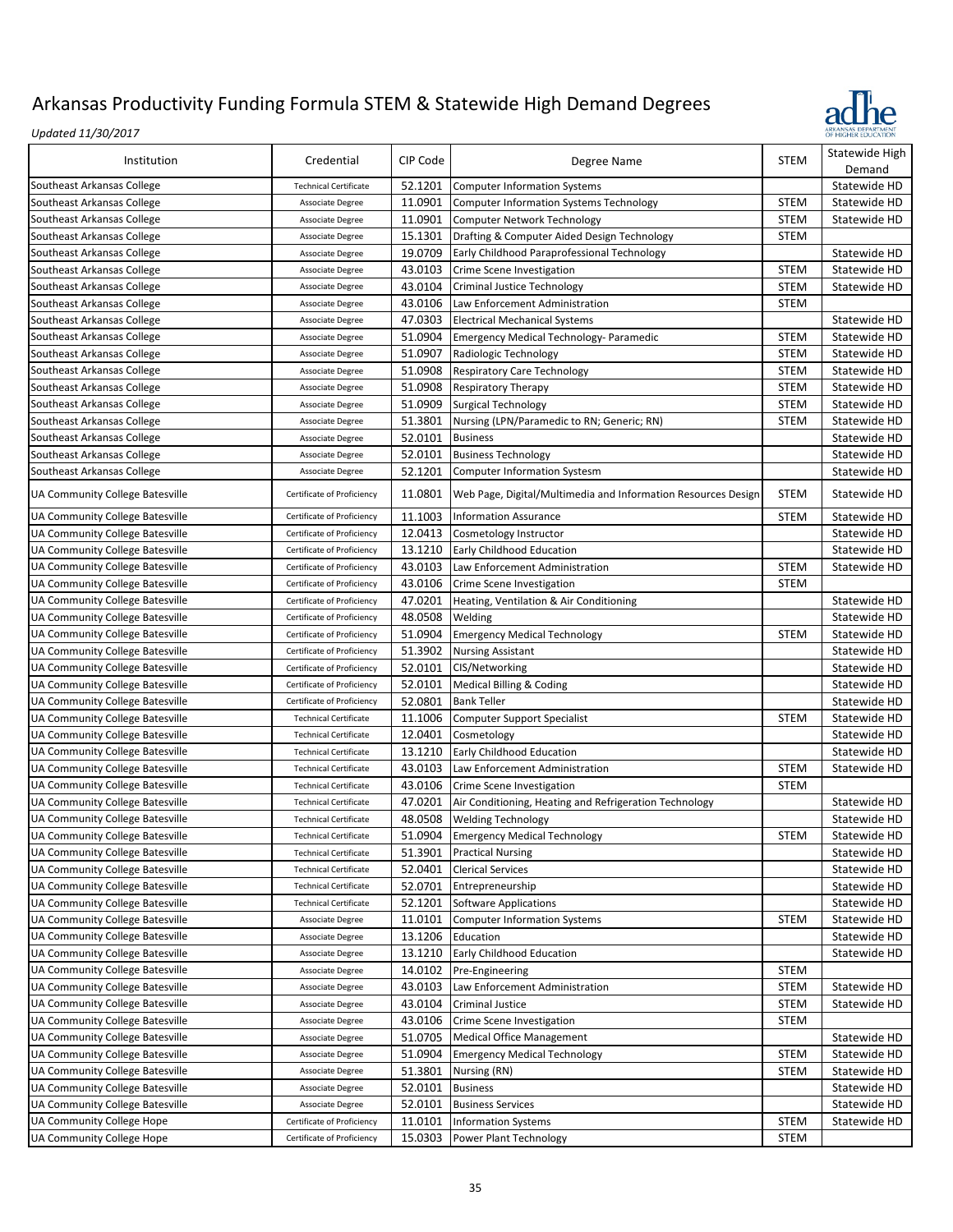

| Institution                    | Credential                   | CIP Code | Degree Name                                                 | <b>STEM</b> | Statewide High<br>Demand |
|--------------------------------|------------------------------|----------|-------------------------------------------------------------|-------------|--------------------------|
| UA Community College Hope      | Certificate of Proficiency   | 19.0709  | <b>Child Development Associate</b>                          |             | Statewide HD             |
| UA Community College Hope      | Certificate of Proficiency   | 43.0103  | Law Enforcement Administration                              | <b>STEM</b> | Statewide HD             |
| UA Community College Hope      | Certificate of Proficiency   | 43.0106  | Crime Scene Investigation                                   | STEM        |                          |
| UA Community College Hope      | Certificate of Proficiency   | 46.0401  | <b>Building Maintenance</b>                                 |             | Statewide HD             |
| UA Community College Hope      | Certificate of Proficiency   | 46.0401  | <b>Major Appliances</b>                                     |             | Statewide HD             |
| UA Community College Hope      | Certificate of Proficiency   | 47.0201  | Heating, Ventilation and Air Conditioning                   |             | Statewide HD             |
| UA Community College Hope      | Certificate of Proficiency   | 47.0303  | Industrial Technology, Mechanical                           |             | Statewide HD             |
| UA Community College Hope      | Certificate of Proficiency   | 47.0605  | Diesel Technology                                           |             | Statewide HD             |
| UA Community College Hope      | Certificate of Proficiency   | 47.0605  | Diesel Technology, Brakes/Power Trains                      |             | Statewide HD             |
| UA Community College Hope      | Certificate of Proficiency   | 47.0605  | Diesel Technology, Chassis Systems                          |             | Statewide HD             |
| UA Community College Hope      | Certificate of Proficiency   | 47.0605  | Diesel Technology, Electrical Systems                       |             | Statewide HD             |
| UA Community College Hope      | Certificate of Proficiency   | 48.0508  | Welding                                                     |             | Statewide HD             |
| UA Community College Hope      | Certificate of Proficiency   | 48.0508  | Welding Technology, Construction Welding                    |             | Statewide HD             |
| UA Community College Hope      | Certificate of Proficiency   | 51.0705  | <b>Medical Office Management</b>                            |             | Statewide HD             |
| UA Community College Hope      | Certificate of Proficiency   | 51.0810  | <b>Emergency Medical Technician</b>                         | <b>STEM</b> |                          |
| UA Community College Hope      | Certificate of Proficiency   | 51.0909  | Surgical Scrub Technician                                   | <b>STEM</b> | Statewide HD             |
| UA Community College Hope      | Certificate of Proficiency   | 51.3902  | <b>Nursing Assistant</b>                                    |             | Statewide HD             |
| UA Community College Hope      | Certificate of Proficiency   | 52.0203  | Supply Chain Management                                     |             | Statewide HD             |
| UA Community College Hope      | Certificate of Proficiency   | 52.0401  | <b>General Business</b>                                     |             | Statewide HD             |
| UA Community College Hope      | <b>Technical Certificate</b> | 11.0101  | <b>Information Systems</b>                                  | <b>STEM</b> | Statewide HD             |
| UA Community College Hope      | <b>Technical Certificate</b> | 15.0303  | <b>Power Plant Operations</b>                               | <b>STEM</b> |                          |
| UA Community College Hope      | <b>Technical Certificate</b> | 15.0303  | Power Plant Technology                                      | <b>STEM</b> |                          |
| UA Community College Hope      | <b>Technical Certificate</b> | 43.0103  | Law Enforcement Administration                              | <b>STEM</b> | Statewide HD             |
| UA Community College Hope      | <b>Technical Certificate</b> | 43.0106  | Crime Scene Investigation                                   | <b>STEM</b> |                          |
| UA Community College Hope      | <b>Technical Certificate</b> | 46.0401  | Commercial and Residential Equipment Maintenance and Repair |             | Statewide HD             |
| UA Community College Hope      | <b>Technical Certificate</b> | 47.0201  | Air Conditioning, Heating, & Refrigeration Technology       |             | Statewide HD             |
| UA Community College Hope      | <b>Technical Certificate</b> | 47.0303  | Industrial Multicraft Maintenance                           |             | Statewide HD             |
| UA Community College Hope      | <b>Technical Certificate</b> | 47.0605  | <b>Advanced Diesel Technology</b>                           |             | Statewide HD             |
| UA Community College Hope      | <b>Technical Certificate</b> | 47.0605  | Diesel Technology                                           |             | Statewide HD             |
| UA Community College Hope      | <b>Technical Certificate</b> | 48.0508  | <b>Welding Technology</b>                                   |             | Statewide HD             |
| UA Community College Hope      | <b>Technical Certificate</b> | 51.0705  | <b>Medical Office Management</b>                            |             | Statewide HD             |
| UA Community College Hope      | <b>Technical Certificate</b> | 51.0904  | Emergency Medical Technician, Paramedics                    | <b>STEM</b> | Statewide HD             |
| UA Community College Hope      | <b>Technical Certificate</b> | 51.3901  | <b>Practical Nursing</b>                                    |             | Statewide HD             |
| UA Community College Hope      | <b>Technical Certificate</b> | 52.0203  | <b>Supply Chain Management</b>                              |             | Statewide HD             |
| UA Community College Hope      | <b>Technical Certificate</b> | 52.0302  | Accounting                                                  |             | Statewide HD             |
| UA Community College Hope      | <b>Technical Certificate</b> | 52.0408  | <b>Business Technology</b>                                  |             | Statewide HD             |
| UA Community College Hope      | Associate Degree             | 11.0101  | <b>Information Systems</b>                                  | <b>STEM</b> | Statewide HD             |
| UA Community College Hope      | Associate Degree             | 13.1202  | Education                                                   |             | Statewide HD             |
| UA Community College Hope      | Associate Degree             | 15.0303  | Power Plant Technology                                      | <b>STEM</b> |                          |
| UA Community College Hope      | Associate Degree             | 19.0708  | Early Childhood Education                                   |             | Statewide HD             |
| UA Community College Hope      | Associate Degree             | 43.0103  | Law Enforcement Administration                              | <b>STEM</b> | Statewide HD             |
| UA Community College Hope      | Associate Degree             | 43.0106  | Crime Scene Investigation                                   | STEM        |                          |
| UA Community College Hope      | Associate Degree             | 51.0705  | <b>Medical Office Management</b>                            |             | Statewide HD             |
| UA Community College Hope      | Associate Degree             | 51.0904  | <b>Emergency Medical Technician, Paramedics</b>             | STEM        | Statewide HD             |
| UA Community College Hope      | Associate Degree             | 51.3801  | Nursing (LPN/LPTN TO RN)                                    | STEM        | Statewide HD             |
| UA Community College Hope      | Associate Degree             | 52.0101  | <b>Business</b>                                             |             | Statewide HD             |
| UA Community College Hope      | Associate Degree             | 52.0101  | <b>Business Administration</b>                              |             | Statewide HD             |
| UA Community College Hope      | Associate Degree             | 52.0203  | Supply Chain Management                                     |             | Statewide HD             |
| UA Community College Morrilton | Certificate of Proficiency   | 11.1002  | Networking Technology                                       | STEM        | Statewide HD             |
| UA Community College Morrilton | Certificate of Proficiency   | 15.0903  | Petroleum Technology                                        | <b>STEM</b> |                          |
| UA Community College Morrilton | Certificate of Proficiency   | 15.1202  | <b>Computer Maintenance</b>                                 | <b>STEM</b> |                          |
| UA Community College Morrilton | Certificate of Proficiency   | 43.0103  | Law Enforcement Administration                              | <b>STEM</b> | Statewide HD             |
| JA Community College Morrilton | Certificate of Proficiency   | 43.0106  | Crime Scene Investigation                                   | STEM        |                          |
| UA Community College Morrilton | Certificate of Proficiency   | 47.0303  | Industrial Mechanics and Maintenance Technology             |             | Statewide HD             |
| UA Community College Morrilton | Certificate of Proficiency   | 48.0508  | Welding                                                     |             | Statewide HD             |
| UA Community College Morrilton | Certificate of Proficiency   | 51.0904  | <b>Emergency Medical Technician (EMT) Basic</b>             | <b>STEM</b> | Statewide HD             |
| UA Community College Morrilton | <b>Technical Certificate</b> | 15.0903  | Petroleum Technology                                        | STEM        |                          |
|                                |                              |          |                                                             |             |                          |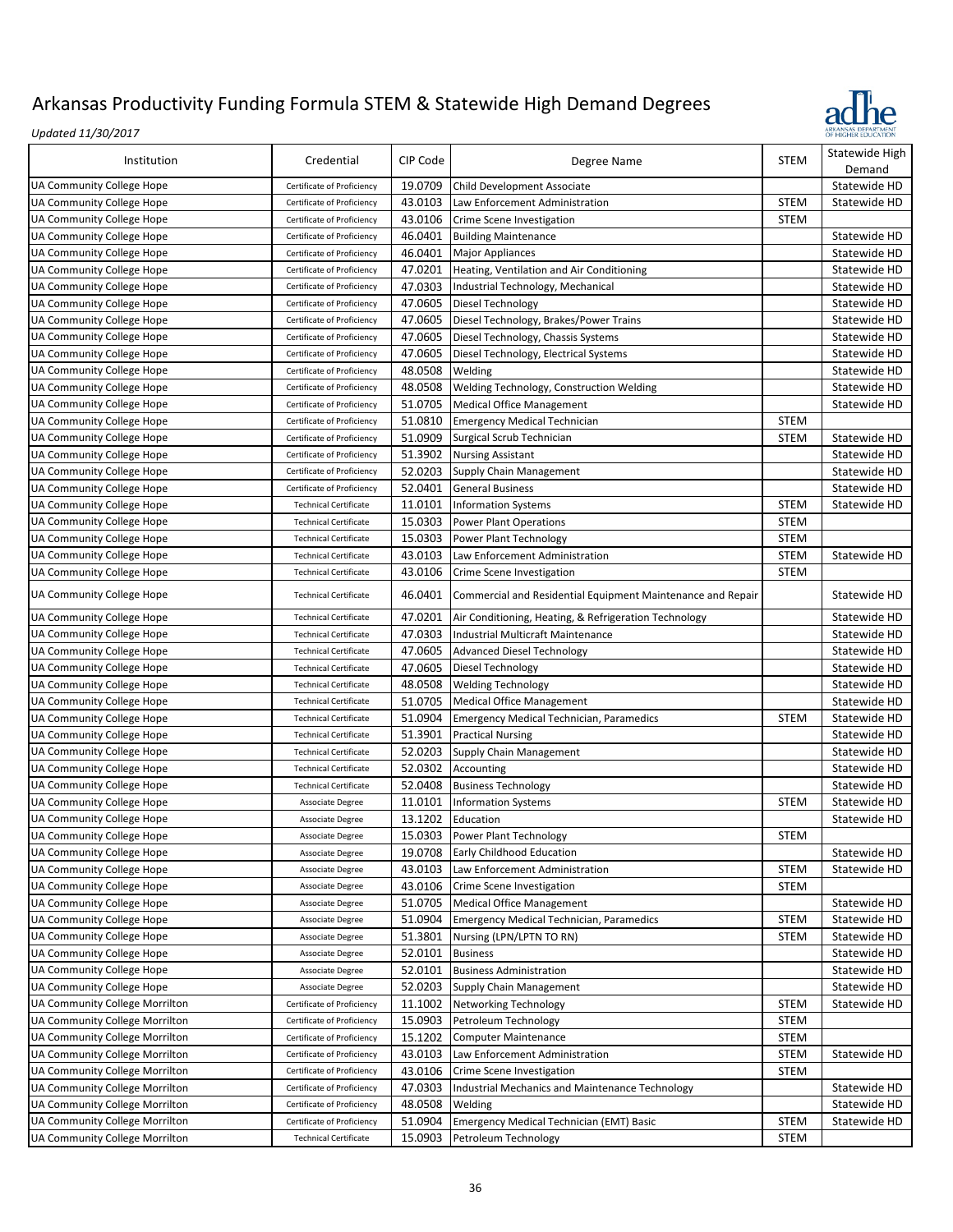

| Institution                                                  | Credential                                               | CIP Code           | Degree Name                                                         | <b>STEM</b> | Statewide High<br>Demand     |
|--------------------------------------------------------------|----------------------------------------------------------|--------------------|---------------------------------------------------------------------|-------------|------------------------------|
| UA Community College Morrilton                               | <b>Technical Certificate</b>                             | 15.1102            | Surveying                                                           | <b>STEM</b> |                              |
| UA Community College Morrilton                               | <b>Technical Certificate</b>                             | 15.1202            | <b>Computer Information Systems Technology</b>                      | <b>STEM</b> |                              |
| UA Community College Morrilton                               | <b>Technical Certificate</b>                             | 15.1301            | <b>Drafting</b>                                                     | <b>STEM</b> |                              |
| UA Community College Morrilton                               | <b>Technical Certificate</b>                             | 43.0103            | Law Enforcement Administration                                      | <b>STEM</b> | Statewide HD                 |
| UA Community College Morrilton                               | <b>Technical Certificate</b>                             | 43.0106            | Crime Scene Investigation                                           | <b>STEM</b> |                              |
| UA Community College Morrilton                               | <b>Technical Certificate</b>                             | 47.0201            | Air Conditioning, Heating, & Refrigeration Technology               |             | Statewide HD                 |
| UA Community College Morrilton                               | <b>Technical Certificate</b>                             | 47.0303            | Industrial Mechanics and Maintenance Technology                     |             | Statewide HD                 |
| UA Community College Morrilton                               | <b>Technical Certificate</b>                             | 47.0603            | <b>Collision Repair and Refinishing Technology</b>                  |             | Statewide HD                 |
| UA Community College Morrilton                               | <b>Technical Certificate</b>                             | 47.0604            | <b>Automotive Technology</b>                                        |             | Statewide HD                 |
| UA Community College Morrilton                               | <b>Technical Certificate</b>                             | 48.0508            | Welding                                                             |             | Statewide HD                 |
| UA Community College Morrilton                               | <b>Technical Certificate</b>                             | 51.3901            | <b>Practical Nursing</b>                                            |             | Statewide HD                 |
| UA Community College Morrilton                               | <b>Technical Certificate</b>                             | 52.0101            | <b>Business</b>                                                     |             | Statewide HD                 |
| UA Community College Morrilton                               | Associate Degree                                         | 13.1203            | Education                                                           |             | Statewide HD                 |
| UA Community College Morrilton                               | Associate Degree                                         | 15.0903            | Petroleum Technology                                                | <b>STEM</b> |                              |
| UA Community College Morrilton                               | Associate Degree                                         | 15.1102            | Surveying                                                           | <b>STEM</b> |                              |
| UA Community College Morrilton                               | Associate Degree                                         | 15.1202            | <b>Computer Information Systems Technology</b>                      | <b>STEM</b> |                              |
| UA Community College Morrilton                               | Associate Degree                                         | 15.1301            | <b>Drafting</b>                                                     | <b>STEM</b> |                              |
| UA Community College Morrilton                               | Associate Degree                                         | 43.0103            | Law Enforcement Administration                                      | <b>STEM</b> | Statewide HD                 |
| UA Community College Morrilton                               | Associate Degree                                         | 43.0106            | Crime Scene Investigation                                           | <b>STEM</b> |                              |
| UA Community College Morrilton                               | Associate Degree                                         | 47.0201            | Air Conditioning, Heating, & Refrigeration Technology               |             | Statewide HD                 |
| UA Community College Morrilton                               | Associate Degree                                         | 47.0303            | Industrial Mechanics and Maintenance Technology                     |             | Statewide HD                 |
| UA Community College Morrilton                               | Associate Degree                                         | 47.0603            | <b>Collision Repair and Refinishing Technology</b>                  |             | Statewide HD                 |
| UA Community College Morrilton                               | Associate Degree                                         | 47.0604            | Automotive Service Technology                                       |             | Statewide HD                 |
| UA Community College Morrilton                               | Associate Degree                                         | 48.0508            | Welding                                                             |             | Statewide HD                 |
|                                                              |                                                          | 51.3801            |                                                                     | <b>STEM</b> | Statewide HD                 |
| UA Community College Morrilton                               | Associate Degree                                         | 52.0101            | <b>Nursing</b><br><b>Business</b>                                   |             | Statewide HD                 |
| UA Community College Morrilton                               | Associate Degree                                         |                    |                                                                     |             |                              |
| UA Community College Morrilton                               | Associate Degree                                         | 52.0101            | <b>Business</b>                                                     | <b>STEM</b> | Statewide HD<br>Statewide HD |
| UA Pulaski Technical College<br>UA Pulaski Technical College | Certificate of Proficiency<br>Certificate of Proficiency | 11.0101<br>12.0501 | <b>Computer Information Systems</b><br><b>Basic Baking</b>          |             | Statewide HD                 |
|                                                              |                                                          | 12.0501            |                                                                     |             | Statewide HD                 |
| UA Pulaski Technical College                                 | Certificate of Proficiency<br>Certificate of Proficiency | 12.0501            | <b>Basic Pastry Techniques</b>                                      |             | Statewide HD                 |
| UA Pulaski Technical College                                 |                                                          |                    | <b>Cake Decorating</b>                                              |             |                              |
| UA Pulaski Technical College                                 | Certificate of Proficiency<br>Certificate of Proficiency | 12.0503<br>15.0613 | <b>Basic Food Preparation</b>                                       | <b>STEM</b> | Statewide HD                 |
| UA Pulaski Technical College                                 |                                                          |                    | <b>Automated Processes</b>                                          |             |                              |
| UA Pulaski Technical College                                 | Certificate of Proficiency                               | 15.0613            | <b>Electrical Systems</b>                                           | <b>STEM</b> |                              |
| UA Pulaski Technical College                                 | Certificate of Proficiency                               | 15.0613            | <b>Manufacturing Systems</b>                                        | <b>STEM</b> |                              |
| UA Pulaski Technical College                                 | Certificate of Proficiency                               | 15.0613            | <b>Mechanical Systems</b>                                           | <b>STEM</b> |                              |
| UA Pulaski Technical College                                 | Certificate of Proficiency                               | 15.1001            | <b>Construction Management</b>                                      | <b>STEM</b> | Statewide HD                 |
| UA Pulaski Technical College                                 | Certificate of Proficiency                               | 15.1202            | <b>Applied Electronics</b>                                          | <b>STEM</b> |                              |
| UA Pulaski Technical College                                 | Certificate of Proficiency                               | 15.1301            | Drafting and Design                                                 | <b>STEM</b> |                              |
| UA Pulaski Technical College                                 | Certificate of Proficiency                               |                    | 22.0302 Paralegal Technology                                        |             | Statewide HD                 |
| UA Pulaski Technical College                                 | Certificate of Proficiency                               |                    | 47.0201   Heating, Ventilation, Air Conditioning, and Refrigeration |             | Statewide HD                 |
| UA Pulaski Technical College                                 | Certificate of Proficiency                               | 47.0603            | Auto Body and Frame Alignment                                       |             | Statewide HD                 |
| UA Pulaski Technical College                                 | Certificate of Proficiency                               | 47.0603            | <b>Auto Painting</b>                                                |             | Statewide HD                 |
| UA Pulaski Technical College                                 | Certificate of Proficiency                               | 47.0603            | Damage Analysis & Estimation                                        |             | Statewide HD                 |
| UA Pulaski Technical College                                 | Certificate of Proficiency                               | 47.0613            | <b>Tractor &amp; Trailer Servicing</b>                              |             | Statewide HD                 |
| UA Pulaski Technical College                                 | Certificate of Proficiency                               | 47.0614            | <b>Alternative Fuels</b>                                            |             | Statewide HD                 |
| UA Pulaski Technical College                                 | Certificate of Proficiency                               | 48.0501            | Machine Shop                                                        |             | Statewide HD                 |
| UA Pulaski Technical College                                 | Certificate of Proficiency                               | 48.0508            | Welding                                                             |             | Statewide HD                 |
| UA Pulaski Technical College                                 | Certificate of Proficiency                               | 49.0205            | <b>Tractor &amp; Trailer Operation</b>                              |             | Statewide HD                 |
| UA Pulaski Technical College                                 | Certificate of Proficiency                               | 51.3902            | <b>Nursing Assistant</b>                                            |             | Statewide HD                 |
| UA Pulaski Technical College                                 | Certificate of Proficiency                               | 52.0204            | <b>Office Supervision Management</b>                                |             | Statewide HD                 |
| UA Pulaski Technical College                                 | Certificate of Proficiency                               | 52.0302            | <b>Accounting Technology</b>                                        |             | Statewide HD                 |
| UA Pulaski Technical College                                 | Certificate of Proficiency                               | 52.0408            | Office Technology                                                   |             | Statewide HD                 |
| UA Pulaski Technical College                                 | Certificate of Proficiency                               | 52.0701            | Entrepreneurship                                                    |             | Statewide HD                 |
| UA Pulaski Technical College                                 | Certificate of Proficiency                               | 52.0901            | <b>Food Purchasing</b>                                              |             | Statewide HD                 |
| UA Pulaski Technical College                                 | Certificate of Proficiency                               | 52.0901            | Hospitality & Tourism                                               |             | Statewide HD                 |
| UA Pulaski Technical College                                 | Certificate of Proficiency                               | 52.0901            | <b>Restaurant Operations</b>                                        |             | Statewide HD                 |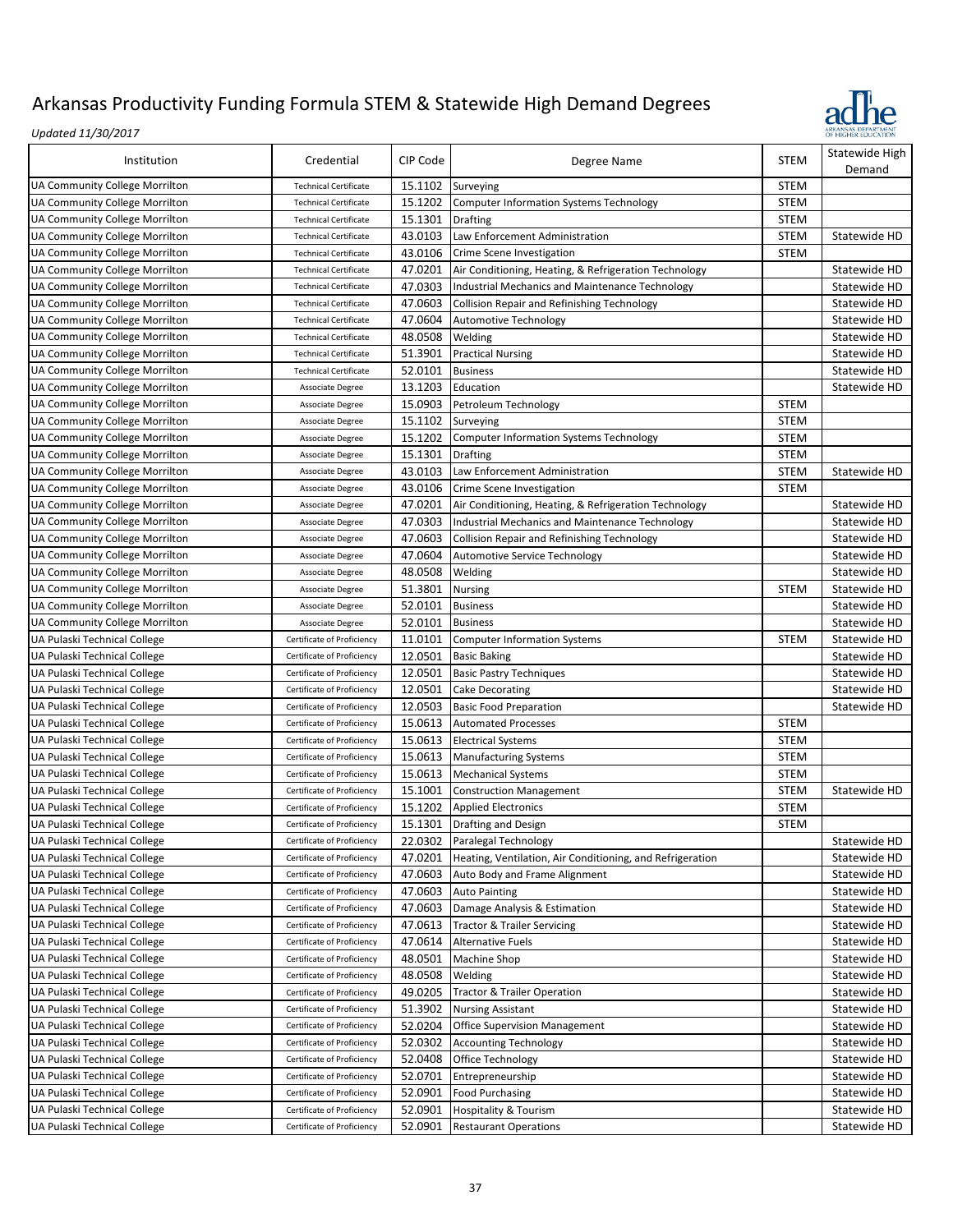

| Institution                        | Credential                   | CIP Code | Degree Name                                                       | <b>STEM</b> | Statewide High<br>Demand |
|------------------------------------|------------------------------|----------|-------------------------------------------------------------------|-------------|--------------------------|
| UA Pulaski Technical College       | <b>Technical Certificate</b> | 09.0702  | Digital Media Production                                          | <b>STEM</b> |                          |
| UA Pulaski Technical College       | <b>Technical Certificate</b> | 11.0101  | <b>Computer Information Systems</b>                               | <b>STEM</b> | Statewide HD             |
| UA Pulaski Technical College       | <b>Technical Certificate</b> | 12.0401  | Cosmetology                                                       |             | Statewide HD             |
| UA Pulaski Technical College       | <b>Technical Certificate</b> | 12.0413  | Cosmetology Instruction                                           |             | Statewide HD             |
| UA Pulaski Technical College       | <b>Technical Certificate</b> | 12.0501  | Baking & Pastry                                                   |             | Statewide HD             |
| UA Pulaski Technical College       | <b>Technical Certificate</b> | 12.0503  | <b>Culinary Arts</b>                                              |             | Statewide HD             |
|                                    |                              |          |                                                                   |             |                          |
| UA Pulaski Technical College       | <b>Technical Certificate</b> | 15.0613  | Automated Manufacturing Systems Technology                        | <b>STEM</b> |                          |
| UA Pulaski Technical College       | <b>Technical Certificate</b> | 15.1001  | <b>Construction Management</b>                                    | <b>STEM</b> | Statewide HD             |
| UA Pulaski Technical College       | <b>Technical Certificate</b> | 15.1202  | <b>Applied Electronics</b>                                        | <b>STEM</b> |                          |
| UA Pulaski Technical College       | <b>Technical Certificate</b> | 15.1301  | Drafting & Design Technology                                      | <b>STEM</b> |                          |
| UA Pulaski Technical College       | <b>Technical Certificate</b> | 22.0302  | Paralegal Technology                                              |             | Statewide HD             |
| UA Pulaski Technical College       | <b>Technical Certificate</b> | 47.0201  | Heating, Ventilation, Air Conditioning, & Refrigeration           |             | Statewide HD             |
| UA Pulaski Technical College       | <b>Technical Certificate</b> | 47.0603  | <b>Collision Repair Technology</b>                                |             | Statewide HD             |
| UA Pulaski Technical College       | <b>Technical Certificate</b> | 47.0604  | Automotive Service Technology                                     |             | Statewide HD             |
| UA Pulaski Technical College       | <b>Technical Certificate</b> | 47.0605  | Diesel Technology                                                 |             | Statewide HD             |
| UA Pulaski Technical College       | <b>Technical Certificate</b> | 47.0607  | <b>Aviation Maintenance Airframe</b>                              |             | Statewide HD             |
| UA Pulaski Technical College       | <b>Technical Certificate</b> | 47.0608  | <b>Aviation Maintenance Powerplant</b>                            |             | Statewide HD             |
| UA Pulaski Technical College       | <b>Technical Certificate</b> | 48.0501  | <b>Machine Shop</b>                                               |             | Statewide HD             |
| UA Pulaski Technical College       | <b>Technical Certificate</b> | 48.0508  | <b>Welding Technology</b>                                         |             | Statewide HD             |
| UA Pulaski Technical College       | <b>Technical Certificate</b> | 51.0601  | <b>Dental Assisting</b>                                           | <b>STEM</b> | Statewide HD             |
| UA Pulaski Technical College       | <b>Technical Certificate</b> | 51.0710  | <b>Medical Office Technology</b>                                  |             | Statewide HD             |
| UA Pulaski Technical College       | <b>Technical Certificate</b> | 51.3901  | <b>Practical Nursing</b>                                          |             | Statewide HD             |
| UA Pulaski Technical College       | <b>Technical Certificate</b> | 52.0204  | <b>Office Supervision Management</b>                              |             | Statewide HD             |
| UA Pulaski Technical College       | <b>Technical Certificate</b> | 52.0301  | Accounting                                                        |             | Statewide HD             |
| UA Pulaski Technical College       | <b>Technical Certificate</b> | 52.0408  | Office Technology                                                 |             | Statewide HD             |
| UA Pulaski Technical College       | <b>Technical Certificate</b> | 52.0701  | Entrepreneurship                                                  |             | Statewide HD             |
| UA Pulaski Technical College       | <b>Technical Certificate</b> | 52.0901  | <b>Hospitality Management</b>                                     |             | Statewide HD             |
| UA Pulaski Technical College       | Associate Degree             | 09.0702  | Digital Media Production                                          | <b>STEM</b> |                          |
| UA Pulaski Technical College       | Associate Degree             | 11.0101  | <b>Computer Information Systems</b>                               | <b>STEM</b> | Statewide HD             |
| UA Pulaski Technical College       | Associate Degree             | 12.0501  | Baking & Pastry Arts                                              |             | Statewide HD             |
| UA Pulaski Technical College       | Associate Degree             | 12.0503  | <b>Culinary Arts</b>                                              |             | Statewide HD             |
| UA Pulaski Technical College       | Associate Degree             | 13.1206  | Education                                                         |             | Statewide HD             |
| UA Pulaski Technical College       | Associate Degree             | 15.0000  | Technology & Engineering                                          | <b>STEM</b> |                          |
| UA Pulaski Technical College       |                              | 15.0613  | Automated Manufacturing Systems Technology                        | <b>STEM</b> |                          |
|                                    | Associate Degree             |          |                                                                   |             |                          |
| UA Pulaski Technical College       | Associate Degree             | 15.1001  | <b>Construction Management Technology</b>                         | <b>STEM</b> | Statewide HD             |
| UA Pulaski Technical College       | <b>Associate Degree</b>      | 15.1202  | Applied Electronics Technology                                    | <b>STEM</b> |                          |
| UA Pulaski Technical College       | Associate Degree             | 15.1301  | Drafting & Design Technology                                      | <b>STEM</b> |                          |
| UA Pulaski Technical College       | Associate Degree             | 22.0302  | Paralegal Technology                                              |             | Statewide HD             |
| UA Pulaski Technical College       | Associate Degree             |          | 29.9999 Military Technologies                                     | <b>STEM</b> |                          |
| UA Pulaski Technical College       | Associate Degree             |          | 47.0201   Heating, Ventilation, Air Conditioning, & Refrigeration |             | Statewide HD             |
| UA Pulaski Technical College       | Associate Degree             | 47.0608  | <b>Aviation Maintenance</b>                                       |             | Statewide HD             |
| UA Pulaski Technical College       | Associate Degree             | 51.0803  | Occupational Therapy Assistant                                    | <b>STEM</b> | Statewide HD             |
| UA Pulaski Technical College       | Associate Degree             | 51.0908  | <b>Respiratory Therapy</b>                                        | <b>STEM</b> | Statewide HD             |
| UA Pulaski Technical College       | Associate Degree             | 52.0101  | <b>Business</b>                                                   |             | Statewide HD             |
| UA Pulaski Technical College       | <b>Associate Degree</b>      | 52.0201  | <b>Business</b>                                                   |             | Statewide HD             |
| UA Pulaski Technical College       | Associate Degree             | 52.0901  | <b>Hospitality Management</b>                                     |             | Statewide HD             |
| UA Rich Mountain Community College | Certificate of Proficiency   | 09.0404  | Radio/TV Production                                               |             | Statewide HD             |
| UA Rich Mountain Community College | Certificate of Proficiency   | 12.0413  | Cosmetology Instructor                                            |             | Statewide HD             |
| UA Rich Mountain Community College | Certificate of Proficiency   | 12.0500  | <b>Culinary Arts</b>                                              |             | Statewide HD             |
| UA Rich Mountain Community College | Certificate of Proficiency   | 15.0612  | Industrial Maintenance Multi-Craft                                | <b>STEM</b> |                          |
| UA Rich Mountain Community College | Certificate of Proficiency   | 48.0508  | Inert Gas Welding                                                 |             | Statewide HD             |
| UA Rich Mountain Community College | Certificate of Proficiency   | 48.0508  | Welding                                                           |             | Statewide HD             |
| UA Rich Mountain Community College | Certificate of Proficiency   | 51.0707  | Health Information Billing & Coding                               |             | Statewide HD             |
| UA Rich Mountain Community College | Certificate of Proficiency   | 51.0904  | <b>Emergency Medical Technician</b>                               | <b>STEM</b> | Statewide HD             |
| UA Rich Mountain Community College | Certificate of Proficiency   | 51.3902  | <b>Nursing Assistant</b>                                          |             | Statewide HD             |
| UA Rich Mountain Community College | Certificate of Proficiency   | 52.1201  | <b>Computer Programming</b>                                       |             | Statewide HD             |
| UA Rich Mountain Community College | Certificate of Proficiency   | 52.1201  | <b>Computer Systems Technology</b>                                |             | Statewide HD             |
|                                    |                              |          |                                                                   |             |                          |